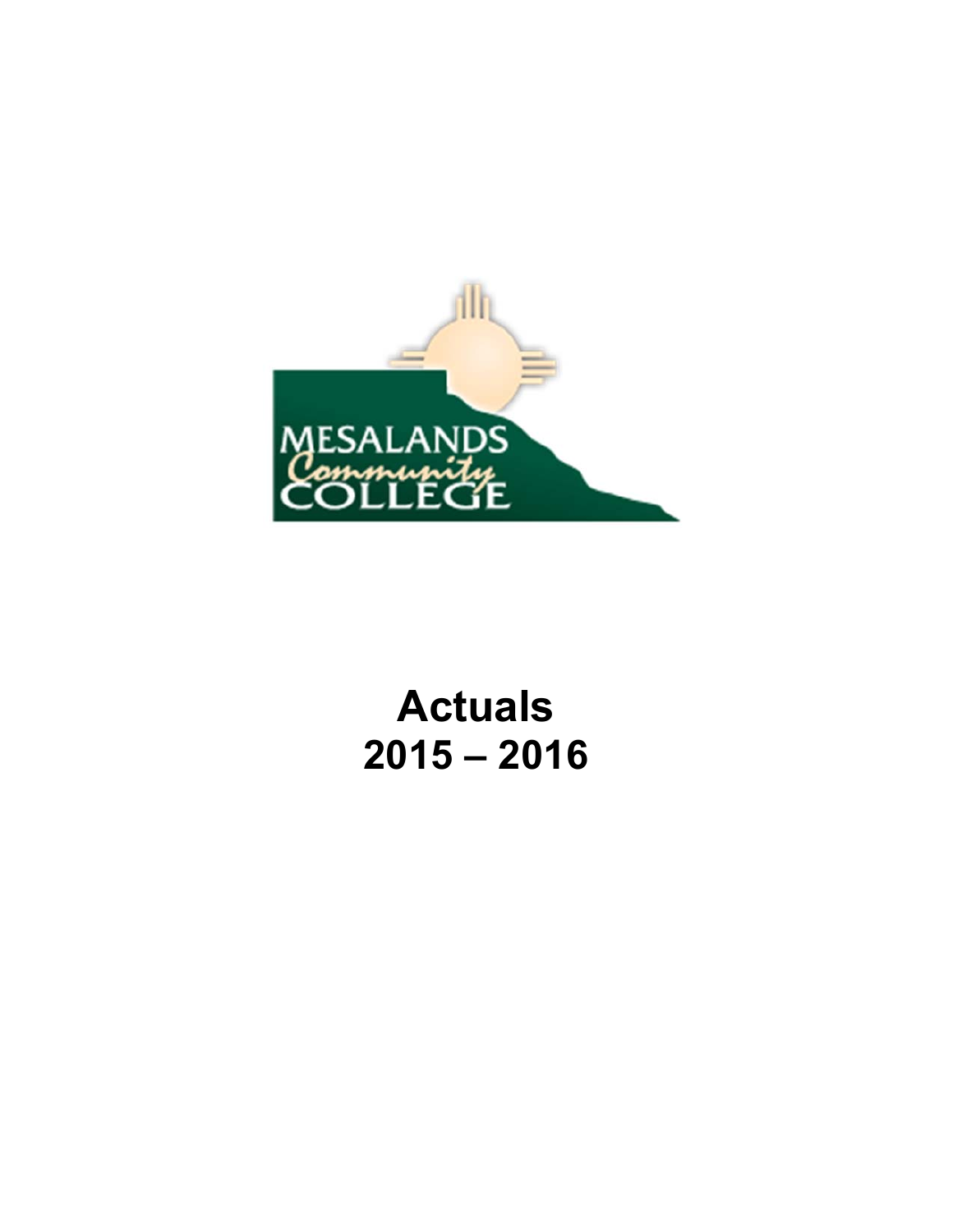#### *Exhibit 1a Details of Transfers*

| <b>Section A</b>                                   | <b>Budget</b><br>2015-2016 | <b>Revised Budget</b><br>2015-2016 | <b>Actuals</b><br>2015-2016 |
|----------------------------------------------------|----------------------------|------------------------------------|-----------------------------|
|                                                    |                            |                                    |                             |
|                                                    |                            |                                    |                             |
|                                                    |                            |                                    |                             |
| <b>Required Transfers</b>                          |                            |                                    |                             |
| Instruction and General                            | (\$63,500)                 | (\$63,500)                         | (\$63,500)                  |
| Student Aid, Grants, Stipends                      | \$44,000                   | \$44,000                           | \$44,000                    |
| Renewals and Replacements                          | \$19,500                   | \$19,500                           | \$19,500                    |
|                                                    |                            |                                    |                             |
|                                                    |                            |                                    |                             |
| <b>Non-Mandatory Transfers</b>                     |                            |                                    |                             |
| Instruction and General                            | (\$123,329)                | (\$123,329)                        | (\$123,329)                 |
| <b>Athletics</b>                                   | \$45,000                   | \$45,000                           | \$45,000                    |
| Student Aid, Grants, Stipends                      | \$122,000                  | \$122,000                          | \$122,000                   |
| Renewals and Replacements<br><b>Public Service</b> | \$38,029                   | \$38,029                           | \$38,029                    |
| Retirement of Indebtedness                         | (\$81,700)                 | (\$81,700)                         | (\$81,700)                  |
|                                                    |                            |                                    |                             |
| <b>Total Net Transfers</b>                         | \$0.00                     | \$0.00                             | \$0.00                      |
|                                                    |                            |                                    |                             |
|                                                    |                            |                                    |                             |
|                                                    |                            |                                    |                             |
|                                                    |                            |                                    |                             |
|                                                    |                            |                                    |                             |
|                                                    |                            |                                    |                             |
|                                                    |                            |                                    |                             |
|                                                    |                            |                                    |                             |
|                                                    |                            |                                    |                             |
|                                                    |                            |                                    |                             |
|                                                    |                            |                                    |                             |
|                                                    |                            |                                    |                             |
|                                                    |                            |                                    |                             |
|                                                    |                            |                                    |                             |
|                                                    |                            |                                    |                             |
|                                                    |                            |                                    |                             |
|                                                    |                            |                                    |                             |
|                                                    |                            |                                    |                             |
|                                                    |                            |                                    |                             |
|                                                    |                            |                                    |                             |
|                                                    |                            |                                    |                             |
|                                                    |                            |                                    |                             |
|                                                    |                            |                                    |                             |
|                                                    |                            |                                    |                             |
|                                                    |                            |                                    |                             |
|                                                    |                            |                                    |                             |
|                                                    |                            |                                    |                             |
|                                                    |                            |                                    |                             |
|                                                    |                            |                                    |                             |
|                                                    |                            |                                    |                             |
|                                                    |                            |                                    |                             |
|                                                    |                            |                                    |                             |
|                                                    |                            |                                    |                             |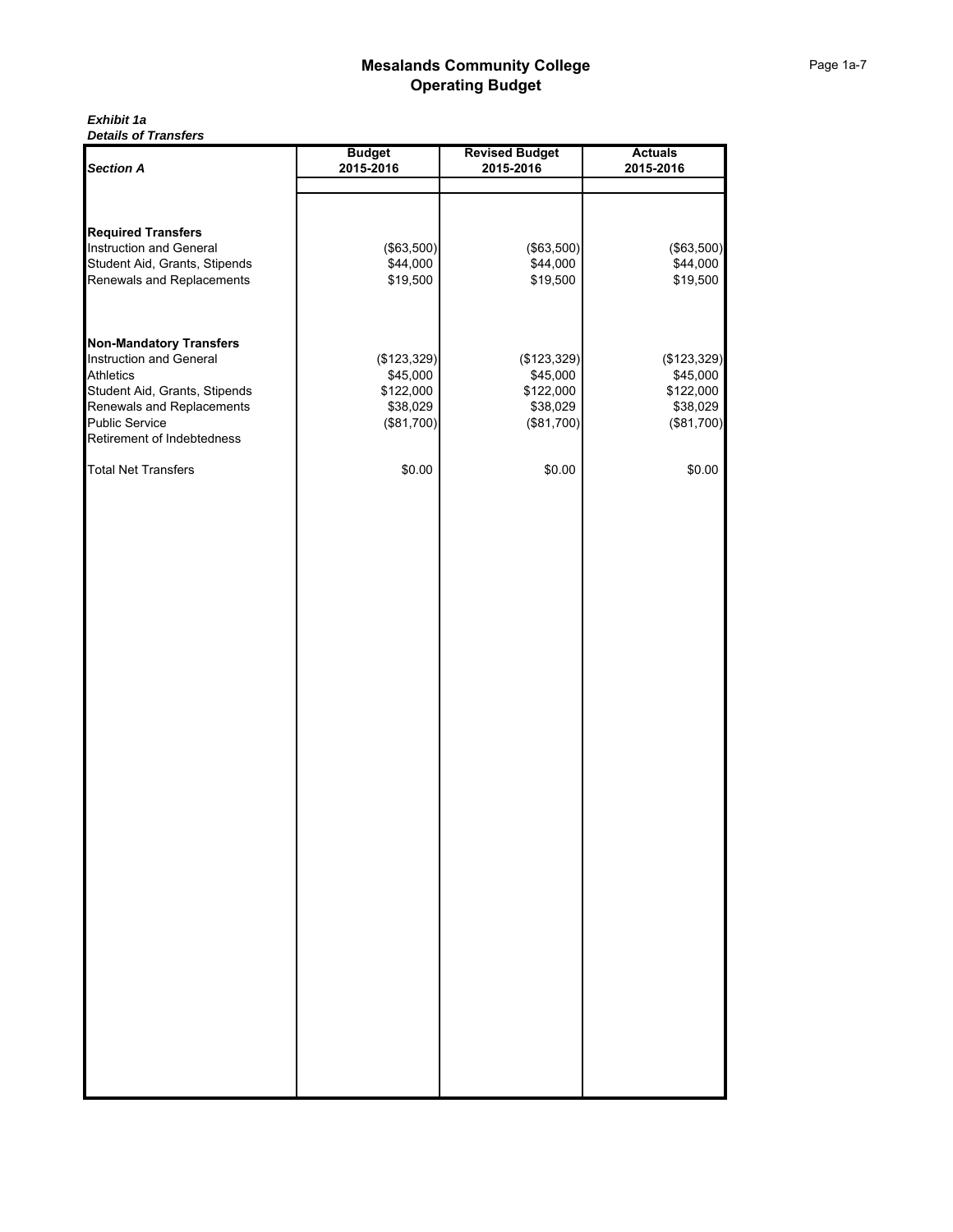## *Exhibit 1*

*Summary of Current and Plant Funds*

|                                                                 | <b>Budget</b>         |                   | <b>Revised Budget</b> |                   | <b>Actuals</b><br>2015-2016 |                   |  |  |
|-----------------------------------------------------------------|-----------------------|-------------------|-----------------------|-------------------|-----------------------------|-------------------|--|--|
|                                                                 | 2015-2016             |                   | 2015-2016             |                   |                             |                   |  |  |
| <b>Revenues</b>                                                 | <b>Unrestricted</b>   | <b>Restricted</b> | <b>Unrestricted</b>   | <b>Restricted</b> | <b>Unrestricted</b>         | <b>Restricted</b> |  |  |
|                                                                 |                       |                   |                       |                   |                             |                   |  |  |
| Instruction and General (Ex 2)                                  | 5,597,364             | 1,658,152         | 5,513,787             | 1,658,152         | 5,321,660                   | 928,981           |  |  |
| Student Social and Cultural (Ex 15)                             |                       |                   |                       |                   |                             |                   |  |  |
| Research                                                        |                       |                   |                       |                   |                             |                   |  |  |
| Public Service (Ex 17)                                          | 242,842               | 139,000           | 242,842               | 140,924           | 196,841                     | 140,924           |  |  |
| Internal Service Departments (Ex 18)                            | 45,000                |                   | 45,000                |                   | 263                         |                   |  |  |
| Student Aid, Grants, Stipends (Ex 19)                           | 0                     | 1,051,312         | 0                     | 1,051,312         | ŋ                           | 897,223           |  |  |
| Auxiliary Enterprises (Ex 20)                                   | 339,851               |                   | 339,851               |                   | 274,006                     |                   |  |  |
| Intercollegiate Athletics (Ex 21)                               | 190,000               | 0                 | 190,000               | 0                 | 155,617                     |                   |  |  |
| Independent Operations                                          |                       |                   |                       |                   |                             |                   |  |  |
| Sub-Total of Current Funds                                      | 6,415,057             | 2,848,464         | 6,331,480             | 2,850,388         | 5,948,387                   | 1,967,128         |  |  |
| Capital Outlay (Ex I)                                           | 814,582               | 0                 | 2,170,759             | n                 | 152,501                     |                   |  |  |
| Renewals and Replacements (Ex II)<br>Retirement of Indebtedness |                       |                   |                       |                   |                             |                   |  |  |
|                                                                 |                       |                   |                       |                   |                             |                   |  |  |
| <b>Total Revenues</b>                                           | 7,229,639             | 2,848,464         | 8,502,239             | 2,850,388         | 6,100,888                   | 1,967,128         |  |  |
| <b>Beginning Balances</b>                                       |                       |                   |                       |                   |                             |                   |  |  |
|                                                                 |                       |                   |                       |                   |                             |                   |  |  |
| Instruction and General                                         | 2,691,643             | 0                 | 2,568,733             | 0                 | 2,233,998                   |                   |  |  |
| <b>Student Social and Cultural</b>                              |                       | 0                 |                       | n                 |                             |                   |  |  |
| Research                                                        |                       | 0                 |                       |                   |                             |                   |  |  |
| <b>Public Service</b>                                           | 269,950               | 0                 | 417,575               |                   | 478,911                     |                   |  |  |
| <b>Internal Service Departments</b>                             | 397,994               | 0                 | 732,832               | 0<br>0            | 503,422                     | 0<br>0            |  |  |
| Student Aid, Grants, Stipends                                   | (10, 821)             | 0<br>0            | 65,783                | 0                 | 115,283                     | 0                 |  |  |
| <b>Auxiliary Enterprises</b><br>Intercollegiate Athletics       | 306,821<br>(265, 768) | 0                 | 258,314<br>(303, 479) | 0                 | 279,732<br>(283, 195)       |                   |  |  |
| Independent Operations                                          |                       | 0                 |                       | 0                 |                             | $\Omega$          |  |  |
| Sub-Total of Current Funds                                      | 3,389,819             | 0                 | 3,739,758             | 0                 | 3,328,151                   | 0                 |  |  |
| Capital Outlay                                                  | (119, 255)            | 0                 | (149, 691)            |                   | (139, 514)                  |                   |  |  |
| Renewals and Replacements                                       | 229,364               | 0                 | 322,491               | 0                 | 322,523                     |                   |  |  |
| Retirement of Indebtedness                                      |                       | 0                 |                       |                   |                             |                   |  |  |
| <b>Total Beginning Balances</b>                                 | 3,499,928             | 0                 | 3,912,558             | 0                 | 3,511,160                   |                   |  |  |
| Available                                                       |                       |                   |                       |                   |                             |                   |  |  |
| <b>Instruction and General</b>                                  | 8,289,007             | 1,658,152         | 8,082,520             | 1,658,152         | 7,555,658                   | 928,981           |  |  |
| <b>Student Social and Cultural</b>                              |                       |                   |                       |                   |                             |                   |  |  |
| Research                                                        |                       |                   |                       |                   |                             |                   |  |  |
| <b>Public Service</b>                                           | 512,792               | 139,000           | 660,417               | 140,924           | 675,752                     | 140,924           |  |  |
| Internal Service Departments                                    | 442,994               | 0                 | 777,832               | 0                 | 503,685                     |                   |  |  |
| Student Aid, Grants, Stipends                                   | $-10,821$             | 1,051,312         | 65,783                | 1,051,312         | 115,283                     | 897,223           |  |  |
| <b>Auxiliary Enterprises</b>                                    | 646,672               |                   | 598,165               |                   | 553,738                     |                   |  |  |
| Intercollegiate Athletics                                       | $-75,768$             |                   | (113, 479)            |                   | (127, 578)                  |                   |  |  |
| <b>Independent Operations</b><br>Sub-Total of Current Funds     | 9.804.876             | 0<br>2,848,464    | 10,071,238            | 2,850,388         |                             | 1,967,128         |  |  |
| Capital Outlay                                                  | 695,327               |                   | 2,021,068             |                   | 9,276,538<br>12,987         |                   |  |  |
| Renewals and Replacements                                       | 229,364               |                   | 322,491               |                   | 322,523                     |                   |  |  |
| Retirement of Indebtedness                                      | 0                     | 0                 | 0                     | 0                 | 0                           |                   |  |  |
| <b>Total Available</b>                                          | 10,729,567            | 2,848,464         | 12,414,797            | 2,850,388         | 9,612,048                   | 1,967,128         |  |  |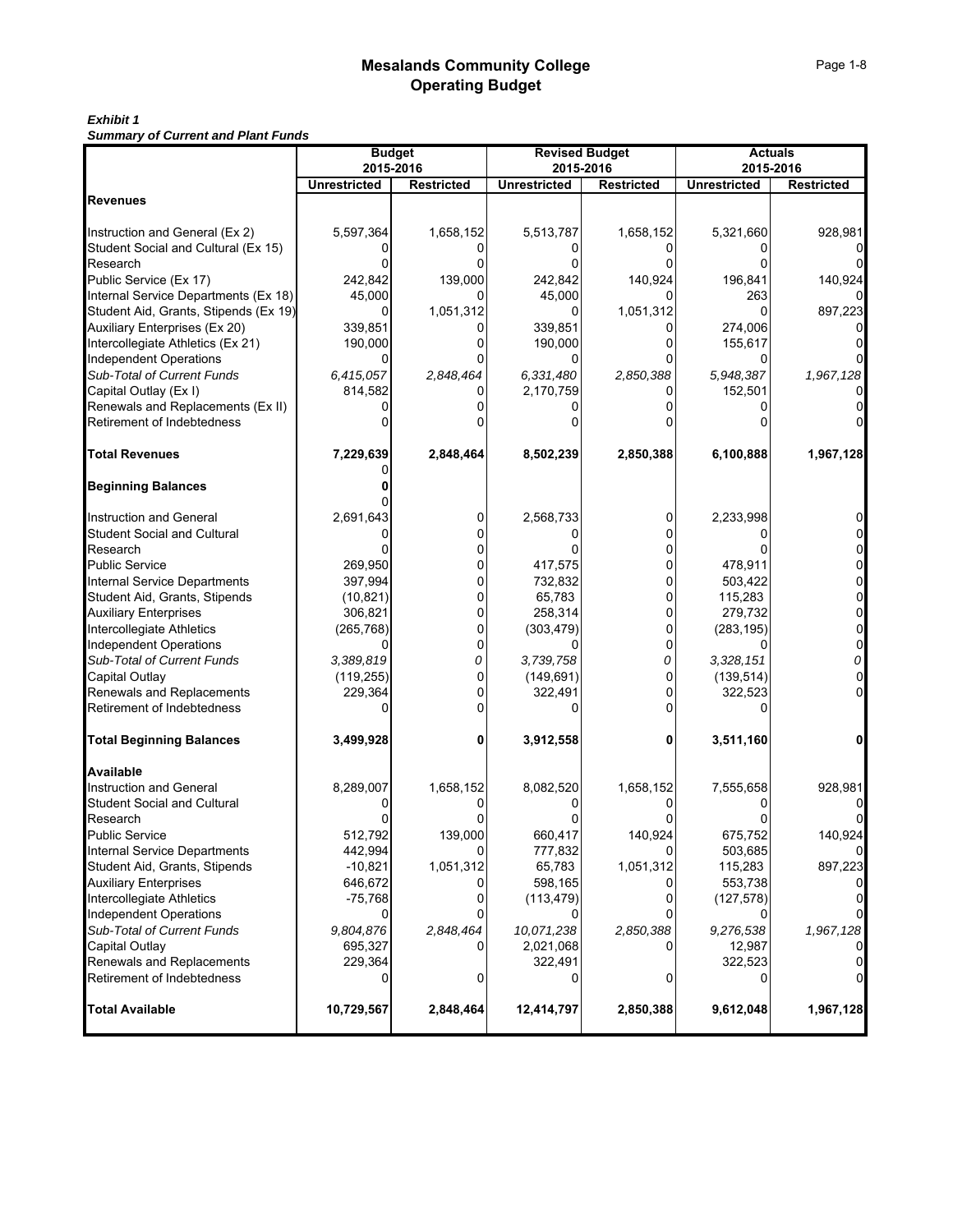## *Exhibit 1*

*Summary of Current and Plant Funds*

|                                                         | <b>Budget</b>                    |                   | <b>Revised Budget</b>            |                   | <b>Actuals</b><br>2015-2016 |                   |  |  |
|---------------------------------------------------------|----------------------------------|-------------------|----------------------------------|-------------------|-----------------------------|-------------------|--|--|
|                                                         | 2015-2016<br><b>Unrestricted</b> | <b>Restricted</b> | 2015-2016<br><b>Unrestricted</b> | <b>Restricted</b> | <b>Unrestricted</b>         | <b>Restricted</b> |  |  |
| <b>Expenditures</b>                                     |                                  |                   |                                  |                   |                             |                   |  |  |
| <b>Instruction and General</b>                          | 5,661,693                        | 1,658,152         | 5,661,693                        | 1,658,152         | 5,436,629                   | 927,950           |  |  |
| Student Social and Cultural                             |                                  |                   |                                  |                   |                             |                   |  |  |
| Research                                                |                                  |                   |                                  |                   |                             |                   |  |  |
| <b>Public Service</b>                                   | 99,806                           | 139,000           | 99,806                           | 140,924           | 40,164                      | 140,924           |  |  |
| Internal Service Departments                            | 99,410                           |                   | 274,410                          |                   | 171,722                     |                   |  |  |
| Student Aid, Grants, Stipends                           | 116,500                          | 1,051,312         | 116,500                          | 1,051,312         | 100,370                     | 906,681           |  |  |
| <b>Auxiliary Enterprises</b>                            | 268,433                          |                   | 318,433                          |                   | 295,856                     |                   |  |  |
| Intercollegiate Athletics                               | 169,216                          |                   | 214,716                          |                   | 207,056                     |                   |  |  |
| <b>Independent Operations</b>                           | 0                                |                   | 0                                |                   |                             |                   |  |  |
| Sub-Total of Current Funds                              | 6,415,058                        | 2,848,464         | 6,685,558                        | 2,850,388         | 6,251,797                   | 1,975,555         |  |  |
| Capital Outlay                                          | 814,582                          |                   | 2,160,582                        |                   | 123,523                     |                   |  |  |
| Renewals and Replacements                               | 57,497                           |                   | 57,497                           |                   | 12,584                      |                   |  |  |
| Retirement of Indebtedness                              |                                  |                   |                                  |                   |                             |                   |  |  |
| <b>Total Expenditures</b>                               | 7,287,137                        | 2,848,464         | 8,903,637                        | 2,850,388         | 6,387,904                   | 1,975,555         |  |  |
| Transfers to or (from)                                  |                                  |                   |                                  |                   |                             |                   |  |  |
| Instruction and General                                 | (186, 829)                       | 0                 | (186, 829)                       | 0                 | (186, 829)                  | 0                 |  |  |
| Student Social and Cultural                             | 0                                | 0                 | 0                                | 0                 | 0                           | 0                 |  |  |
| Research                                                | 0                                | 0                 | 0                                | 0                 |                             |                   |  |  |
| <b>Public Service</b>                                   | (81,700)                         | 0                 | (81,700)                         | 0                 | (81,700)                    | 0                 |  |  |
| <b>Internal Service Departments</b>                     | 0                                | 0                 | 0                                | 0                 | <sup>0</sup>                | 0                 |  |  |
| Student Aid, Grants, Stipends                           | 166,000                          | 0                 | 166,000                          | 0                 | 166,000                     | 0                 |  |  |
| <b>Auxiliary Enterprises</b>                            | 0                                | 0                 |                                  | 0                 |                             | 0                 |  |  |
| Intercollegiate Athletics                               | 45,000                           | 0                 | 45,000                           | 0                 | 45,000                      | 0                 |  |  |
| <b>Independent Operations</b>                           |                                  |                   |                                  |                   |                             |                   |  |  |
| Sub-Total of Current Funds                              | (57, 529)                        | 0                 | (57, 529)                        | 0                 | (57, 529)                   | 0                 |  |  |
| Capital Outlay                                          | 0                                | 0                 | 0                                | 0                 | o                           | 0                 |  |  |
| Renewals and Replacements                               | 57,529                           | 0                 | 57,529                           | 0                 | 57,529                      | 0                 |  |  |
| Retirement of Indebtedness                              | 0                                | $\Omega$          |                                  | ŋ                 |                             | 0                 |  |  |
| <b>Total Transfers</b>                                  | 0                                | 0                 | 0                                | 0                 | 0                           | 0                 |  |  |
| <b>Ending Balances</b>                                  |                                  |                   |                                  |                   |                             |                   |  |  |
| Instruction and General                                 | 2,440,485                        | 0                 | 2,233,998                        | 0                 | 1,932,200                   | 1,031             |  |  |
| Student Social and Cultural                             |                                  |                   |                                  |                   |                             | 0                 |  |  |
| Research                                                |                                  |                   |                                  |                   |                             |                   |  |  |
| Public Service                                          | 331,286                          | 0                 | 478,911                          | 0                 | 553,888                     | 0                 |  |  |
| <b>Internal Service Departments</b>                     | 343,584                          | 0                 | 503,422                          | $\pmb{0}$         | 331,963                     | 0                 |  |  |
| Student Aid, Grants, Stipends                           | 38,679                           | 0                 | 115,283                          | $\overline{0}$    | 180,913                     | $-9,458$          |  |  |
| <b>Auxiliary Enterprises</b>                            | 378,239                          | 0                 | 279,732                          | 0                 | 257,882                     |                   |  |  |
| Intercollegiate Athletics                               | $-199,984$                       | 0                 | (283, 195)                       | 0                 | (289, 634)                  | $\overline{0}$    |  |  |
| <b>Independent Operations</b>                           |                                  | 0                 |                                  | 0                 |                             | $\Omega$          |  |  |
| Sub-Total of Current Funds                              | 3,332,289                        | 0                 | 3,328,151                        | 0                 | 2,967,212                   | $-8,427$          |  |  |
| Capital Outlay                                          | $-119,255$                       | 0                 | (139, 514)                       |                   | (110, 536)                  | $\Omega$          |  |  |
| Renewals and Replacements<br>Retirement of Indebtedness | 229,396<br>0                     | 0<br>0            | 322,523<br>0                     | 0<br>0            | 367,468                     | $\overline{0}$    |  |  |
|                                                         |                                  |                   |                                  |                   |                             |                   |  |  |
| <b>Total Balances</b><br><b>Grand Total,</b>            | 3,442,430                        | 0                 | 3,511,160                        | 0                 | 3,224,144                   | $-8,427$          |  |  |
| <b>Transfers and Balances</b>                           | 10,729,567                       | 2,848,464         | 12,414,797                       | 2,850,388         | 9,612,048                   | 1,967,128         |  |  |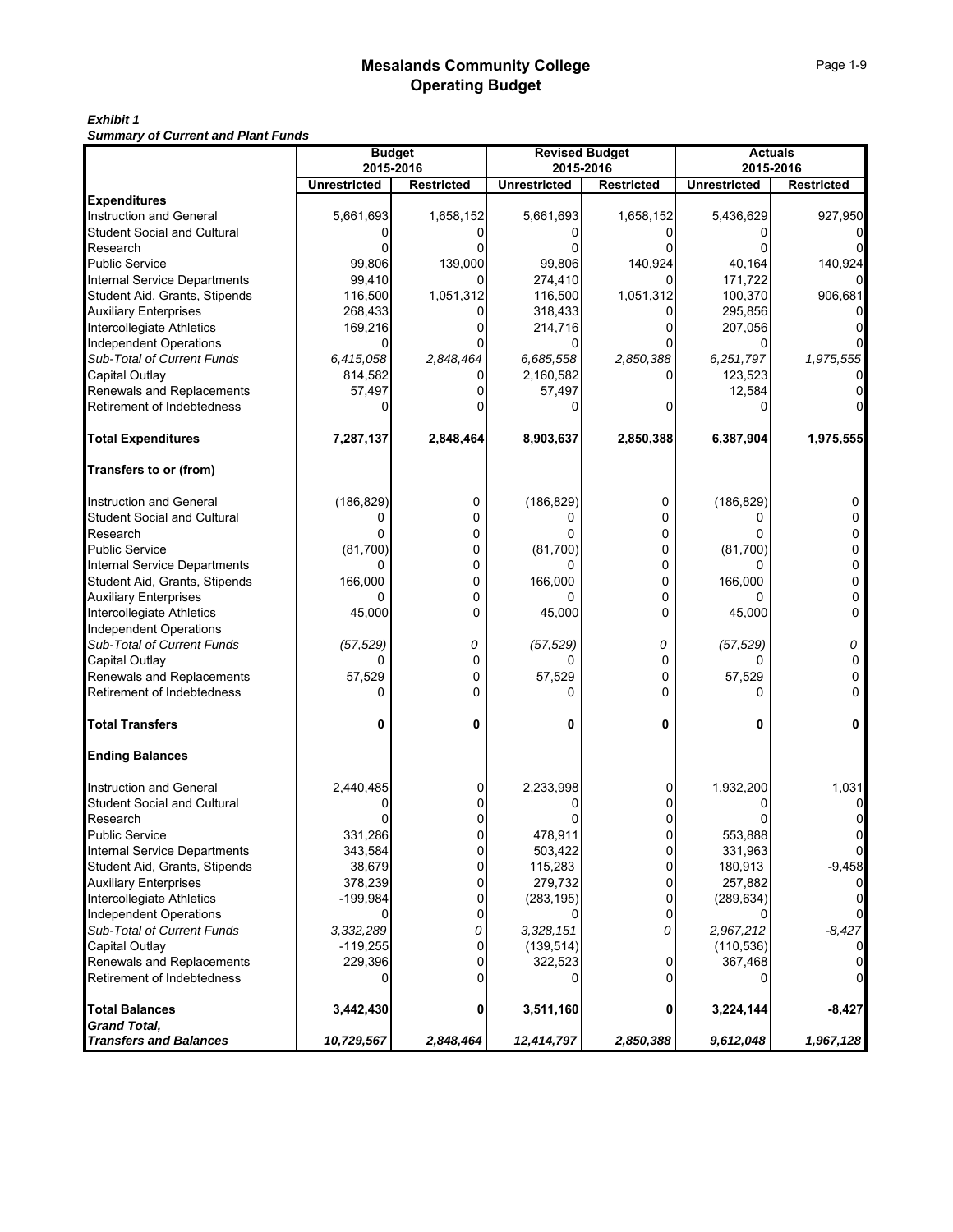## *Exhibit 2*

*Summary of Instruction and General*

|                                          | <b>Budget</b>       |                   |                     | <b>Revised Budget</b> | <b>Actuals</b>      |                   |  |  |
|------------------------------------------|---------------------|-------------------|---------------------|-----------------------|---------------------|-------------------|--|--|
|                                          | 2015-2016           |                   |                     | 2015-2016             |                     | 2015-2016         |  |  |
|                                          | <b>Unrestricted</b> | <b>Restricted</b> | <b>Unrestricted</b> | <b>Restricted</b>     | <b>Unrestricted</b> | <b>Restricted</b> |  |  |
| <b>Revenues</b>                          |                     |                   |                     |                       |                     |                   |  |  |
| Tuition and Miscellaneous Fees           | 971,468             | 0                 | 915,291             | 0                     | 685,730             | $\Omega$          |  |  |
| <b>Federal Government Appropriations</b> | $\Omega$            | $\Omega$          | 0                   | $\Omega$              | n                   | $\Omega$          |  |  |
| <b>State Government Appropriations</b>   | 4,294,000           | 0                 | 4,266,600           | 0                     | 4,266,648           | $\Omega$          |  |  |
| <b>Local Government Appropriations</b>   | 250,000             | 0                 | 250,000             | 0                     | 274,993             | $\overline{0}$    |  |  |
| <b>Federal Govt Grants and Contracts</b> | 0                   | 1,601,152         | 0                   | 1,601,152             | $\Omega$            | 901,214           |  |  |
| <b>State Govt Grants and Contracts</b>   | U                   | 57,000            | U                   | 57,000                | U                   | 27,767            |  |  |
| <b>Local Govt Grants and Contracts</b>   | U                   |                   | n                   |                       | n                   | 0                 |  |  |
| <b>Private Gifts</b>                     |                     |                   |                     |                       |                     | 0                 |  |  |
| Endowments, Land, Perm Fund              |                     |                   |                     |                       |                     | $\Omega$          |  |  |
| Sales and Services                       |                     |                   |                     |                       |                     | 0                 |  |  |
| <b>Other Sources</b>                     | 81,896              |                   | 81,896              |                       | 94,289              |                   |  |  |
| <b>Total Revenues</b>                    | 5,597,364           | 1,658,152         | 5,513,787           | 1,658,152             | 5,321,660           | 928,981<br>1,031  |  |  |
| <b>Beginning Balances</b>                | 2,691,643           |                   | 2,568,733           |                       | 2,233,998           |                   |  |  |
| <b>Total Available</b>                   | 8,289,007           | 1,658,152         | 8,082,520           | 1,658,152             | 7,555,658           | 928,981           |  |  |
| <b>Expenditures</b>                      |                     |                   |                     |                       |                     |                   |  |  |
| Instruction                              | 2,256,048           | 1,658,152         | 2,226,048           | 1,658,152             | 2,096,632           | 927,950           |  |  |
| Academic Support                         | 781,917             | 0                 | 756,917             | 0                     | 752,572             |                   |  |  |
| <b>Student Support</b>                   | 754,842             | 0                 | 729,842             | $\Omega$              | 683,048             | $\Omega$          |  |  |
| <b>Institutional Support</b>             | 1,233,192           | 0                 | 1,258,192           | 0                     | 1,242,855           | 0                 |  |  |
| Operation & Maintenance of Plant         | 635,694             | O                 | 690,694             | O                     | 661,522             | $\overline{0}$    |  |  |
| <b>Total Expenditures</b>                | 5,661,693           | 1,658,152         | 5,661,693           | 1,658,152             | 5,436,629           | 927,950           |  |  |
| <b>Transfers To (From)</b>               |                     |                   |                     |                       |                     |                   |  |  |
| <b>Mandatory Transfers</b>               |                     |                   |                     |                       |                     |                   |  |  |
| CHE Building Renewal & Replacemer        | 38,029              |                   | 38,029              |                       | 38,029              |                   |  |  |
| CHE Equipment R & R                      | 19,500              |                   | 19,500              |                       | 19,500              |                   |  |  |
| Equipment                                |                     |                   |                     |                       |                     |                   |  |  |
| State Scholarship (3%)<br>Student Aid    | 44,000              |                   | 44,000              |                       | 44,000              |                   |  |  |
| <b>Athletics</b>                         | 70,300<br>15,000    |                   | 70,300<br>15,000    |                       | 70,300<br>15,000    |                   |  |  |
| Capital Outlay                           |                     |                   |                     |                       |                     |                   |  |  |
| <b>Total Net Transfers</b>               | 186,829             | 0                 | 186,829             | 0                     | 186,829             | $\Omega$          |  |  |
|                                          |                     |                   |                     |                       |                     |                   |  |  |
| <b>Ending Balance</b>                    | 2,440,485           | 0                 | 2,233,998           | 0                     | 1,932,200           | 1,031             |  |  |
|                                          |                     |                   |                     |                       |                     |                   |  |  |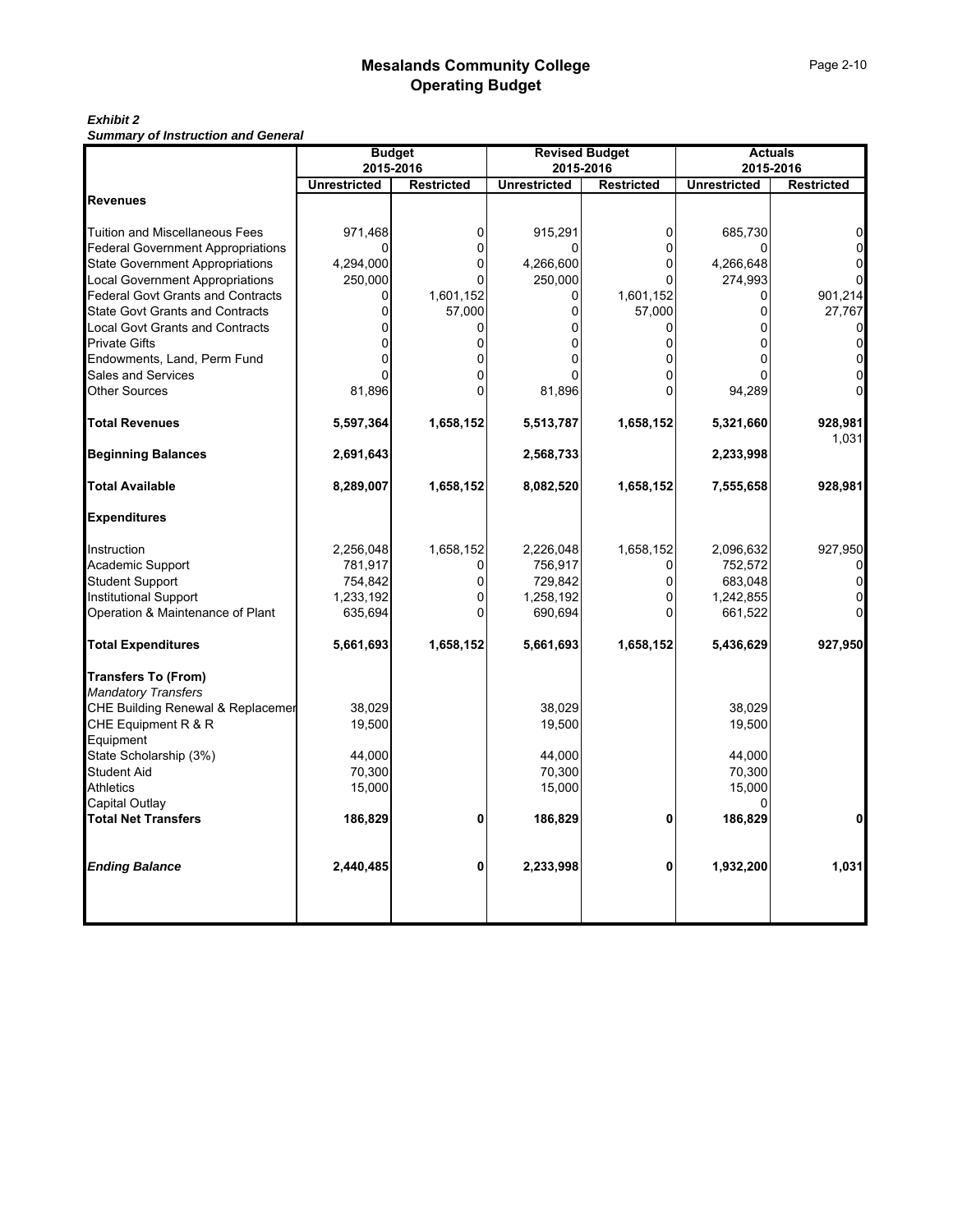#### *Exhibit 3*

*Student Tuition and Miscellaneous Fees for Instruction and General*

|                                                           | <b>Budget</b><br>2015-2016 | <b>Revised Budget</b><br>2015-2016 | <b>Actuals</b><br>2015-2016 |         |
|-----------------------------------------------------------|----------------------------|------------------------------------|-----------------------------|---------|
| <b>In-District Resident Tuition</b>                       |                            |                                    |                             |         |
| Summer                                                    | 36,312                     | 36,312                             | 23,431                      |         |
| Fall                                                      | 132,774                    | 132,774                            | 181,085                     |         |
| Spring                                                    | 139,852                    | 139,852                            | 168,345                     |         |
| <b>Total</b>                                              | 308,938                    | 308,938                            | 372,861                     | 63,923  |
| <b>Out-of-District Resident Tuition</b><br>Summer<br>Fall |                            |                                    |                             |         |
| Spring                                                    |                            |                                    |                             |         |
| <b>Total</b>                                              | 0                          | 0                                  | 0                           |         |
| <b>Total Resident Tuition</b>                             | 308,938                    | 308,938                            | 372,861                     |         |
| <b>Non-Resident Tuition</b>                               |                            |                                    |                             |         |
| Summer                                                    | 33,607                     | 33,607                             | 13,912                      |         |
| Fall                                                      | 67,213                     | 67,213                             | 56,774                      |         |
| Spring                                                    | 67,213                     | 67,213                             | 60,534                      |         |
| <b>Total</b>                                              | 168,033                    | 168,033                            | 131,220                     |         |
| <b>Non-Credit Instruction</b>                             |                            |                                    |                             |         |
| <b>Community Education</b>                                | 13,129                     | 13,129                             | 23,521                      |         |
| Geo Group Revenue                                         | 175,000                    | 175,000                            | 0                           | 111,077 |
| <b>Total</b>                                              | 188,129                    | 188,129                            | 23,521                      |         |
| Fees                                                      |                            |                                    |                             |         |
| <b>Technology Fee</b>                                     | 56,177                     | 0                                  |                             |         |
| <b>Enrollment Fees</b>                                    | 30,305                     | 30,305                             | 24,852                      |         |
| Laboratory Fees                                           | 89,883                     | 89,883                             | 77,699                      |         |
| <b>Distance Education Fees</b>                            | 9,000                      | 9,000                              | 14,627                      |         |
| Other Fees                                                | 121,003                    | 121,003                            | 40,950                      |         |
| <b>Total</b>                                              | 306,368                    | 250,191                            | 158,128                     |         |
| <b>Total Tuition and Fees</b>                             |                            |                                    |                             |         |
| for Instruction and General                               | 971,468                    | 915,291                            | 685,730                     |         |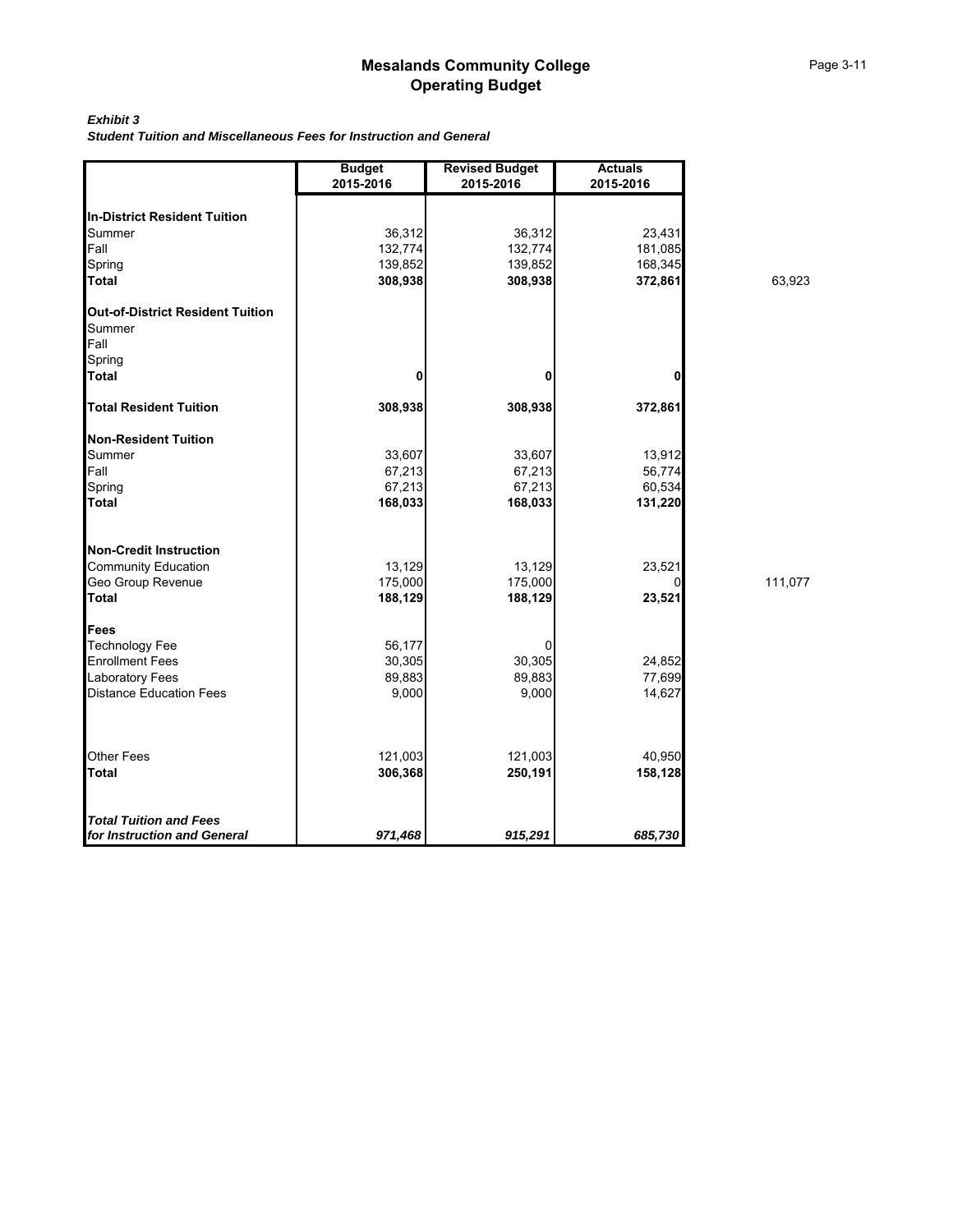#### *Exhibit 4*

*Governmental Appropriations for Instruction and General*

|                                                                                                          | <b>Budget</b><br>2015-2016 | <b>Revised Budget</b><br>2015-2016 | <b>Actuals</b><br>2015-2016 |
|----------------------------------------------------------------------------------------------------------|----------------------------|------------------------------------|-----------------------------|
| <b>Federal Appropriations</b>                                                                            |                            |                                    |                             |
| <b>Total</b>                                                                                             | 0                          | $\bf{0}$                           | 0                           |
| <b>State Appropriations</b><br>Regular Appropriation<br>Special Projects/Rodeo<br>Special - WindTraining | 4,294,000                  | 4,266,600                          | 4,266,648                   |
| <b>Total</b>                                                                                             | 4,294,000                  | 4,266,600                          | 4,266,648                   |
| <b>Local Appropriations</b><br>Local Tax Levy                                                            | 250,000                    | 250,000                            | 274,993                     |
| <b>Total</b>                                                                                             | 250,000                    | 250,000                            | 274,993                     |
|                                                                                                          |                            |                                    |                             |
| <b>Total Appropriations</b>                                                                              |                            |                                    |                             |
| for Instruction and General                                                                              | 4,544,000                  | 4,516,600                          | 4,541,641                   |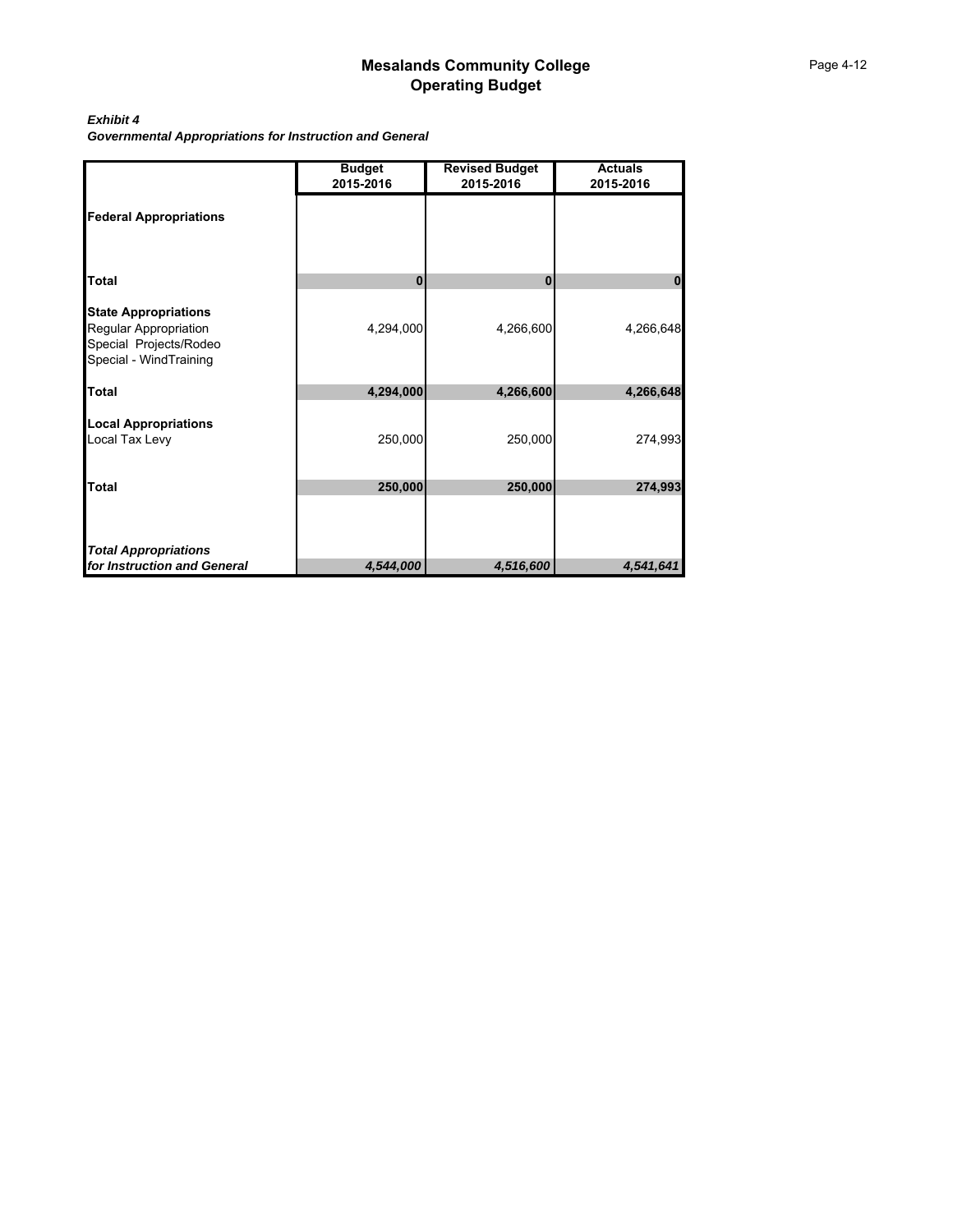#### *Exhibit 5*

*Government Grants and Contracts for Instruction and General*

|                                                    | <b>Budget</b><br>2015-2016 | <b>Revised Budget</b><br>2015-2016 | <b>Actuals</b><br>2015-2016 |
|----------------------------------------------------|----------------------------|------------------------------------|-----------------------------|
|                                                    |                            |                                    |                             |
| <b>Unrestricted</b><br><b>Federal Unrestricted</b> |                            |                                    |                             |
| <b>Reporting Veterans</b>                          |                            |                                    |                             |
| Administration of Student Aid                      |                            |                                    |                             |
| <b>Total</b>                                       | $\mathbf{0}$               | 0                                  | $\mathbf{0}$                |
| <b>State Unrestricted</b>                          |                            |                                    |                             |
| Total                                              | 0                          | $\mathbf{0}$                       | $\mathbf 0$                 |
| <b>Local Unrestricted</b>                          |                            |                                    |                             |
| Total                                              | $\bf{0}$                   | $\bf{0}$                           | $\pmb{0}$                   |
|                                                    |                            |                                    |                             |
| <b>Total Unrestricted</b>                          | 0                          | 0                                  | $\mathbf{0}$                |
| <b>Restricted</b>                                  |                            |                                    |                             |
| <b>Federal Restricted</b>                          |                            |                                    |                             |
| Work Study (I & G)                                 |                            |                                    |                             |
| ABE 2011<br>ABE 2012                               | 78,890                     | 78,890                             | 74,881                      |
| Instructional Materials 2013                       | 52,375                     | 52,375                             | 50,983<br>476               |
| El Civics 2014                                     | 9,000                      | 9,000                              | 0                           |
| SUN PATH 2020                                      | 134,085                    | 134,085                            | 86,701                      |
| SUN PATH 2021                                      | 134,662                    | 134,662                            | 133,975                     |
| SUN PATH 2022                                      |                            |                                    | $\mathbf{0}$                |
| <b>I-BEST 2018</b>                                 | 7,413                      | 7,413                              | 3,706                       |
| HSI STEM Grant 2264                                | 408,846                    | 408,846                            | 185,585                     |
| HIS Stem Grant 2265                                | 775,881                    | 775,881                            | 364,907                     |
| <b>Total</b>                                       | 1,601,152                  | 1,601,152                          | 901,214                     |
| <b>State Restricted</b>                            |                            |                                    |                             |
| New Mexico Corrections 2017                        | 57,000                     | 57,000                             | 27,767                      |
| <b>Total</b>                                       | 57,000                     | 57,000                             | 27,767                      |
| <b>Local Restricted</b>                            |                            |                                    |                             |
| <b>Total</b>                                       | 0                          | 0                                  | $\mathbf 0$                 |
| <b>Total Restricted</b>                            | 1,658,152                  | 1,658,152                          | 928,981                     |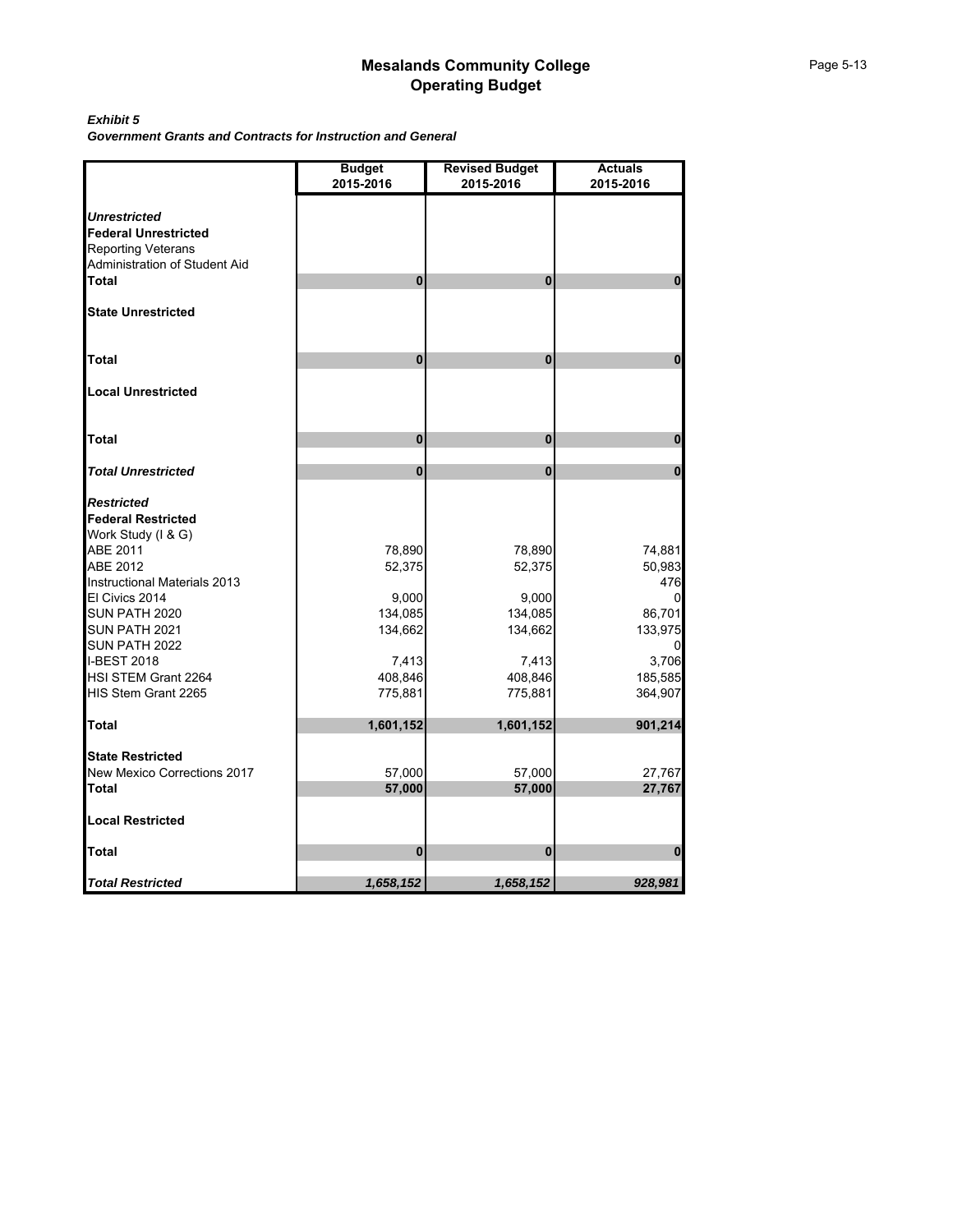*Exhibit 6 Private Gifts, Grants, and Contracts for Instruction and General*

|                     | <b>Budget</b><br>2015-2016 | <b>Revised Budget</b><br>2015-2016 | <b>Actuals</b><br>2015-2016 |
|---------------------|----------------------------|------------------------------------|-----------------------------|
| <b>Unrestricted</b> |                            |                                    |                             |
|                     |                            |                                    |                             |
| <b>Total</b>        | $\Omega$                   | $\mathbf{0}$                       | П                           |
| <b>Restricted</b>   |                            |                                    |                             |
|                     |                            |                                    |                             |
| <b>Total</b>        | $\bf{0}$                   | $\mathbf{0}$                       | Λ                           |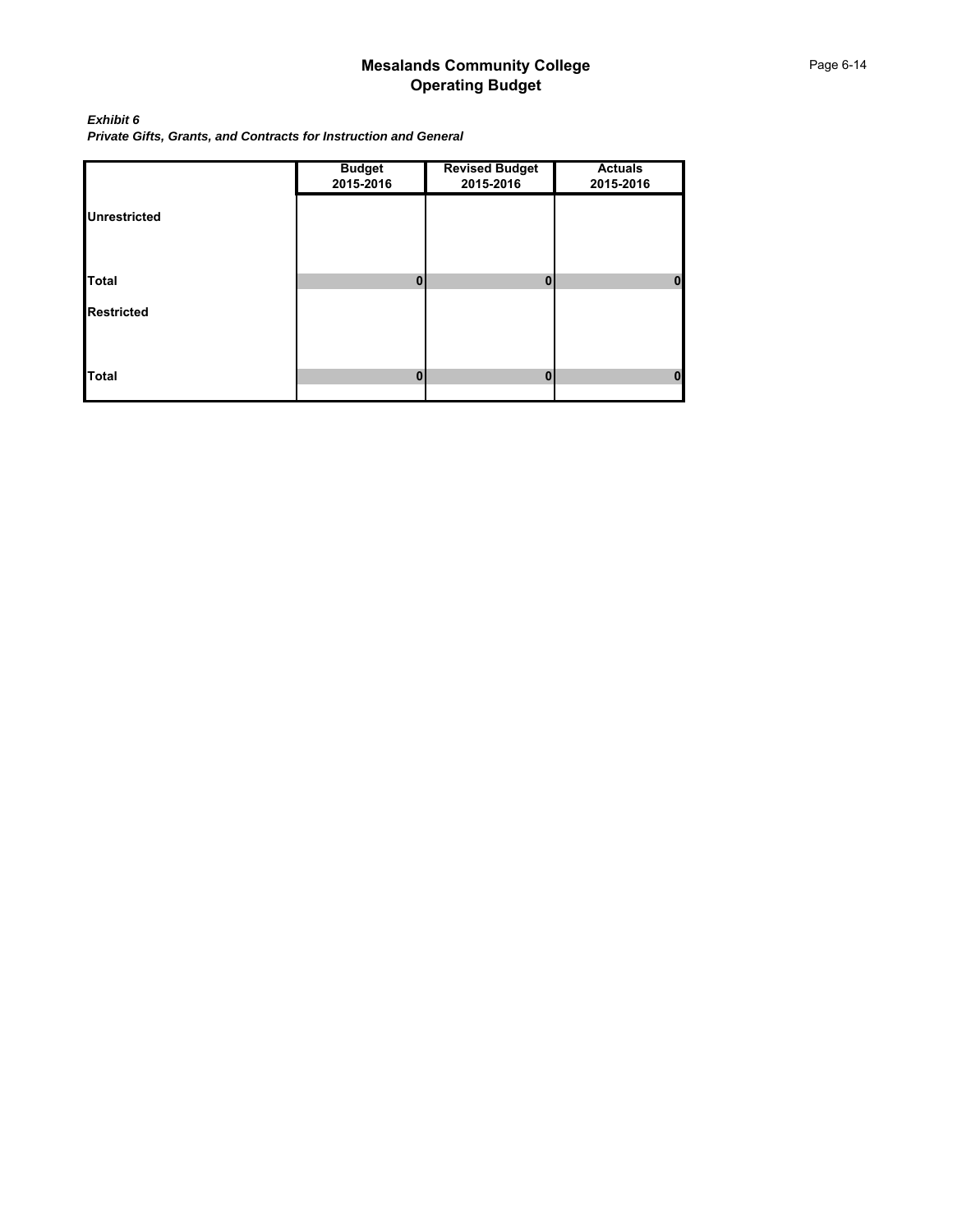#### *Exhibit 9*

*Other Sources of Revenue for Instruction and General*

|                                       | <b>Budget</b><br>2015-2016 | <b>Revised Budget</b><br>2015-2016 | <b>Actuals</b><br>2015-2016 |
|---------------------------------------|----------------------------|------------------------------------|-----------------------------|
|                                       |                            |                                    |                             |
| Interest on Current Fund Balance      | 17,000                     | 17,000                             | 12,500                      |
| <b>Vending Machines</b>               |                            |                                    |                             |
| Miscellaneous Fees                    | 3,750                      | 3,750                              | 4,911                       |
| <b>Community Education</b>            |                            |                                    |                             |
| <b>Museum Gate Receipts</b>           | 54,075                     | 54,075                             | 57,479                      |
| Farrier                               | 3.500                      | 3.500                              | 3,083                       |
| <b>Testing Fees</b>                   |                            |                                    |                             |
| <b>Duplicating Machines</b>           |                            |                                    |                             |
| <b>Indirect Costs</b>                 | 3.571                      | 3,571                              | 16.316                      |
| <b>Total Other Sources of Revenue</b> |                            |                                    |                             |
| for Instruction and General           | 81,896                     | 81,896                             | 94,289                      |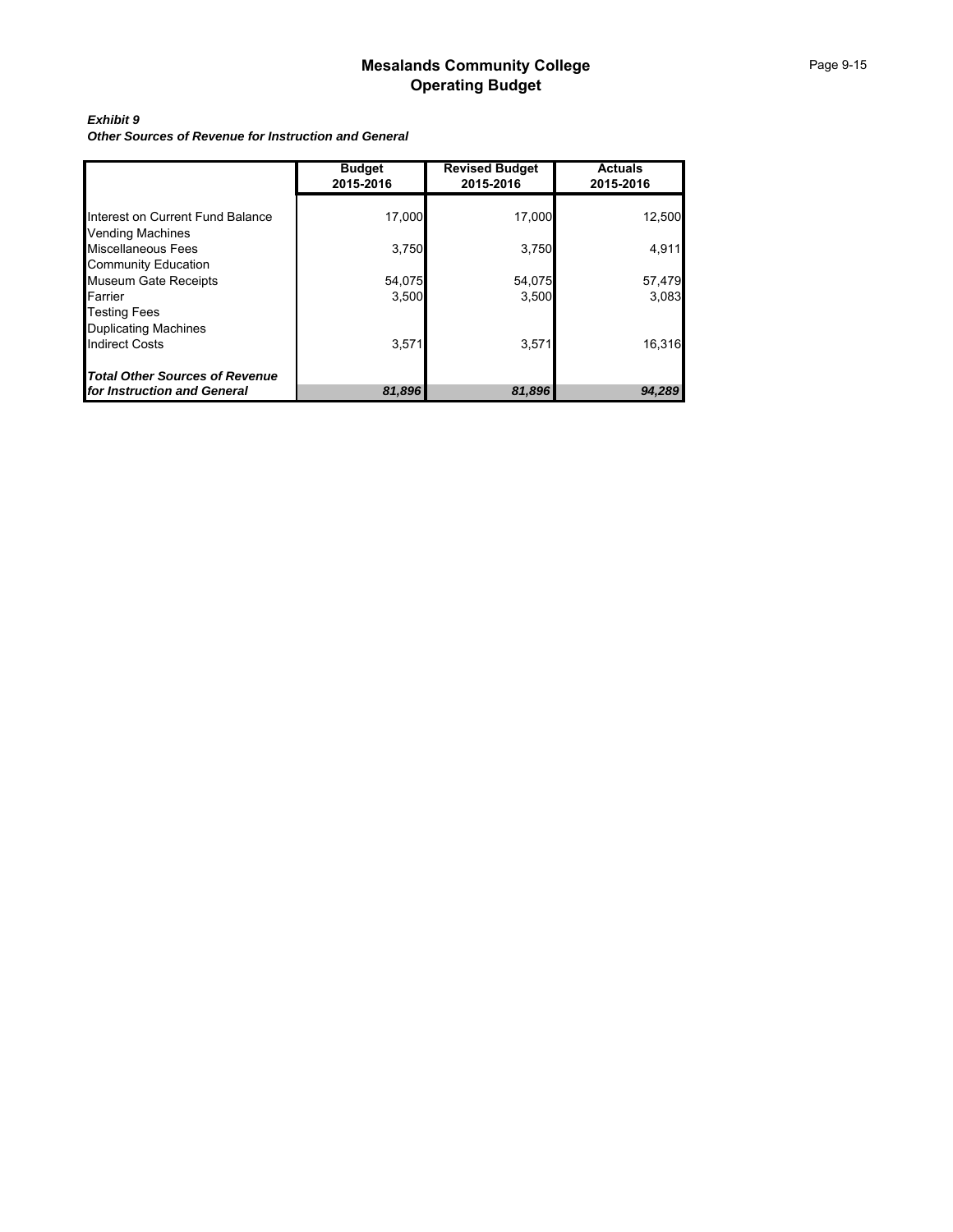#### *Exhibit 10*

*Expenditures for Academic Instruction*

|                                                    | <b>Budget</b>       |              |                     | <b>Revised Budget</b> | <b>Actuals</b>      |                   |  |  |
|----------------------------------------------------|---------------------|--------------|---------------------|-----------------------|---------------------|-------------------|--|--|
|                                                    | 2015-2016           |              |                     | 2015-2016             |                     | 2015-2016         |  |  |
| <b>Academic Instruction</b>                        | <b>Unrestricted</b> | Restricted   | <b>Unrestricted</b> | <b>Restricted</b>     | <b>Unrestricted</b> | <b>Restricted</b> |  |  |
|                                                    |                     |              |                     |                       |                     |                   |  |  |
| Agriculture Science 5000                           | 40,214              | 0            | 40,214              | 0                     | 39,123              | 0                 |  |  |
| Health & Wellness 5005                             | 56,320              | $\mathbf 0$  | 56,320              | 0                     | 50,800              | $\Omega$          |  |  |
| Building Trades 5015                               | 43,204              | 0            | 43,204              | 0                     | 40,672              | $\Omega$          |  |  |
| <b>Business Education 5020</b>                     | 48,500              | 0            | 18,500              | 0                     | 1,258               | 0                 |  |  |
| Computer Systems 5025                              |                     | $\mathbf{0}$ |                     | 0                     |                     | $\Omega$          |  |  |
| Allied Health 5002                                 | 26,692              | 0            | 26,692              | $\overline{0}$        | 24,334              | $\mathbf 0$       |  |  |
| English/Communications 5035                        | 44,141              | $\mathbf{0}$ | 44,141              | 0                     | 44.086              | $\Omega$          |  |  |
| Farrier Science 5040                               | 72,832              | 0            | 72,832              | $\mathbf 0$           | 64,944              | $\mathbf 0$       |  |  |
| Fine Arts 5045                                     | 217,059             | $\mathbf{0}$ | 217,059             | 0                     | 269,835             | $\Omega$          |  |  |
| History 5050                                       | 44,477              | $\mathbf 0$  | 44,477              | 0                     | 33,925              | $\Omega$          |  |  |
| Animal Science 5055                                | 40,951              | 0            | 40,951              | 0                     | 39,829              | $\Omega$          |  |  |
| Mathematics 5060                                   | 59,210              | $\mathbf{0}$ | 59,210              | 0                     | 47,893              | 0                 |  |  |
| Auto 5010                                          |                     | 0            |                     | 0                     |                     | $\overline{0}$    |  |  |
| PreCollegiate 5070                                 | 42,496              | $\mathbf{0}$ | 42,496              | 0                     | 44,271              | $\mathbf 0$       |  |  |
| Science/Geology 5075                               | 60,388              | 0            | 60,388              | $\overline{0}$        | 62,404              | $\mathbf 0$       |  |  |
| Wind Director 5080                                 | 30,643              | $\mathbf{0}$ | 30,643              | 0                     |                     | $\Omega$          |  |  |
| Wind Energy 5088                                   | 102,619             | 0            | 102,619             | $\overline{0}$        | 109,006             | $\Omega$          |  |  |
| Part-time Instruction 5090                         | 421,000             | $\Omega$     | 421,000             | 0                     | 433,542             | $\Omega$          |  |  |
| Summer Instruction 5091                            | 48,500              | $\Omega$     | 48,500              | 0                     | 29,510              |                   |  |  |
| Off Campus Programs 5092                           | 87,500              | $\Omega$     | 87,500              | 0                     | 115,238             |                   |  |  |
| Distance Education 5094                            | 45,084              | $\Omega$     | 45,084              | $\Omega$              | 20,218              |                   |  |  |
| Division Chairs 5095                               | 85,000              | $\Omega$     | 85,000              | 0                     | 76,800              |                   |  |  |
| Community Service 5096                             | 6,250               |              | 6,250               |                       | 8,813               |                   |  |  |
| <b>Adult Basic Education 2011</b>                  | 0                   | 78,890       | 0                   | 78,890                | 0                   | 74,883            |  |  |
| <b>Adult Basic Education 2012</b>                  | 0                   | 52,375       | 0                   | 52,375                |                     | 50,988            |  |  |
| EL CIVICS 2014                                     | 0                   | 9,000        | 0                   | 9,000                 |                     |                   |  |  |
| <b>INSTRUCTIONAL MATERIALS 2013</b>                |                     | $\Omega$     | 0                   |                       |                     |                   |  |  |
| NM CORRECTIONS GRANT 2017                          | 0                   | 57,000       | 0                   | 57,000                | 0                   | 27,192            |  |  |
| <b>I-BEST 2018</b>                                 | 0                   | 7,413        | 0                   | 7,413                 | 0                   | 3,707             |  |  |
|                                                    | $\Omega$            |              | 0                   |                       | 0                   |                   |  |  |
| SUN PATH 2020                                      |                     | 134,085      | 0                   | 134,085               |                     | 86,704            |  |  |
| SUN PATH 2021                                      | 0                   | 134,662      |                     | 134,662               | 0                   | 133,978           |  |  |
| SUN PATH 2022                                      | 0                   | $\Omega$     | 0                   | 0                     | 0                   |                   |  |  |
| HIS STEM GRANT 2264                                | 0                   | 408,846      | 0                   | 408,846               | 0                   | 185,588           |  |  |
| HSI STEM Grant 2265                                | 0                   | 775,881      | 0                   | 775,881               | 0                   | 364,910           |  |  |
| Unassigned                                         |                     | O            |                     |                       | n                   |                   |  |  |
| Unassigned                                         |                     |              |                     |                       |                     |                   |  |  |
| <b>Untitled</b>                                    |                     |              |                     |                       |                     |                   |  |  |
| <b>Untitled</b>                                    |                     |              |                     |                       |                     |                   |  |  |
| <b>Untitled</b>                                    |                     |              |                     |                       |                     |                   |  |  |
| Total                                              | 1,623,080           | 1,658,152    | 1,593,080           | 1,658,152             | 1,556,501           | 927,950           |  |  |
| Items Not Included in 10a                          |                     |              |                     |                       |                     |                   |  |  |
| Group Insurance 6205                               | 126,316             |              | 126,316             |                       | 80,318              |                   |  |  |
| Educational Retirement 6225/6230                   | 184,232             |              | 184,232             |                       | 157,852             |                   |  |  |
| Retiree Health 6235                                | 27,194              |              | 27,194              |                       | 22,118              |                   |  |  |
| Social Security 6240                               | 81,637              |              | 81,637              |                       | 72,274              |                   |  |  |
| Medicare Taxes 6245                                | 19,716              |              | 19,716              |                       | 17,369              |                   |  |  |
| Unemployment Compensation 6260                     |                     |              |                     |                       | 0                   |                   |  |  |
|                                                    | 13,100              |              | 13,100              |                       |                     |                   |  |  |
| Workmen's Compensation                             | 523                 |              | 523                 |                       |                     |                   |  |  |
| <b>Waiver of Tuition</b>                           |                     |              |                     |                       |                     |                   |  |  |
| <b>Telephone Service</b>                           | 77,250              |              | 77,250              |                       | 80.000              |                   |  |  |
| <b>Computer Service</b><br><b>Vacation Accrual</b> | 103,000             |              | 103,000             |                       | 110,200             |                   |  |  |
| Total Items Not Included in 10a                    | 632,968             | 0            | 632,968             | $\mathbf{0}$          | 540,131             | $\mathbf{0}$      |  |  |
| <b>Grand Total</b>                                 |                     |              |                     |                       |                     |                   |  |  |
| <b>Expenditures for Instruction</b>                | 2,256,048           | 1,658,152    | 2,226,048           | 1,658,152             | 2,096,632           | 927,950           |  |  |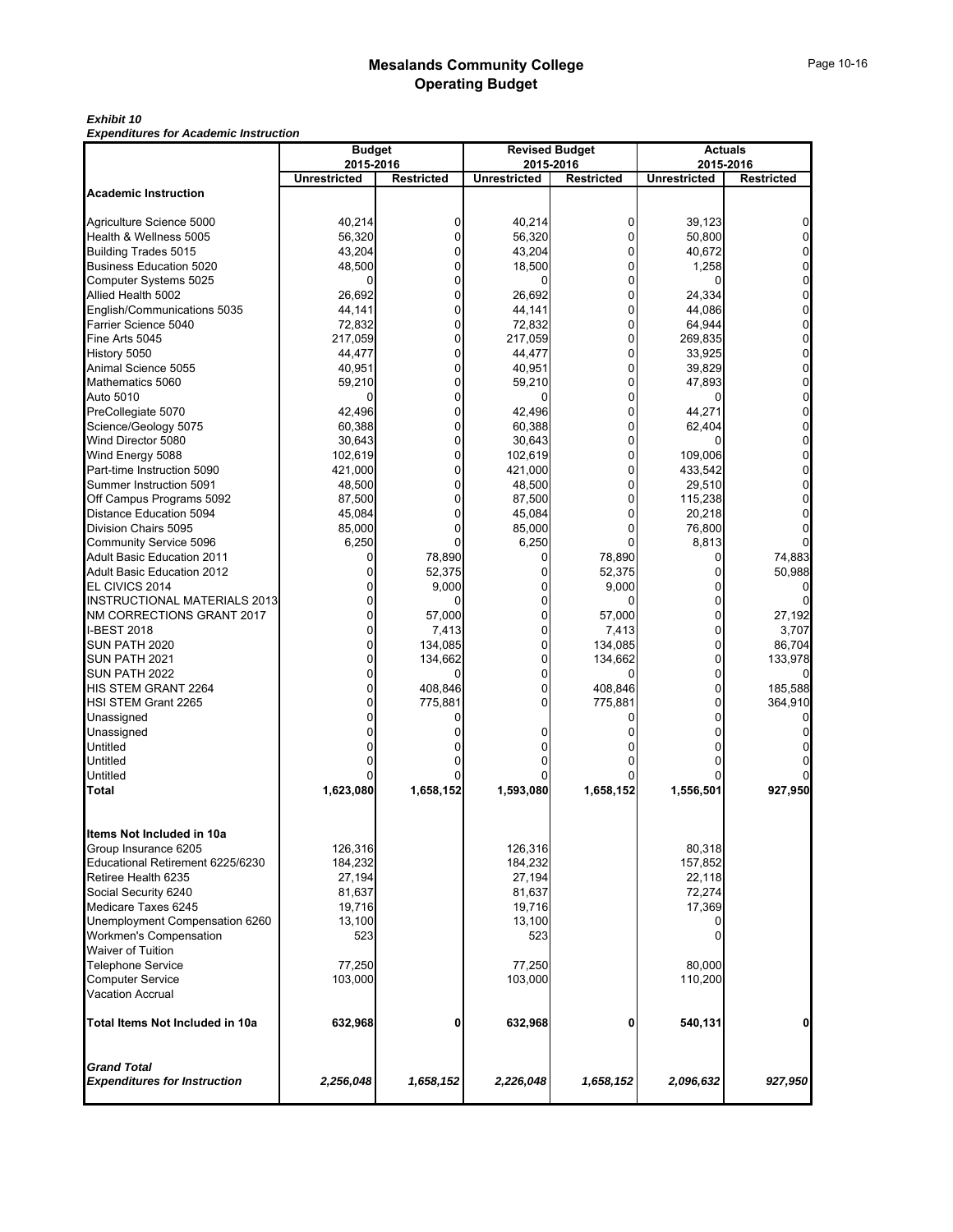#### *Exhibit 10a*

|                                                                                                                                                                                         |       | <b>Budget</b>                 |            |                             |            | <b>Revised Budget</b>                |            |                             |            | <b>Actuals</b>                       |            |                             |
|-----------------------------------------------------------------------------------------------------------------------------------------------------------------------------------------|-------|-------------------------------|------------|-----------------------------|------------|--------------------------------------|------------|-----------------------------|------------|--------------------------------------|------------|-----------------------------|
|                                                                                                                                                                                         |       | 2015-2016                     |            |                             |            | 2015-2016                            |            |                             |            | 2015-2016                            |            |                             |
| <b>General Academic Instruction FTE</b>                                                                                                                                                 |       | <b>Unrestricted</b><br>Amount | <b>FTE</b> | <b>Restricted</b><br>Amount | <b>FTE</b> | <b>Unrestricted</b><br><b>Amount</b> | <b>FTE</b> | <b>Restricted</b><br>Amount | <b>FTE</b> | <b>Unrestricted</b><br><b>Amount</b> | <b>FTE</b> | <b>Restricted</b><br>Amount |
|                                                                                                                                                                                         |       |                               |            |                             |            |                                      |            |                             |            |                                      |            |                             |
| <b>Agriculture Science 5000</b><br><b>Faculty Salaries</b><br><b>Professional Salaries</b>                                                                                              | 1.0   | 37,814                        |            |                             | 1.0        | 37,814                               |            |                             | 1.0        | 39,123                               |            |                             |
| <b>Support Staff Salaries</b><br><b>GA/TA/RA Salaries</b><br><b>Student Salaries</b>                                                                                                    |       |                               |            |                             |            |                                      |            |                             |            |                                      |            |                             |
| Federal Work Study Salaries<br><b>State Work Study Salaries</b><br><b>Other Salaries</b>                                                                                                |       | 900                           |            |                             |            | 900                                  |            |                             |            | 0                                    |            |                             |
| Supplies and Expenses<br>Travel<br>Equipment                                                                                                                                            |       | 1,000<br>500                  |            |                             |            | 1,000<br>500                         |            |                             |            | 0<br>0                               |            |                             |
| Total                                                                                                                                                                                   | 1.0   | 40,214                        | 0.0        | 0                           | 1.0        | 40,214                               | 0.0        | $\mathbf{0}$                | 1.0        | 39,123                               | 0.0        | 0                           |
| <b>Health &amp; Wellness 5005</b><br><b>Faculty Salaries</b>                                                                                                                            |       |                               |            |                             |            |                                      |            |                             |            |                                      |            |                             |
| <b>Professional Salaries</b><br><b>Support Staff Salaries</b><br><b>GA/TA/RA Salaries</b><br><b>Student Salaries</b><br>Federal Work Study Salaries<br><b>State Work Study Salaries</b> | 1.0   | 45,320                        |            |                             | 1.0        | 45,320                               |            |                             | 1.0        | 45,954                               |            |                             |
| <b>Other Salaries</b><br>Supplies and Expenses<br>Travel<br>Equipment                                                                                                                   |       | 5,000<br>1,000<br>5,000       |            | 0                           |            | 5,000<br>1,000<br>5,000              |            | $\mathbf 0$                 |            | 2,936<br>1,910<br>0                  |            | Λ                           |
| Total                                                                                                                                                                                   | $1.0$ | 56,320                        | 0.0        |                             | 1.0        | 56,320                               | 0.0        |                             | 1.0        | 50,800                               | 0.0        |                             |
| <b>Building Trades 5015</b><br><b>Faculty Salaries</b><br><b>Professional Salaries</b><br><b>Support Staff Salaries</b><br><b>GA/TA/RA Salaries</b>                                     | 1.0   | 37,704                        |            |                             | 1.0        | 37,704                               |            |                             | 1.0        | 37,704                               |            |                             |
| <b>Student Salaries</b><br>Federal Work Study Salaries<br><b>State Work Study Salaries</b><br><b>Other Salaries</b><br>Supplies and Expenses                                            |       | 5,000                         |            |                             |            | 5,000                                |            |                             |            | 2,450                                |            |                             |
| Travel                                                                                                                                                                                  |       | 500                           |            |                             |            | 500                                  |            |                             |            | 518                                  |            |                             |
| Equipment<br><b>Total</b>                                                                                                                                                               | 1.0   | 43,204                        | 0.0        | 0                           | 1.0        | 43,204                               | 0.0        | 0                           | 1.0        | 40,672                               | 0.0        | 0                           |
| <b>Business Education 5020</b><br><b>Faculty Salaries</b>                                                                                                                               | 1.0   | 47,500                        |            |                             | 1.0        | 17,500                               |            |                             | 1.0        | 1,258                                |            |                             |
| <b>Professional Salaries</b><br><b>Support Staff Salaries</b><br><b>GA/TA/RA Salaries</b><br><b>Student Salaries</b><br>Federal Work Study Salaries                                     |       |                               |            |                             |            |                                      |            |                             |            |                                      |            |                             |
| <b>State Work Study Salaries</b><br><b>Other Salaries</b><br>Supplies and Expenses                                                                                                      |       | 500                           |            |                             |            | 500                                  |            |                             |            | 0                                    |            |                             |
| Travel<br>Equipment<br>Total                                                                                                                                                            | 1.0   | 500<br>48,500                 | 0.0        | 0                           | 1.0        | 500<br>18,500                        | 0.0        | $\mathbf{0}$                | 1.0        | 0<br>1,258                           | 0.0        | $\mathbf 0$                 |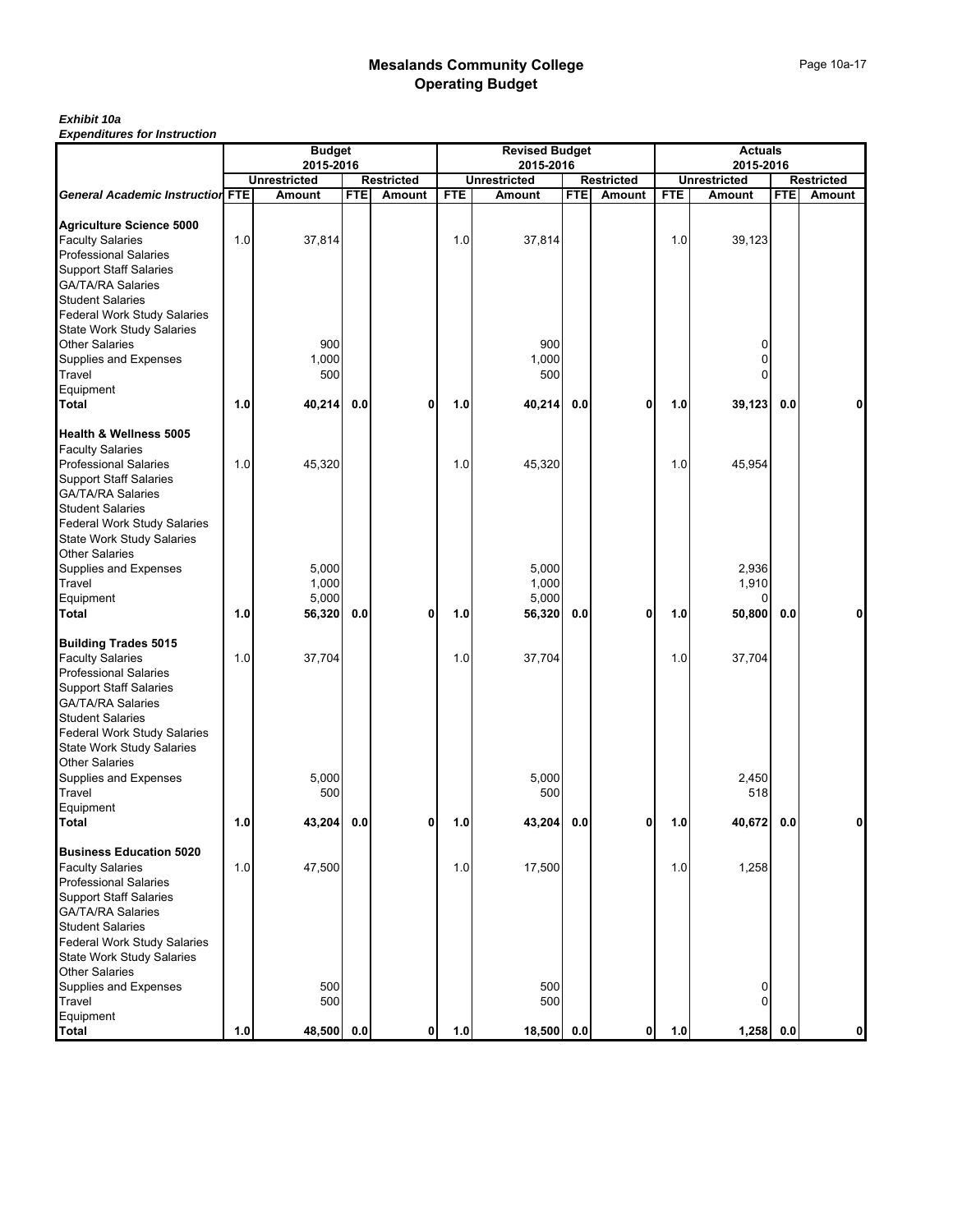#### *Exhibit 10a*

|                                                           |     | <b>Budget</b>                    |            |                   |            | <b>Revised Budget</b>            |            |                   |            | <b>Actuals</b>                                        |            |        |
|-----------------------------------------------------------|-----|----------------------------------|------------|-------------------|------------|----------------------------------|------------|-------------------|------------|-------------------------------------------------------|------------|--------|
|                                                           |     | 2015-2016<br><b>Unrestricted</b> |            | <b>Restricted</b> |            | 2015-2016<br><b>Unrestricted</b> |            | <b>Restricted</b> |            | 2015-2016<br><b>Unrestricted</b><br><b>Restricted</b> |            |        |
| <b>General Academic Instruction FTE</b>                   |     | Amount                           | <b>FTE</b> | Amount            | <b>FTE</b> | Amount                           | <b>FTE</b> | Amount            | <b>FTE</b> | Amount                                                | <b>FTE</b> | Amount |
|                                                           |     |                                  |            |                   |            |                                  |            |                   |            |                                                       |            |        |
| <b>Computer Systems 5025</b>                              | 0.0 |                                  |            |                   |            |                                  |            |                   | 0.0        |                                                       |            |        |
| <b>Faculty Salaries</b><br><b>Professional Salaries</b>   |     | 0                                |            |                   | 0.0        | 0                                |            |                   |            | 0                                                     |            |        |
| <b>Support Staff Salaries</b>                             |     |                                  |            |                   |            |                                  |            |                   |            |                                                       |            |        |
| <b>GA/TA/RA Salaries</b>                                  |     |                                  |            |                   |            |                                  |            |                   |            |                                                       |            |        |
| <b>Student Salaries</b>                                   |     |                                  |            |                   |            |                                  |            |                   |            |                                                       |            |        |
| Federal Work Study Salaries                               |     |                                  |            |                   |            |                                  |            |                   |            |                                                       |            |        |
| <b>State Work Study Salaries</b>                          |     |                                  |            |                   |            |                                  |            |                   |            |                                                       |            |        |
| Other Salaries                                            |     |                                  |            |                   |            |                                  |            |                   |            |                                                       |            |        |
| Supplies and Expenses                                     |     | 0                                |            |                   |            | 0                                |            |                   |            | 0                                                     |            |        |
| Travel                                                    |     | 0                                |            |                   |            | 0                                |            |                   |            | 0                                                     |            |        |
| Equipment                                                 |     |                                  |            |                   |            |                                  |            |                   |            |                                                       |            |        |
| Total                                                     | 0.0 | $\mathbf{0}$                     | 0.0        | 0                 | 0.0        | 0                                | 0.0        | 0                 | 0.0        | 0                                                     | 0.0        | 0      |
|                                                           |     |                                  |            |                   |            |                                  |            |                   |            |                                                       |            |        |
| Allied Health 5002                                        |     |                                  |            |                   |            |                                  |            |                   |            |                                                       |            |        |
| <b>Faculty Salaries</b>                                   | 0.5 | 26,692                           |            |                   | 0.5        | 26,692                           |            |                   | 0.5        | 24,291                                                |            |        |
| <b>Professional Salaries</b>                              |     |                                  |            |                   |            |                                  |            |                   |            |                                                       |            |        |
| <b>Support Staff Salaries</b>                             |     |                                  |            |                   |            |                                  |            |                   |            |                                                       |            |        |
| <b>GA/TA/RA Salaries</b>                                  |     |                                  |            |                   |            |                                  |            |                   |            |                                                       |            |        |
| <b>Student Salaries</b>                                   |     |                                  |            |                   |            |                                  |            |                   |            |                                                       |            |        |
| Federal Work Study Salaries                               |     |                                  |            |                   |            |                                  |            |                   |            |                                                       |            |        |
| <b>State Work Study Salaries</b><br><b>Other Salaries</b> |     |                                  |            |                   |            |                                  |            |                   |            |                                                       |            |        |
|                                                           |     |                                  |            |                   |            |                                  |            |                   |            |                                                       |            |        |
| Supplies and Expenses<br>Travel                           |     |                                  |            |                   |            |                                  |            |                   |            | 43                                                    |            |        |
| Equipment                                                 |     |                                  |            |                   |            |                                  |            |                   |            |                                                       |            |        |
| Total                                                     | 0.5 | 26,692                           | 0.0        | 0                 | 0.5        | 26,692                           | 0.0        | 0                 | 0.5        | 24,334                                                | 0.0        | 0      |
|                                                           |     |                                  |            |                   |            |                                  |            |                   |            |                                                       |            |        |
| <b>English/Communications 5035</b>                        |     |                                  |            |                   |            |                                  |            |                   |            |                                                       |            |        |
| <b>Faculty Salaries</b>                                   | 1.0 | 42,441                           |            |                   | 1.0        | 42,441                           |            |                   | 1.0        | 42,441                                                |            |        |
| <b>Professional Salaries</b>                              |     |                                  |            |                   |            |                                  |            |                   |            | 837                                                   |            |        |
| <b>Support Staff Salaries</b>                             |     |                                  |            |                   |            |                                  |            |                   |            |                                                       |            |        |
| <b>GA/TA/RA Salaries</b>                                  |     |                                  |            |                   |            |                                  |            |                   |            |                                                       |            |        |
| <b>Student Salaries</b>                                   |     |                                  |            |                   |            |                                  |            |                   |            |                                                       |            |        |
| Federal Work Study Salaries                               |     |                                  |            |                   |            |                                  |            |                   |            |                                                       |            |        |
| <b>State Work Study Salaries</b>                          |     |                                  |            |                   |            |                                  |            |                   |            |                                                       |            |        |
| <b>Other Salaries</b>                                     |     |                                  |            |                   |            |                                  |            |                   |            |                                                       |            |        |
| Supplies and Expenses                                     |     | 1,200                            |            |                   |            | 1,200                            |            |                   |            | 567                                                   |            |        |
| Travel                                                    |     | 500                              |            |                   |            | 500                              |            |                   |            | 241                                                   |            |        |
| Equipment<br><b>Total</b>                                 | 1.0 | 44,141                           | 0.0        | 0                 | 1.0        | 44,141                           | 0.0        | 0                 | 1.0        | 44,086                                                | 0.0        |        |
|                                                           |     |                                  |            |                   |            |                                  |            |                   |            |                                                       |            |        |
| <b>Farrier Science 5040</b>                               |     |                                  |            |                   |            |                                  |            |                   |            |                                                       |            |        |
| <b>Faculty Salaries</b>                                   | 1.0 | 39,000                           |            |                   | 1.0        | 39,000                           |            |                   | 1.0        | 41,454                                                |            |        |
| <b>Professional Salaries</b>                              |     |                                  |            |                   |            |                                  |            |                   |            |                                                       |            |        |
| <b>Support Staff Salaries</b>                             | 1.0 | 27,332                           |            |                   | 1.0        | 27,332                           |            |                   |            |                                                       |            |        |
| <b>GA/TA/RA Salaries</b>                                  |     |                                  |            |                   |            |                                  |            |                   |            |                                                       |            |        |
| <b>Student Salaries</b>                                   |     |                                  |            |                   |            |                                  |            |                   |            |                                                       |            |        |
| Federal Work Study Salaries                               |     |                                  |            |                   |            |                                  |            |                   |            |                                                       |            |        |
| <b>State Work Study Salaries</b>                          |     |                                  |            |                   |            |                                  |            |                   |            |                                                       |            |        |
| <b>Other Salaries</b>                                     |     |                                  |            |                   |            |                                  |            |                   |            | 6,334                                                 |            |        |
| Supplies and Expenses                                     |     | 5,000                            |            |                   |            | 5,000                            |            |                   |            | 16,865                                                |            |        |
| Travel                                                    |     | 1,500                            |            |                   |            | 1,500                            |            |                   |            | 291                                                   |            |        |
| Equipment<br><b>Total</b>                                 | 2.0 | 72,832 0.0                       |            | 0                 | 2.0        | 72,832 0.0                       |            | 0                 | 1.0        | 0<br>64,944                                           | 0.0        | 0      |
|                                                           |     |                                  |            |                   |            |                                  |            |                   |            |                                                       |            |        |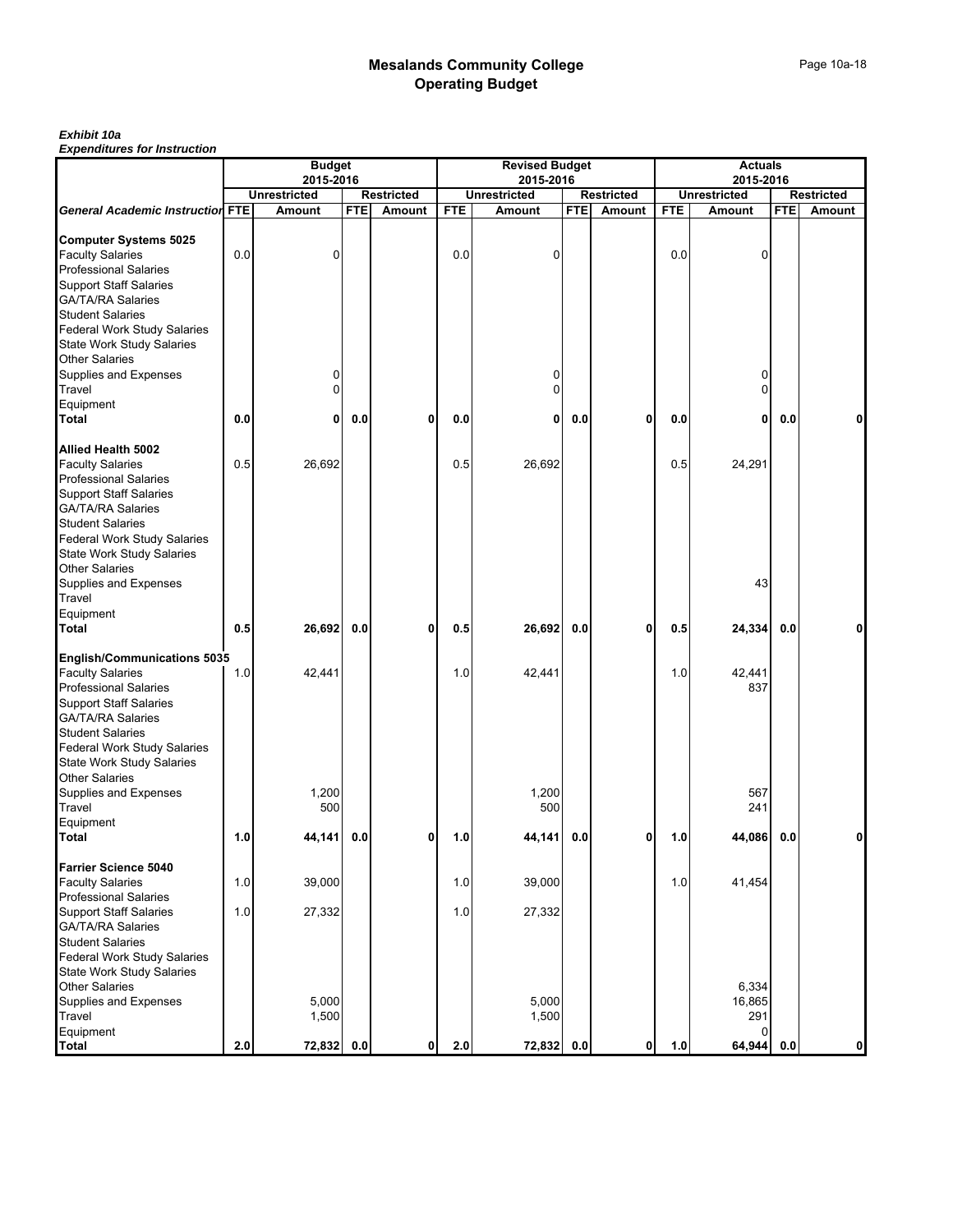#### *Exhibit 10a*

|                                                                 |            | <b>Budget</b><br>2015-2016 |            |                   |            | <b>Revised Budget</b><br>2015-2016 |            |                   |            | <b>Actuals</b><br>2015-2016 |            |                   |
|-----------------------------------------------------------------|------------|----------------------------|------------|-------------------|------------|------------------------------------|------------|-------------------|------------|-----------------------------|------------|-------------------|
|                                                                 |            | <b>Unrestricted</b>        |            | <b>Restricted</b> |            | <b>Unrestricted</b>                |            | <b>Restricted</b> |            | <b>Unrestricted</b>         |            | <b>Restricted</b> |
| <b>General Academic Instruction FTE</b>                         |            | Amount                     | <b>FTE</b> | Amount            | <b>FTE</b> | <b>Amount</b>                      | <b>FTE</b> | Amount            | <b>FTE</b> | Amount                      | <b>FTE</b> | Amount            |
| Fine Arts 5045                                                  |            |                            |            |                   |            |                                    |            |                   |            |                             |            |                   |
| <b>Faculty Salaries</b>                                         | 4.0        | 206,559                    |            |                   | 4.0        | 206,559                            |            |                   | 5.0        | 209,916                     |            |                   |
| <b>Professional Salaries</b>                                    |            |                            |            |                   |            |                                    |            |                   |            |                             |            |                   |
| <b>Support Staff Salaries</b>                                   |            |                            |            |                   |            |                                    |            |                   | 1.0        | 21,971                      |            |                   |
| <b>GA/TA/RA Salaries</b><br><b>Student Salaries</b>             |            |                            |            |                   |            |                                    |            |                   |            |                             |            |                   |
| <b>Federal Work Study Salaries</b>                              |            |                            |            |                   |            |                                    |            |                   |            |                             |            |                   |
| <b>State Work Study Salaries</b>                                |            |                            |            |                   |            |                                    |            |                   |            |                             |            |                   |
| <b>Other Salaries</b>                                           |            |                            |            |                   |            |                                    |            |                   |            |                             |            |                   |
| Supplies and Expenses                                           |            | 10,000                     |            |                   |            | 10,000                             |            |                   |            | 28,723                      |            |                   |
| Travel<br>Equipment                                             |            | 500<br>0                   |            |                   |            | 500<br>0                           |            |                   |            | 1,873<br>7,352              |            |                   |
| <b>Total</b>                                                    | 4.0        | 217,059                    | 0.0        | 0                 | 4.0        | 217,059                            | 0.0        | 0                 | 6.0        | 269,835                     | 0.0        | Ω                 |
|                                                                 |            |                            |            |                   |            |                                    |            |                   |            |                             |            |                   |
| History 5050<br><b>Faculty Salaries</b>                         | 1.0        | 42,977                     |            |                   | 1.0        | 42,977                             |            |                   |            | 33,059                      |            |                   |
| <b>Professional Salaries</b>                                    |            |                            |            |                   |            |                                    |            |                   |            |                             |            |                   |
| Support Staff Salaries                                          |            |                            |            |                   |            |                                    |            |                   |            |                             |            |                   |
| <b>GA/TA/RA Salaries</b>                                        |            |                            |            |                   |            |                                    |            |                   |            |                             |            |                   |
| <b>Student Salaries</b>                                         |            |                            |            |                   |            |                                    |            |                   |            |                             |            |                   |
| Federal Work Study Salaries<br><b>State Work Study Salaries</b> |            |                            |            |                   |            |                                    |            |                   |            |                             |            |                   |
| <b>Other Salaries</b>                                           |            |                            |            |                   |            |                                    |            |                   |            |                             |            |                   |
| Supplies and Expenses                                           |            | 1,000                      |            |                   |            | 1,000                              |            |                   |            | 866                         |            |                   |
| Travel                                                          |            | 500                        |            |                   |            | 500                                |            |                   |            |                             |            |                   |
| Equipment                                                       | 1.0        | 44,477                     | 0.0        | 0                 | 1.0        |                                    | 0.0        | 0                 | 0.0        | 33,925                      | 0.0        | 0                 |
| Total                                                           |            |                            |            |                   |            | 44,477                             |            |                   |            |                             |            |                   |
| <b>Animal Science 5055</b>                                      |            |                            |            |                   |            |                                    |            |                   |            |                             |            |                   |
| <b>Faculty Salaries</b><br><b>Professional Salaries</b>         | 1.0        | 39,351                     |            |                   | 1.0        | 39,351                             |            |                   | 1.0        | 39,351                      |            |                   |
| <b>Support Staff Salaries</b>                                   |            |                            |            |                   |            |                                    |            |                   |            |                             |            |                   |
| <b>GA/TA/RA Salaries</b>                                        |            |                            |            |                   |            |                                    |            |                   |            |                             |            |                   |
| <b>Student Salaries</b>                                         |            |                            |            |                   |            |                                    |            |                   |            |                             |            |                   |
| Federal Work Study Salaries                                     |            |                            |            |                   |            |                                    |            |                   |            |                             |            |                   |
| <b>State Work Study Salaries</b><br>Other Salaries              |            | 600                        |            |                   |            | 600                                |            |                   |            | 0                           |            |                   |
| Supplies and Expenses                                           |            | 500                        |            |                   |            | 500                                |            |                   |            | 121                         |            |                   |
| Travel                                                          |            | 500                        |            |                   |            | 500                                |            |                   |            | 357                         |            |                   |
| Equipment                                                       |            |                            |            |                   |            |                                    |            |                   |            |                             |            |                   |
| <b>Total</b>                                                    | 1.0        | 40,951                     | 0.0        | 0                 | 1.0        | 40,951                             | 0.0        | 0                 | 1.0        | 39,829                      | 0.0        | 0                 |
| <b>Mathematics 5060</b>                                         |            |                            |            |                   |            |                                    |            |                   |            |                             |            |                   |
| <b>Faculty Salaries</b><br><b>Professional Salaries</b>         | 1.0<br>0.3 | 44,573<br>12,867           |            |                   | 1.0<br>0.3 | 44,573<br>12,867                   |            |                   | 1.0        | 44,573<br>1,060             |            |                   |
| <b>Support Staff Salaries</b>                                   |            |                            |            |                   |            |                                    |            |                   |            |                             |            |                   |
| <b>GA/TA/RA Salaries</b>                                        |            |                            |            |                   |            |                                    |            |                   |            |                             |            |                   |
| <b>Student Salaries</b>                                         |            |                            |            |                   |            |                                    |            |                   |            |                             |            |                   |
| Federal Work Study Salaries                                     |            |                            |            |                   |            |                                    |            |                   |            |                             |            |                   |
| State Work Study Salaries<br><b>Other Salaries</b>              |            |                            |            |                   |            |                                    |            |                   |            |                             |            |                   |
| Supplies and Expenses                                           |            | 1,000                      |            |                   |            | 1,000                              |            |                   |            | 1,682                       |            |                   |
| Travel                                                          |            | 770                        |            |                   |            | 770                                |            |                   |            | 578                         |            |                   |
| Equipment                                                       |            |                            |            |                   |            |                                    |            |                   |            |                             |            |                   |
| <b>Total</b>                                                    | $1.3$      | 59,210 0.0                 |            | 0                 | $1.3$      | 59,210 0.0                         |            | 0                 | 1.0        | 47,893                      | 0.0        | 0                 |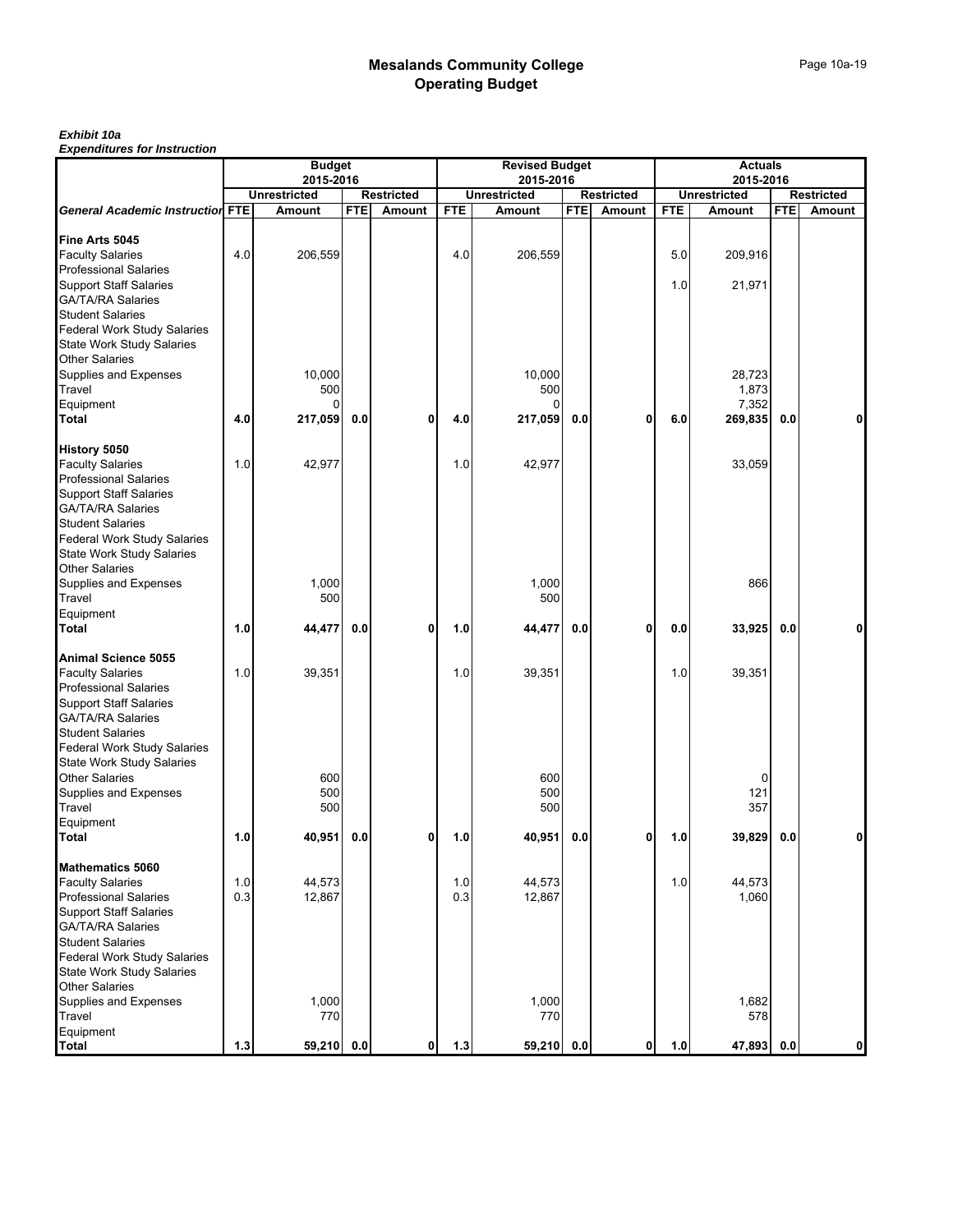#### *Exhibit 10a*

|                                                                                                                                                                                                                                                                                              |            | <b>Budget</b><br>2015-2016 |            |                   |            | <b>Revised Budget</b><br>2015-2016 |            |                   |            | <b>Actuals</b><br>2015-2016 |            |                   |
|----------------------------------------------------------------------------------------------------------------------------------------------------------------------------------------------------------------------------------------------------------------------------------------------|------------|----------------------------|------------|-------------------|------------|------------------------------------|------------|-------------------|------------|-----------------------------|------------|-------------------|
|                                                                                                                                                                                                                                                                                              |            | <b>Unrestricted</b>        |            | <b>Restricted</b> |            | <b>Unrestricted</b>                |            | <b>Restricted</b> |            | <b>Unrestricted</b>         |            | <b>Restricted</b> |
| <b>General Academic Instruction FTE</b>                                                                                                                                                                                                                                                      |            | Amount                     | <b>FTE</b> | Amount            | <b>FTE</b> | Amount                             | <b>FTE</b> | Amount            | <b>FTE</b> | Amount                      | <b>FTE</b> | Amount            |
| <b>Auto 5010</b><br><b>Faculty Salaries</b><br><b>Professional Salaries</b><br><b>Support Staff Salaries</b><br><b>GA/TA/RA Salaries</b><br><b>Student Salaries</b><br>Federal Work Study Salaries                                                                                           | 1.0        | 0                          |            |                   | 0.0        | $\mathbf 0$                        |            |                   | 0.0        | 0                           |            |                   |
| <b>State Work Study Salaries</b><br><b>Other Salaries</b><br>Supplies and Expenses<br>Travel<br>Equipment<br>Total                                                                                                                                                                           | 1.0        | 0.0                        | 0.0        | 0.0               | 0.0        | 0<br>0.0                           | 0.0        | 0.0               | 0.0        | 0<br>0.0                    | 0.0        | 0.0               |
| PreCollegiate 5070<br><b>Faculty Salaries</b><br><b>Professional Salaries</b><br><b>Support Staff Salaries</b><br><b>GA/TA/RA Salaries</b><br><b>Student Salaries</b><br><b>Federal Work Study Salaries</b><br><b>State Work Study Salaries</b>                                              | 1.0        | 40,996                     |            |                   | 1.0        | 40,996                             |            |                   | 1.0        | 42,308                      |            |                   |
| <b>Other Salaries</b><br>Supplies and Expenses<br>Travel<br>Equipment<br>Total                                                                                                                                                                                                               | 1.0        | 1,000<br>500<br>42,496     | 0.0        | 0                 | 1.0        | 1,000<br>500<br>42,496             | 0.0        | $\mathbf 0$       | 1.0        | 1,583<br>380<br>44,271      | 0.0        |                   |
| Science/Geology 5075<br><b>Faculty Salaries</b><br><b>Professional Salaries</b><br><b>Support Staff Salaries</b><br><b>GA/TA/RA Salaries</b><br><b>Student Salaries</b><br>Federal Work Study Salaries<br><b>State Work Study Salaries</b><br><b>Other Salaries</b><br>Supplies and Expenses | 0.8<br>0.5 | 36,859<br>20,829<br>1,000  |            |                   | 0.8<br>0.5 | 36,859<br>20,829<br>1,000          |            |                   | 0.8<br>0.5 | 37,853<br>21,550<br>666     |            |                   |
| Travel<br>Equipment<br><b>Total</b>                                                                                                                                                                                                                                                          | $1.3$      | 1,000<br>700<br>60,388     | 0.0        | 0                 | 1.3        | 1,000<br>700<br>60,388             | 0.0        | 0                 | 1.3        | 2,335<br>62,404             | 0.0        | 0                 |
| Wind Director 5080<br><b>Faculty Salaries</b><br><b>Professional Salaries</b><br><b>Support Staff Salaries</b><br><b>GA/TA/RA Salaries</b><br><b>Student Salaries</b><br>Federal Work Study Salaries<br><b>State Work Study Salaries</b>                                                     | 1.0        | 28,143                     |            |                   | 1.0        | 28,143                             |            |                   |            | 0                           |            |                   |
| <b>Other Salaries</b><br>Supplies and Expenses<br>Travel<br>Equipment                                                                                                                                                                                                                        |            | 2,500                      |            |                   |            | 2,500                              |            |                   | 0.0        | 0<br>0                      |            | 0                 |
| <b>Total</b>                                                                                                                                                                                                                                                                                 | $1.0$      | 30643                      | 0.0        | 0                 | 1.0        | 30,643                             | 0.0        | 0                 |            | 0                           | 0.0        |                   |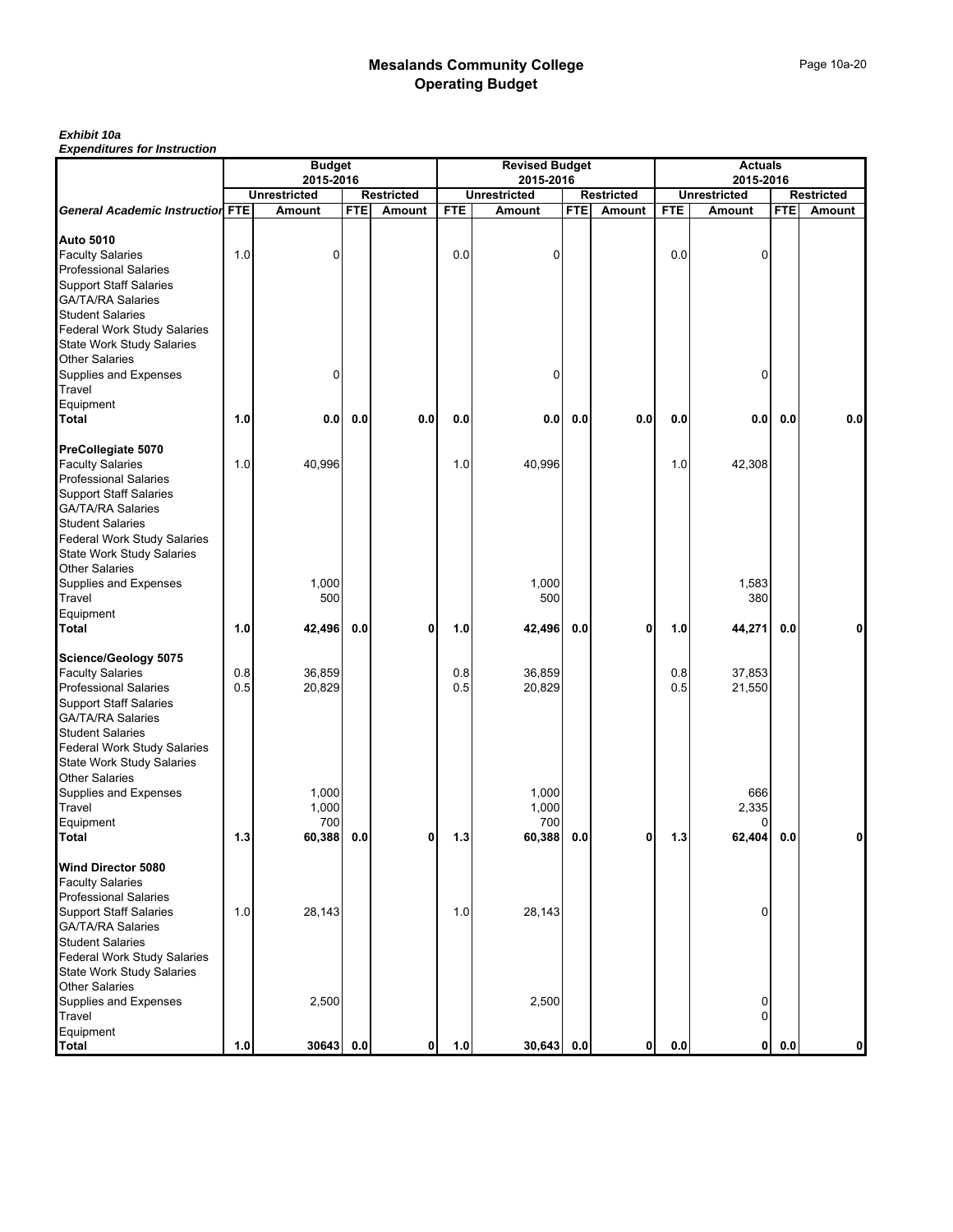#### *Exhibit 10a*

|     |                                                |                                                                      |                                                                                           |                                |                                        |                               |                                           |                                                                              |                                  |                                          | <b>Restricted</b><br>Amount                                     |
|-----|------------------------------------------------|----------------------------------------------------------------------|-------------------------------------------------------------------------------------------|--------------------------------|----------------------------------------|-------------------------------|-------------------------------------------|------------------------------------------------------------------------------|----------------------------------|------------------------------------------|-----------------------------------------------------------------|
|     |                                                |                                                                      |                                                                                           |                                |                                        |                               |                                           |                                                                              |                                  |                                          |                                                                 |
|     | 94,619                                         |                                                                      |                                                                                           | 2.0                            | 94,619                                 |                               |                                           | 2.0                                                                          | 102,119                          |                                          |                                                                 |
|     | 5,000<br>3,000                                 |                                                                      |                                                                                           |                                | 5,000<br>3,000                         |                               |                                           |                                                                              | 4,646<br>2,241                   |                                          |                                                                 |
|     |                                                |                                                                      |                                                                                           |                                |                                        |                               |                                           |                                                                              |                                  |                                          | 0                                                               |
|     |                                                |                                                                      |                                                                                           |                                |                                        |                               |                                           |                                                                              |                                  |                                          |                                                                 |
|     | 375,000                                        |                                                                      |                                                                                           | 6.0                            | 375,000                                |                               |                                           | 6.0                                                                          | 388,186                          |                                          |                                                                 |
| 6.0 | 35,000<br>1,000<br>10,000<br>421,000           |                                                                      | 0                                                                                         | 6.0                            | 45,000<br>1,000<br>$\Omega$<br>421,000 | 0.0                           | 0                                         | 6.0                                                                          | 43,821<br>1,535<br>433,542       | 0.0                                      | 0                                                               |
| 2.0 | 45,000                                         |                                                                      |                                                                                           | 2.0<br>0.0                     | 5,000                                  |                               |                                           | 2.0<br>0.0                                                                   | 0<br>0                           |                                          |                                                                 |
| 2.0 | 2,500<br>1,000                                 | 0.0                                                                  | 0                                                                                         | 2.0                            | 23,500<br>1,000<br>19,000<br>48,500    | 0.0                           | 0                                         | 2.0                                                                          | 9,913<br>769<br>18,828<br>29,510 | 0.0                                      | 0                                                               |
|     | 85,000<br>2,500                                |                                                                      |                                                                                           |                                | 85,000<br>2,500                        |                               |                                           |                                                                              | 115,141<br>97                    |                                          | 0                                                               |
|     | <b>General Academic Instruction FTE</b><br>2.0 | <b>Unrestricted</b><br><b>Amount</b><br>2.0<br>$6.0\,$<br>0.0<br>0.0 | <b>Budget</b><br>2015-2016<br><b>FTE</b><br>102,619<br>0.0<br>0.0<br>48,500<br>87,500 0.0 | Restricted<br>Amount<br>0<br>0 | <b>FTE</b><br>2.0<br>$0.0\,$           | <b>Unrestricted</b><br>Amount | 2015-2016<br>102,619<br>0.0<br>87,500 0.0 | <b>Revised Budget</b><br><b>Restricted</b><br><b>FTE</b><br>Amount<br>0<br>0 | <b>FTE</b><br>2.0<br>$0.0\,$     | <b>Unrestricted</b><br>Amount<br>109,006 | <b>Actuals</b><br>2015-2016<br><b>FTE</b><br>0.0<br>115,238 0.0 |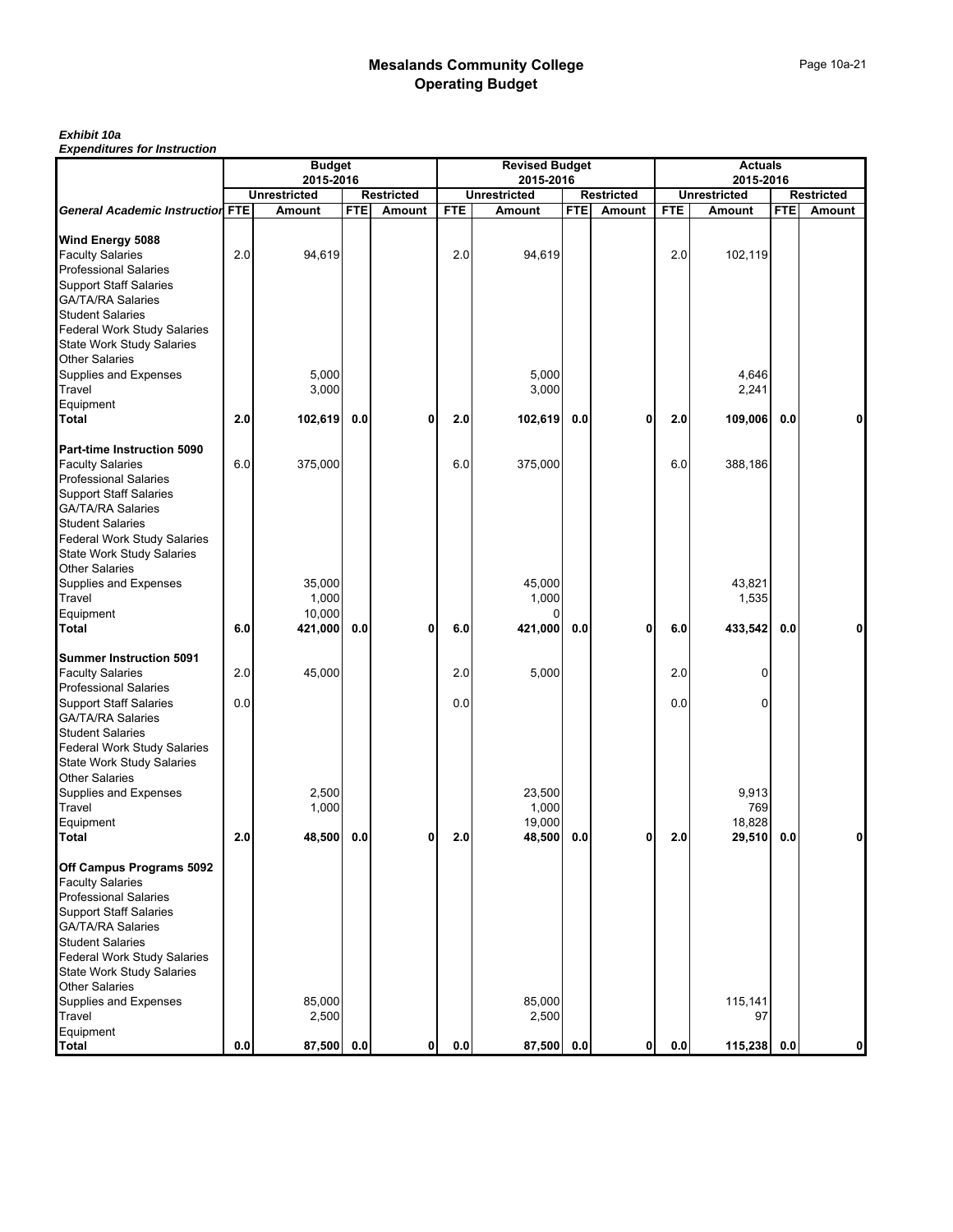#### *Exhibit 10a*

|                                                                                                           |     | <b>Budget</b>           |            |                   |            | <b>Revised Budget</b>   |            |                   |            | <b>Actuals</b>          |            |                   |
|-----------------------------------------------------------------------------------------------------------|-----|-------------------------|------------|-------------------|------------|-------------------------|------------|-------------------|------------|-------------------------|------------|-------------------|
|                                                                                                           |     | 2015-2016               |            |                   |            | 2015-2016               |            |                   |            | 2015-2016               |            |                   |
|                                                                                                           |     | <b>Unrestricted</b>     |            | <b>Restricted</b> |            | <b>Unrestricted</b>     |            | <b>Restricted</b> |            | <b>Unrestricted</b>     |            | <b>Restricted</b> |
| <b>General Academic Instruction FTE</b>                                                                   |     | Amount                  | <b>FTE</b> | Amount            | <b>FTE</b> | Amount                  | <b>FTE</b> | Amount            | <b>FTE</b> | Amount                  | <b>FTE</b> | Amount            |
| <b>Distance Education 5094</b>                                                                            |     |                         |            |                   |            |                         |            |                   |            |                         |            |                   |
| <b>Faculty Salaries</b>                                                                                   |     |                         |            |                   |            |                         |            |                   |            |                         |            |                   |
| <b>Professional Salaries</b>                                                                              | 1.0 | 27,584                  |            |                   | 1.0        | 27,584                  |            |                   | 1.0        | 16,975                  |            |                   |
| <b>Support Staff Salaries</b><br><b>GA/TA/RA Salaries</b>                                                 |     |                         |            |                   |            |                         |            |                   |            |                         |            |                   |
| <b>Student Salaries</b><br>Federal Work Study Salaries                                                    |     |                         |            |                   |            |                         |            |                   |            |                         |            |                   |
| <b>State Work Study Salaries</b>                                                                          |     |                         |            |                   |            |                         |            |                   |            |                         |            |                   |
| <b>Other Salaries</b>                                                                                     |     |                         |            |                   |            |                         |            |                   |            |                         |            |                   |
| Supplies and Expenses                                                                                     |     | 15,000                  |            |                   |            | 15,000                  |            |                   |            | 1,005                   |            |                   |
| Travel                                                                                                    |     | 2,500                   |            |                   |            | 2,500                   |            |                   |            | 2,238                   |            |                   |
| Equipment                                                                                                 |     |                         |            |                   |            |                         |            |                   |            |                         |            |                   |
| <b>Total</b>                                                                                              | 1.0 | 45,084                  | 0.0        | 0                 | 1.0        | 45,084                  | 0.0        | 0                 | 1.0        | 20,218                  | 0.0        | ŋ                 |
| <b>Division Chairs 5095</b>                                                                               |     |                         |            |                   |            |                         |            |                   |            |                         |            |                   |
| <b>Faculty Salaries</b>                                                                                   | 0.0 |                         |            |                   | 0.0        |                         |            |                   |            |                         |            |                   |
| <b>Professional Salaries</b>                                                                              |     |                         |            |                   |            |                         |            |                   |            |                         |            |                   |
| <b>Support Staff Salaries</b>                                                                             |     |                         |            |                   |            |                         |            |                   |            |                         |            |                   |
| <b>GA/TA/RA Salaries</b>                                                                                  |     |                         |            |                   |            |                         |            |                   |            |                         |            |                   |
| <b>Student Salaries</b>                                                                                   |     |                         |            |                   |            |                         |            |                   |            |                         |            |                   |
| <b>Federal Work Study Salaries</b>                                                                        |     |                         |            |                   |            |                         |            |                   |            |                         |            |                   |
| <b>State Work Study Salaries</b>                                                                          |     |                         |            |                   |            |                         |            |                   |            |                         |            |                   |
| <b>Other Salaries</b>                                                                                     |     |                         |            |                   |            |                         |            |                   |            |                         |            |                   |
| Supplies and Expenses                                                                                     |     | 85,000                  |            |                   |            | 85,000                  |            |                   |            | 76,800                  |            |                   |
| Travel                                                                                                    |     |                         |            |                   |            |                         |            |                   |            |                         |            |                   |
| Equipment                                                                                                 |     |                         |            |                   |            |                         |            |                   |            |                         |            |                   |
| <b>Total</b>                                                                                              | 0.0 | 85,000                  | 0.0        | $\mathbf{0}$      | 0.0        | 85,000                  | 0.0        | 0                 | 0.0        | 76,800                  | 0.0        | 0                 |
| <b>Community Education 5096</b>                                                                           |     |                         |            |                   |            |                         |            |                   |            |                         |            |                   |
| <b>Faculty Salaries</b>                                                                                   |     |                         |            |                   |            |                         |            |                   |            |                         |            |                   |
| <b>Professional Salaries</b>                                                                              | 0.0 |                         |            |                   |            |                         |            |                   |            |                         |            |                   |
| <b>Support Staff Salaries</b>                                                                             | 0.0 | 0                       |            |                   | 0.0        | 0                       |            |                   | 0.0        | 0                       |            |                   |
| <b>GA/TA/RA Salaries</b>                                                                                  |     |                         |            |                   |            |                         |            |                   |            |                         |            |                   |
| <b>Student Salaries</b>                                                                                   |     |                         |            |                   |            |                         |            |                   |            |                         |            |                   |
| Federal Work Study Salaries                                                                               |     |                         |            |                   |            |                         |            |                   |            |                         |            |                   |
|                                                                                                           |     |                         |            |                   |            |                         |            |                   |            |                         |            |                   |
|                                                                                                           |     |                         |            |                   |            |                         |            |                   |            |                         |            |                   |
|                                                                                                           |     |                         |            |                   |            |                         |            |                   |            |                         |            |                   |
|                                                                                                           |     |                         |            |                   |            |                         |            |                   |            |                         |            |                   |
| Total                                                                                                     |     |                         |            |                   | 0.0        |                         |            |                   |            |                         |            |                   |
| <b>State Work Study Salaries</b><br><b>Other Salaries</b><br>Supplies and Expenses<br>Travel<br>Equipment | 0.0 | 5,250<br>1,000<br>6,250 | 0.0        | $\mathbf{0}$      |            | 5,250<br>1,000<br>6,250 | 0.0        | $\mathbf 0$       | 0.0        | 1,956<br>6,857<br>8,813 | 0.0        | 0                 |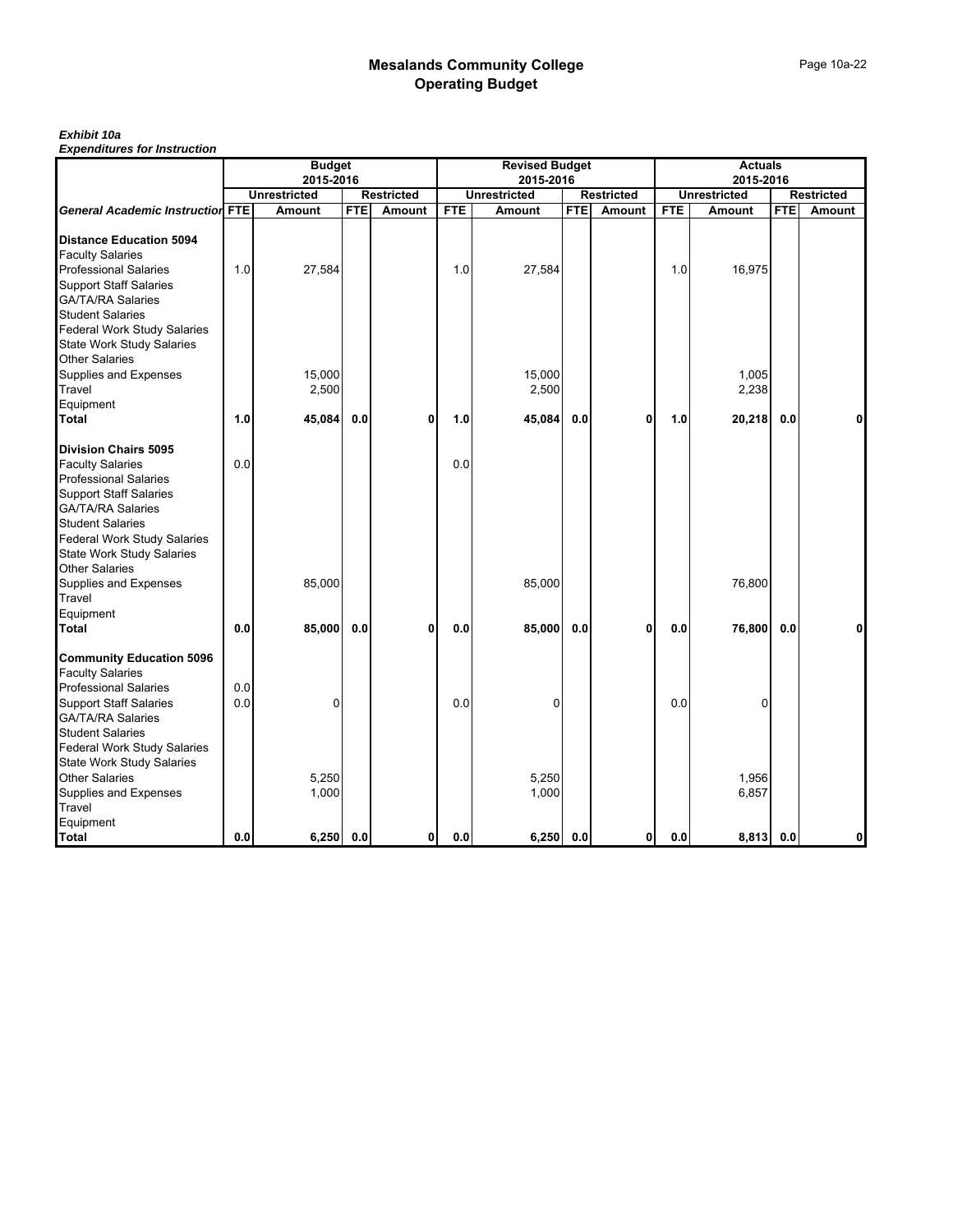## *Exhibit 10a*

|                                                                                                                                                                                                                                                                                                        |         | <b>Budget</b>                        |            |                                    |            | <b>Revised Budget</b>         |            |                                    |            | <b>Actuals</b>                |            |                                    |
|--------------------------------------------------------------------------------------------------------------------------------------------------------------------------------------------------------------------------------------------------------------------------------------------------------|---------|--------------------------------------|------------|------------------------------------|------------|-------------------------------|------------|------------------------------------|------------|-------------------------------|------------|------------------------------------|
|                                                                                                                                                                                                                                                                                                        |         | 2015-2016                            |            |                                    |            | 2015-2016                     |            |                                    |            | 2015-2016                     |            |                                    |
| <b>General Academic Instruction FTE</b>                                                                                                                                                                                                                                                                |         | <b>Unrestricted</b><br><b>Amount</b> | <b>FTE</b> | <b>Restricted</b><br>Amount        | <b>FTE</b> | <b>Unrestricted</b><br>Amount | <b>FTE</b> | <b>Restricted</b><br>Amount        | <b>FTE</b> | <b>Unrestricted</b><br>Amount | <b>FTE</b> | <b>Restricted</b><br>Amount        |
|                                                                                                                                                                                                                                                                                                        |         |                                      |            |                                    |            |                               |            |                                    |            |                               |            |                                    |
| <b>Adult Basic Education 2011</b><br><b>Faculty Salaries</b><br><b>Professional Salaries</b><br><b>Support Staff Salaries</b><br><b>GA/TA/RA Salaries</b><br><b>Student Salaries</b><br>Federal Work Study Salaries                                                                                    |         |                                      | 0.8        | 35,559                             |            |                               | 0.8        | 35,559                             |            |                               | 0.8<br>0.2 | 35,559<br>4,970                    |
| <b>State Work Study Salaries</b><br><b>Other Salaries</b><br>Supplies and Expenses<br>Travel<br>Equipment                                                                                                                                                                                              |         |                                      | 1.0        | 22,711                             |            |                               | 1.0        | 22,711                             |            |                               |            | 15,970<br>1,412                    |
| <b>Benefits</b>                                                                                                                                                                                                                                                                                        |         |                                      |            | 20,620                             |            |                               |            | 20,620                             |            |                               |            | 16,972                             |
| <b>Total</b>                                                                                                                                                                                                                                                                                           | 0.0     | 0                                    | 1.8        | 78,890                             | 0.0        | 0                             | 1.8        | 78,890                             | 0.0        | $\mathbf{0}$                  | 1.0        | 74,883                             |
|                                                                                                                                                                                                                                                                                                        |         |                                      |            |                                    |            |                               |            |                                    |            |                               |            |                                    |
| <b>Adult Basic Education 2012</b><br><b>Faculty Salaries</b><br><b>Professional Salaries</b><br><b>Support Staff Salaries</b><br><b>GA/TA/RA Salaries</b><br><b>Student Salaries</b><br>Federal Work Study Salaries                                                                                    |         |                                      | 1.0        | 29,703                             |            |                               | $1.0$      | 29,703                             |            |                               | 2.3        | 29,291                             |
| State Work Study Salaries<br><b>Other Salaries</b><br>Supplies and Expenses<br>Travel<br>Equipment<br><b>Benefits</b><br><b>Total</b>                                                                                                                                                                  | 0.0     | 0                                    | 1.0        | 8,375<br>3,730<br>10,567<br>52,375 | 0.0        | 0                             | 1.0        | 8,375<br>3,730<br>10,567<br>52,375 | 0.0        | 0                             | 2.3        | 12,166<br>1,166<br>8,365<br>50,988 |
| EL CIVICS 2014<br><b>Faculty Salaries</b><br><b>Professional Salaries</b><br><b>Support Staff Salaries</b><br><b>GA/TA/RA Salaries</b><br><b>Student Salaries</b><br>Federal Work Study Salaries<br>State Work Study Salaries<br><b>Other Salaries</b><br>Supplies and Expenses<br>Travel<br>Equipment |         |                                      | 0.5        | 9,000<br>0                         |            |                               | 0.5        | 9,000                              |            |                               |            | 0                                  |
| <b>Total</b>                                                                                                                                                                                                                                                                                           | 0.0     | 0                                    | 0.5        | 9,000                              | 0.0        | 0                             | 0.5        | 9,000                              | 0.0        | ٥I                            | 0.0        | 0                                  |
| <b>INSTRUCTIONAL MATERIALS 2013</b><br><b>Faculty Salaries</b><br><b>Professional Salaries</b><br><b>Support Staff Salaries</b><br><b>GA/TA/RA Salaries</b><br><b>Student Salaries</b><br>Federal Work Study Salaries<br><b>State Work Study Salaries</b><br><b>Other Salaries</b>                     |         |                                      |            |                                    |            |                               |            |                                    |            |                               |            |                                    |
| Supplies and Expenses                                                                                                                                                                                                                                                                                  |         |                                      |            |                                    |            |                               |            |                                    |            |                               |            | $\overline{0}$                     |
| Travel<br>Equipment<br><b>Total</b>                                                                                                                                                                                                                                                                    | $0.0\,$ | $\mathbf{0}$                         | $0.0\,$    | 0                                  | 0.0        | οI                            | $0.0\,$    | $\mathbf 0$                        | 0.0        |                               | 0 0.0      | 0                                  |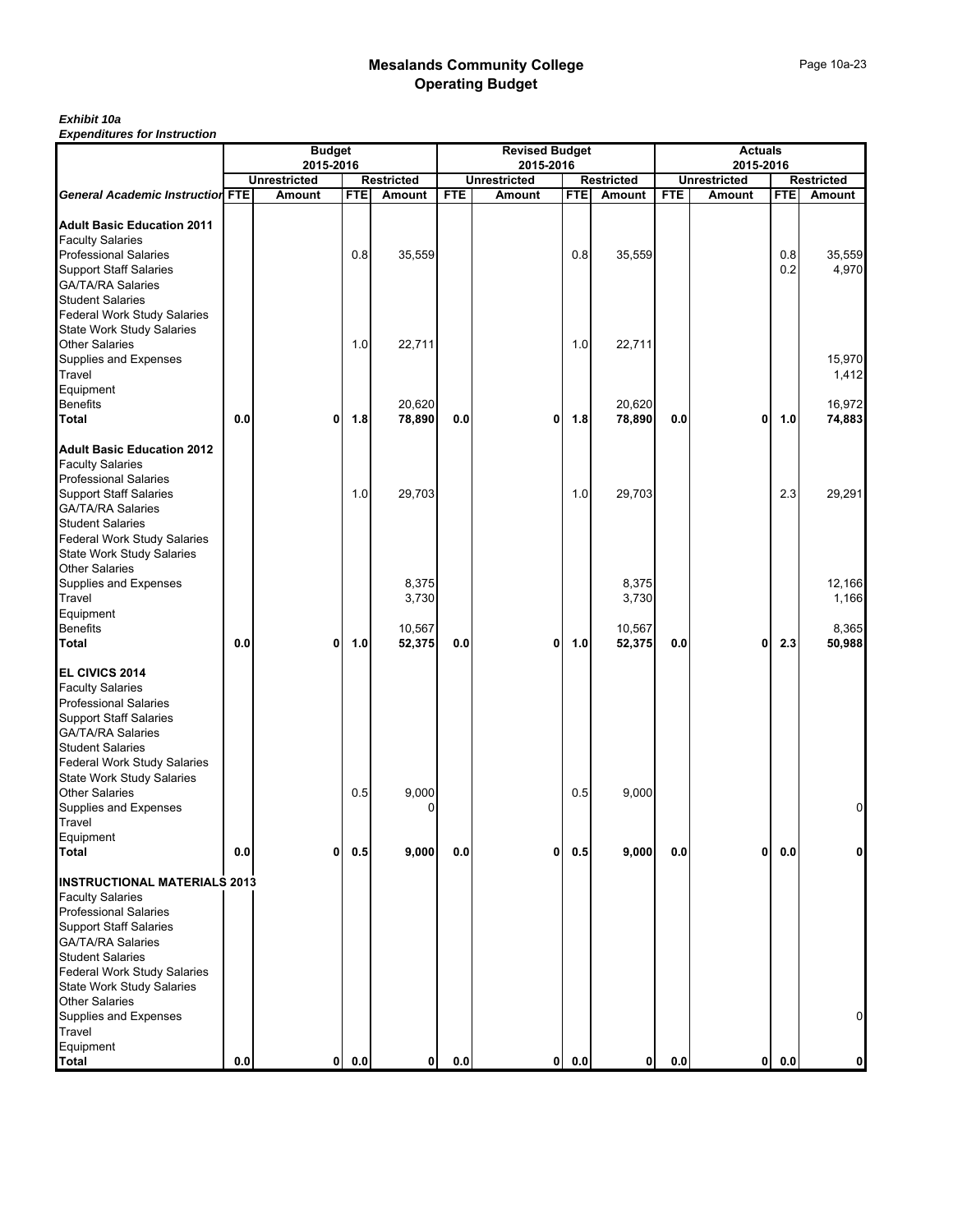#### *Exhibit 10a*

|                                         |          | <b>Budget</b>       |            |                   |            | <b>Revised Budget</b> |            |                   |            | <b>Actuals</b>      |            |                   |
|-----------------------------------------|----------|---------------------|------------|-------------------|------------|-----------------------|------------|-------------------|------------|---------------------|------------|-------------------|
|                                         |          | 2015-2016           |            |                   |            | 2015-2016             |            |                   |            | 2015-2016           |            |                   |
|                                         |          | <b>Unrestricted</b> |            | <b>Restricted</b> |            | <b>Unrestricted</b>   |            | <b>Restricted</b> |            | <b>Unrestricted</b> |            | <b>Restricted</b> |
| <b>General Academic Instruction FTE</b> |          | Amount              | <b>FTE</b> | Amount            | <b>FTE</b> | Amount                | <b>FTE</b> | Amount            | <b>FTE</b> | Amount              | <b>FTE</b> | <b>Amount</b>     |
|                                         |          |                     |            |                   |            |                       |            |                   |            |                     |            |                   |
| <b>NM CORRECTIONS GRANT 2017</b>        |          |                     |            |                   |            |                       |            |                   |            |                     |            |                   |
| <b>Faculty Salaries</b>                 |          |                     |            |                   |            |                       |            |                   |            |                     |            |                   |
| <b>Professional Salaries</b>            |          |                     |            |                   |            |                       |            |                   |            |                     |            |                   |
| <b>Support Staff Salaries</b>           |          |                     |            |                   |            |                       |            |                   |            |                     |            |                   |
| <b>GA/TA/RA Salaries</b>                |          |                     |            |                   |            |                       |            |                   |            |                     |            |                   |
| <b>Student Salaries</b>                 |          |                     |            |                   |            |                       |            |                   |            |                     |            |                   |
| Federal Work Study Salaries             |          |                     |            |                   |            |                       |            |                   |            |                     |            |                   |
| <b>State Work Study Salaries</b>        |          |                     |            |                   |            |                       |            |                   |            |                     |            |                   |
| <b>Other Salaries</b>                   |          |                     |            |                   |            |                       |            |                   |            |                     |            |                   |
| Supplies and Expenses                   |          |                     |            | 57,000            |            |                       |            | 57,000            |            |                     |            | 26,991            |
| Travel                                  |          |                     |            | $\Omega$          |            |                       |            | 0                 |            |                     |            | 201               |
| Equipment                               |          |                     |            | $\Omega$          |            |                       |            | $\Omega$          |            |                     |            |                   |
| <b>Total</b>                            | 0.0      | 0                   | 0.0        | 57,000            | 0.0        | 0                     | 0.0        | 57,000            | 0.0        | 0                   | 0.0        | 27,192            |
| <b>I-BEST 2018</b>                      |          |                     |            |                   |            |                       |            |                   |            |                     |            |                   |
| <b>Faculty Salaries</b>                 |          |                     |            |                   |            |                       |            |                   |            |                     |            |                   |
| <b>Professional Salaries</b>            |          |                     |            |                   |            |                       |            |                   |            |                     |            |                   |
| <b>Support Staff Salaries</b>           |          |                     |            |                   |            |                       |            |                   |            |                     |            |                   |
| <b>GA/TA/RA Salaries</b>                |          |                     |            |                   |            |                       |            |                   |            |                     |            |                   |
| <b>Student Salaries</b>                 |          |                     |            |                   |            |                       |            |                   |            |                     |            |                   |
| Federal Work Study Salaries             |          |                     |            |                   |            |                       |            |                   |            |                     |            |                   |
| <b>State Work Study Salaries</b>        |          |                     |            |                   |            |                       |            |                   |            |                     |            |                   |
| <b>Other Salaries</b>                   |          |                     |            | 6,000             |            |                       |            | 6,000             |            |                     |            | 3,000             |
| Supplies and Expenses                   |          |                     |            |                   |            |                       |            |                   |            |                     |            |                   |
| Travel                                  |          |                     |            |                   |            |                       |            |                   |            |                     |            |                   |
| Equipment                               |          |                     |            |                   |            |                       |            |                   |            |                     |            |                   |
| <b>Benefits</b>                         |          |                     |            | 1,413             |            |                       |            | 1,413             |            |                     |            | 707               |
| <b>Total</b>                            | $\bf{0}$ | 0                   | 0.0        | 7,413             | 0          | 0                     | 0          | 7,413             | 0          | 0                   | 0          | 3,707             |
|                                         |          |                     |            |                   |            |                       |            |                   |            |                     |            |                   |
| <b>SUN PATH 2020</b>                    |          |                     |            |                   |            |                       |            |                   |            |                     |            |                   |
| <b>Faculty Salaries</b>                 |          |                     | 1.0        | 14,004            |            |                       | 1.0        | 14,004            |            |                     |            | 10,550            |
| <b>Professional Salaries</b>            |          |                     | 1.0        | 11,730            |            |                       | 1.0        | 11,730            |            |                     |            | 5,775             |
| <b>Support Staff Salaries</b>           |          |                     |            |                   |            |                       |            |                   |            |                     |            |                   |
| <b>GA/TA/RA Salaries</b>                |          |                     |            |                   |            |                       |            |                   |            |                     |            |                   |
| <b>Student Salaries</b>                 |          |                     |            |                   |            |                       |            |                   |            |                     |            |                   |
| <b>Other Salaries</b>                   |          |                     |            |                   |            |                       |            |                   |            |                     |            |                   |
| Supplies and Expenses                   |          |                     |            | 31,800            |            |                       |            | 31,800            |            |                     |            | 3,964             |
| Travel                                  |          |                     |            | 5,286             |            |                       |            | 5,286             |            |                     |            | 1,786             |
| Equipment                               |          |                     |            | 60,000            |            |                       |            | 60,000            |            |                     |            | 59,649            |
| <b>Benefits</b>                         |          |                     |            | 11,265            |            |                       |            | 11,265            |            |                     |            | 4,980             |
| <b>Total</b>                            | 0.0      | 0                   | 2.0        | 134,085           | 0.0        | 01                    | 2.0        | 134,085           | 0.0        | 0                   | 0.0        | 86,704            |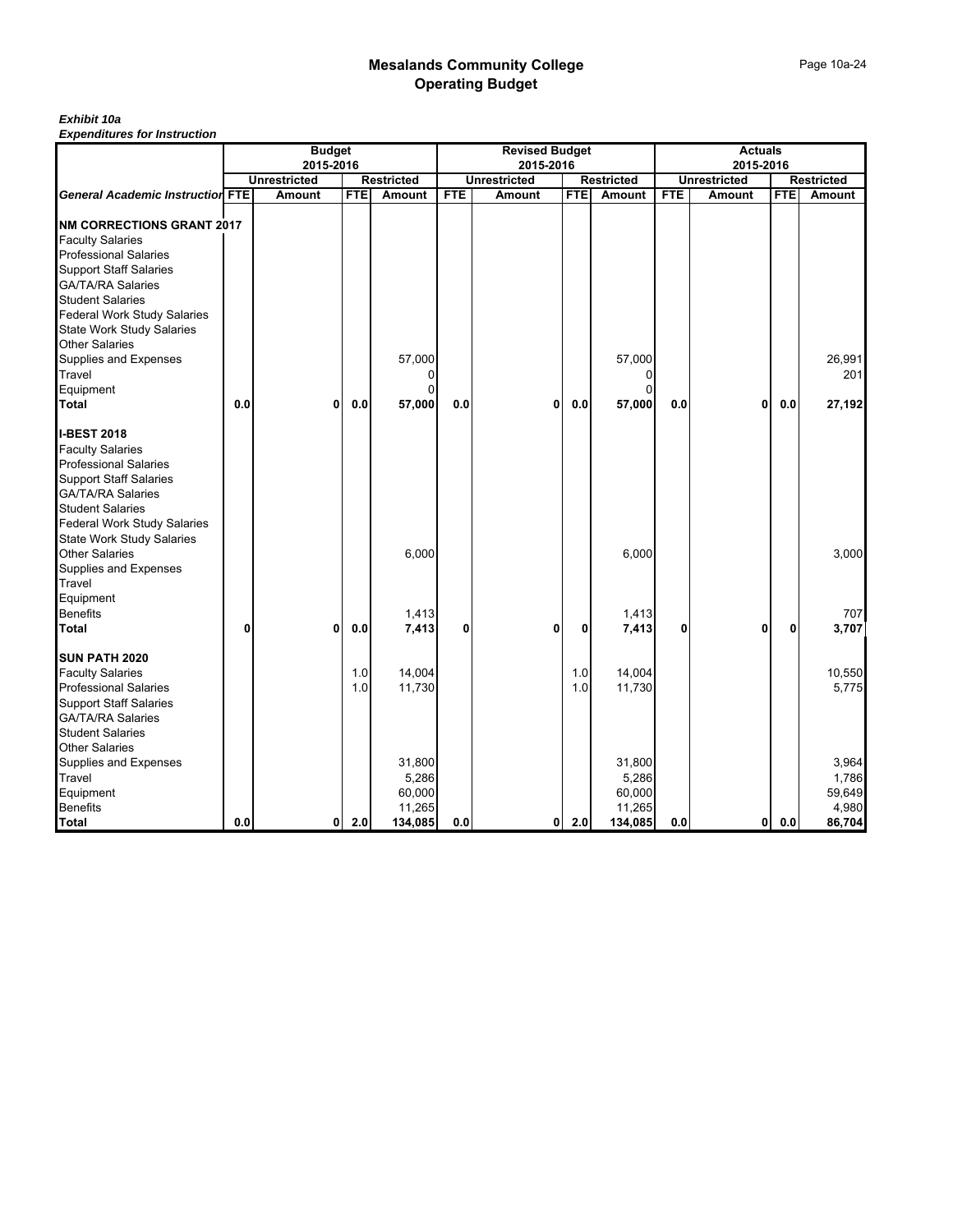#### *Exhibit 10a*

|                                                         |     | <b>Budget</b>       |            |                   |            | <b>Revised Budget</b> |            |                   |            | <b>Actuals</b>      |            |                   |
|---------------------------------------------------------|-----|---------------------|------------|-------------------|------------|-----------------------|------------|-------------------|------------|---------------------|------------|-------------------|
|                                                         |     | 2015-2016           |            |                   |            | 2015-2016             |            |                   |            | 2015-2016           |            |                   |
|                                                         |     | <b>Unrestricted</b> |            | <b>Restricted</b> |            | <b>Unrestricted</b>   |            | <b>Restricted</b> |            | <b>Unrestricted</b> |            | <b>Restricted</b> |
| <b>General Academic Instruction FTE</b>                 |     | Amount              | <b>FTE</b> | Amount            | <b>FTE</b> | Amount                | <b>FTE</b> | Amount            | <b>FTE</b> | Amount              | <b>FTE</b> | Amount            |
| <b>SUN PATH 2021</b>                                    |     |                     |            |                   |            |                       |            |                   |            |                     |            |                   |
|                                                         |     |                     |            |                   |            |                       | 1.0        |                   |            |                     | 1.0        |                   |
| <b>Faculty Salaries</b><br><b>Professional Salaries</b> |     |                     | 1.0<br>1.0 | 42,012<br>35,190  |            |                       | 1.0        | 42,012<br>35,190  |            |                     | 1.0        | 49,068<br>37,717  |
| <b>Support Staff Salaries</b>                           |     |                     |            |                   |            |                       |            |                   |            |                     |            |                   |
| <b>GA/TA/RA Salaries</b>                                |     |                     |            |                   |            |                       |            |                   |            |                     |            |                   |
| <b>Student Salaries</b>                                 |     |                     |            |                   |            |                       |            |                   |            |                     |            |                   |
| <b>Federal Work Study Salaries</b>                      |     |                     |            |                   |            |                       |            |                   |            |                     |            |                   |
| <b>State Work Study Salaries</b>                        |     |                     |            |                   |            |                       |            |                   |            |                     |            |                   |
| <b>Other Salaries</b>                                   |     |                     |            | 19,173            |            |                       |            | 19,173            |            |                     |            |                   |
| Supplies and Expenses                                   |     |                     |            | 7,150             |            |                       |            | 7,150             |            |                     |            | 13,567            |
| Travel                                                  |     |                     |            |                   |            |                       |            |                   |            |                     |            | 6,987             |
| Equipment                                               |     |                     |            | 31,137            |            |                       |            | 31,137            |            |                     |            |                   |
| <b>Benefits</b>                                         |     |                     |            |                   |            |                       |            |                   |            |                     |            | 26,639            |
| Total                                                   | 0.0 | 0                   | 2.0        | 134,662           | 0.0        | 0                     | 2.0        | 134,662           | 0.0        | 0                   | 2.0        | 133,978           |
|                                                         |     |                     |            |                   |            |                       |            |                   |            |                     |            |                   |
| SUN PATH 2022                                           |     |                     |            |                   |            |                       |            |                   |            |                     |            |                   |
| <b>Faculty Salaries</b>                                 |     |                     |            |                   |            |                       |            |                   |            |                     |            |                   |
| <b>Professional Salaries</b>                            |     |                     |            |                   |            |                       |            |                   |            |                     |            |                   |
| <b>Support Staff Salaries</b>                           |     |                     |            |                   |            |                       |            |                   |            |                     |            |                   |
| <b>GA/TA/RA Salaries</b>                                |     |                     |            |                   |            |                       |            |                   |            |                     |            |                   |
| <b>Student Salaries</b>                                 |     |                     |            |                   |            |                       |            |                   |            |                     |            |                   |
| <b>Other Salaries</b>                                   |     |                     |            |                   |            |                       |            |                   |            |                     |            |                   |
| Supplies and Expenses                                   |     |                     |            |                   |            |                       |            |                   |            |                     |            |                   |
| Travel                                                  |     |                     |            |                   |            |                       |            |                   |            |                     |            |                   |
| Equipment                                               |     |                     |            |                   |            |                       |            |                   |            |                     |            |                   |
| <b>Benefits</b>                                         |     |                     |            |                   |            |                       |            |                   |            |                     |            |                   |
| Total                                                   | 0.0 | 0                   | 2.0        | 0                 | 0.0        | 0                     | 2.0        | 0                 | 0.0        | $\mathbf{0}$        | 2.0        | 0                 |
| HIS STEM GRANT 2264                                     |     |                     |            |                   |            |                       |            |                   |            |                     |            |                   |
| <b>Faculty Salaries</b>                                 |     |                     |            |                   |            |                       |            |                   |            |                     |            |                   |
| <b>Professional Salaries</b>                            |     |                     | 4.0        | 51,169            |            |                       | 4.0        | 51,169            |            |                     |            | 34,171            |
| <b>Support Staff Salaries</b>                           |     |                     | 2.0        | 17,920            |            |                       | 2.0        | 17,920            |            |                     |            | 16,935            |
| <b>GA/TA/RA Salaries</b>                                |     |                     |            |                   |            |                       |            |                   |            |                     |            |                   |
| <b>Student Salaries</b>                                 |     |                     |            |                   |            |                       |            |                   |            |                     |            |                   |
| <b>Other Salaries</b>                                   |     |                     | 1.0        | 12,352            |            |                       | 1.0        | 12,352            |            |                     |            | 11,986            |
| Supplies and Expenses                                   |     |                     |            | 150,000           |            |                       |            | 150,000           |            |                     |            | 101,858           |
| Travel                                                  |     |                     |            | 75,000            |            |                       |            | 75,000            |            |                     |            | 3,166             |
| Equipment                                               |     |                     |            | 75,000            |            |                       |            | 75,000            |            |                     |            |                   |
| <b>Benefits</b>                                         |     |                     |            | 27,405            |            |                       |            | 27,405            |            |                     |            | 17,472            |
| Total                                                   | 0.0 | Οl                  | 7.0        | 408,846           | 0.0        | 0                     | 7.0        | 408,846           | 0.0        | 0                   | 0.0        | 185,588           |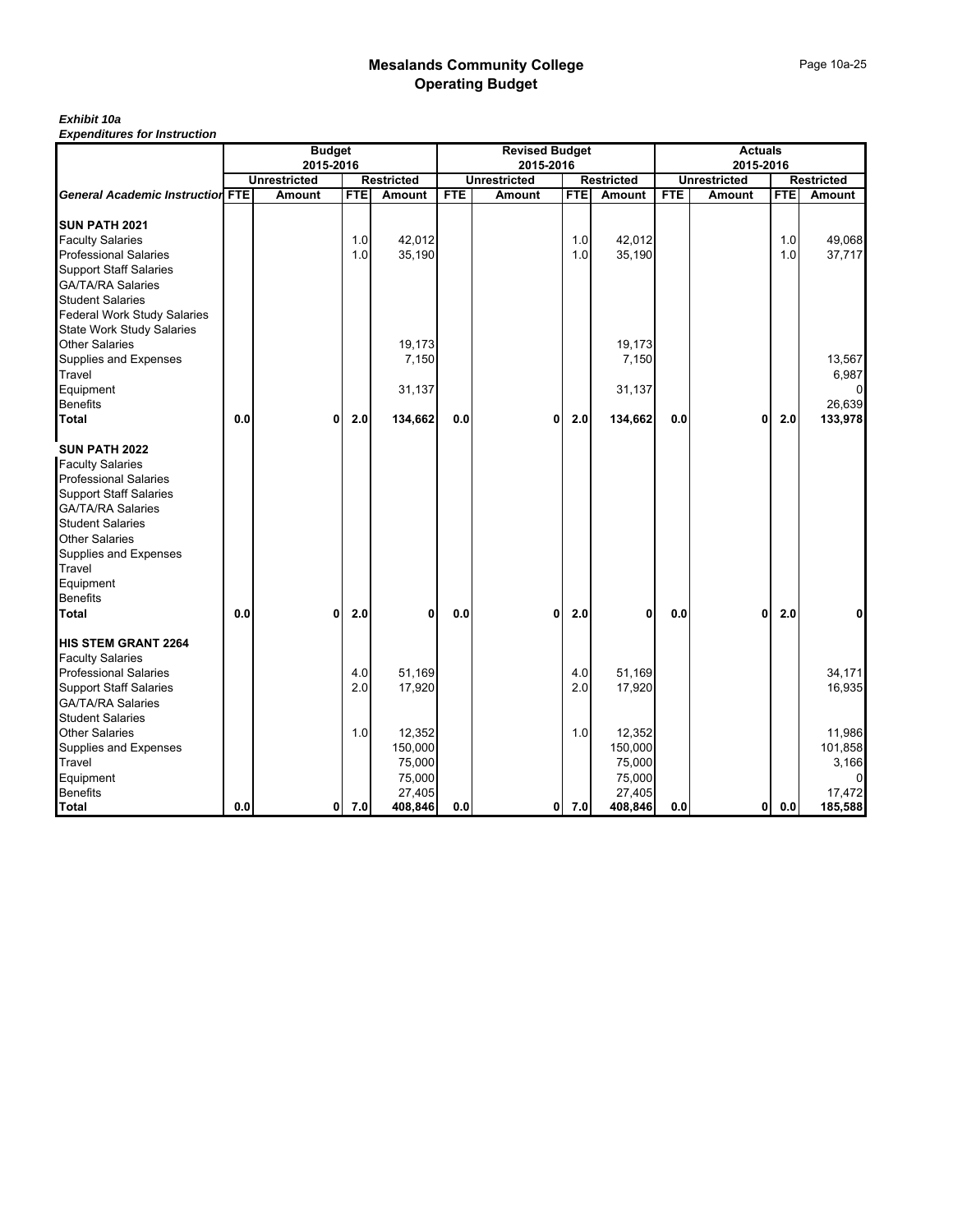#### *Exhibit 10a*

|                                                                                                                                                                                                                                                                                                            |     | <b>Budget</b>                    |            |                                                             |            | <b>Revised Budget</b>            |            |                                                             |            | <b>Actuals</b>                   |            |                                                         |
|------------------------------------------------------------------------------------------------------------------------------------------------------------------------------------------------------------------------------------------------------------------------------------------------------------|-----|----------------------------------|------------|-------------------------------------------------------------|------------|----------------------------------|------------|-------------------------------------------------------------|------------|----------------------------------|------------|---------------------------------------------------------|
|                                                                                                                                                                                                                                                                                                            |     | 2015-2016<br><b>Unrestricted</b> |            | <b>Restricted</b>                                           |            | 2015-2016<br><b>Unrestricted</b> |            | <b>Restricted</b>                                           |            | 2015-2016<br><b>Unrestricted</b> |            | <b>Restricted</b>                                       |
| <b>General Academic Instruction FTE</b>                                                                                                                                                                                                                                                                    |     | <b>Amount</b>                    | <b>FTE</b> | Amount                                                      | <b>FTE</b> | Amount                           | <b>FTE</b> | Amount                                                      | <b>FTE</b> | Amount                           | <b>FTE</b> | Amount                                                  |
|                                                                                                                                                                                                                                                                                                            |     |                                  |            |                                                             |            |                                  |            |                                                             |            |                                  |            |                                                         |
| <b>HSI STEM Grant 2265</b><br><b>Faculty Salaries</b><br><b>Professional Salaries</b><br><b>Support Staff Salaries</b><br><b>GA/TA/RA Salaries</b><br><b>Student Salaries</b><br>Federal Work Study Salaries                                                                                               |     |                                  | 3.7<br>2.0 | 143,596<br>53,759                                           |            |                                  | 3.7<br>2.0 | 143,596<br>53,759                                           |            |                                  | 4.0<br>2.0 | 133,997<br>61,795                                       |
| <b>State Work Study Salaries</b><br><b>Other Salaries</b><br>Supplies and Expenses<br>Travel<br>Equipment<br><b>Benefits</b><br><b>Total</b>                                                                                                                                                               | 0.0 | 0                                | 5.7        | 1,403<br>200,000<br>99,157<br>150,000<br>127,966<br>775,881 | 0.0        | 0                                | 5.7        | 1,403<br>200,000<br>99,157<br>150,000<br>127,966<br>775,881 | 0.0        | 0                                | 6.0        | 33,561<br>66,702<br>7,515<br>4,253<br>57,087<br>364,910 |
| Unassigned<br><b>Faculty Salaries</b><br><b>Professional Salaries</b><br><b>Support Staff Salaries</b><br><b>GA/TA/RA Salaries</b><br><b>Student Salaries</b><br><b>Other Salaries</b><br>Supplies and Expenses<br>Travel<br>Equipment<br><b>Benefits</b><br><b>Total</b>                                  | 0.0 | 0                                | 0.0        | $\mathbf{0}$                                                | 0.0        | 0                                | 0.0        | 0                                                           | 0.0        | 0                                | 0.0        | 0                                                       |
| Unassigned<br><b>Faculty Salaries</b><br><b>Professional Salaries</b><br><b>Support Staff Salaries</b><br><b>GA/TA/RA Salaries</b><br><b>Student Salaries</b><br>Federal Work Study Salaries<br><b>Other Salaries</b><br>Supplies and Expenses<br>Travel<br>Equipment<br><b>Benefits</b>                   |     |                                  |            |                                                             |            |                                  |            |                                                             |            |                                  |            |                                                         |
| <b>Total</b><br><b>Untitled</b><br><b>Faculty Salaries</b><br><b>Professional Salaries</b><br><b>Support Staff Salaries</b><br><b>GA/TA/RA Salaries</b><br><b>Student Salaries</b><br>Federal Work Study Salaries<br>State Work Study Salaries<br><b>Other Salaries</b><br>Supplies and Expenses<br>Travel | 0.0 | 0                                | 0.0        | 0                                                           | 0.0        | 0                                | 0.0        | 0                                                           | 0.0        | 0                                | 0.0        | N                                                       |
| Equipment<br><b>Total</b>                                                                                                                                                                                                                                                                                  | 0.0 | 0                                | 0.0        | $\mathbf{0}$                                                | 0.0        | 0                                | 0.0        | 0                                                           | 0.0        | 0                                | 0.0        | $\mathbf{0}$                                            |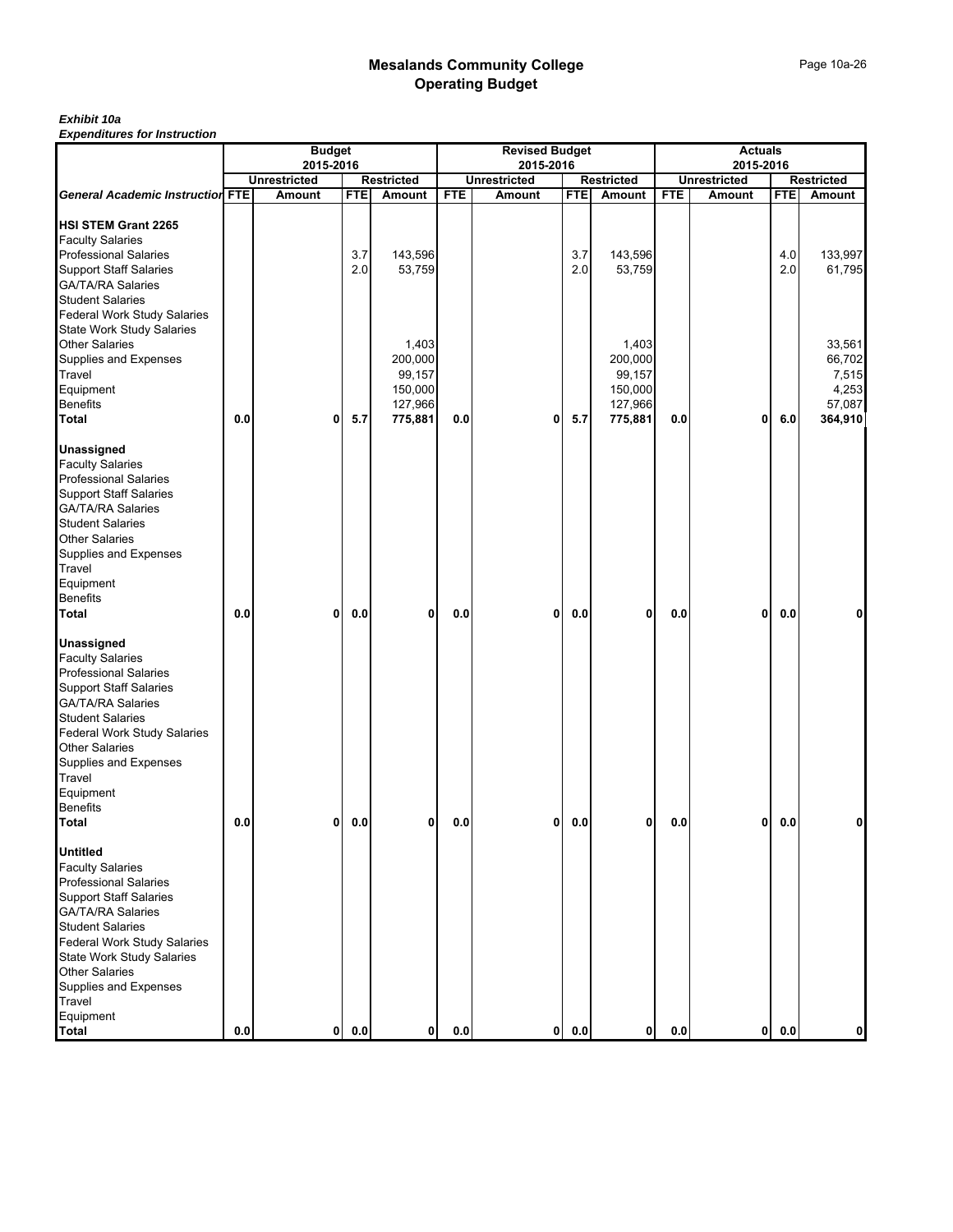#### *Exhibit 10a*

*Expenditures for Instruction*

|                                         |     | <b>Budget</b>       |                |                   |            | <b>Revised Budget</b> |            |                   |            | <b>Actuals</b>      |            |                   |
|-----------------------------------------|-----|---------------------|----------------|-------------------|------------|-----------------------|------------|-------------------|------------|---------------------|------------|-------------------|
|                                         |     | 2015-2016           |                |                   |            | 2015-2016             |            |                   |            | 2015-2016           |            |                   |
|                                         |     | <b>Unrestricted</b> |                | <b>Restricted</b> |            | <b>Unrestricted</b>   |            | <b>Restricted</b> |            | <b>Unrestricted</b> |            | <b>Restricted</b> |
| <b>General Academic Instruction FTE</b> |     | Amount              | <b>FTE</b>     | Amount            | <b>FTE</b> | Amount                | <b>FTE</b> | Amount            | <b>FTE</b> | Amount              | <b>FTE</b> | Amount            |
|                                         |     |                     |                |                   |            |                       |            |                   |            |                     |            |                   |
| <b>Untitled</b>                         |     |                     |                |                   |            |                       |            |                   |            |                     |            |                   |
| <b>Faculty Salaries</b>                 |     |                     |                |                   |            |                       |            |                   |            |                     |            |                   |
| <b>Professional Salaries</b>            |     |                     |                |                   |            |                       |            |                   |            |                     |            |                   |
| <b>Support Staff Salaries</b>           |     |                     |                |                   |            |                       |            |                   |            |                     |            |                   |
| <b>GA/TA/RA Salaries</b>                |     |                     |                |                   |            |                       |            |                   |            |                     |            |                   |
| <b>Student Salaries</b>                 |     |                     |                |                   |            |                       |            |                   |            |                     |            |                   |
| <b>Federal Work Study Salaries</b>      |     |                     |                |                   |            |                       |            |                   |            |                     |            |                   |
| <b>State Work Study Salaries</b>        |     |                     |                |                   |            |                       |            |                   |            |                     |            |                   |
| <b>Other Salaries</b>                   |     |                     |                |                   |            |                       |            |                   |            |                     |            |                   |
| Supplies and Expenses                   |     |                     |                |                   |            |                       |            |                   |            |                     |            |                   |
| Travel                                  |     |                     |                |                   |            |                       |            |                   |            |                     |            |                   |
| Equipment                               |     |                     |                |                   |            |                       |            |                   |            |                     |            |                   |
| <b>Total</b>                            | 0.0 | 0                   | 0.0            | 0                 | 0.0        | 0                     | 0.0        | 0                 | 0.0        | 0                   | 0.0        |                   |
| <b>Untitled</b>                         |     |                     |                |                   |            |                       |            |                   |            |                     |            |                   |
| <b>Faculty Salaries</b>                 |     |                     |                |                   |            |                       |            |                   |            |                     |            |                   |
| <b>Professional Salaries</b>            |     |                     |                |                   |            |                       |            |                   |            |                     |            |                   |
| <b>Support Staff Salaries</b>           |     |                     |                |                   |            |                       |            |                   |            |                     |            |                   |
| <b>GA/TA/RA Salaries</b>                |     |                     |                |                   |            |                       |            |                   |            |                     |            |                   |
| <b>Student Salaries</b>                 |     |                     |                |                   |            |                       |            |                   |            |                     |            |                   |
| <b>Federal Work Study Salaries</b>      |     |                     |                |                   |            |                       |            |                   |            |                     |            |                   |
| <b>State Work Study Salaries</b>        |     |                     |                |                   |            |                       |            |                   |            |                     |            |                   |
| <b>Other Salaries</b>                   |     |                     |                |                   |            |                       |            |                   |            |                     |            |                   |
| Supplies and Expenses                   |     |                     |                |                   |            |                       |            |                   |            |                     |            |                   |
| Travel                                  |     |                     |                |                   |            |                       |            |                   |            |                     |            |                   |
| Equipment                               |     |                     |                |                   |            |                       |            |                   |            |                     |            |                   |
| Total                                   | 0.0 |                     | 0 <sub>0</sub> | 0                 | 0.0        | 0I                    | 0.0        | $\mathbf{0}$      | 0.0        | 01                  | 0.0        | 0                 |

#### *Exhibit 10a Grand Total*

|                               |            | <b>Budget</b>       |            |                   |                  | <b>Revised Budget</b> |            |                   |                  | <b>Actuals</b>      |                  |                   |
|-------------------------------|------------|---------------------|------------|-------------------|------------------|-----------------------|------------|-------------------|------------------|---------------------|------------------|-------------------|
|                               |            | 2015-2016           |            |                   |                  | 2015-2016             |            |                   |                  | 2015-2016           |                  |                   |
|                               |            | <b>Unrestricted</b> |            | <b>Restricted</b> |                  | <b>Unrestricted</b>   |            | <b>Restricted</b> |                  | <b>Unrestricted</b> |                  | <b>Restricted</b> |
| <b>Details</b>                | <b>FTE</b> | Amount              | <b>FTE</b> | Amount            | FTE              | Amount                | <b>FTE</b> | <b>Amount</b>     | <b>FTE</b>       | Amount              | <b>FTE</b>       | Amount            |
|                               |            |                     |            |                   |                  |                       |            |                   |                  |                     |                  |                   |
| <b>Faculty Salaries</b>       | 25.3       | 1.157.085.0         | 2.01       | 56.016.0          | 24.3             | 1.087.085.0           | 2.0        | 56,016.0          | 24.3             | 1,083,636.0         | 1.0 <sub>l</sub> | 59,618.0          |
| <b>Professional Salaries</b>  | 2.8        | 106.600.0 10.5      |            | 277.244.0         | 2.8              | 106.600.0 10.5        |            | 277.244.0         | 2.5              | 86.376.0            | 5.8              | 247.219.0         |
| <b>Support Staff Salaries</b> | 2.0        | 55.475.0            | 5.0        | 101.382.0         | 2.0 <sub>l</sub> | 55.475.0              | 5.0        | 101.382.0         | 1.0 <sub>l</sub> | 21,971.0            | 4.5              | 112,991.0         |
| <b>GA/TA/RA Salaries</b>      | 0.0        | 0.01                | 0.01       | 0.01              | 0.0              | 0.01                  | 0.0        | 0.0               | 0.0 <sub>l</sub> | 0.01                | 0.0              | 0.0               |
| <b>Student Salaries</b>       | 0.0        | 0.01                | 0.01       | 0.01              | 0.01             | 0.01                  | 0.0        | 0.0               | 0.01             | 0.01                | 0.0              | 0.0               |
| <b>Other Salaries</b>         | 0.0        | 6.750.0             | 2.5        | 168.393.0         | 0.01             | 6.750.0               | 2.5        | 168.393.0         | 0.0              | 8.290.0             | 0.0              | 22,501.0          |
| Supplies and Expenses         | 0.0        | 263.200.0           | 0.0        | 404.325.0         | 0.01             | 294.200.0             | 0.0        | 404.325.0         | 0.0              | 314.685.0           | 0.0              | 178,769.0         |
| Travel                        | 0.0        | 18.270.0            | 0.0        | 211.982.0         | 0.01             | 18.270.0              | 0.0        | 211.982.0         | 0.0 <sub>l</sub> | 15.363.0            | 0.0              | 71,805.0          |
| Equipment                     | 0.0        | 15.700.0            | 0.0        | 316.137.0         | 0.01             | 24.700.0              | 0.0        | 316.137.0         | 0.01             | 26.180.0            | 0.0              | 63,902.0          |
| Benefits (Restricted)         |            |                     |            | 199.236.0         |                  |                       |            | 199.236.0         |                  |                     |                  | 132.222.0         |
| Total                         | 30.1       | 1,623,080 20.0      |            | 1,535,479         | 29.1             | 1,593,080 20.0        |            | 1,535,479         | 27.8             | 1,556,501 11.3      |                  | 889,027           |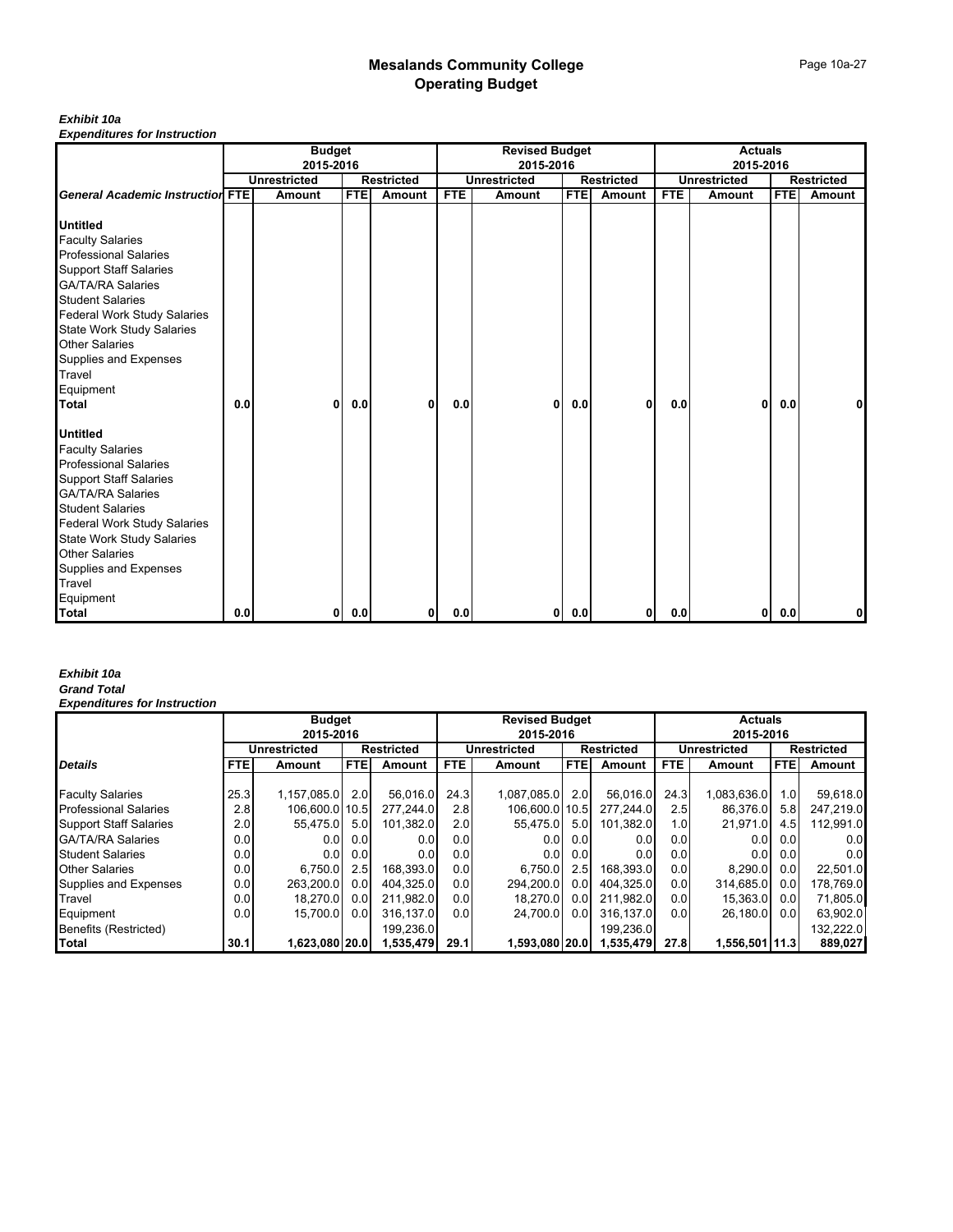*Exhibit 11 Expenditures for Academic Support*

| <b>Lybenatures for Academic Support</b> | <b>Budget</b><br>2015-2016 |                   | <b>Revised Budget</b> | 2015-2016         |                     | <b>Actuals</b><br>2015-2016 |
|-----------------------------------------|----------------------------|-------------------|-----------------------|-------------------|---------------------|-----------------------------|
|                                         | <b>Unrestricted</b>        | <b>Restricted</b> | <b>Unrestricted</b>   | <b>Restricted</b> | <b>Unrestricted</b> | <b>Restricted</b>           |
| <b>Academic Support</b>                 |                            |                   |                       |                   |                     |                             |
| VP of Academic Affairs 5110             | 199,265                    | 0                 | 174,265               | $\overline{0}$    | 147,243             | $\Omega$                    |
| Library 5115                            | 73,539                     | $\Omega$          | 73,539                | $\Omega$          | 81,115              | $\mathbf 0$                 |
| Central Services 5111                   | 15,300                     | 0                 | 15,300                | 0                 | 33,501              | 0                           |
| Academic Affairs 5165                   | 43,453                     | $\Omega$          | 43,453                | $\Omega$          | 43,883              | $\mathbf 0$                 |
| Unassigned                              | $\Omega$                   | 0                 | 0                     | 0                 | $\Omega$            | $\mathsf{O}\xspace$         |
| Academic Publications 5135              | 20,000                     | $\Omega$          | 20,000                | $\Omega$          | 17,229              | 0                           |
| Assessment Committee 5140               | 11,200                     | 0                 | 11,200                | 0                 | 4,054               | 0                           |
| North Central 5145                      | 60,000                     | 0                 | 60,000                | $\mathbf 0$       | 34,646              | 0                           |
| Unassigned                              | 0                          | 0                 | 0                     | $\Omega$          |                     | $\mathbf 0$                 |
| Unassigned                              | $\Omega$                   | 0                 | $\Omega$              | $\Omega$          | O                   | $\mathbf 0$                 |
| Dinosaur Museum 5160                    | 60,752                     | 0                 | 60,752                | 0                 | 93,823              | 0                           |
| Director of Academic Affairs 5180       | 80,222                     | $\Omega$          | 80,222                | $\Omega$          | 84,586              | 0                           |
| <b>Educational Services 5112</b>        | 8,890                      |                   | 8,890                 |                   | 18,873              |                             |
| Unassigned                              |                            | 0                 |                       | $\Omega$          |                     | $\Omega$                    |
| Total                                   | 572,621                    | 0                 | 547,621               | $\mathbf{0}$      | 558,953             | 0                           |
| Items Not Included in 11a               |                            |                   |                       |                   |                     |                             |
| Group Insurance 6205                    | 48,944                     |                   | 48,944                |                   | 42,066              | 0                           |
| Educational Retirement 6225/6230        | 54,986                     |                   | 54,986                |                   | 52,817              | 0                           |
| Retiree Health Care 6235                | 7,909                      |                   | 7,909                 |                   | 7,788               | $\Omega$                    |
| Social Security 6240                    | 24,533                     |                   | 24,533                |                   | 23,545              | 0                           |
| Medicare Taxes 6245                     | 5,705                      |                   | 5,705                 |                   | 5,603               |                             |
| Unemployment Compensation 6260          | 5,219                      |                   | 5,219                 |                   | 0                   |                             |
| Workmen's Compensation                  | 200                        |                   | 200                   |                   |                     |                             |
| Waiver of Tuition                       |                            |                   |                       |                   |                     |                             |
| Telephone Service                       | 20,600                     |                   | 20,600                |                   | 20,600              |                             |
| Computer Service 6320                   | 41,200                     |                   | 41,200                |                   | 41,200              |                             |
| Total Items Not Included in 11a         | 209,296                    | 0                 | 209,296               | 0                 | 193,619             | 0                           |
| <b>Grand Total Expenditures</b>         |                            |                   |                       |                   |                     |                             |
| for Academic Support                    | 781,917                    | 0                 | 756,917               | 0                 | 752,572             | 0                           |
|                                         |                            |                   |                       |                   |                     |                             |
|                                         |                            |                   |                       |                   |                     |                             |
|                                         |                            |                   |                       |                   |                     |                             |
|                                         |                            |                   |                       |                   |                     |                             |
|                                         |                            |                   |                       |                   |                     |                             |
|                                         |                            |                   |                       |                   |                     |                             |
|                                         |                            |                   |                       |                   |                     |                             |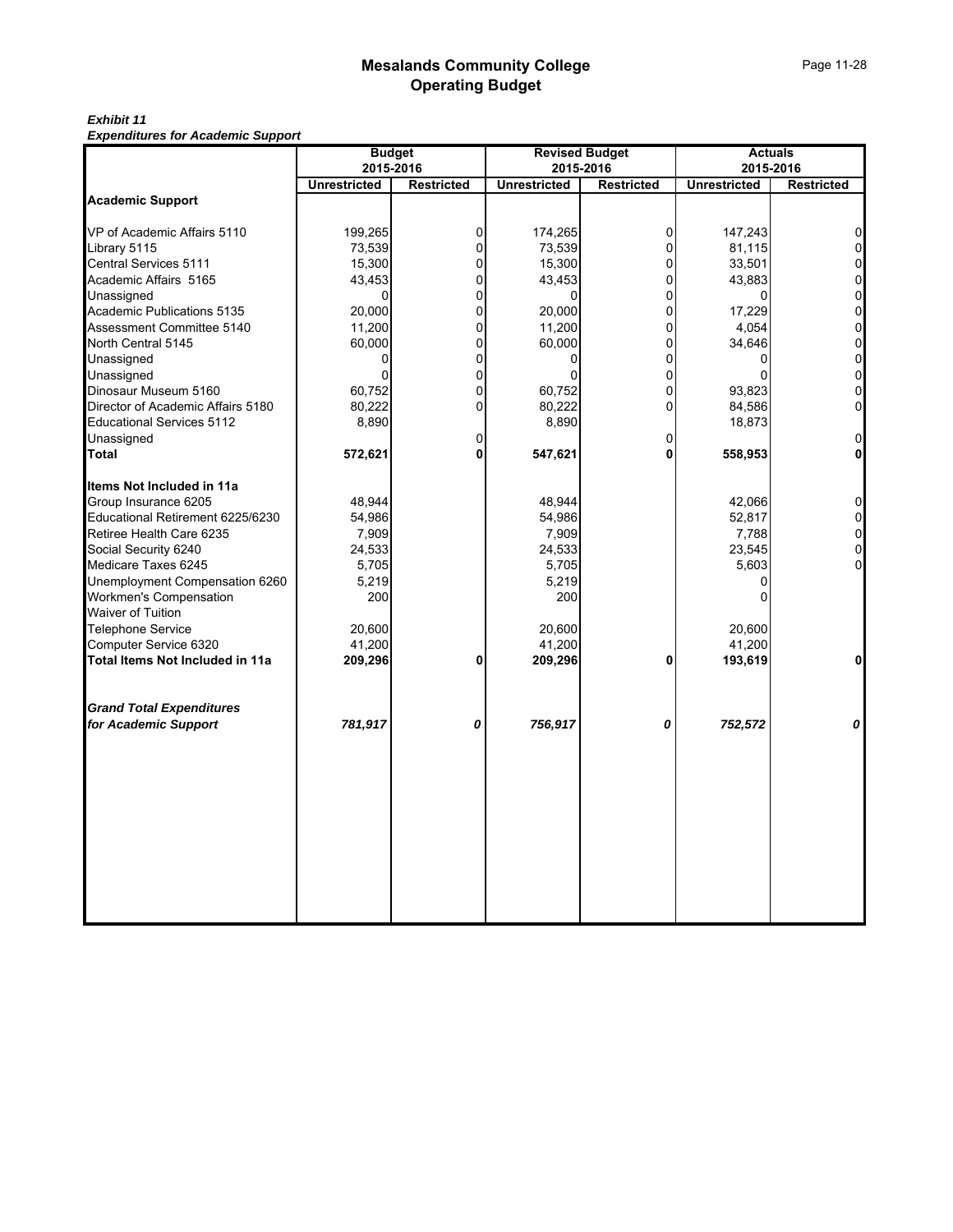4,345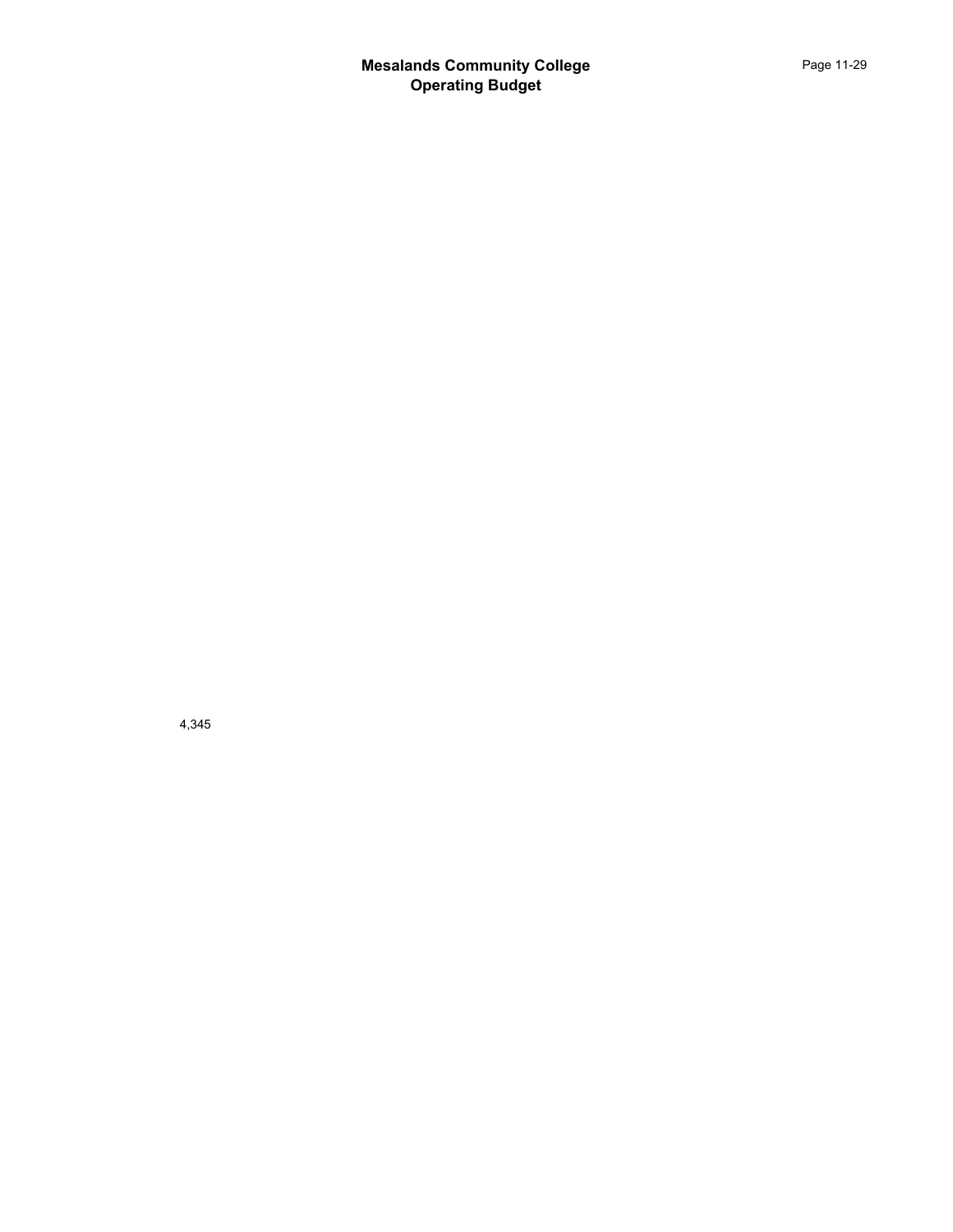#### *Exhibit 11a Expenitures for Academic Support*

|                                                          |                  |                                      | <b>Budget</b> |                             |            | <b>Revised Budget</b>                |            |                             |            |                               | <b>Actuals</b> |                                    |
|----------------------------------------------------------|------------------|--------------------------------------|---------------|-----------------------------|------------|--------------------------------------|------------|-----------------------------|------------|-------------------------------|----------------|------------------------------------|
|                                                          |                  |                                      | 2015-2016     |                             |            |                                      | 2015-2016  |                             |            | 2015-2016                     |                |                                    |
|                                                          | <b>FTE</b>       | <b>Unrestricted</b><br><b>Amount</b> | <b>FTE</b>    | <b>Restricted</b><br>Amount | <b>FTE</b> | <b>Unrestricted</b><br><b>Amount</b> | <b>FTE</b> | <b>Restricted</b><br>Amount | <b>FTE</b> | <b>Unrestricted</b><br>Amount | <b>FTE</b>     | <b>Restricted</b><br><b>Amount</b> |
| VP of Academic Affairs 5110                              |                  |                                      |               |                             |            |                                      |            |                             |            |                               |                |                                    |
| <b>Faculty Salaries</b>                                  |                  |                                      |               |                             |            |                                      |            |                             |            |                               |                |                                    |
| <b>Professional Salaries</b>                             | 1.5              | 115,415                              |               |                             | 1.5        | 115,415                              |            |                             | 1.0        | 89,571                        |                |                                    |
| <b>Support Staff Salaries</b>                            | 1.0              | 33,031                               |               |                             | 1.0        | 33,031                               |            |                             | 1.0        | 34,270                        |                |                                    |
| GA/TA/RA Salaries                                        |                  |                                      |               |                             |            |                                      |            |                             |            |                               |                |                                    |
| <b>Student Salaries</b>                                  |                  |                                      |               |                             |            |                                      |            |                             |            |                               |                |                                    |
| <b>Federal Work Study Salaries</b>                       |                  |                                      |               |                             |            |                                      |            |                             |            |                               |                |                                    |
| State Work Study Salaries<br>Other Salaries              |                  |                                      |               |                             |            |                                      |            |                             |            |                               |                |                                    |
|                                                          |                  | 1,900                                |               |                             |            | 1,900                                |            |                             |            | 2,019                         |                |                                    |
| Supplies and Expenses                                    |                  | 40,919                               |               |                             |            | 15,919                               |            |                             |            | 14,472                        |                |                                    |
| Travel                                                   |                  | 8,000                                |               |                             |            | 8,000                                |            |                             |            | 6,911                         |                |                                    |
| Equipment<br><b>Total</b>                                |                  |                                      |               |                             |            |                                      |            |                             |            |                               |                |                                    |
|                                                          | 2.5              | 199,265                              | 0.0           | 0                           | 2.5        | 174,265                              | 0.0        | 0                           | 2.0        | 147,243                       | 0.0            | 0                                  |
| <b>Educational Services 5112</b>                         |                  |                                      |               |                             |            |                                      |            |                             |            |                               |                |                                    |
| <b>Faculty Salaries</b>                                  |                  |                                      |               |                             |            |                                      |            |                             |            |                               |                |                                    |
| <b>Professional Salaries</b>                             | 0.2              | 8,890                                |               |                             | 0.2        | 8,890                                |            |                             | 0.4        | 17,244                        |                |                                    |
| Support Staff Salaries<br>GA/TA/RA Salaries              |                  |                                      |               |                             |            |                                      |            |                             |            | 1,629                         |                |                                    |
|                                                          |                  |                                      |               |                             |            |                                      |            |                             |            |                               |                |                                    |
| <b>Student Salaries</b>                                  |                  |                                      |               |                             |            |                                      |            |                             |            |                               |                |                                    |
| Federal Work Study Salaries<br>State Work Study Salaries |                  |                                      |               |                             |            |                                      |            |                             |            |                               |                |                                    |
|                                                          |                  |                                      |               |                             |            |                                      |            |                             |            |                               |                |                                    |
| <b>Other Salaries</b>                                    |                  |                                      |               |                             |            | 0                                    |            |                             |            |                               |                |                                    |
| Supplies and Expenses<br>Travel                          |                  | 0                                    |               |                             |            | $\Omega$                             |            |                             |            | 0                             |                |                                    |
|                                                          |                  | 0                                    |               |                             |            | 0                                    |            |                             |            | 0                             |                |                                    |
| Equipment<br><b>Total</b>                                |                  |                                      | 0.0           | 0                           |            |                                      |            |                             |            |                               | 0.0            |                                    |
|                                                          | 0.2              | 8,890                                |               |                             | 0.2        | 8,890                                | 0.0        | 0                           | 0.4        | 18,873                        |                | 0                                  |
| Library 5115                                             |                  |                                      |               |                             |            |                                      |            |                             |            |                               |                |                                    |
| <b>Faculty Salaries</b>                                  |                  |                                      |               |                             |            |                                      |            |                             |            |                               |                |                                    |
|                                                          | 1.0 <sub>l</sub> | 45,539                               |               |                             | 1.0        | 45,539                               |            |                             | 1.0        | 47,115                        |                |                                    |
| Professional Salaries<br>Support Staff Salaries          | 0.5              | 14,000                               |               |                             | 0.5        | 14,000                               |            |                             |            |                               |                |                                    |
| GA/TA/RA Salaries                                        |                  |                                      |               |                             |            |                                      |            |                             |            |                               |                |                                    |
| <b>Student Salaries</b>                                  |                  |                                      |               |                             |            |                                      |            |                             |            |                               |                |                                    |
| <b>Federal Work Study Salaries</b>                       |                  |                                      |               |                             |            |                                      |            |                             |            |                               |                |                                    |
| <b>State Work Study Salaries</b>                         |                  |                                      |               |                             |            |                                      |            |                             |            |                               |                |                                    |
| <b>Other Salaries</b>                                    |                  |                                      |               |                             |            |                                      |            |                             |            |                               |                |                                    |
| Supplies and Expenses<br>Travel                          |                  | 6,000                                |               |                             |            | 6,000                                |            |                             |            | 24,471                        |                |                                    |
|                                                          |                  | 500                                  |               |                             |            | 500                                  |            |                             |            | 1,053                         |                |                                    |
| Equipment                                                |                  | 7,500                                |               |                             |            | 7,500                                |            |                             |            | 8,476                         |                |                                    |
| Collection<br>Total                                      | 1.5              | 73,539                               | 0.0           | $\mathbf 0$                 | 1.5        | 73,539                               | 0.0        | $\mathbf{0}$                | 1.0        | 81,115                        | 0.0            | $\mathbf 0$                        |
|                                                          |                  |                                      |               |                             |            |                                      |            |                             |            |                               |                |                                    |
| <b>Central Services 5111</b>                             |                  |                                      |               |                             |            |                                      |            |                             |            |                               |                |                                    |
| <b>Faculty Salaries</b>                                  |                  |                                      |               |                             |            |                                      |            |                             |            |                               |                |                                    |
| <b>Professional Salaries</b>                             |                  |                                      |               |                             |            |                                      |            |                             |            |                               |                |                                    |
| <b>Support Staff Salaries</b>                            | 0.5              | 14,000                               |               |                             | 0.5        | 14,000                               |            |                             | 1.0        | 30,887                        |                |                                    |
| GA/TA/RA Salaries                                        |                  |                                      |               |                             |            |                                      |            |                             |            |                               |                |                                    |
| <b>Student Salaries</b>                                  |                  |                                      |               |                             |            |                                      |            |                             |            |                               |                |                                    |
| <b>Federal Work Study Salaries</b>                       |                  |                                      |               |                             |            |                                      |            |                             |            |                               |                |                                    |
| State Work Study Salaries<br>Other Salaries              |                  |                                      |               |                             |            |                                      |            |                             |            |                               |                |                                    |
|                                                          |                  |                                      |               |                             |            |                                      |            |                             |            |                               |                |                                    |
| Supplies and Expenses                                    |                  | 1,200                                |               |                             |            | 1,200                                |            |                             |            | 2,614                         |                |                                    |
| Travel                                                   |                  | 100                                  |               |                             |            | 100                                  |            |                             |            |                               |                |                                    |
| Equipment<br><b>Total</b>                                | 0.5              | 15,300                               | $0.0\,$       | $\mathbf 0$                 | 0.5        | 15,300                               | 0.0        | $\mathbf 0$                 | 1.0        | 33,501                        | 0.0            | $\mathbf{0}$                       |
|                                                          |                  |                                      |               |                             |            |                                      |            |                             |            |                               |                |                                    |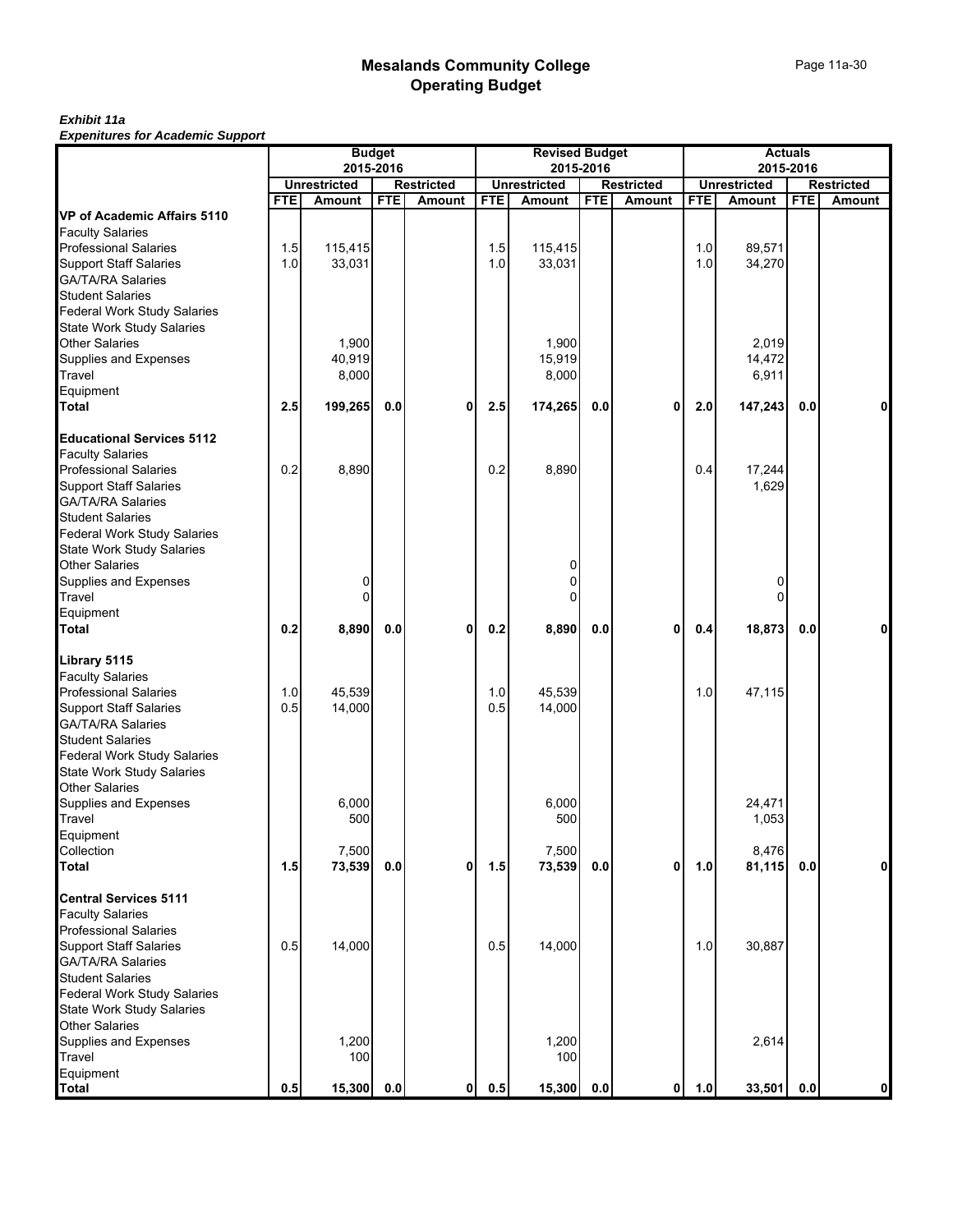#### *Exhibit 11a Expenditures for Academic Support*

|                                    |            |                               | <b>Budget</b> |                             |            | <b>Revised Budget</b>         |            |                                    |            |                               | <b>Actuals</b> |                                    |
|------------------------------------|------------|-------------------------------|---------------|-----------------------------|------------|-------------------------------|------------|------------------------------------|------------|-------------------------------|----------------|------------------------------------|
|                                    |            |                               | 2015-2016     |                             |            |                               | 2015-2016  |                                    |            |                               | 2015-2016      |                                    |
|                                    | <b>FTE</b> | <b>Unrestricted</b><br>Amount | <b>FTE</b>    | <b>Restricted</b><br>Amount | <b>FTE</b> | <b>Unrestricted</b><br>Amount | <b>FTE</b> | <b>Restricted</b><br><b>Amount</b> | <b>FTE</b> | <b>Unrestricted</b><br>Amount | <b>FTE</b>     | <b>Restricted</b><br><b>Amount</b> |
| <b>Unassigned</b>                  |            |                               |               |                             |            |                               |            |                                    |            |                               |                |                                    |
| <b>Faculty Salaries</b>            |            |                               |               |                             |            |                               |            |                                    |            |                               |                |                                    |
| <b>Professional Salaries</b>       |            |                               |               |                             |            |                               |            |                                    |            |                               |                |                                    |
|                                    |            |                               |               |                             |            |                               |            |                                    |            |                               |                |                                    |
| <b>Support Staff Salaries</b>      |            |                               |               |                             |            |                               |            |                                    |            |                               |                |                                    |
| <b>GA/TA/RA Salaries</b>           |            |                               |               |                             |            |                               |            |                                    |            |                               |                |                                    |
| <b>Student Salaries</b>            |            |                               |               |                             |            |                               |            |                                    |            |                               |                |                                    |
| <b>Federal Work Study Salaries</b> |            |                               |               |                             |            |                               |            |                                    |            |                               |                |                                    |
| <b>State Work Study Salaries</b>   |            |                               |               |                             |            |                               |            |                                    |            |                               |                |                                    |
| <b>Other Salaries</b>              |            |                               |               |                             |            |                               |            |                                    |            |                               |                |                                    |
| Supplies and Expenses              |            | 0                             |               |                             |            | 0                             |            |                                    |            | 0                             |                |                                    |
| Travel                             |            | 0                             |               |                             |            | $\Omega$                      |            |                                    |            | 0                             |                |                                    |
| Equipment                          |            |                               |               |                             |            |                               |            |                                    |            |                               |                |                                    |
| <b>Total</b>                       | 0.0        | 0                             | 0.0           | 0                           | 0.0        | 0                             | 0.0        | 0                                  | 0.0        | 0                             | 0.0            |                                    |
| <b>Academic Publications 5135</b>  |            |                               |               |                             |            |                               |            |                                    |            |                               |                |                                    |
| <b>Faculty Salaries</b>            |            |                               |               |                             |            |                               |            |                                    |            |                               |                |                                    |
| <b>Professional Salaries</b>       |            |                               |               |                             |            |                               |            |                                    |            |                               |                |                                    |
| <b>Support Staff Salaries</b>      |            |                               |               |                             |            |                               |            |                                    |            |                               |                |                                    |
| <b>GA/TA/RA Salaries</b>           |            |                               |               |                             |            |                               |            |                                    |            |                               |                |                                    |
| <b>Student Salaries</b>            |            |                               |               |                             |            |                               |            |                                    |            |                               |                |                                    |
| <b>Federal Work Study Salaries</b> |            |                               |               |                             |            |                               |            |                                    |            |                               |                |                                    |
| <b>State Work Study Salaries</b>   |            |                               |               |                             |            |                               |            |                                    |            |                               |                |                                    |
| <b>Other Salaries</b>              |            |                               |               |                             |            |                               |            |                                    |            |                               |                |                                    |
| Supplies and Expenses              |            | 20,000                        |               |                             |            | 20,000                        |            |                                    |            | 17,229                        |                |                                    |
| Travel                             |            |                               |               |                             |            |                               |            |                                    |            |                               |                |                                    |
| Equipment                          |            |                               |               |                             |            |                               |            |                                    |            |                               |                |                                    |
| <b>Total</b>                       | 0.0        | 20,000                        | 0.0           | $\mathbf 0$                 | 0.0        | 20,000                        | 0.0        | 0                                  | 0.0        | 17,229                        | 0.0            |                                    |
| <b>Assessment Committee 5140</b>   |            |                               |               |                             |            |                               |            |                                    |            |                               |                |                                    |
|                                    |            |                               |               |                             |            |                               |            |                                    |            |                               |                |                                    |
| <b>Faculty Salaries</b>            |            |                               |               |                             |            |                               |            |                                    |            |                               |                |                                    |
| <b>Professional Salaries</b>       |            |                               |               |                             |            |                               |            |                                    |            |                               |                |                                    |
| <b>Support Staff Salaries</b>      |            | 2,500                         |               |                             |            | 2,500                         |            |                                    |            | 3,000                         |                |                                    |
| <b>GA/TA/RA Salaries</b>           |            |                               |               |                             |            |                               |            |                                    |            |                               |                |                                    |
| <b>Student Salaries</b>            |            |                               |               |                             |            |                               |            |                                    |            |                               |                |                                    |
| Federal Work Study Salaries        |            |                               |               |                             |            |                               |            |                                    |            |                               |                |                                    |
| <b>State Work Study Salaries</b>   |            |                               |               |                             |            |                               |            |                                    |            |                               |                |                                    |
| <b>Other Salaries</b>              |            |                               |               |                             |            |                               |            |                                    |            |                               |                |                                    |
| Supplies and Expenses              |            | 6,200                         |               |                             |            | 6,200                         |            |                                    |            | 1,054                         |                |                                    |
| Travel                             |            | 2,500                         |               |                             |            | 2,500                         |            |                                    |            |                               |                |                                    |
| Equipment                          |            |                               |               |                             |            |                               |            |                                    |            |                               |                |                                    |
| <b>Total</b>                       | 0.0        | 11,200                        | 0.0           | 0                           | 0.0        | 11,200                        | 0.0        | $\mathbf{0}$                       | $0.0\,$    | 4,054                         | $0.0\,$        | $\mathbf{0}$                       |
| North Central 5145                 |            |                               |               |                             |            |                               |            |                                    |            |                               |                |                                    |
| <b>Faculty Salaries</b>            |            |                               |               |                             |            |                               |            |                                    |            |                               |                |                                    |
| <b>Professional Salaries</b>       |            |                               |               |                             |            |                               |            |                                    |            |                               |                |                                    |
| <b>Support Staff Salaries</b>      |            |                               |               |                             |            |                               |            |                                    |            |                               |                |                                    |
| <b>GA/TA/RA Salaries</b>           |            |                               |               |                             |            |                               |            |                                    |            |                               |                |                                    |
| <b>Student Salaries</b>            |            |                               |               |                             |            |                               |            |                                    |            |                               |                |                                    |
| <b>Federal Work Study Salaries</b> |            |                               |               |                             |            |                               |            |                                    |            |                               |                |                                    |
| <b>State Work Study Salaries</b>   |            |                               |               |                             |            |                               |            |                                    |            |                               |                |                                    |
| <b>Other Salaries</b>              |            |                               |               |                             |            |                               |            |                                    |            |                               |                |                                    |
|                                    |            |                               |               |                             |            |                               |            |                                    |            |                               |                |                                    |
| Supplies and Expenses              |            | 10,000                        |               |                             |            | 10,000                        |            |                                    |            | 5,166                         |                |                                    |
| Travel                             |            | 50,000                        |               |                             |            | 50,000                        |            |                                    |            | 29,480                        |                |                                    |
| Equipment                          |            | 60,000                        |               |                             |            |                               |            |                                    |            |                               |                |                                    |
| <b>Total</b>                       | 0.0        |                               | 0.0           | 0                           | 0.0        | 60,000                        | $0.0\,$    | $\mathbf 0$                        | $0.0\,$    | 34,646                        | 0.0            | $\mathbf{0}$                       |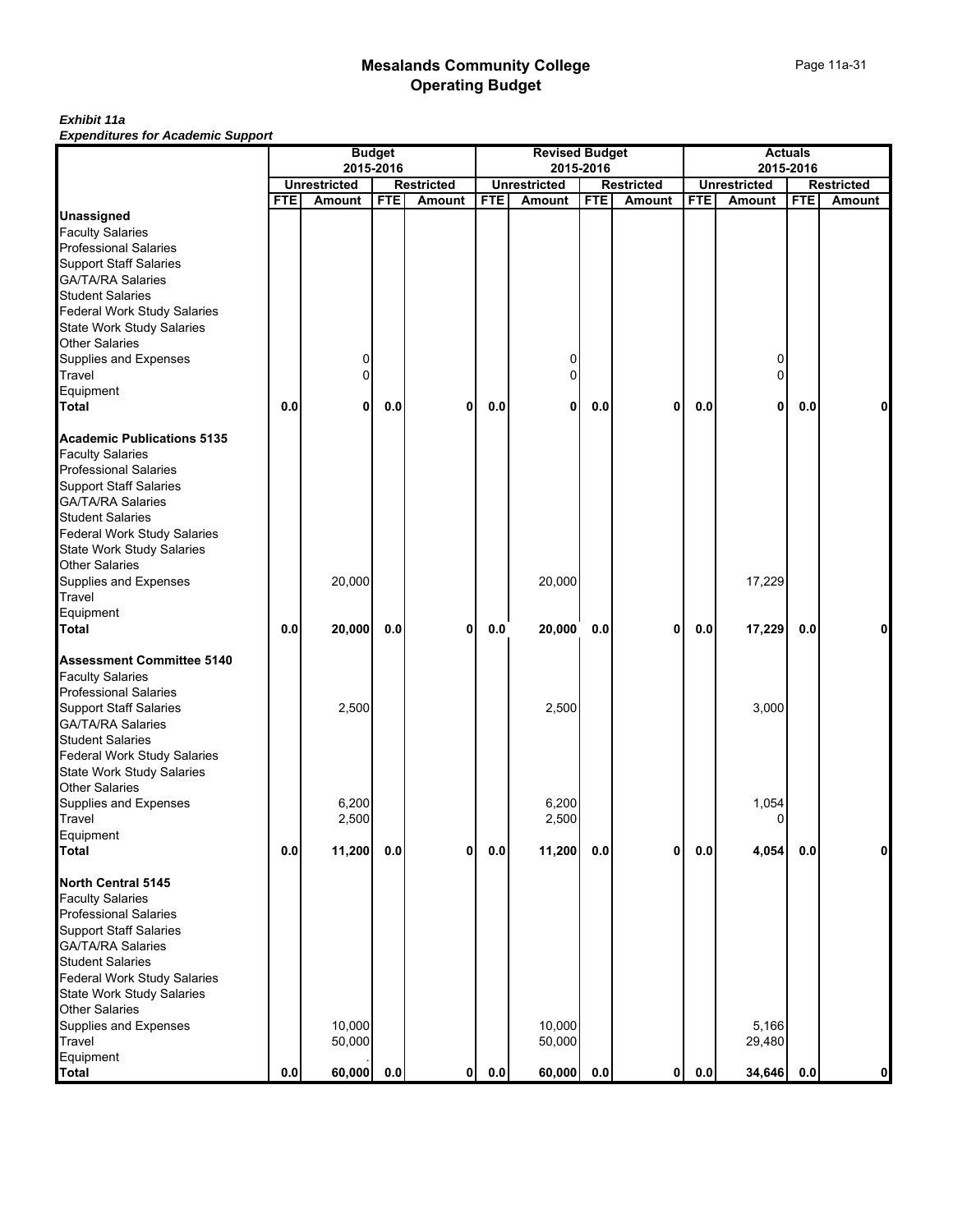#### *Exhibit 11a Expenitures for Academic Support*

|                                                    |            | <b>Budget</b><br>2015-2016 |            |                   |            | <b>Revised Budget</b><br>2015-2016 |            |                   |            |                     | <b>Actuals</b><br>2015-2016 |                   |
|----------------------------------------------------|------------|----------------------------|------------|-------------------|------------|------------------------------------|------------|-------------------|------------|---------------------|-----------------------------|-------------------|
|                                                    |            | <b>Unrestricted</b>        |            | <b>Restricted</b> |            | <b>Unrestricted</b>                |            | <b>Restricted</b> |            | <b>Unrestricted</b> |                             | <b>Restricted</b> |
|                                                    | <b>FTE</b> | Amount                     | <b>FTE</b> | <b>Amount</b>     | <b>FTE</b> | <b>Amount</b>                      | <b>FTE</b> | Amount            | <b>FTE</b> | Amount              | <b>FTE</b>                  | Amount            |
| <b>Unassigned</b>                                  |            |                            |            |                   |            |                                    |            |                   |            |                     |                             |                   |
| <b>Faculty Salaries</b>                            |            |                            |            |                   |            |                                    |            |                   |            |                     |                             |                   |
| <b>Professional Salaries</b>                       |            |                            |            |                   |            |                                    |            |                   |            |                     |                             |                   |
| <b>Support Staff Salaries</b>                      |            |                            |            |                   |            |                                    |            |                   |            |                     |                             |                   |
| <b>GA/TA/RA Salaries</b>                           |            |                            |            |                   |            |                                    |            |                   |            |                     |                             |                   |
| <b>Student Salaries</b>                            |            |                            |            |                   |            |                                    |            |                   |            |                     |                             |                   |
| <b>Federal Work Study Salaries</b>                 |            |                            |            |                   |            |                                    |            |                   |            |                     |                             |                   |
| State Work Study Salaries<br><b>Other Salaries</b> |            |                            |            |                   |            |                                    |            |                   |            |                     |                             |                   |
| Supplies and Expenses                              |            |                            |            |                   |            |                                    |            |                   |            |                     |                             |                   |
| Travel                                             |            |                            |            |                   |            |                                    |            |                   |            |                     |                             |                   |
| Collection                                         |            |                            |            |                   |            |                                    |            |                   |            |                     |                             |                   |
| Equipment                                          |            |                            |            |                   |            |                                    |            |                   |            |                     |                             |                   |
| <b>Total</b>                                       | 0.0        | 0                          | 0.0        | 0                 | 0.0        | 0                                  | 0.0        | 0                 | 0.0        | 0                   | 0.0                         | 0                 |
|                                                    |            |                            |            |                   |            |                                    |            |                   |            |                     |                             |                   |
| <b>Unassigned</b>                                  |            |                            |            |                   |            |                                    |            |                   |            |                     |                             |                   |
| <b>Faculty Salaries</b>                            |            |                            |            |                   |            |                                    |            |                   |            |                     |                             |                   |
| <b>Professional Salaries</b>                       |            |                            |            |                   |            |                                    |            |                   |            |                     |                             |                   |
| <b>Support Staff Salaries</b>                      |            |                            |            |                   |            |                                    |            |                   |            |                     |                             |                   |
| <b>GA/TA/RA Salaries</b>                           |            |                            |            |                   |            |                                    |            |                   |            |                     |                             |                   |
| <b>Student Salaries</b>                            |            |                            |            |                   |            |                                    |            |                   |            |                     |                             |                   |
| Federal Work Study Salaries                        |            |                            |            |                   |            |                                    |            |                   |            |                     |                             |                   |
| State Work Study Salaries                          |            |                            |            |                   |            |                                    |            |                   |            |                     |                             |                   |
| Other Salaries                                     |            |                            |            |                   |            |                                    |            |                   |            |                     |                             |                   |
| Supplies and Expenses                              |            |                            |            |                   |            |                                    |            |                   |            |                     |                             |                   |
| Travel                                             |            |                            |            |                   |            |                                    |            |                   |            |                     |                             |                   |
| Equipment<br><b>Total</b>                          | 0.0        | 0                          | 0.0        | 0                 | 0.0        | 0                                  |            | 0                 |            | 0                   | 0.0                         | 0                 |
|                                                    |            |                            |            |                   |            |                                    | $0.0\,$    |                   | 0.0        |                     |                             |                   |
| Dinosaur Museum 5160                               |            |                            |            |                   |            |                                    |            |                   |            |                     |                             |                   |
| <b>Faculty Salaries</b>                            |            |                            |            |                   |            |                                    |            |                   |            |                     |                             |                   |
| <b>Professional Salaries</b>                       | 0.8        | 33,025                     |            |                   | 0.8        | 33,025                             |            |                   | 0.8        | 34,167              |                             |                   |
| <b>Support Staff Salaries</b>                      | 0.5        | 14,727                     |            |                   | 0.5        | 14,727                             |            |                   | 0.5        | 17,136              |                             |                   |
| <b>GA/TA/RA Salaries</b>                           |            |                            |            |                   |            |                                    |            |                   |            |                     |                             |                   |
| <b>Student Salaries</b>                            |            |                            |            |                   |            |                                    |            |                   |            |                     |                             |                   |
| Federal Work Study Salaries                        |            |                            |            |                   |            |                                    |            |                   |            |                     |                             |                   |
| <b>State Work Study Salaries</b>                   |            |                            |            |                   |            |                                    |            |                   |            |                     |                             |                   |
| <b>Other Salaries</b>                              |            |                            |            |                   |            |                                    |            |                   |            |                     |                             |                   |
| Supplies and Expenses                              |            | 10,000                     |            |                   |            | 10,000                             |            |                   |            | 12,419              |                             |                   |
| <b>Travel</b>                                      |            | 3,000                      |            |                   |            | 3,000                              |            |                   |            | 3,193               |                             |                   |
| Equipment                                          |            |                            |            |                   |            |                                    |            |                   |            | 26,908              |                             |                   |
| <b>Total</b>                                       | 1.3        | 60,752                     | 0.0        | $\mathbf{0}$      | $1.3$      | 60,752                             | 0.0        | $\mathbf{0}$      | $1.3$      | 93,823              | 0.0                         | $\mathbf 0$       |
| <b>Director of Academic Affairs 5180</b>           |            |                            |            |                   |            |                                    |            |                   |            |                     |                             |                   |
| <b>Faculty Salaries</b>                            |            |                            |            |                   |            |                                    |            |                   |            |                     |                             |                   |
| <b>Professional Salaries</b>                       | 1.0        | 43,572                     |            |                   | 1.0        | 43,572                             |            |                   | 1.0        | 45,081              |                             |                   |
| <b>Support Staff Salaries</b>                      | 1.0        | 22,880                     |            |                   | 1.0        | 22,880                             |            |                   | 0.5        | 21,736              |                             |                   |
| <b>GA/TA/RA Salaries</b>                           |            |                            |            |                   |            |                                    |            |                   |            |                     |                             |                   |
| <b>Student Salaries</b>                            |            |                            |            |                   |            |                                    |            |                   |            |                     |                             |                   |
| Federal Work Study Salaries                        |            |                            |            |                   |            |                                    |            |                   |            |                     |                             |                   |
| <b>State Work Study Salaries</b>                   |            |                            |            |                   |            |                                    |            |                   |            |                     |                             |                   |
| <b>Other Salaries</b>                              |            | 7,270                      |            |                   |            | 7,270                              |            |                   |            | 600                 |                             |                   |
| Supplies and Expenses                              |            | 4,000                      |            |                   |            | 4,000                              |            |                   |            | 13,178              |                             |                   |
| Travel                                             |            | 2,500                      |            |                   |            | 2,500                              |            |                   |            | 3,991               |                             |                   |
| Equipment                                          |            |                            |            |                   |            |                                    |            |                   |            |                     |                             |                   |
| <b>Total</b>                                       | 2.0        | 80,222                     | 0.0        | 0                 | 2.0        | 80,222                             | 0.0        | 0                 | 1.5        | 84,586              | 0.0                         | $\pmb{0}$         |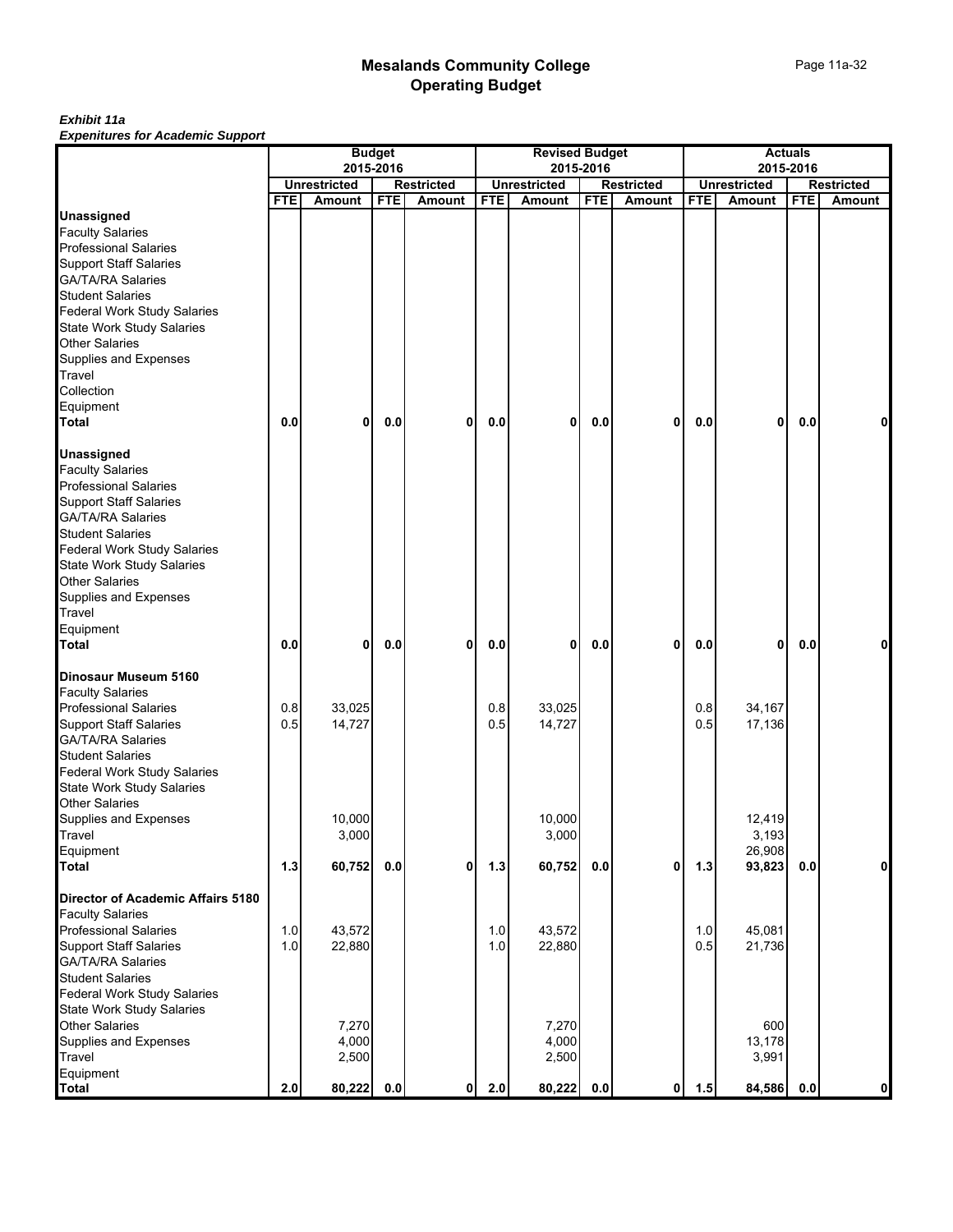#### Page 11a-33

#### *Exhibit 11a*

*Expenitures for Academic Support*

|                                    |      |                     | <b>Budget</b> |                   |            | <b>Revised Budget</b> |            |                   |      |                     | <b>Actuals</b> |                   |
|------------------------------------|------|---------------------|---------------|-------------------|------------|-----------------------|------------|-------------------|------|---------------------|----------------|-------------------|
|                                    |      |                     | 2015-2016     |                   |            |                       | 2015-2016  |                   |      |                     | 2015-2016      |                   |
|                                    |      | <b>Unrestricted</b> |               | <b>Restricted</b> |            | <b>Unrestricted</b>   |            | <b>Restricted</b> |      | <b>Unrestricted</b> |                | <b>Restricted</b> |
|                                    | FTE. | Amount              | <b>FTE</b>    | <b>Amount</b>     | <b>FTE</b> | Amount                | <b>FTE</b> | <b>Amount</b>     | FTE. | Amount              | <b>FTE</b>     | <b>Amount</b>     |
| Academic Affairs 5165              |      |                     |               |                   |            |                       |            |                   |      |                     |                |                   |
| <b>Faculty Salaries</b>            |      |                     |               |                   |            |                       |            |                   |      |                     |                |                   |
| <b>Professional Salaries</b>       | 1.0  | 41,953              |               |                   | 1.0        | 41,953                |            |                   | 1.0  | 43,405              |                |                   |
| <b>Support Staff Salaries</b>      |      |                     |               |                   |            |                       |            |                   |      |                     |                |                   |
| <b>GA/TA/RA Salaries</b>           |      |                     |               |                   |            |                       |            |                   |      |                     |                |                   |
| <b>Student Salaries</b>            |      |                     |               |                   |            |                       |            |                   |      |                     |                |                   |
| <b>Federal Work Study Salaries</b> |      |                     |               |                   |            |                       |            |                   |      |                     |                |                   |
| <b>State Work Study Salaries</b>   |      |                     |               |                   |            |                       |            |                   |      |                     |                |                   |
| <b>Other Salaries</b>              |      |                     |               |                   |            |                       |            |                   |      |                     |                |                   |
| Supplies and Expenses              |      | 500                 |               |                   |            | 500                   |            |                   |      | 162                 |                |                   |
| Travel                             |      | 1,000               |               |                   |            | 1,000                 |            |                   |      | 316                 |                |                   |
| Equipment                          |      |                     |               |                   |            |                       |            |                   |      |                     |                |                   |
| Total                              | 1.0  | 43,453              | 0.0           | 0                 | 1.0        | 43,453                | 0.0        | $\mathbf{0}$      | 1.0  | 43,883              | 0.0            | $\mathbf{0}$      |
| <b>Unassigned</b>                  |      |                     |               |                   |            |                       |            |                   |      |                     |                |                   |
| <b>Faculty Salaries</b>            |      |                     |               |                   |            |                       |            |                   |      |                     |                |                   |
| <b>Professional Salaries</b>       |      |                     |               |                   |            |                       |            |                   |      |                     |                |                   |
| <b>Support Staff Salaries</b>      |      |                     |               |                   |            |                       |            |                   |      |                     |                |                   |
| <b>GA/TA/RA Salaries</b>           |      |                     |               |                   |            |                       |            |                   |      |                     |                |                   |
| <b>Student Salaries</b>            |      |                     |               |                   |            |                       |            |                   |      |                     |                |                   |
| <b>Federal Work Study Salaries</b> |      |                     |               |                   |            |                       |            |                   |      |                     |                |                   |
| <b>State Work Study Salaries</b>   |      |                     |               |                   |            |                       |            |                   |      |                     |                |                   |
| <b>Other Salaries</b>              |      |                     |               |                   |            |                       |            |                   |      |                     |                |                   |
| Supplies and Expenses              |      |                     |               |                   |            |                       |            |                   |      |                     |                |                   |
| Travel                             |      |                     |               |                   |            |                       |            |                   |      |                     |                |                   |
| Equipment                          |      |                     |               |                   |            |                       |            |                   |      |                     |                |                   |
| <b>Total</b>                       | 0.0  | 0                   | 0.0           | 0                 | 0.0        | 0                     | 0.0        | 0                 | 0.0  | 01                  | 0.0            | $\mathbf{0}$      |

## *Exhibit 11a*

#### *Grand Total Expenditures for Academic Support*

|                                    | <b>Budget</b><br>2015-2016 |                     |                  |                   |                  | <b>Revised Budget</b> |                  |                   |                  |              | <b>Actuals</b>   |                   |
|------------------------------------|----------------------------|---------------------|------------------|-------------------|------------------|-----------------------|------------------|-------------------|------------------|--------------|------------------|-------------------|
|                                    |                            |                     |                  |                   |                  |                       | 2015-2016        |                   |                  |              | 2015-2016        |                   |
|                                    |                            | <b>Unrestricted</b> |                  | <b>Restricted</b> |                  | <b>Unrestricted</b>   |                  | <b>Restricted</b> |                  | Unrestricted |                  | <b>Restricted</b> |
| <b>Details</b>                     | <b>FTEI</b>                | Amount              | FTE.             | <b>Amount</b>     | <b>FTE</b>       | Amount                | <b>FTE</b>       | Amount            | FTE.             | Amount       | <b>FTE</b>       | Amount            |
|                                    |                            |                     |                  |                   |                  |                       |                  |                   |                  |              |                  |                   |
| Faculty Salaries 6110              | 0.0                        | 0.0                 | 0.0              | 0.0               | 0.0              | 0.0 <sub>l</sub>      | 0.0              | 0.0               | 0.0              | 0.0          | 0.0 <sub>l</sub> | 0.0               |
| Professional Salaries 6120         | 5.3                        | 288,394.0           | 0.0              | 0.0               | 5.3              | 288,394.0             | 0.01             | 0.0               | 4.8              | 276,583.0    | 0.0              | 0.0               |
| Support Staff Salaries 6130        | 3.5                        | 101,138.0           | 0.0              | 0.0               | 3.5              | 101,138.0             | 0.01             | 0.0               | 3.0              | 108,658.0    | 0.0              | 0.0               |
| <b>GA/TA/RA Salaries</b>           | 0.0                        | 0.0                 | 0.0              | 0.0               | 0.01             | 0.0                   | 0.01             | 0.0               | 0.0              | 0.0          | 0.0              | 0.0               |
| <b>Student Salaries</b>            | 0.01                       | 0.0                 | 0.01             | 0.0               | 0.0 <sub>l</sub> | 0.0                   | 0.01             | 0.0               | 0.0              | 0.0          | 0.0              | 0.0               |
| <b>Federal Work Study Salaries</b> | 0.01                       | 0.0                 | 0.0              | 0.0               | 0.0 <sub>l</sub> | 0.0                   | 0.01             | 0.0 <sub>l</sub>  | 0.0              | 0.0          | 0.0              | 0.0               |
| <b>State Work Study Salaries</b>   | 0.01                       | 0.0                 | 0.0              | 0.0               | 0.0 <sub>l</sub> | 0.0                   | 0.01             | 0.0 <sub>l</sub>  | 0.0              | 0.0          | 0.0              | 0.0               |
| Other Salaries 6180                | 0.01                       | 0.0                 | 0.0              | 0.0               | 0.0              | 9.170.0               | 0.01             | 0.0               | 0.0              | 2,619.0      | 0.0              | 0.0               |
| Supplies and Expenses 6310         | 0.01                       | 98.819.0            | 0.0              | 0.0               | 0.0              | 73.819.0              | 0.01             | 0.0               | 0.0              | 90.765.0     | 0.0              | 0.0               |
| Travel 6500                        | 0.01                       | 67.600.0            | 0.0 <sub>l</sub> | 0.0               | 0.01             | 67.600.0              | 0.01             | 0.0               | 0.0              | 44.944.0     | 0.01             | 0.0               |
| Equipment 6600                     | 0.01                       |                     | 0.0              | 0.0               | 0.0 <sub>l</sub> | 0.0                   | 0.01             | 0.0               | 0.0 <sub>l</sub> | 26,908.0     | 0.0              | 0.0               |
| Collection(Library) 6800           |                            | 7.500.0             |                  |                   |                  | 7.500.0               |                  |                   |                  | 8,476.0      |                  |                   |
| Total                              | 8.8                        | 563,451             | 0.0              | 0                 | 8.8 <sub>1</sub> | 547,621               | 0.0 <sub>l</sub> | 0                 | 7.8              | 558,953      | 0.0              | 0                 |
|                                    |                            |                     |                  |                   |                  |                       |                  |                   |                  |              |                  |                   |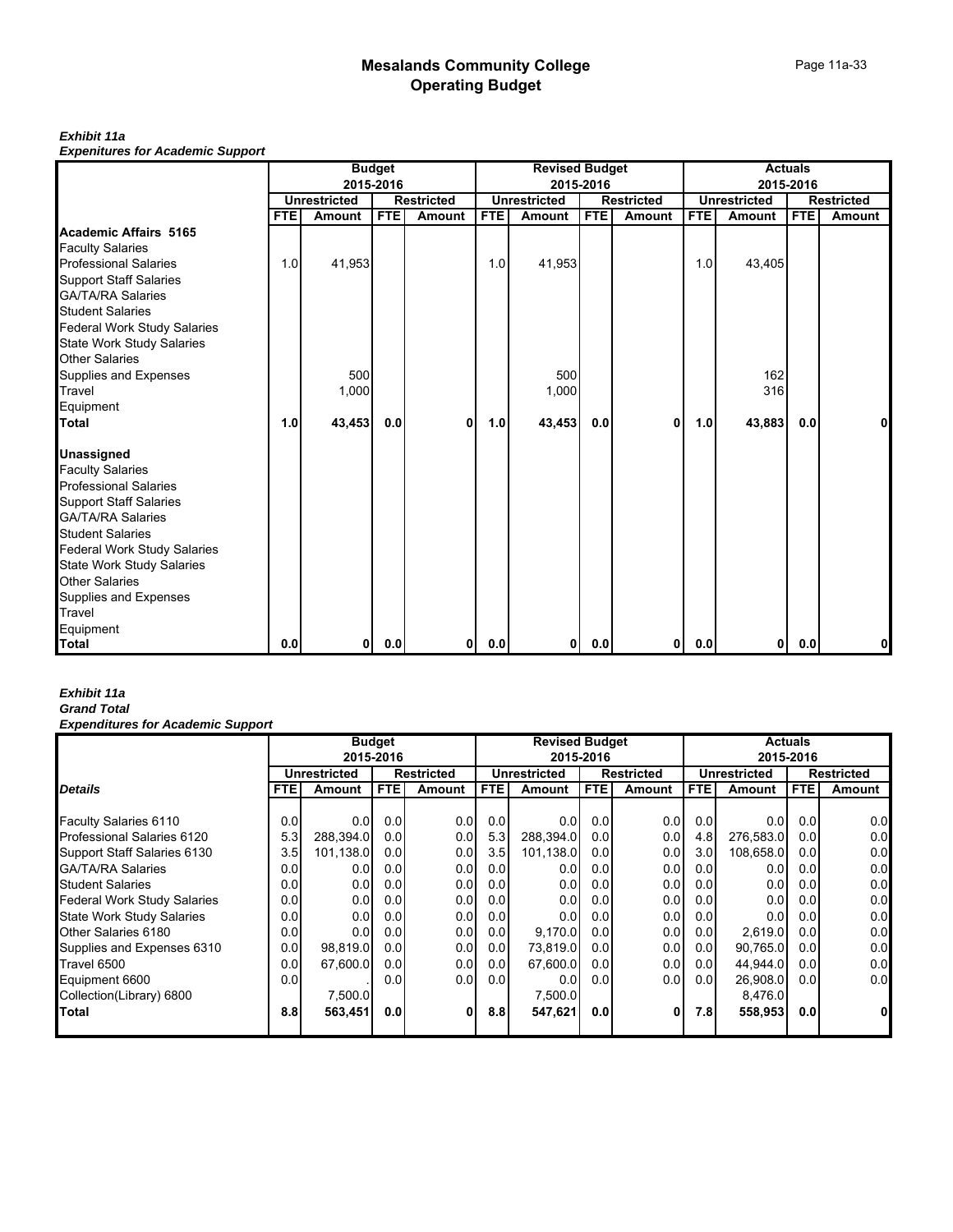#### *Exhibit 12 Expenditures for Student Affairs*

|                                  | <b>Budget</b>       |                   |                     | <b>Revised Budget</b> |                     | <b>Actuals</b>    |
|----------------------------------|---------------------|-------------------|---------------------|-----------------------|---------------------|-------------------|
|                                  | 2015-2016           |                   | 2015-2016           |                       |                     | 2015-2016         |
|                                  | <b>Unrestricted</b> | <b>Restricted</b> | <b>Unrestricted</b> | <b>Restricted</b>     | <b>Unrestricted</b> | <b>Restricted</b> |
| <b>Student Affairs</b>           |                     |                   |                     |                       |                     |                   |
| VP of Student Affairs 5210       | 151,003             | 0                 | 151,003             | 0                     | 128,757             | 0                 |
| <b>Educational Services 5215</b> | 0                   | 0                 | 0                   | 0                     | 0                   | $\overline{0}$    |
| Student Activities 5220          | 26,076              | 0                 | 26,076              | 0                     | 13,010              | 0                 |
| Student IDs 5221                 | 9,000               | 0                 | 9,000               | 0                     | 4,715               | 0                 |
| Enrollment Management 5230       | 131,233             | 0                 | 131,233             | $\mathbf 0$           | 150,488             | $\mathbf 0$       |
| Unassigned                       | 0                   | 0                 |                     | 0                     |                     | 0                 |
| Recruitment 5240                 | 58,274              | 0                 | 58,274              | 0                     | 52,381              | 0                 |
| Financial Aid 5245               | 75,590              | 0                 | 75,590              | 0                     | 68,030              | $\mathsf 0$       |
| Unassigned                       | 0                   | 0                 |                     | 0                     |                     | $\mathbf 0$       |
| Advertising 5255                 | 25,000              | 0                 | 0                   | 0                     |                     | 0                 |
| Unassigned                       |                     | 0                 |                     | 0                     |                     | 0                 |
| Career Services 5260             | 10,966              | 0                 | 10,966              | 0                     | 75,692              | $\mathbf 0$       |
| Testing 5265                     | 9,500               | 0                 | 9,500               | 0                     | 3,929               | 0                 |
| Student Events 5262              | 7,500               | 0                 | 7,500               | 0                     | 3,848               | 0                 |
| Career Services                  | 65,614              | 0                 | 65,614              | 0                     | 0                   | $\mathbf 0$       |
| Unassigned                       |                     | 0                 |                     | 0                     | 0                   | $\mathbf 0$       |
| Unassigned 1                     | 0                   | 0                 | 0                   | 0                     | 0                   | $\overline{0}$    |
| Unassigned 2                     | 0                   | 0                 | 0                   | 0                     | 0                   | $\mathbf 0$       |
| Unassigned 3                     | 0                   | 0                 | 0                   | 0                     | 0                   | $\overline{0}$    |
| Unassigned 4                     | O                   | 0                 | <sup>0</sup>        | $\Omega$              | U                   | $\overline{0}$    |
| <b>Total</b>                     | 569,756             | 0                 | 544,756             | 0                     | 500,850             | $\mathbf{0}$      |
| Items Not Included in 12a        |                     |                   |                     |                       |                     |                   |
| Group Insurance 6205             | 26,584              |                   | 26,584              |                       | 29,747              | 0                 |
| Educational Retirement 6225/6230 | 53,159              |                   | 53,159              |                       | 53,458              | 0                 |
| Retiree Health Care 6235         | 7,880               |                   | 7,880               |                       | 7,692               | $\mathbf 0$       |
| Social Security 6240             | 24,802              |                   | 24,802              |                       | 23,909              | $\mathsf 0$       |
| Medicare Taxes 6245              | 5,545               |                   | 5,545               |                       | 5,592               | $\overline{0}$    |
| Unemployment Compensation 6260   | 5,112               |                   | 5,112               |                       |                     | $\overline{0}$    |
| Workmen's Compensation           | 204                 |                   | 204                 |                       | ი                   | $\overline{0}$    |
| Waiver of Tuition                |                     |                   |                     |                       |                     |                   |
| Telephone Service                | 20,600              |                   | 20,600              |                       | 20,600              |                   |
| Computer Service 6320            | 41,200              |                   | 41,200              |                       | 41,200              |                   |
| Total Items Not Included in 12a  | 185,086             | 0                 | 185,086             | 0                     | 182,198             | 0                 |
| <b>Grand Total Expenditures</b>  |                     |                   |                     |                       |                     |                   |
| for Student Support              | 754,842             | 0                 | 729,842             | 0                     | 683,048             | 0                 |
|                                  |                     |                   |                     |                       |                     |                   |
|                                  |                     |                   |                     |                       |                     |                   |
|                                  |                     |                   |                     |                       |                     |                   |
|                                  |                     |                   |                     |                       |                     |                   |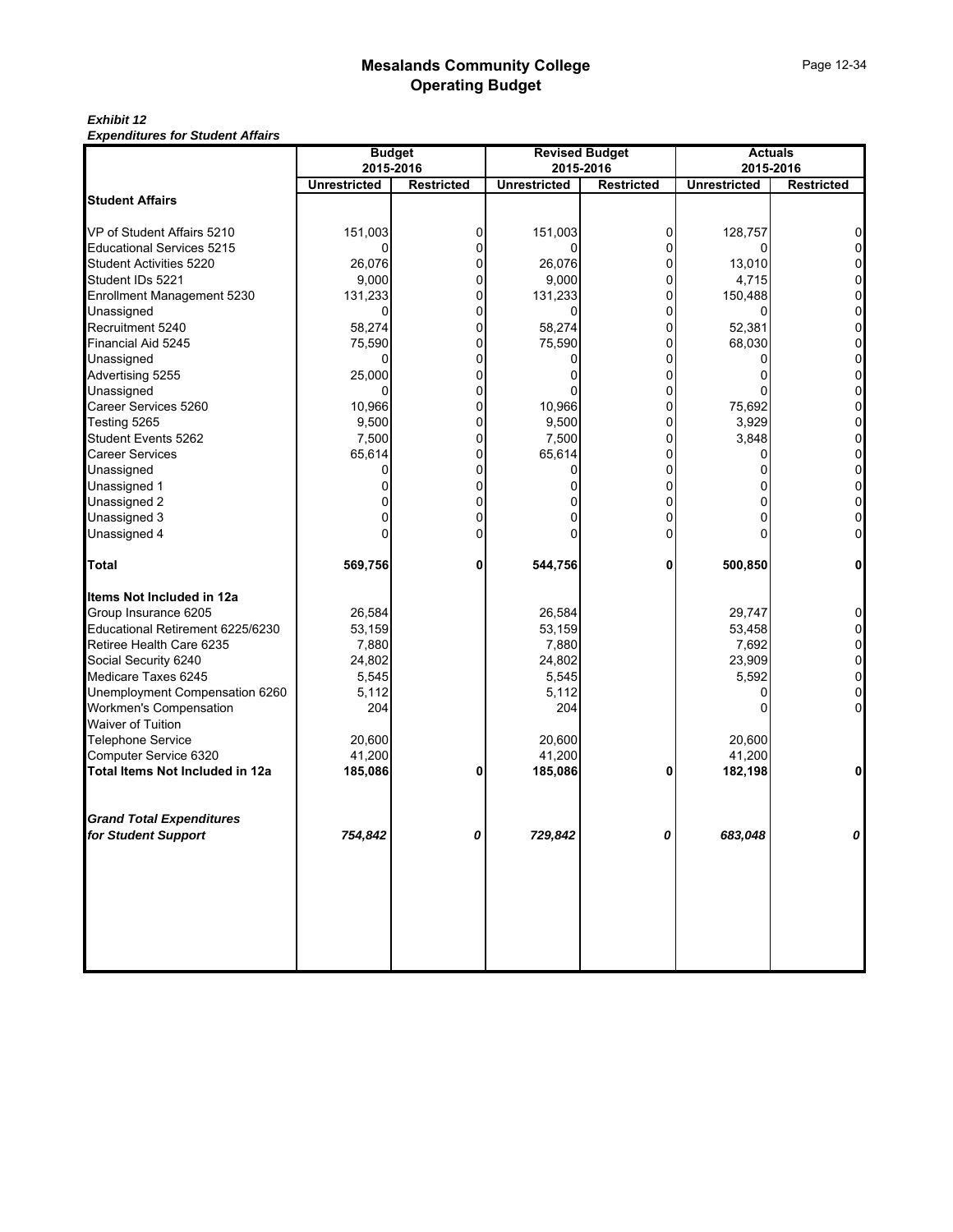46,794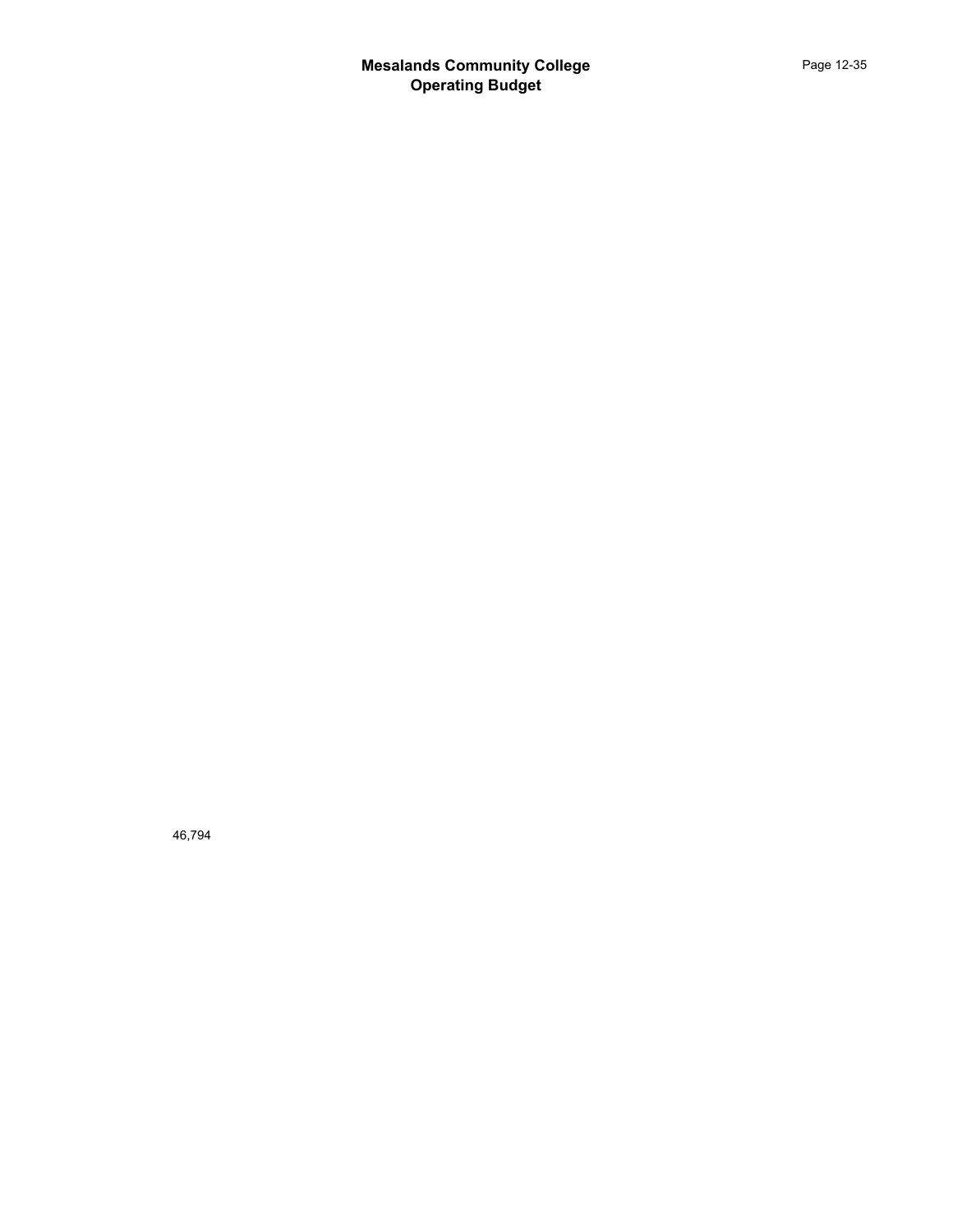|                                                     | <b>Budget</b><br>2015-2016 |                     |     |                   |     | <b>Revised Budget</b> |     |                   |     | <b>Actuals</b><br>2015-2016<br><b>Unrestricted</b><br><b>Restricted</b> |         |     |  |  |
|-----------------------------------------------------|----------------------------|---------------------|-----|-------------------|-----|-----------------------|-----|-------------------|-----|-------------------------------------------------------------------------|---------|-----|--|--|
| <b>Student Affairs</b>                              |                            |                     |     |                   |     | 2015-2016             |     |                   |     |                                                                         |         |     |  |  |
|                                                     |                            | <b>Unrestricted</b> |     | <b>Restricted</b> |     | <b>Unrestricted</b>   |     | <b>Restricted</b> |     |                                                                         |         |     |  |  |
| <b>VP of Student Affairs 5210</b>                   |                            |                     |     |                   |     |                       |     |                   |     |                                                                         |         |     |  |  |
| <b>Faculty Salaries</b>                             |                            |                     |     |                   |     |                       |     |                   |     |                                                                         |         |     |  |  |
| <b>Professional Salaries</b>                        | 1.0                        | 87,409              |     |                   | 1.0 | 87,409                |     |                   | 1.0 | 90,435                                                                  |         |     |  |  |
| <b>Support Staff Salaries</b>                       | 1.0                        | 29,694              |     |                   | 1.0 | 29,694                |     |                   | 1.0 | 19,308                                                                  |         |     |  |  |
| <b>GA/TA/RA Salaries</b>                            |                            |                     |     |                   |     |                       |     |                   |     |                                                                         |         |     |  |  |
| <b>Student Salaries</b>                             |                            |                     |     |                   |     |                       |     |                   |     |                                                                         |         |     |  |  |
|                                                     |                            |                     |     |                   |     |                       |     |                   |     |                                                                         |         |     |  |  |
| <b>Federal Work Study Salaries</b>                  |                            |                     |     |                   |     |                       |     |                   |     |                                                                         |         |     |  |  |
| <b>State Work Study Salaries</b>                    |                            |                     |     |                   |     |                       |     |                   |     |                                                                         |         |     |  |  |
| <b>Other Salaries</b>                               |                            | 900                 |     |                   |     | 900                   |     |                   |     | 900                                                                     |         |     |  |  |
| Supplies and Expenses                               |                            | 25,000              |     |                   |     | 25,000                |     |                   |     | 18,106                                                                  |         |     |  |  |
| Travel                                              |                            | 8,000               |     |                   |     | 8,000                 |     |                   |     | 8                                                                       |         |     |  |  |
| Equipment                                           |                            |                     |     |                   |     |                       |     |                   |     |                                                                         |         |     |  |  |
| <b>Total</b>                                        | 2.0                        | 151,003             | 0.0 |                   | 2.0 | 151,003               | 0.0 | 0.0               | 2.0 | 128,757                                                                 | 0.0     | 0.0 |  |  |
| <b>Educational Services 5215</b>                    |                            |                     |     |                   |     |                       |     |                   |     |                                                                         |         |     |  |  |
| <b>Faculty Salaries</b>                             |                            |                     |     |                   |     |                       |     |                   |     |                                                                         |         |     |  |  |
| <b>Professional Salaries</b>                        |                            |                     |     |                   |     |                       |     |                   |     |                                                                         |         |     |  |  |
| <b>Support Staff Salaries</b>                       |                            |                     |     |                   |     |                       |     |                   |     |                                                                         |         |     |  |  |
| <b>GA/TA/RA Salaries</b>                            |                            |                     |     |                   |     |                       |     |                   |     |                                                                         |         |     |  |  |
| <b>Student Salaries</b>                             |                            |                     |     |                   |     |                       |     |                   |     |                                                                         |         |     |  |  |
| <b>Federal Work Study Salaries</b>                  |                            |                     |     |                   |     |                       |     |                   |     |                                                                         |         |     |  |  |
| State Work Study Salaries                           |                            |                     |     |                   |     |                       |     |                   |     |                                                                         |         |     |  |  |
| <b>Other Salaries</b>                               |                            |                     |     |                   |     |                       |     |                   |     |                                                                         |         |     |  |  |
| Supplies and Expenses                               |                            | 0                   |     |                   |     | 0                     |     |                   |     | 0                                                                       |         |     |  |  |
| Travel                                              |                            |                     |     |                   |     |                       |     |                   |     |                                                                         |         |     |  |  |
| Equipment                                           |                            |                     |     |                   |     |                       |     |                   |     |                                                                         |         |     |  |  |
| <b>Total</b>                                        | 0.0                        | ×,                  | 0.0 | 0.0               | 0.0 |                       | 0.0 | 0.0               | 0.0 | 0.0                                                                     | 0.0     | 0.0 |  |  |
| <b>Student Activities 5220</b>                      |                            |                     |     |                   |     |                       |     |                   |     |                                                                         |         |     |  |  |
| <b>Faculty Salaries</b>                             |                            |                     |     |                   |     |                       |     |                   |     |                                                                         |         |     |  |  |
| <b>Professional Salaries</b>                        |                            |                     |     |                   |     |                       |     |                   |     |                                                                         |         |     |  |  |
| <b>Support Staff Salaries</b>                       |                            |                     |     |                   |     |                       |     |                   |     |                                                                         |         |     |  |  |
| <b>GA/TA/RA Salaries</b>                            |                            |                     |     |                   |     |                       |     |                   |     |                                                                         |         |     |  |  |
| <b>Student Salaries</b>                             |                            |                     |     |                   |     |                       |     |                   |     |                                                                         |         |     |  |  |
| Federal Work Study Salaries                         |                            |                     |     |                   |     |                       |     |                   |     |                                                                         |         |     |  |  |
| <b>State Work Study Salaries</b>                    |                            |                     |     |                   |     |                       |     |                   |     |                                                                         |         |     |  |  |
| <b>Other Salaries</b>                               |                            |                     |     |                   |     |                       |     |                   |     |                                                                         |         |     |  |  |
| Supplies and Expenses                               |                            | 24,076              |     |                   |     | 24,076                |     |                   |     | 13,010                                                                  |         |     |  |  |
| Travel                                              |                            | 2,000               |     |                   |     | 2,000                 |     |                   |     | 0                                                                       |         |     |  |  |
| Equipment                                           |                            |                     |     |                   |     |                       |     |                   |     |                                                                         |         |     |  |  |
| <b>Total</b>                                        | 0.0                        | 26,076              | 0.0 | 0.0               | 0.0 | 26,076                | 0.0 | 0.0               | 0.0 | 13,010                                                                  | $0.0\,$ | 0.0 |  |  |
| Student IDs 5221                                    |                            |                     |     |                   |     |                       |     |                   |     |                                                                         |         |     |  |  |
| <b>Faculty Salaries</b>                             |                            |                     |     |                   |     |                       |     |                   |     |                                                                         |         |     |  |  |
| <b>Professional Salaries</b>                        |                            |                     |     |                   |     |                       |     |                   |     |                                                                         |         |     |  |  |
|                                                     |                            |                     |     |                   |     |                       |     |                   |     |                                                                         |         |     |  |  |
| <b>Support Staff Salaries</b>                       |                            |                     |     |                   |     |                       |     |                   |     |                                                                         |         |     |  |  |
| <b>GA/TA/RA Salaries</b><br><b>Student Salaries</b> |                            |                     |     |                   |     |                       |     |                   |     |                                                                         |         |     |  |  |
|                                                     |                            |                     |     |                   |     |                       |     |                   |     |                                                                         |         |     |  |  |
| <b>Federal Work Study Salaries</b>                  |                            |                     |     |                   |     |                       |     |                   |     |                                                                         |         |     |  |  |
| <b>State Work Study Salaries</b>                    |                            |                     |     |                   |     |                       |     |                   |     |                                                                         |         |     |  |  |
| Other Salaries                                      |                            |                     |     |                   |     |                       |     |                   |     |                                                                         |         |     |  |  |
| Supplies and Expenses                               |                            | 9,000               |     |                   |     | 9,000                 |     |                   |     | 4,715                                                                   |         |     |  |  |
| Travel                                              |                            | 0                   |     |                   |     | $\Omega$              |     |                   |     |                                                                         |         |     |  |  |
| Equipment                                           |                            |                     |     |                   |     |                       |     |                   |     |                                                                         |         |     |  |  |
| <b>Total</b>                                        | 0.0                        | 9,000               | 0.0 | $0.0\,$           | 0.0 | 9,000                 | 0.0 | 0.0               | 0.0 | 4,715                                                                   | 0.0     | 0.0 |  |  |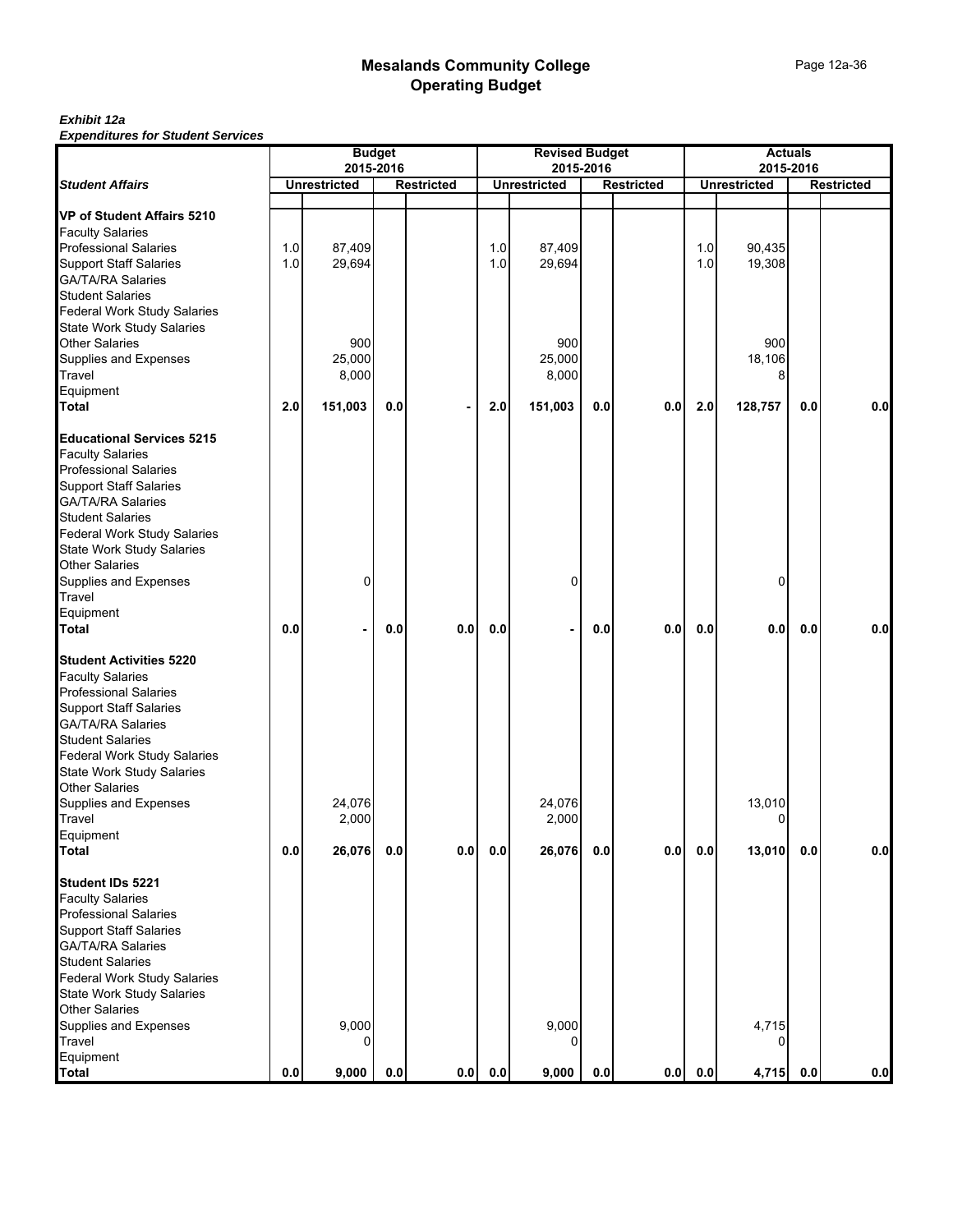| Experience for Gaudin Services     |            |                                  | <b>Budget</b> |                                    |            | <b>Revised Budget</b>            |            |                             |            |                     | <b>Actuals</b> |                   |
|------------------------------------|------------|----------------------------------|---------------|------------------------------------|------------|----------------------------------|------------|-----------------------------|------------|---------------------|----------------|-------------------|
|                                    |            | 2015-2016<br><b>Unrestricted</b> |               |                                    |            | 2015-2016<br><b>Unrestricted</b> |            |                             |            | <b>Unrestricted</b> | 2015-2016      | <b>Restricted</b> |
|                                    | <b>FTE</b> | <b>Amount</b>                    | <b>FTE</b>    | <b>Restricted</b><br><b>Amount</b> | <b>FTE</b> | Amount                           | <b>FTE</b> | <b>Restricted</b><br>Amount | <b>FTE</b> | Amount              | <b>FTE</b>     | <b>Amount</b>     |
| <b>Enrollment Management 5230</b>  |            |                                  |               |                                    |            |                                  |            |                             |            |                     |                |                   |
| <b>Faculty Salaries</b>            |            |                                  |               |                                    |            |                                  |            |                             |            |                     |                |                   |
| Professional Salaries              | 1.0        | 45,024                           |               |                                    | 1.0        | 45,024                           |            |                             | 1.0        | 46,582              |                |                   |
| <b>Support Staff Salaries</b>      | 2.5        | 68,539                           |               |                                    | 2.5        | 68,539                           |            |                             | 2.5        | 71,129              |                |                   |
| <b>GA/TA/RA Salaries</b>           |            |                                  |               |                                    |            |                                  |            |                             |            |                     |                |                   |
| <b>Student Salaries</b>            |            |                                  |               |                                    |            |                                  |            |                             |            |                     |                |                   |
| <b>Federal Work Study Salaries</b> |            |                                  |               |                                    |            |                                  |            |                             |            |                     |                |                   |
| <b>State Work Study Salaries</b>   |            |                                  |               |                                    |            |                                  |            |                             |            |                     |                |                   |
| <b>Other Salaries</b>              |            | 6,670                            |               |                                    |            | 6,670                            |            |                             |            | 5,184               |                |                   |
| Supplies and Expenses              |            | 7,500                            |               |                                    |            | 7,500                            |            |                             |            | 27,520              |                |                   |
| Travel                             |            | 3,500                            |               |                                    |            | 3,500                            |            |                             |            | 73                  |                |                   |
| Equipment                          |            |                                  |               |                                    |            |                                  |            |                             |            |                     |                |                   |
| <b>Total</b>                       | 3.5        | 131,233                          | 0.0           | 0.0                                | 3.5        | 131,233                          | 0.0        | 0.0                         | 3.5        | 150,488             | 0.0            | 0.0               |
| <b>Unassigned</b>                  |            |                                  |               |                                    |            |                                  |            |                             |            |                     |                |                   |
| <b>Faculty Salaries</b>            |            |                                  |               |                                    |            |                                  |            |                             |            |                     |                |                   |
| <b>Professional Salaries</b>       |            |                                  |               |                                    |            |                                  |            |                             |            |                     |                |                   |
| <b>Support Staff Salaries</b>      |            |                                  |               |                                    |            |                                  |            |                             |            |                     |                |                   |
| <b>GA/TA/RA Salaries</b>           |            |                                  |               |                                    |            |                                  |            |                             |            |                     |                |                   |
| <b>Student Salaries</b>            |            |                                  |               |                                    |            |                                  |            |                             |            |                     |                |                   |
| <b>Federal Work Study Salaries</b> |            |                                  |               |                                    |            |                                  |            |                             |            |                     |                |                   |
| <b>State Work Study Salaries</b>   |            |                                  |               |                                    |            |                                  |            |                             |            |                     |                |                   |
| Other Salaries                     |            |                                  |               |                                    |            |                                  |            |                             |            |                     |                |                   |
| Supplies and Expenses              |            |                                  |               |                                    |            |                                  |            |                             |            |                     |                |                   |
| Travel                             |            |                                  |               |                                    |            |                                  |            |                             |            |                     |                |                   |
| Equipment                          |            |                                  |               |                                    |            |                                  |            |                             |            |                     |                |                   |
| <b>Total</b>                       | 0.0        | 0                                | 0.0           | 0.0                                | 0.0        | 0                                | 0.0        | 0.0                         | 0.0        | 0                   | 0.0            | 0.0               |
| <b>Recruitment 5240</b>            |            |                                  |               |                                    |            |                                  |            |                             |            |                     |                |                   |
| <b>Faculty Salaries</b>            |            |                                  |               |                                    |            |                                  |            |                             |            |                     |                |                   |
| <b>Professional Salaries</b>       | 1.0        | 39,874                           |               |                                    | 1.0        | 39,874                           |            |                             | 1.0        | 41,254              |                |                   |
| <b>Support Staff Salaries</b>      |            |                                  |               |                                    |            |                                  |            |                             |            |                     |                |                   |
| <b>GA/TA/RA Salaries</b>           |            |                                  |               |                                    |            |                                  |            |                             |            |                     |                |                   |
| <b>Student Salaries</b>            |            |                                  |               |                                    |            |                                  |            |                             |            |                     |                |                   |
| <b>Federal Work Study Salaries</b> |            |                                  |               |                                    |            |                                  |            |                             |            |                     |                |                   |
| <b>State Work Study Salaries</b>   |            |                                  |               |                                    |            |                                  |            |                             |            |                     |                |                   |
| Other Salaries                     |            | 900                              |               |                                    |            | 900                              |            |                             |            | 600                 |                |                   |
| Supplies and Expenses              |            | 10.000                           |               |                                    |            | 10,000                           |            |                             |            | 4,949               |                |                   |
| Travel                             |            | 7,500                            |               |                                    |            | 7,500                            |            |                             |            | 5,578               |                |                   |
| Equipment                          |            |                                  |               |                                    |            |                                  |            |                             |            |                     |                |                   |
| <b>Total</b>                       | 1.0        | 58,274                           | $0.0\,$       | $0.0\,$                            | 1.0        | 58,274                           | 0.0        | 0.0                         | 1.0        | 52,381              | 0.0            | 0.0               |
| <b>Financial Aid 5245</b>          |            |                                  |               |                                    |            |                                  |            |                             |            |                     |                |                   |
| <b>Faculty Salaries</b>            |            |                                  |               |                                    |            |                                  |            |                             |            |                     |                |                   |
| <b>Professional Salaries</b>       | 1.0        | 45,320                           |               |                                    | 1.0        | 45,320                           |            |                             | 1.0        | 46,889              |                |                   |
| <b>Support Staff Salaries</b>      |            |                                  |               |                                    |            |                                  |            |                             | 0.0        |                     |                |                   |
| GA/TA/RA Salaries                  |            |                                  |               |                                    |            |                                  |            |                             |            |                     |                |                   |
| <b>Student Salaries</b>            |            |                                  |               |                                    |            |                                  |            |                             |            |                     |                |                   |
| Federal Work Study Salaries        |            | 10,000                           |               |                                    |            | 10,000                           |            |                             |            | 6,015               |                |                   |
| <b>State Work Study Salaries</b>   |            | 7,600                            |               |                                    |            | 7,600                            |            |                             |            | 5,345               |                |                   |
| <b>Other Salaries</b>              |            | 6,670                            |               |                                    |            | 6,670                            |            |                             |            | 5,184               |                |                   |
| Supplies and Expenses              |            | 3,500                            |               |                                    |            | 3,500                            |            |                             |            | 2,249               |                |                   |
| Travel                             |            | 2,500                            |               |                                    |            | 2,500                            |            |                             |            | 2,348               |                |                   |
| Equipment                          |            |                                  |               |                                    |            |                                  |            |                             |            |                     |                |                   |
| <b>Total</b>                       | 1.0        | 75,590                           | 0.0           | 0.0                                | 1.0        | 75,590                           | 0.0        | 0.0                         | 1.0        | 68,030              | 0.0            | 0.0               |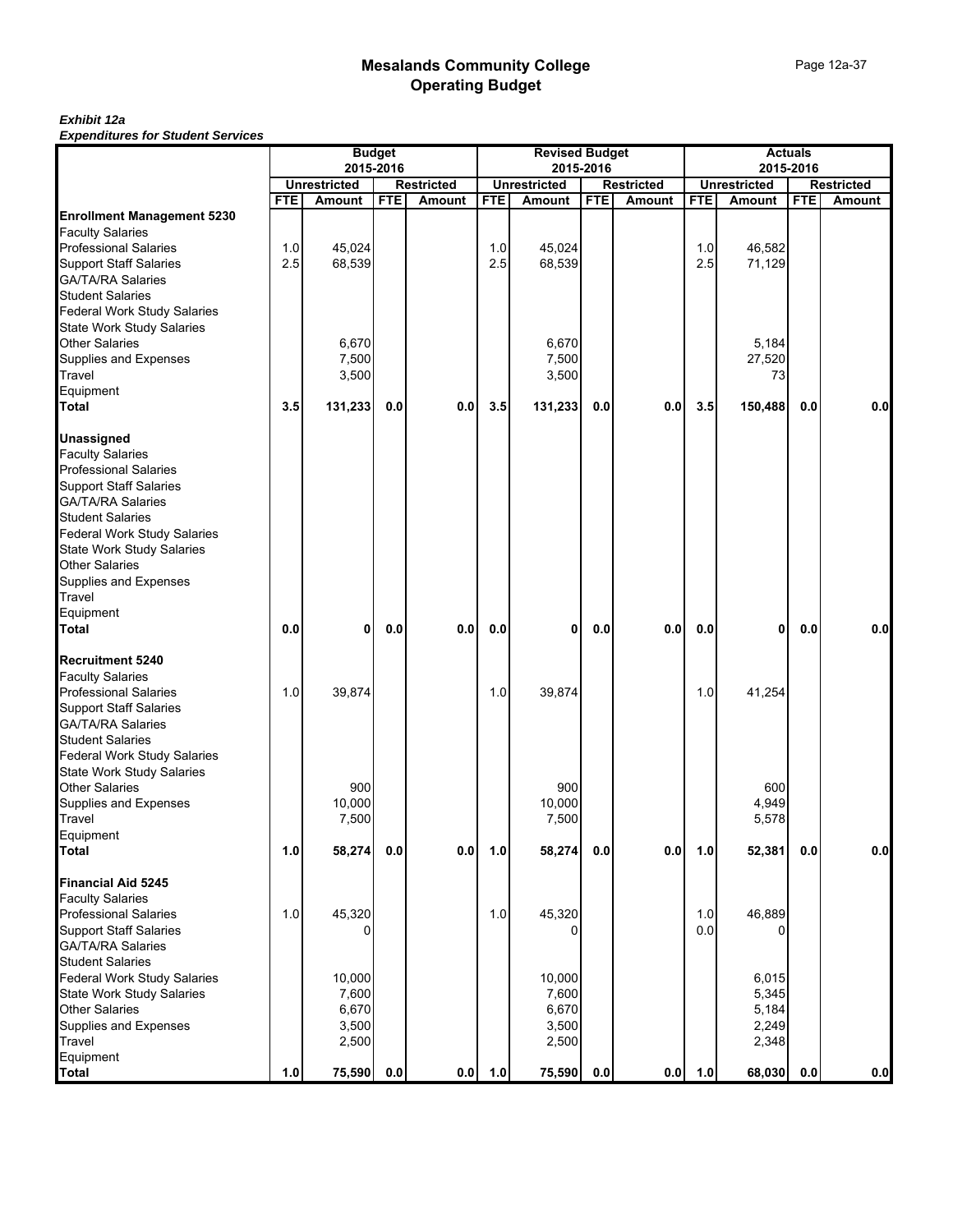|                                    |            |                     | <b>Budget</b><br>2015-2016 |                   |            | <b>Revised Budget</b> | 2015-2016  |                   |            |                     | <b>Actuals</b><br>2015-2016 |                   |
|------------------------------------|------------|---------------------|----------------------------|-------------------|------------|-----------------------|------------|-------------------|------------|---------------------|-----------------------------|-------------------|
|                                    |            | <b>Unrestricted</b> |                            | <b>Restricted</b> |            | <b>Unrestricted</b>   |            | <b>Restricted</b> |            | <b>Unrestricted</b> |                             | <b>Restricted</b> |
|                                    | <b>FTE</b> | Amount              | <b>FTE</b>                 | Amount            | <b>FTE</b> | Amount                | <b>FTE</b> | Amount            | <b>FTE</b> | Amount              | <b>FTE</b>                  | Amount            |
| <b>Unassigned</b>                  |            |                     |                            |                   |            |                       |            |                   |            |                     |                             |                   |
| <b>Faculty Salaries</b>            |            |                     |                            |                   |            |                       |            |                   |            |                     |                             |                   |
| <b>Professional Salaries</b>       |            |                     |                            |                   |            |                       |            |                   |            |                     |                             |                   |
| <b>Support Staff Salaries</b>      |            |                     |                            |                   |            |                       |            |                   |            |                     |                             |                   |
| <b>GA/TA/RA Salaries</b>           |            |                     |                            |                   |            |                       |            |                   |            |                     |                             |                   |
| <b>Student Salaries</b>            |            |                     |                            |                   |            |                       |            |                   |            |                     |                             |                   |
| <b>Federal Work Study Salaries</b> |            |                     |                            |                   |            |                       |            |                   |            |                     |                             |                   |
| <b>State Work Study Salaries</b>   |            |                     |                            |                   |            |                       |            |                   |            |                     |                             |                   |
| <b>Other Salaries</b>              |            |                     |                            |                   |            |                       |            |                   |            |                     |                             |                   |
| Supplies and Expenses              |            |                     |                            |                   |            |                       |            |                   |            |                     |                             |                   |
| Travel                             |            |                     |                            |                   |            |                       |            |                   |            |                     |                             |                   |
| Equipment                          |            |                     |                            |                   |            |                       |            |                   |            |                     |                             |                   |
| <b>Total</b>                       | 0.0        | 0                   | 0.0                        | 0                 | 0.0        | 0                     | 0.0        | 0                 | 0.0        | $\mathbf 0$         | 0.0                         | 0                 |
| <b>Advertising 5255</b>            |            |                     |                            |                   |            |                       |            |                   |            |                     |                             |                   |
| <b>Faculty Salaries</b>            |            |                     |                            |                   |            |                       |            |                   |            |                     |                             |                   |
| <b>Professional Salaries</b>       |            |                     |                            |                   |            |                       |            |                   |            |                     |                             |                   |
| <b>Support Staff Salaries</b>      |            |                     |                            |                   |            |                       |            |                   |            |                     |                             |                   |
| <b>GA/TA/RA Salaries</b>           |            |                     |                            |                   |            |                       |            |                   |            |                     |                             |                   |
| <b>Student Salaries</b>            |            |                     |                            |                   |            |                       |            |                   |            |                     |                             |                   |
| <b>Federal Work Study Salaries</b> |            |                     |                            |                   |            |                       |            |                   |            |                     |                             |                   |
| State Work Study Salaries          |            |                     |                            |                   |            |                       |            |                   |            |                     |                             |                   |
| Other Salaries                     |            |                     |                            |                   |            |                       |            |                   |            |                     |                             |                   |
| Supplies and Expenses              |            | 25,000              |                            |                   |            | 0                     |            |                   |            | 0                   |                             |                   |
| Travel                             |            |                     |                            |                   |            |                       |            |                   |            |                     |                             |                   |
| Equipment                          |            |                     |                            |                   |            |                       |            |                   |            |                     |                             |                   |
| <b>Total</b>                       | 0.0        | 25,000              | 0.0                        | 0                 | 0.0        | 0                     | 0.0        | 0                 | 0.0        | 0                   | 0.0                         | 0                 |
| <b>Unassigned</b>                  |            |                     |                            |                   |            |                       |            |                   |            |                     |                             |                   |
| <b>Faculty Salaries</b>            |            |                     |                            |                   |            |                       |            |                   |            |                     |                             |                   |
| <b>Professional Salaries</b>       |            |                     |                            |                   |            |                       |            |                   |            |                     |                             |                   |
| <b>Support Staff Salaries</b>      |            |                     |                            |                   |            |                       |            |                   |            |                     |                             |                   |
| <b>GA/TA/RA Salaries</b>           |            |                     |                            |                   |            |                       |            |                   |            |                     |                             |                   |
| <b>Student Salaries</b>            |            |                     |                            |                   |            |                       |            |                   |            |                     |                             |                   |
| <b>Federal Work Study Salaries</b> |            |                     |                            |                   |            |                       |            |                   |            |                     |                             |                   |
| <b>State Work Study Salaries</b>   |            |                     |                            |                   |            |                       |            |                   |            |                     |                             |                   |
| Other Salaries                     |            |                     |                            |                   |            |                       |            |                   |            |                     |                             |                   |
| Supplies and Expenses              |            |                     |                            |                   |            |                       |            |                   |            |                     |                             |                   |
| Travel                             |            |                     |                            |                   |            |                       |            |                   |            |                     |                             |                   |
| Equipment                          |            |                     |                            |                   |            |                       |            |                   |            |                     |                             |                   |
| <b>Total</b>                       | 0.0        | 0                   | 0.0                        | 0                 | 0.0        | 0                     | 0.0        | 0                 | $0.0\,$    | 0                   | $0.0\,$                     | $\mathbf{0}$      |
| <b>Career Services 5260</b>        |            |                     |                            |                   |            |                       |            |                   |            |                     |                             |                   |
| <b>Faculty Salaries</b>            |            |                     |                            |                   |            |                       |            |                   |            |                     |                             |                   |
| <b>Professional Salaries</b>       |            | 10,966              |                            |                   |            | 10,966                |            |                   | 2.0        | 68,996              |                             |                   |
| <b>Support Staff Salaries</b>      |            |                     |                            |                   |            |                       |            |                   |            |                     |                             |                   |
| <b>GA/TA/RA Salaries</b>           |            |                     |                            |                   |            |                       |            |                   |            |                     |                             |                   |
| <b>Student Salaries</b>            |            |                     |                            |                   |            |                       |            |                   |            |                     |                             |                   |
| <b>Federal Work Study Salaries</b> |            |                     |                            |                   |            |                       |            |                   |            |                     |                             |                   |
| State Work Study Salaries          |            |                     |                            |                   |            |                       |            |                   |            |                     |                             |                   |
| <b>Other Salaries</b>              |            |                     |                            |                   |            |                       |            |                   |            |                     |                             |                   |
| Supplies and Expenses              |            | 0                   |                            |                   |            | 0                     |            |                   |            | 5,276               |                             |                   |
| Travel                             |            |                     |                            |                   |            |                       |            |                   |            | 1,420               |                             |                   |
| Equipment                          |            |                     |                            |                   |            |                       |            |                   |            |                     |                             |                   |
| <b>Total</b>                       | 0.0        | 10,966 0.0          |                            | $\mathbf{0}$      | 0.0        | 10,966 0.0            |            | 0                 | 2.0        | 75,692              | 0.0                         | $\mathbf{0}$      |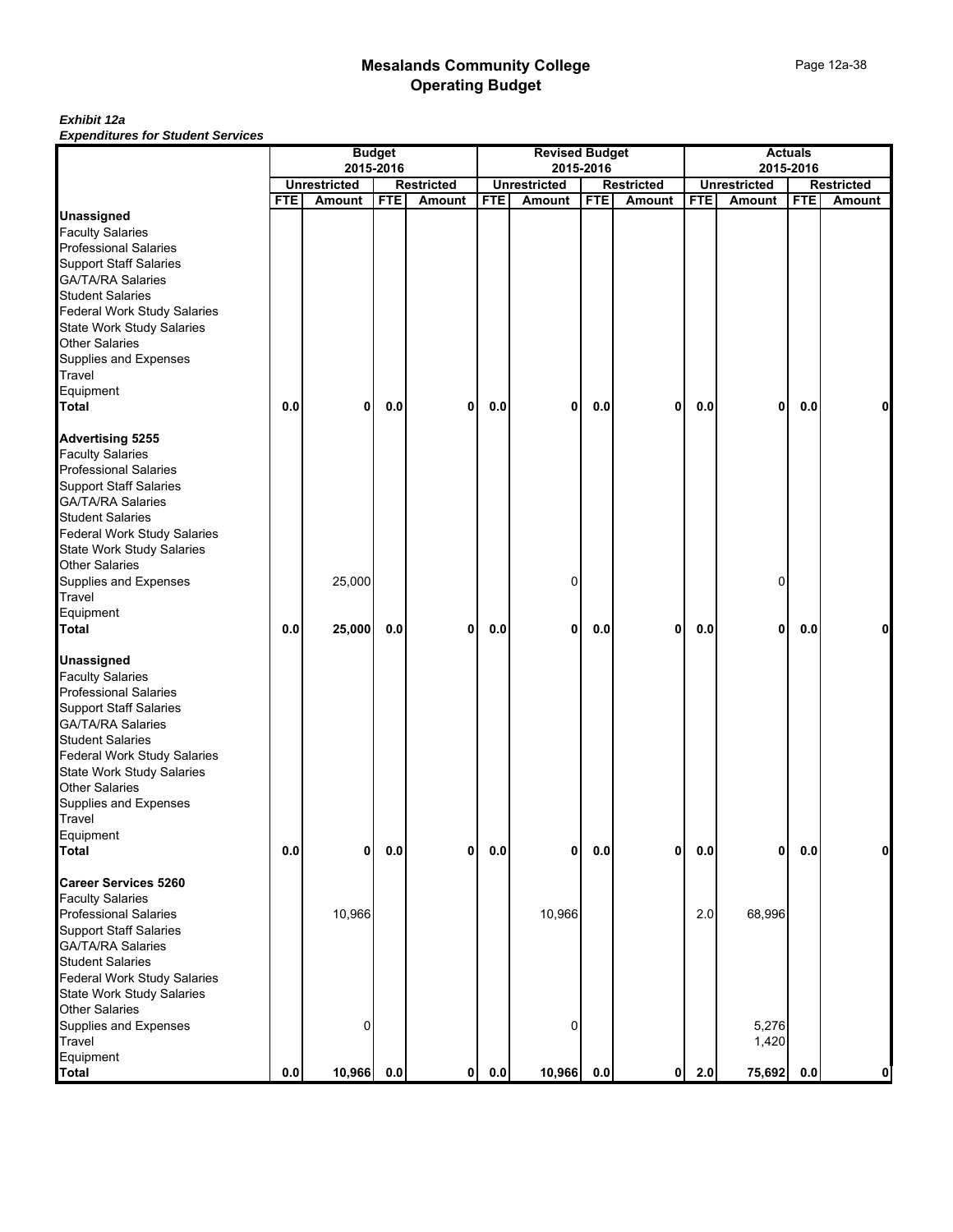|                                                           |            |                     | <b>Budget</b><br>2015-2016 |                   |            | <b>Revised Budget</b><br>2015-2016 |            |                   |            |                     | <b>Actuals</b><br>2015-2016 |                   |
|-----------------------------------------------------------|------------|---------------------|----------------------------|-------------------|------------|------------------------------------|------------|-------------------|------------|---------------------|-----------------------------|-------------------|
|                                                           |            | <b>Unrestricted</b> |                            | <b>Restricted</b> |            | <b>Unrestricted</b>                |            | <b>Restricted</b> |            | <b>Unrestricted</b> |                             | <b>Restricted</b> |
|                                                           | <b>FTE</b> | Amount              | <b>FTE</b>                 | Amount            | <b>FTE</b> | Amount                             | <b>FTE</b> | Amount            | <b>FTE</b> | Amount              | <b>FTE</b>                  | Amount            |
| Testing 5265                                              |            |                     |                            |                   |            |                                    |            |                   |            |                     |                             |                   |
| <b>Faculty Salaries</b>                                   | 0.0        |                     |                            |                   | 0.0        |                                    |            |                   |            |                     |                             |                   |
| <b>Professional Salaries</b>                              |            |                     |                            |                   |            |                                    |            |                   |            |                     |                             |                   |
| <b>Support Staff Salaries</b>                             |            |                     |                            |                   |            |                                    |            |                   |            |                     |                             |                   |
| <b>GA/TA/RA Salaries</b>                                  |            |                     |                            |                   |            |                                    |            |                   |            |                     |                             |                   |
| <b>Student Salaries</b>                                   |            |                     |                            |                   |            |                                    |            |                   |            |                     |                             |                   |
| <b>Federal Work Study Salaries</b>                        |            |                     |                            |                   |            |                                    |            |                   |            |                     |                             |                   |
| <b>State Work Study Salaries</b>                          |            |                     |                            |                   |            |                                    |            |                   |            |                     |                             |                   |
| <b>Other Salaries</b>                                     |            |                     |                            |                   |            |                                    |            |                   |            |                     |                             |                   |
| Supplies and Expenses                                     |            | 8,000               |                            |                   |            | 8,000                              |            |                   |            | 3,429               |                             |                   |
| Travel                                                    |            | 1,500               |                            |                   |            | 1,500                              |            |                   |            | 500                 |                             |                   |
| Equipment                                                 |            |                     |                            |                   |            |                                    |            |                   |            |                     |                             |                   |
| <b>Total</b>                                              | 0.0        | 9,500               | 0.0                        | 0                 | 0.0        | 9,500                              | 0.0        | 0                 | 0.0        | 3,929               | 0.0                         | 0                 |
|                                                           |            |                     |                            |                   |            |                                    |            |                   |            |                     |                             |                   |
| <b>Student Events 5262</b>                                |            |                     |                            |                   |            |                                    |            |                   |            |                     |                             |                   |
| <b>Faculty Salaries</b>                                   |            |                     |                            |                   |            |                                    |            |                   |            |                     |                             |                   |
| <b>Professional Salaries</b>                              |            |                     |                            |                   |            |                                    |            |                   |            |                     |                             |                   |
| <b>Support Staff Salaries</b>                             |            |                     |                            |                   |            |                                    |            |                   |            |                     |                             |                   |
| <b>GA/TA/RA Salaries</b>                                  |            |                     |                            |                   |            |                                    |            |                   |            |                     |                             |                   |
| <b>Student Salaries</b>                                   |            |                     |                            |                   |            |                                    |            |                   |            |                     |                             |                   |
| <b>Federal Work Study Salaries</b>                        |            |                     |                            |                   |            |                                    |            |                   |            |                     |                             |                   |
| <b>State Work Study Salaries</b>                          |            |                     |                            |                   |            |                                    |            |                   |            |                     |                             |                   |
| Other Salaries                                            |            |                     |                            |                   |            |                                    |            |                   |            |                     |                             |                   |
| Supplies and Expenses                                     |            | 7,500               |                            |                   |            | 7,500                              |            |                   |            | 2,848               |                             |                   |
| Travel                                                    |            |                     |                            |                   |            |                                    |            |                   |            | 1,000               |                             |                   |
| Equipment                                                 |            |                     |                            |                   |            |                                    |            |                   |            |                     |                             |                   |
| <b>Total</b>                                              | 0.0        | 7,500               | 0.0                        | 0                 | 0.0        | 7,500                              | 0.0        | 0                 | 0.0        | 3,848               | 0.0                         | 0                 |
| <b>Career Services</b>                                    |            |                     |                            |                   |            |                                    |            |                   |            |                     |                             |                   |
| <b>Faculty Salaries</b>                                   |            |                     |                            |                   |            |                                    |            |                   |            |                     |                             |                   |
| <b>Professional Salaries</b>                              | 1.0        | 55,614              |                            |                   | 1.0        | 55,614                             |            |                   |            | 0                   |                             |                   |
| <b>Support Staff Salaries</b>                             |            |                     |                            |                   |            |                                    |            |                   |            |                     |                             |                   |
| <b>GA/TA/RA Salaries</b>                                  |            |                     |                            |                   |            |                                    |            |                   |            |                     |                             |                   |
| <b>Student Salaries</b>                                   |            |                     |                            |                   |            |                                    |            |                   |            |                     |                             |                   |
| <b>Federal Work Study Salaries</b>                        |            |                     |                            |                   |            |                                    |            |                   |            |                     |                             |                   |
|                                                           |            |                     |                            |                   |            |                                    |            |                   |            |                     |                             |                   |
| <b>State Work Study Salaries</b><br><b>Other Salaries</b> |            |                     |                            |                   |            |                                    |            |                   |            |                     |                             |                   |
|                                                           |            |                     |                            |                   |            |                                    |            |                   |            |                     |                             |                   |
| Supplies and Expenses                                     |            | 5,000               |                            |                   |            | 5,000                              |            |                   |            |                     |                             |                   |
| Travel                                                    |            | 5,000               |                            |                   |            | 5,000                              |            |                   |            |                     |                             |                   |
| Equipment<br><b>Total</b>                                 | 1.0        | 65,614              | 0.0                        | 0                 | 1.0        | 65,614                             | 0.0        | 0                 | $0.0\,$    | 0                   | $0.0\,$                     | 0                 |
|                                                           |            |                     |                            |                   |            |                                    |            |                   |            |                     |                             |                   |
| <b>Unassigned</b>                                         |            |                     |                            |                   |            |                                    |            |                   |            |                     |                             |                   |
| <b>Faculty Salaries</b>                                   |            |                     |                            |                   |            |                                    |            |                   |            |                     |                             |                   |
| <b>Professional Salaries</b>                              |            |                     |                            |                   |            |                                    |            |                   |            |                     |                             |                   |
| <b>Support Staff Salaries</b>                             |            |                     |                            |                   |            |                                    |            |                   |            |                     |                             |                   |
| <b>GA/TA/RA Salaries</b>                                  |            |                     |                            |                   |            |                                    |            |                   |            |                     |                             |                   |
| <b>Student Salaries</b>                                   |            |                     |                            |                   |            |                                    |            |                   |            |                     |                             |                   |
| <b>Federal Work Study Salaries</b>                        |            |                     |                            |                   |            |                                    |            |                   |            |                     |                             |                   |
| <b>State Work Study Salaries</b>                          |            |                     |                            |                   |            |                                    |            |                   |            |                     |                             |                   |
| <b>Other Salaries</b>                                     |            |                     |                            |                   |            |                                    |            |                   |            |                     |                             |                   |
| Supplies and Expenses                                     |            |                     |                            |                   |            |                                    |            |                   |            |                     |                             |                   |
| Travel                                                    |            |                     |                            |                   |            |                                    |            |                   |            |                     |                             |                   |
| Equipment                                                 |            |                     |                            |                   |            |                                    |            |                   |            |                     |                             |                   |
| <b>Total</b>                                              | $0.0\,$    | $\mathbf{0}$        | 0.0                        | 0                 | 0.0        | 0                                  | 0.0        | 0                 | $0.0\,$    | 0                   | $0.0\,$                     | 0                 |
|                                                           |            |                     |                            |                   |            |                                    |            |                   |            |                     |                             |                   |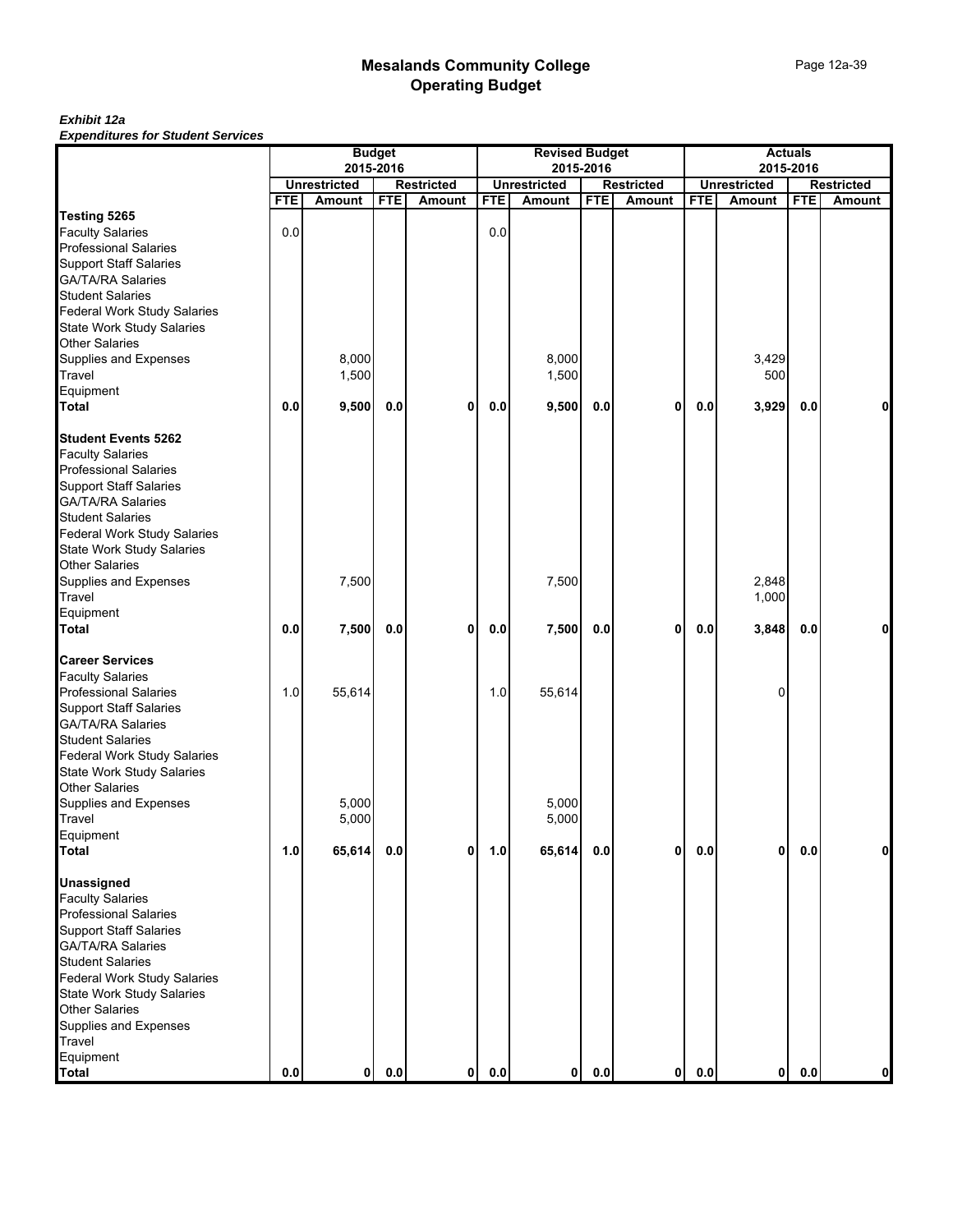| Experience for Gaugent Services              |            |                     | <b>Budget</b> |                   |            | <b>Revised Budget</b> |            |                   |            |                     | <b>Actuals</b> |                   |
|----------------------------------------------|------------|---------------------|---------------|-------------------|------------|-----------------------|------------|-------------------|------------|---------------------|----------------|-------------------|
|                                              |            | 2015-2016           |               |                   |            |                       | 2015-2016  |                   |            |                     | 2015-2016      |                   |
|                                              |            | <b>Unrestricted</b> |               | <b>Restricted</b> |            | <b>Unrestricted</b>   |            | <b>Restricted</b> |            | <b>Unrestricted</b> |                | <b>Restricted</b> |
|                                              | <b>FTE</b> | Amount              | <b>FTE</b>    | Amount            | <b>FTE</b> | Amount                | <b>FTE</b> | Amount            | <b>FTE</b> | Amount              | <b>FTE</b>     | Amount            |
| <b>Unassigned 1</b>                          |            |                     |               |                   |            |                       |            |                   |            |                     |                |                   |
| <b>Faculty Salaries</b>                      |            |                     |               |                   |            |                       |            |                   |            |                     |                |                   |
| <b>Professional Salaries</b>                 |            |                     |               |                   |            |                       |            |                   |            |                     |                |                   |
| <b>Support Staff Salaries</b>                |            |                     |               |                   |            |                       |            |                   |            |                     |                |                   |
| <b>GA/TA/RA Salaries</b>                     |            |                     |               |                   |            |                       |            |                   |            |                     |                |                   |
| <b>Student Salaries</b>                      |            |                     |               |                   |            |                       |            |                   |            |                     |                |                   |
| <b>Federal Work Study Salaries</b>           |            |                     |               |                   |            |                       |            |                   |            |                     |                |                   |
| State Work Study Salaries                    |            |                     |               |                   |            |                       |            |                   |            |                     |                |                   |
| <b>Other Salaries</b>                        |            |                     |               |                   |            |                       |            |                   |            |                     |                |                   |
| Supplies and Expenses                        |            |                     |               |                   |            |                       |            |                   |            |                     |                |                   |
| Travel                                       |            |                     |               |                   |            |                       |            |                   |            |                     |                |                   |
| Equipment                                    |            |                     |               |                   |            |                       |            |                   |            |                     |                |                   |
| <b>Total</b>                                 | 0.0        | $\mathbf{0}$        | 0.0           | 0                 | 0.0        | 0                     | 0.0        | $\mathbf 0$       | 0.0        | 0                   | 0.0            | 0                 |
|                                              |            |                     |               |                   |            |                       |            |                   |            |                     |                |                   |
|                                              |            |                     |               |                   |            |                       |            |                   |            |                     |                |                   |
| <b>Unassigned 2</b>                          |            |                     |               |                   |            |                       |            |                   |            |                     |                |                   |
| <b>Faculty Salaries</b>                      |            |                     |               |                   |            |                       |            |                   |            |                     |                |                   |
| <b>Professional Salaries</b>                 |            |                     |               |                   |            |                       |            |                   |            |                     |                |                   |
| <b>Support Staff Salaries</b>                |            |                     |               |                   |            |                       |            |                   |            |                     |                |                   |
| GA/TA/RA Salaries<br><b>Student Salaries</b> |            |                     |               |                   |            |                       |            |                   |            |                     |                |                   |
|                                              |            |                     |               |                   |            |                       |            |                   |            |                     |                |                   |
| <b>Federal Work Study Salaries</b>           |            |                     |               |                   |            |                       |            |                   |            |                     |                |                   |
| State Work Study Salaries                    |            |                     |               |                   |            |                       |            |                   |            |                     |                |                   |
| Other Salaries                               |            |                     |               |                   |            |                       |            |                   |            |                     |                |                   |
| Supplies and Expenses                        |            |                     |               |                   |            |                       |            |                   |            |                     |                |                   |
| Travel                                       |            |                     |               |                   |            |                       |            |                   |            |                     |                |                   |
| Equipment                                    |            |                     |               |                   |            |                       |            |                   |            |                     |                |                   |
| <b>Total</b>                                 | 0.0        | 0                   | 0.0           | 0                 | 0.0        | 0                     | 0.0        | 0                 | 0.0        | 0                   | 0.0            | 0                 |
| <b>Unassigned 3</b>                          |            |                     |               |                   |            |                       |            |                   |            |                     |                |                   |
| <b>Faculty Salaries</b>                      |            |                     |               |                   |            |                       |            |                   |            |                     |                |                   |
| <b>Professional Salaries</b>                 |            |                     |               |                   |            |                       |            |                   |            |                     |                |                   |
| <b>Support Staff Salaries</b>                |            |                     |               |                   |            |                       |            |                   |            |                     |                |                   |
| <b>GA/TA/RA Salaries</b>                     |            |                     |               |                   |            |                       |            |                   |            |                     |                |                   |
| <b>Student Salaries</b>                      |            |                     |               |                   |            |                       |            |                   |            |                     |                |                   |
| <b>Federal Work Study Salaries</b>           |            |                     |               |                   |            |                       |            |                   |            |                     |                |                   |
| State Work Study Salaries                    |            |                     |               |                   |            |                       |            |                   |            |                     |                |                   |
| <b>Other Salaries</b>                        |            |                     |               |                   |            |                       |            |                   |            |                     |                |                   |
| Supplies and Expenses                        |            |                     |               |                   |            |                       |            |                   |            |                     |                |                   |
| Travel                                       |            |                     |               |                   |            |                       |            |                   |            |                     |                |                   |
| Equipment                                    |            |                     |               |                   |            |                       |            |                   |            |                     |                |                   |
| Total                                        | 0.0        | ΩI                  | 0.0           | $\mathbf{0}$      | 0.0        | ΟI                    | 0.0        | ΟI                | 0.0        | $\mathbf{0}$        | 0.0            |                   |
|                                              |            |                     |               |                   |            |                       |            |                   |            |                     |                |                   |
| <b>Unassigned 4</b>                          |            |                     |               |                   |            |                       |            |                   |            |                     |                |                   |
| <b>Faculty Salaries</b>                      |            |                     |               |                   |            |                       |            |                   |            |                     |                |                   |
| <b>Professional Salaries</b>                 |            |                     |               |                   |            |                       |            |                   |            |                     |                |                   |
| <b>Support Staff Salaries</b>                |            |                     |               |                   |            |                       |            |                   |            |                     |                |                   |
| <b>GA/TA/RA Salaries</b>                     |            |                     |               |                   |            |                       |            |                   |            |                     |                |                   |
| <b>Student Salaries</b>                      |            |                     |               |                   |            |                       |            |                   |            |                     |                |                   |
| <b>Federal Work Study Salaries</b>           |            |                     |               |                   |            |                       |            |                   |            |                     |                |                   |
| <b>State Work Study Salaries</b>             |            |                     |               |                   |            |                       |            |                   |            |                     |                |                   |
| <b>Other Salaries</b>                        |            |                     |               |                   |            |                       |            |                   |            |                     |                |                   |
| Supplies and Expenses                        |            |                     |               |                   |            |                       |            |                   |            |                     |                |                   |
| Travel                                       |            |                     |               |                   |            |                       |            |                   |            |                     |                |                   |
| Equipment                                    |            |                     |               |                   |            |                       |            |                   |            |                     |                |                   |
| <b>Total</b>                                 | 0.0        | 0                   | $0.0\,$       | $\mathbf{0}$      | $0.0\,$    | $\mathbf{0}$          | 0.0        | $\mathbf{0}$      | 0.0        | $\mathbf{0}$        | 0.0            | 0                 |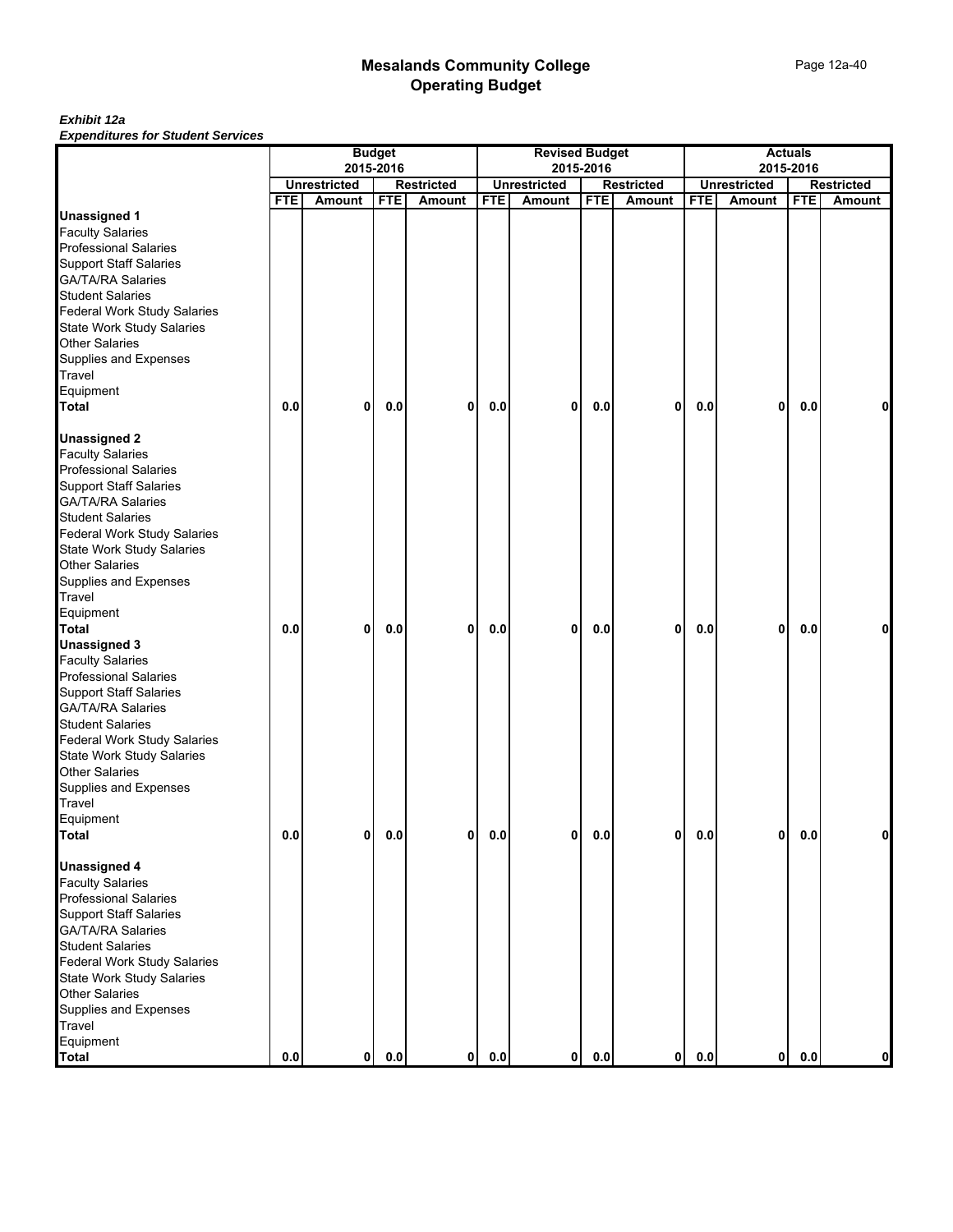## Page 12a-41

#### *Exhibit 12a Grand Totals Expenditures for Student Services*

|                                    | <b>Budget</b><br>2015-2016 |                     |                  |                   |                  | <b>Revised Budget</b> |           |                   |      |              | <b>Actuals</b> |                   |
|------------------------------------|----------------------------|---------------------|------------------|-------------------|------------------|-----------------------|-----------|-------------------|------|--------------|----------------|-------------------|
|                                    |                            |                     |                  |                   |                  |                       | 2015-2016 |                   |      |              | 2015-2016      |                   |
|                                    |                            | <b>Unrestricted</b> |                  | <b>Restricted</b> |                  | <b>Unrestricted</b>   |           | <b>Restricted</b> |      | Unrestricted |                | <b>Restricted</b> |
| <b>Details</b>                     | <b>FTE</b>                 | Amount              | FTE              | Amount            | FTE.             | Amount                | FTE       | <b>Amount</b>     | FTE. | Amount       | <b>FTE</b>     | <b>Amount</b>     |
|                                    |                            |                     |                  |                   |                  |                       |           |                   |      |              |                |                   |
| <b>Faculty Salaries</b>            | 0.0                        | 0.0                 | 0.0              | 0.0               | 0.0              | 0.0                   | 0.01      | 0.0               | 0.0  | 0.0          | 0.01           | 0.0               |
| <b>Professional Salaries</b>       | 5.0                        | 284,207.0           | 0.01             | 0.0               | 5.0              | 284,207.0             | 0.01      | 0.01              | 6.0  | 294,156.0    | 0.01           | 0.0               |
| <b>Support Staff Salaries</b>      | 3.5                        | 98,233.0            | 0.0 <sub>l</sub> | 0.0               | 3.5              | 98.233.0              | 0.01      | 0.01              | 3.5  | 90,437.0     | 0.01           | 0.0               |
| <b>GA/TA/RA Salaries</b>           | 0.0                        | 0.0                 | 0.0 <sub>l</sub> | 0.0               | 0.0              | 0.0                   | 0.01      | 0.0               | 0.0  | 0.0          | 0.01           | 0.0               |
| <b>Student Salaries</b>            | 0.0                        | 0.01                | 0.0              | 0.01              | 0.0              | 0.0                   | 0.01      | 0.0               | 0.0  | 0.0          | 0.01           | 0.0               |
| <b>Federal Work Study Salaries</b> | 0.0                        | 10,000.0            | 0.0              | 0.0               | 0.0              | 10,000.0              | 0.01      | 0.0               | 0.0  | 6,015.0      | 0.01           | 0.0               |
| <b>State Work Study Salaries</b>   | 0.0                        | 7,600.0             | 0.0              | 0.0               | 0.0              | 7,600.0               | 0.01      | 0.0               | 0.0  | 5,345.0      | 0.01           | 0.0               |
| <b>Other Salaries</b>              | 0.0                        | 15,140.0            | 0.0 <sub>l</sub> | 0.0               | 0.0 <sub>l</sub> | 15.140.0              | 0.01      | 0.0               | 0.0  | 11,868.0     | 0.01           | 0.0               |
| Supplies and Expenses              | 0.0                        | 124,576.0           | 0.01             | 0.0               | 0.0              | 99,576.0              | 0.01      | 0.0               | 0.0  | 82,102.0     | 0.01           | 0.0               |
| Travel                             | 0.0                        | 30.000.0            | 0.0 <sub>l</sub> | 0.0               | 0.0              | 30.000.0              | 0.01      | 0.0               | 0.0  | 10,927.0     | 0.01           | 0.0               |
| Equipment                          | 0.0                        | 0.0                 | 0.0 <sub>l</sub> | 0.0               | 0.0              | 0.0                   | 0.01      | 0.0               | 0.0  | 0.0          | 0.01           | 0.0               |
| <b>Total</b>                       | 8.5                        | 569,756             | 0.0              |                   | 8.5              | 544,756               | 0.0       |                   | 9.5  | 500,850      | 0.01           |                   |
|                                    |                            |                     |                  |                   |                  |                       |           |                   |      |              |                |                   |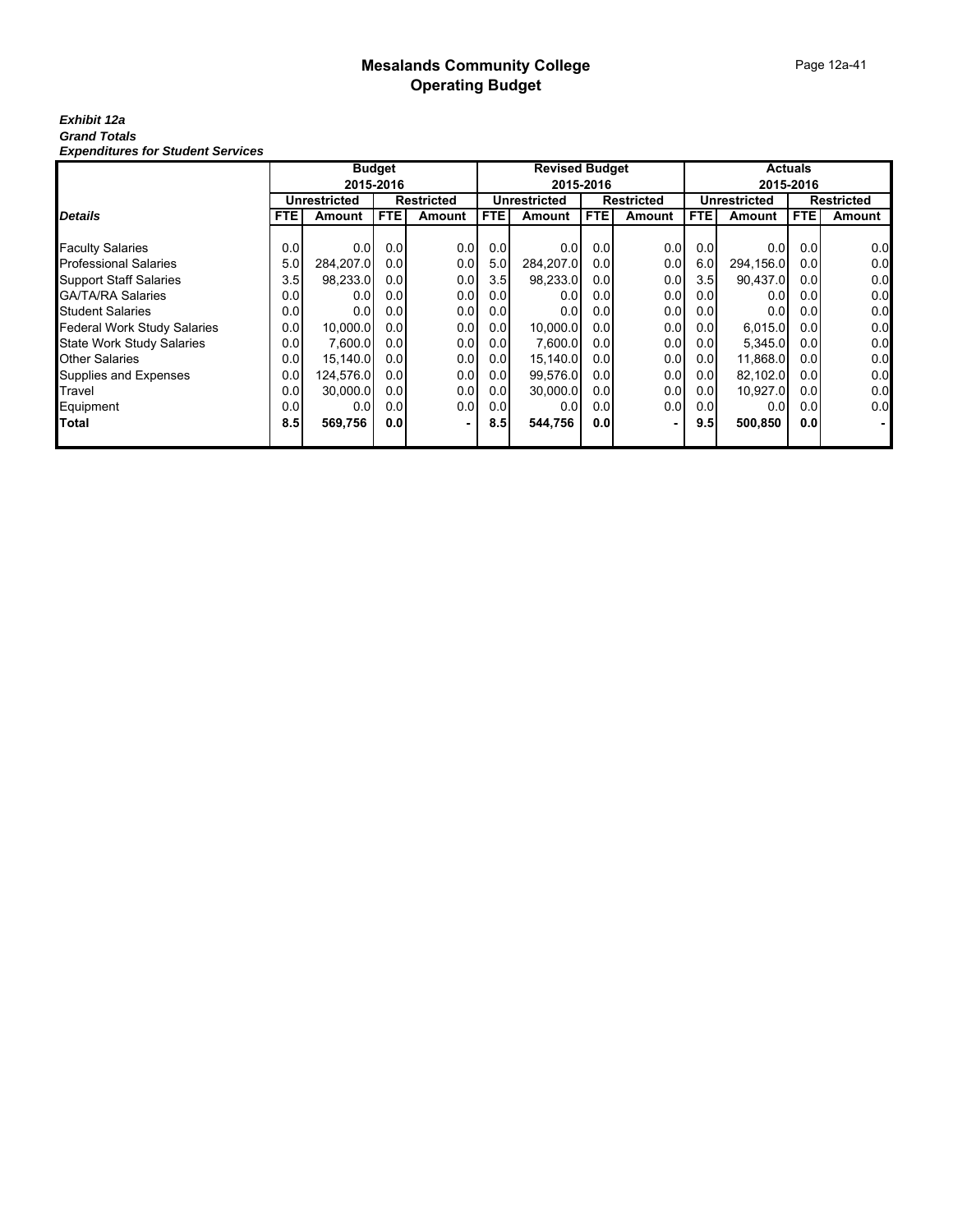| <b>Restricted</b><br>$\overline{0}$ | 2015-2016<br><b>Unrestricted</b><br><b>Restricted</b> |
|-------------------------------------|-------------------------------------------------------|
|                                     |                                                       |
|                                     |                                                       |
|                                     | 264,620                                               |
| $\Omega$                            | 145,220                                               |
| $\overline{0}$                      | 88,055                                                |
| $\Omega$                            | 68,411                                                |
| $\Omega$                            | 142,952                                               |
| $\overline{0}$                      | 120,514                                               |
| 0                                   | 22,408                                                |
| 0                                   |                                                       |
| $\Omega$                            | 113,489                                               |
| 0                                   |                                                       |
| $\Omega$                            |                                                       |
| 0                                   |                                                       |
| 0                                   | 965,669                                               |
|                                     |                                                       |
|                                     | 65,558                                                |
|                                     | 91,106                                                |
|                                     | 12,480                                                |
|                                     | 34,306                                                |
|                                     | 9,773                                                 |
|                                     |                                                       |
|                                     | 2,163                                                 |
|                                     |                                                       |
|                                     | 20,600                                                |
|                                     | 41,200                                                |
| 0                                   | 277,186                                               |
|                                     |                                                       |
| 0                                   | 1,242,855                                             |
|                                     |                                                       |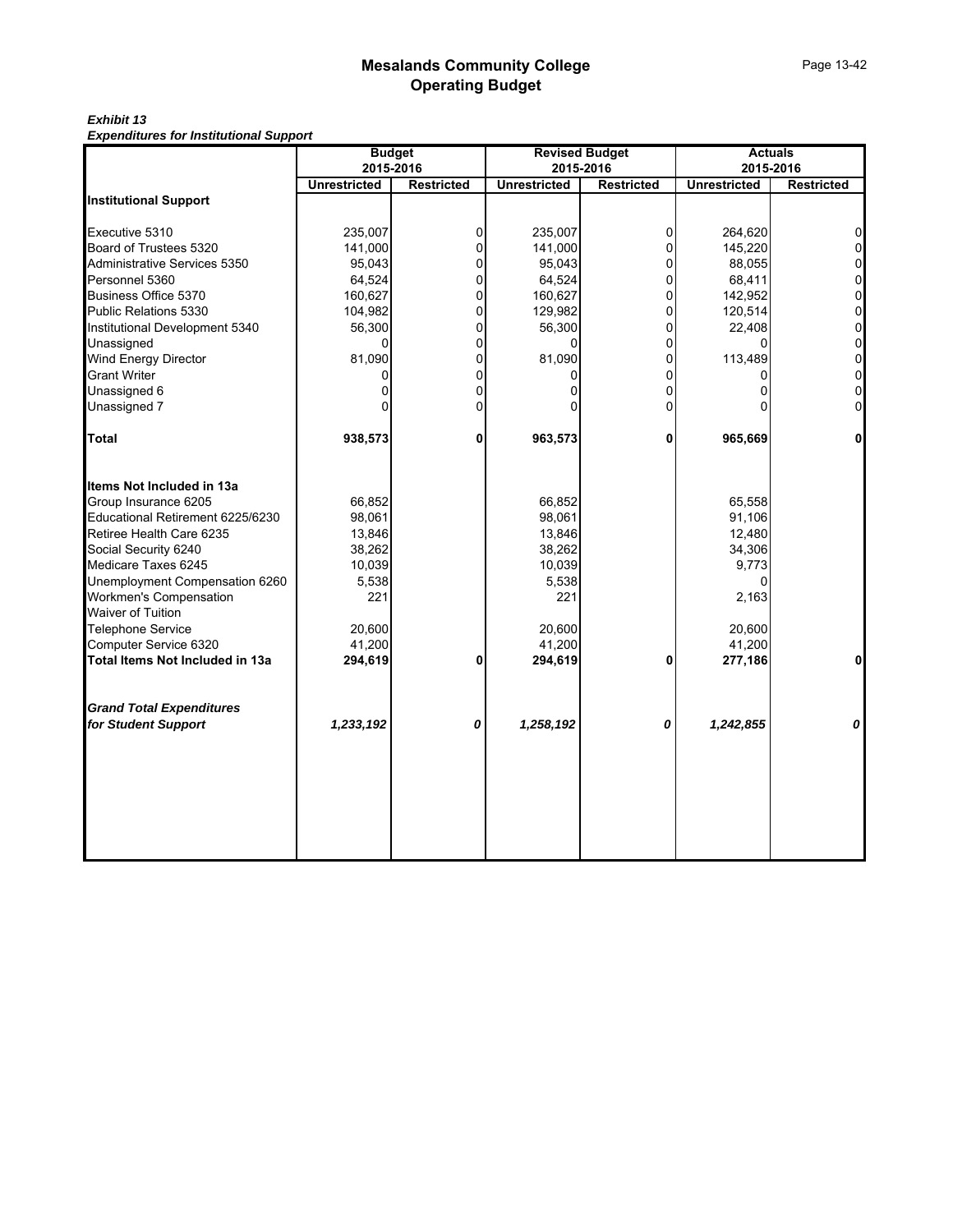15,337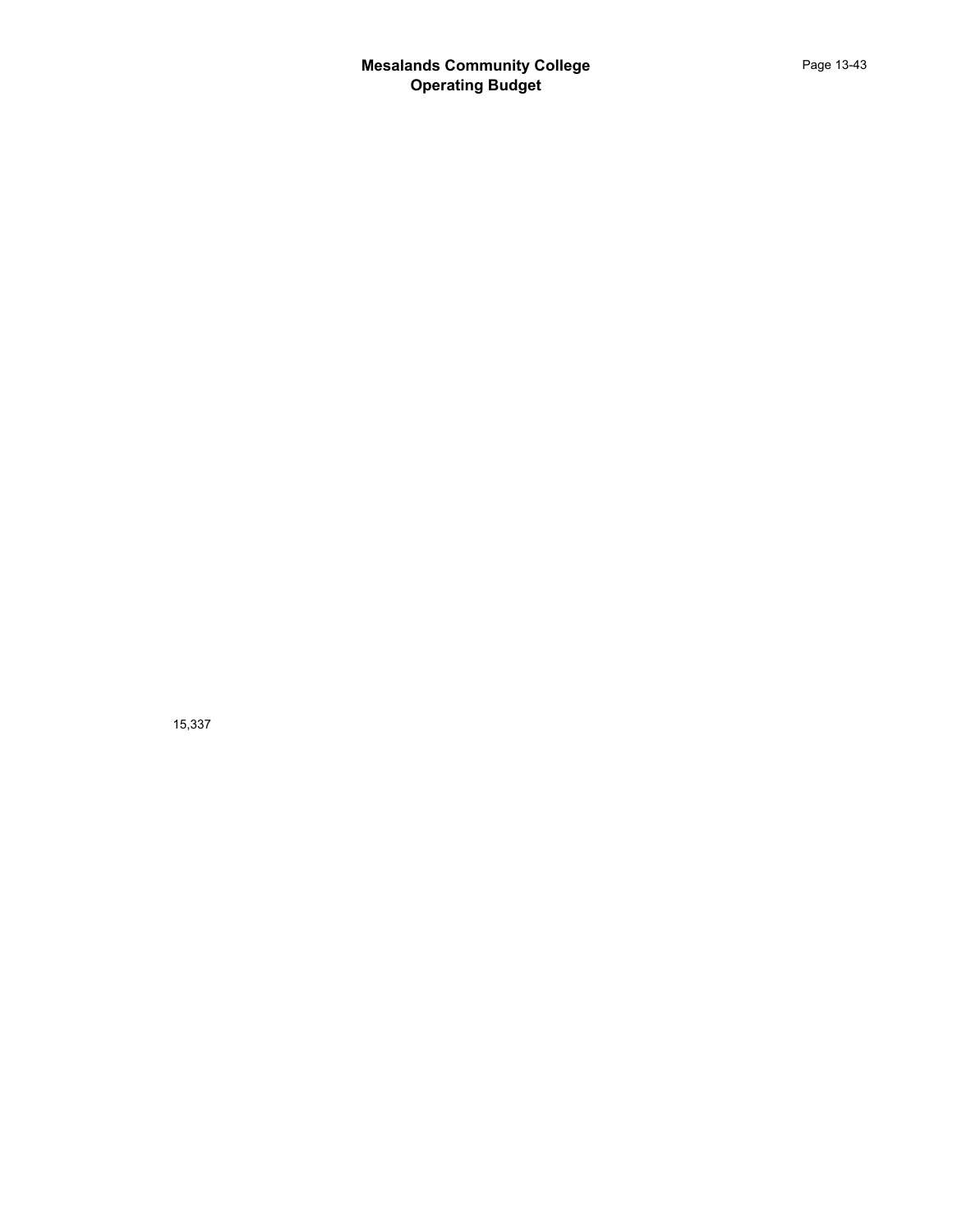|                                                           |            |                                      | <b>Budget</b> |                                    |            | <b>Revised Budget</b>                |            |                                    |            |                               | <b>Actuals</b> |                             |
|-----------------------------------------------------------|------------|--------------------------------------|---------------|------------------------------------|------------|--------------------------------------|------------|------------------------------------|------------|-------------------------------|----------------|-----------------------------|
|                                                           |            |                                      | 2015-2016     |                                    |            | 2015-2016                            |            |                                    |            |                               | 2015-2016      |                             |
| <b>Executive Management</b>                               | <b>FTE</b> | <b>Unrestricted</b><br><b>Amount</b> | <b>FTE</b>    | <b>Restricted</b><br><b>Amount</b> | <b>FTE</b> | <b>Unrestricted</b><br><b>Amount</b> | <b>FTE</b> | <b>Restricted</b><br><b>Amount</b> | <b>FTE</b> | <b>Unrestricted</b><br>Amount | <b>FTE</b>     | <b>Restricted</b><br>Amount |
| <b>Executive 5310</b>                                     |            |                                      |               |                                    |            |                                      |            |                                    |            |                               |                |                             |
| <b>Faculty Salaries</b>                                   |            |                                      |               |                                    |            |                                      |            |                                    |            |                               |                |                             |
| <b>Professional Salaries</b>                              | 1.0        | 160,680                              |               |                                    | 1.0        | 160,680                              |            |                                    | 1.0        | 166,242                       |                |                             |
|                                                           | 1.0        | 53,727                               |               |                                    | 1.0        | 53,727                               |            |                                    | 1.0        | 55,974                        |                |                             |
| Support Staff Salaries<br>GA/TA/RA Salaries               |            |                                      |               |                                    |            |                                      |            |                                    |            |                               |                |                             |
| <b>Student Salaries</b>                                   |            |                                      |               |                                    |            |                                      |            |                                    |            |                               |                |                             |
| Federal Work Study Salaries<br>State Work Study Salaries  |            |                                      |               |                                    |            |                                      |            |                                    |            |                               |                |                             |
|                                                           |            |                                      |               |                                    |            |                                      |            |                                    |            |                               |                |                             |
| <b>Other Salaries</b>                                     |            | 600                                  |               |                                    |            | 600                                  |            |                                    |            | 6,600                         |                |                             |
| Supplies and Expenses                                     |            | 10,000                               |               |                                    |            | 10,000                               |            |                                    |            | 16,963                        |                |                             |
| <b>Travel</b>                                             |            | 10,000                               |               |                                    |            | 10,000                               |            |                                    |            | 18,841                        |                |                             |
| Equipment<br><b>Total</b>                                 | 2.0        | 235,007                              | 0.0           | $\mathbf{0}$                       | 2.0        | 235,007                              | 0.0        | $\bf{0}$                           | 2.0        | 264,620                       | 0.0            | $\bf{0}$                    |
|                                                           |            |                                      |               |                                    |            |                                      |            |                                    |            |                               |                |                             |
| <b>Board of Trustees 5320</b>                             |            |                                      |               |                                    |            |                                      |            |                                    |            |                               |                |                             |
| <b>Faculty Salaries</b>                                   |            |                                      |               |                                    |            |                                      |            |                                    |            |                               |                |                             |
| <b>Professional Salaries</b>                              | 0.5        | 7,000                                |               |                                    | 0.5        | 7,000                                |            |                                    | 0.5        | 27,865                        |                |                             |
| <b>Support Staff Salaries</b>                             |            |                                      |               |                                    |            |                                      |            |                                    |            |                               |                |                             |
| <b>GA/TA/RA Salaries</b>                                  |            |                                      |               |                                    |            |                                      |            |                                    |            |                               |                |                             |
| <b>Student Salaries</b>                                   |            |                                      |               |                                    |            |                                      |            |                                    |            |                               |                |                             |
| <b>Federal Work Study Salaries</b>                        |            |                                      |               |                                    |            |                                      |            |                                    |            |                               |                |                             |
| <b>State Work Study Salaries</b>                          |            |                                      |               |                                    |            |                                      |            |                                    |            |                               |                |                             |
| <b>Other Salaries</b>                                     |            |                                      |               |                                    |            |                                      |            |                                    |            | 3,190                         |                |                             |
| Supplies and Expenses<br>Travel                           |            | 126,500                              |               |                                    |            | 126,500                              |            |                                    |            | 104,721                       |                |                             |
|                                                           |            | 7,500                                |               |                                    |            | 7,500                                |            |                                    |            | 9,444                         |                |                             |
| Equipment<br><b>Total</b>                                 | 0.5        | 141,000                              | 0.0           | 0.0                                | 0.5        | 141,000                              | 0.0        | 0.0                                | 0.5        | 145,220                       | 0.0            | 0.0                         |
|                                                           |            |                                      |               |                                    |            |                                      |            |                                    |            |                               |                |                             |
| <b>Administrative Services 5350</b>                       |            |                                      |               |                                    |            |                                      |            |                                    |            |                               |                |                             |
| <b>Faculty Salaries</b>                                   |            |                                      |               |                                    |            |                                      |            |                                    |            |                               |                |                             |
| <b>Professional Salaries</b>                              | 1.0        | 66,950                               |               |                                    | 1.0        | 66,950                               |            |                                    | 1.0        | 69,268                        |                |                             |
| <b>Support Staff Salaries</b>                             |            | 16,193                               |               |                                    |            | 16,193                               |            |                                    |            |                               |                |                             |
| GA/TA/RA Salaries                                         |            |                                      |               |                                    |            |                                      |            |                                    |            |                               |                |                             |
| <b>Student Salaries</b>                                   |            |                                      |               |                                    |            |                                      |            |                                    |            |                               |                |                             |
| Federal Work Study Salaries                               |            |                                      |               |                                    |            |                                      |            |                                    |            |                               |                |                             |
| <b>State Work Study Salaries</b>                          |            |                                      |               |                                    |            |                                      |            |                                    |            |                               |                |                             |
| <b>Other Salaries</b><br>Supplies and Expenses            |            | 900<br>5,000                         |               |                                    |            | 900<br>5,000                         |            |                                    |            | 900<br>15,592                 |                |                             |
| Travel                                                    |            | 6,000                                |               |                                    |            | 6,000                                |            |                                    |            | 2,295                         |                |                             |
| Equipment                                                 |            |                                      |               |                                    |            |                                      |            |                                    |            |                               |                |                             |
| Total                                                     | 1.0        | 95,043                               | 0.0           | 0.0                                | 1.0        | 95,043                               | $0.0\,$    | 0.0                                | 1.0        | 88,055                        | 0.0            | 0.0                         |
|                                                           |            |                                      |               |                                    |            |                                      |            |                                    |            |                               |                |                             |
| Personnel 5360                                            |            |                                      |               |                                    |            |                                      |            |                                    |            |                               |                |                             |
| <b>Faculty Salaries</b>                                   |            |                                      |               |                                    |            |                                      |            |                                    |            |                               |                |                             |
| <b>Professional Salaries</b>                              | 1.0        | 47,024                               |               |                                    | 1.0        | 47,024                               |            |                                    | 1.0        | 48,652                        |                |                             |
| <b>Support Staff Salaries</b>                             |            |                                      |               |                                    |            |                                      |            |                                    |            |                               |                |                             |
| <b>GA/TA/RA Salaries</b><br><b>Student Salaries</b>       |            |                                      |               |                                    |            |                                      |            |                                    |            |                               |                |                             |
| <b>Federal Work Study Salaries</b>                        |            |                                      |               |                                    |            |                                      |            |                                    |            |                               |                |                             |
|                                                           |            |                                      |               |                                    |            |                                      |            |                                    |            |                               |                |                             |
| <b>State Work Study Salaries</b><br><b>Other Salaries</b> |            | 900                                  |               |                                    |            | 900                                  |            |                                    |            | 900                           |                |                             |
| Supplies and Expenses                                     |            | 11,500                               |               |                                    |            | 11,500                               |            |                                    |            | 11,228                        |                |                             |
| <b>Travel</b>                                             |            | 5,100                                |               |                                    |            | 5,100                                |            |                                    |            | 7,631                         |                |                             |
|                                                           |            |                                      |               |                                    |            |                                      |            |                                    |            |                               |                |                             |
| Equipment<br>Total                                        | 1.0        | 64,524                               | 0.0           | 0.0                                | 1.0        | 64,524                               | 0.0        | 0.0                                | 1.0        | 68,411                        | 0.0            | 0.0                         |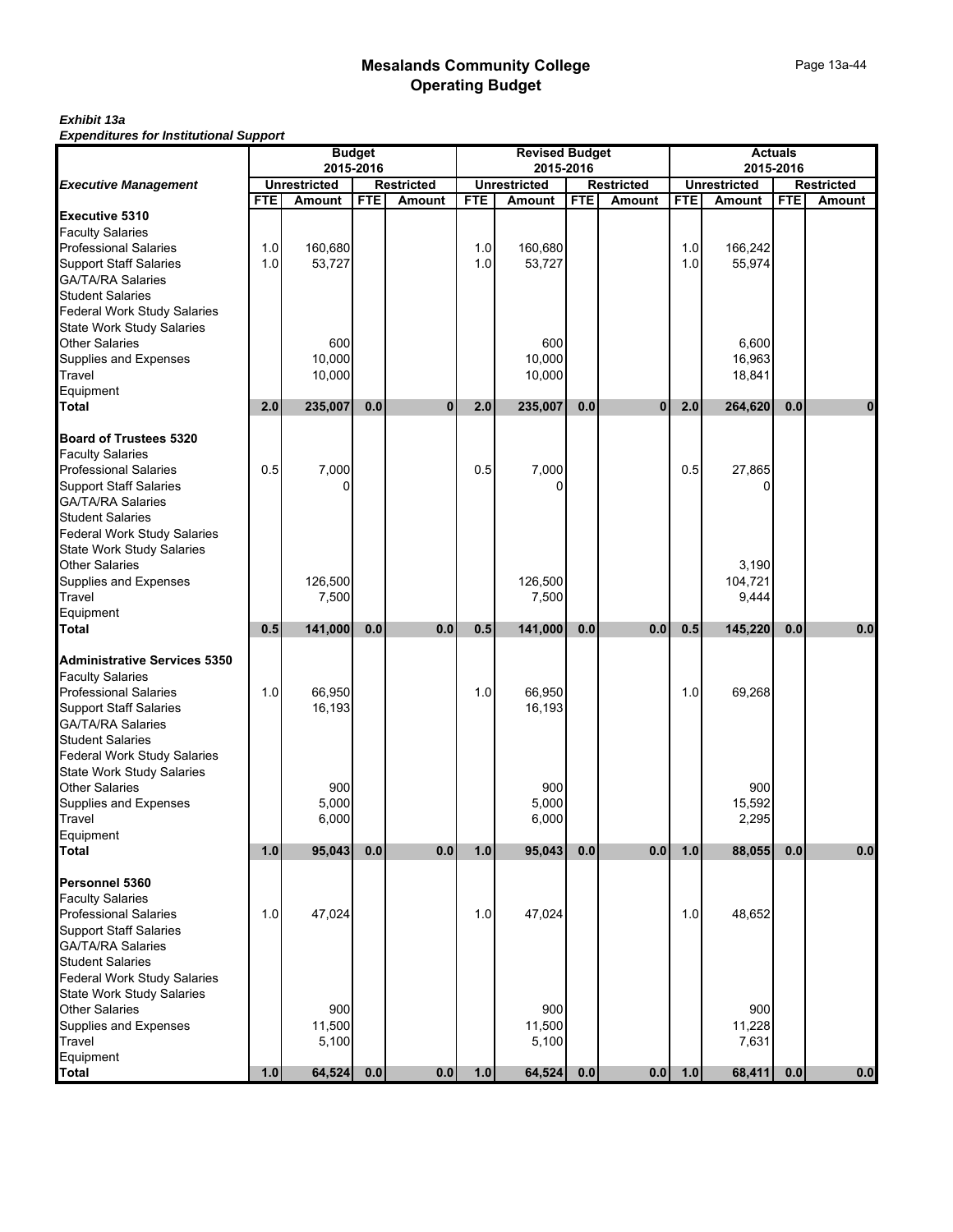# Page 13a-45

|                                                          |            |                                      | <b>Budget</b> |                                    |            | <b>Revised Budget</b>         |            |                                    |            |                                      | <b>Actuals</b> |                             |
|----------------------------------------------------------|------------|--------------------------------------|---------------|------------------------------------|------------|-------------------------------|------------|------------------------------------|------------|--------------------------------------|----------------|-----------------------------|
|                                                          |            |                                      | 2015-2016     |                                    |            | 2015-2016                     |            |                                    |            |                                      | 2015-2016      |                             |
|                                                          | <b>FTE</b> | <b>Unrestricted</b><br><b>Amount</b> | <b>FTE</b>    | <b>Restricted</b><br><b>Amount</b> | <b>FTE</b> | <b>Unrestricted</b><br>Amount | <b>FTE</b> | <b>Restricted</b><br><b>Amount</b> | <b>FTE</b> | <b>Unrestricted</b><br><b>Amount</b> | <b>FTE</b>     | <b>Restricted</b><br>Amount |
| <b>Business Office 5370</b>                              |            |                                      |               |                                    |            |                               |            |                                    |            |                                      |                |                             |
| <b>Faculty Salaries</b>                                  |            |                                      |               |                                    |            |                               |            |                                    |            |                                      |                |                             |
| <b>Professional Salaries</b>                             | 1.0        | 60,000                               |               |                                    | 1.0        | 60,000                        |            |                                    | 1.0        | 25,696                               |                |                             |
|                                                          | 3.0        | 94,205                               |               |                                    | 3.0        | 94,205                        |            |                                    | 3.0        | 100,320                              |                |                             |
| Support Staff Salaries<br>GA/TA/RA Salaries              |            |                                      |               |                                    |            |                               |            |                                    |            |                                      |                |                             |
| <b>Student Salaries</b>                                  |            |                                      |               |                                    |            |                               |            |                                    |            |                                      |                |                             |
| Federal Work Study Salaries<br>State Work Study Salaries |            |                                      |               |                                    |            |                               |            |                                    |            |                                      |                |                             |
|                                                          |            |                                      |               |                                    |            |                               |            |                                    |            |                                      |                |                             |
| <b>Other Salaries</b>                                    |            |                                      |               |                                    |            |                               |            |                                    |            |                                      |                |                             |
| Supplies and Expenses<br>Travel                          |            | 6,292                                |               |                                    |            | 6,292                         |            |                                    |            | 16,490                               |                |                             |
|                                                          |            | 130                                  |               |                                    |            | 130                           |            |                                    |            | 446                                  |                |                             |
| Equipment                                                |            |                                      |               |                                    |            |                               |            |                                    |            |                                      |                |                             |
| <b>Total</b>                                             | 4.0        | 160,627                              | 0.0           | 0.0                                | 4.0        | 160,627                       | 0.0        | 0.0                                | 4.0        | 142,952                              | 0.0            | 0.0                         |
| <b>Public Relations 5330</b>                             |            |                                      |               |                                    |            |                               |            |                                    |            |                                      |                |                             |
| <b>Faculty Salaries</b>                                  |            |                                      |               |                                    |            |                               |            |                                    |            |                                      |                |                             |
|                                                          | 1.0        | 45,835                               |               |                                    | 1.0        | 45,835                        |            |                                    | 1.0        | 47,532                               |                |                             |
| <b>Professional Salaries<br/>Support Staff Salaries</b>  |            |                                      |               |                                    |            |                               |            |                                    |            | 517                                  |                |                             |
| <b>GA/TA/RA Salaries</b>                                 |            |                                      |               |                                    |            |                               |            |                                    |            |                                      |                |                             |
|                                                          |            |                                      |               |                                    |            |                               |            |                                    |            |                                      |                |                             |
| Student Salaries<br>Federal Work Study Salaries          |            |                                      |               |                                    |            |                               |            |                                    |            |                                      |                |                             |
| State Work Study Salaries                                |            |                                      |               |                                    |            |                               |            |                                    |            |                                      |                |                             |
| <b>Other Salaries</b>                                    |            | 900                                  |               |                                    |            | 900                           |            |                                    |            | 900                                  |                |                             |
| Supplies and Expenses<br>Travel                          |            | 56,546                               |               |                                    |            | 81,546                        |            |                                    |            | 69,593                               |                |                             |
|                                                          |            | 1,701                                |               |                                    |            | 1,701                         |            |                                    |            | 1,972                                |                |                             |
| Equipment                                                |            |                                      |               |                                    |            |                               |            |                                    |            |                                      |                |                             |
| <b>Total</b>                                             | 1.0        | 104,982                              | 0.0           | 0.0                                | 1.0        | 129,982                       | 0.0        | 0.0                                | 1.0        | 120,514                              | 0.0            | 0.0                         |
| <b>Institutional Development 5340</b>                    |            |                                      |               |                                    |            |                               |            |                                    |            |                                      |                |                             |
| <b>Faculty Salaries</b>                                  |            |                                      |               |                                    |            |                               |            |                                    |            |                                      |                |                             |
| <b>Professional Salaries</b>                             | 1.0        | 53,560                               |               |                                    | 1.0        | 53,560                        |            |                                    | 1.0        | 18,890                               |                |                             |
| <b>Support Staff Salaries</b>                            |            |                                      |               |                                    |            |                               |            |                                    |            |                                      |                |                             |
| GA/TA/RA Salaries                                        |            |                                      |               |                                    |            |                               |            |                                    |            |                                      |                |                             |
| Student Salaries<br>Federal Work Study Salaries          |            |                                      |               |                                    |            |                               |            |                                    |            |                                      |                |                             |
|                                                          |            |                                      |               |                                    |            |                               |            |                                    |            |                                      |                |                             |
| <b>State Work Study Salaries</b>                         |            |                                      |               |                                    |            |                               |            |                                    |            |                                      |                |                             |
| <b>Other Salaries</b>                                    |            |                                      |               |                                    |            |                               |            |                                    |            |                                      |                |                             |
| Supplies and Expenses                                    |            | 425                                  |               |                                    |            | 425                           |            |                                    |            | 721                                  |                |                             |
| Travel                                                   |            | 2,315                                |               |                                    |            | 2,315                         |            |                                    |            | 2,797                                |                |                             |
| Equipment<br>Total                                       | 1.0        | 56,300                               | 0.0           | 0.0                                | 1.0        | 56,300                        | 0.0        | 0.0                                | 1.0        | 22,408                               | 0.0            | 0.0                         |
|                                                          |            |                                      |               |                                    |            |                               |            |                                    |            |                                      |                |                             |
| <b>Unassigned</b>                                        |            |                                      |               |                                    |            |                               |            |                                    |            |                                      |                |                             |
| <b>Faculty Salaries</b>                                  |            |                                      |               |                                    |            |                               |            |                                    |            |                                      |                |                             |
| Professional Salaries                                    |            |                                      |               |                                    |            |                               |            |                                    |            |                                      |                |                             |
| <b>Support Staff Salaries</b>                            |            |                                      |               |                                    |            |                               |            |                                    |            |                                      |                |                             |
| <b>GA/TA/RA Salaries</b>                                 |            |                                      |               |                                    |            |                               |            |                                    |            |                                      |                |                             |
| <b>Student Salaries</b>                                  |            |                                      |               |                                    |            |                               |            |                                    |            |                                      |                |                             |
| <b>Federal Work Study Salaries</b>                       |            |                                      |               |                                    |            |                               |            |                                    |            |                                      |                |                             |
| State Work Study Salaries                                |            |                                      |               |                                    |            |                               |            |                                    |            |                                      |                |                             |
| <b>Other Salaries</b>                                    |            |                                      |               |                                    |            |                               |            |                                    |            |                                      |                |                             |
| Supplies and Expenses                                    |            |                                      |               |                                    |            |                               |            |                                    |            |                                      |                |                             |
| <b>Travel</b><br>Equipment                               |            |                                      |               |                                    |            |                               |            |                                    |            |                                      |                |                             |
| Total                                                    | 0.0        | 0.0                                  | $0.0\,$       | $\mathbf{0}$                       | 0.0        | 0.0                           | 0.0        | $\mathbf{0}$                       | 0.0        | 0.0                                  | 0.0            | $\mathbf 0$                 |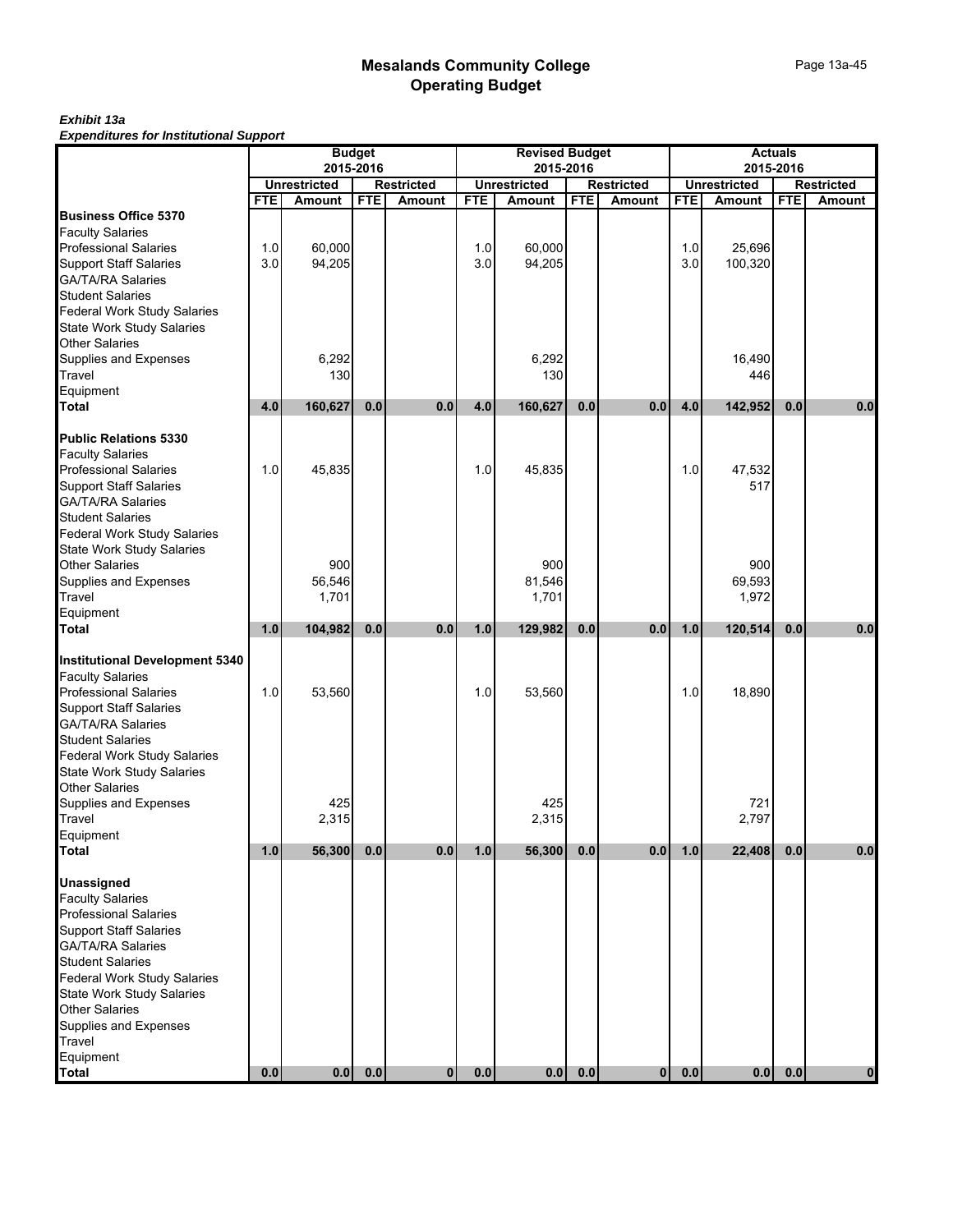# Page 13a-46

|                                    |            |                               | <b>Budget</b> |                                    |            | <b>Revised Budget</b>                |            |                             |            |                                      | <b>Actuals</b> |                             |
|------------------------------------|------------|-------------------------------|---------------|------------------------------------|------------|--------------------------------------|------------|-----------------------------|------------|--------------------------------------|----------------|-----------------------------|
|                                    |            |                               | 2015-2016     |                                    |            | 2015-2016                            |            |                             |            |                                      | 2015-2016      |                             |
|                                    | <b>FTE</b> | <b>Unrestricted</b><br>Amount | <b>FTE</b>    | <b>Restricted</b><br><b>Amount</b> | <b>FTE</b> | <b>Unrestricted</b><br><b>Amount</b> | <b>FTE</b> | <b>Restricted</b><br>Amount | <b>FTE</b> | <b>Unrestricted</b><br><b>Amount</b> | <b>FTE</b>     | <b>Restricted</b><br>Amount |
| Wind Energy Directorn 5380         |            |                               |               |                                    |            |                                      |            |                             |            |                                      |                |                             |
| <b>Faculty Salaries</b>            |            |                               |               |                                    |            |                                      |            |                             |            |                                      |                |                             |
| <b>Professional Salaries</b>       | 1.0        | 75,190                        |               |                                    | 1.0        | 75,190                               |            |                             | 1.0        | 77,793                               |                |                             |
| <b>Support Staff Salaries</b>      |            |                               |               |                                    |            |                                      |            |                             | 1.0        | 29,167                               |                |                             |
| GA/TA/RA Salaries                  |            |                               |               |                                    |            |                                      |            |                             |            |                                      |                |                             |
| <b>Student Salaries</b>            |            |                               |               |                                    |            |                                      |            |                             |            |                                      |                |                             |
| <b>Federal Work Study Salaries</b> |            |                               |               |                                    |            |                                      |            |                             |            |                                      |                |                             |
| <b>State Work Study Salaries</b>   |            |                               |               |                                    |            |                                      |            |                             |            |                                      |                |                             |
| <b>Other Salaries</b>              |            | 900                           |               |                                    |            | 900                                  |            |                             |            | 900                                  |                |                             |
| Supplies and Expenses              |            |                               |               |                                    |            |                                      |            |                             |            | 5,363                                |                |                             |
| Travel                             |            | 5,000                         |               |                                    |            | 5,000                                |            |                             |            | 266                                  |                |                             |
| Equipment                          |            |                               |               |                                    |            |                                      |            |                             |            |                                      |                |                             |
| <b>Total</b>                       | 1.0        | 81090.0                       | 0.0           | 0.0                                | 1.0        | 81090.0                              | 0.0        | 0.0                         | 2.0        | 113489.0                             | 0.0            | 0.0                         |
| <b>Grant Writer</b>                |            |                               |               |                                    |            |                                      |            |                             |            |                                      |                |                             |
| <b>Faculty Salaries</b>            |            |                               |               |                                    |            |                                      |            |                             |            |                                      |                |                             |
| <b>Professional Salaries</b>       |            |                               |               |                                    |            |                                      |            |                             |            |                                      |                |                             |
| <b>Support Staff Salaries</b>      |            |                               |               |                                    |            |                                      |            |                             |            |                                      |                |                             |
| <b>GA/TA/RA Salaries</b>           |            |                               |               |                                    |            |                                      |            |                             |            |                                      |                |                             |
| <b>Student Salaries</b>            |            |                               |               |                                    |            |                                      |            |                             |            |                                      |                |                             |
| Federal Work Study Salaries        |            |                               |               |                                    |            |                                      |            |                             |            |                                      |                |                             |
| State Work Study Salaries          |            |                               |               |                                    |            |                                      |            |                             |            |                                      |                |                             |
| <b>Other Salaries</b>              |            |                               |               |                                    |            |                                      |            |                             |            |                                      |                |                             |
| Supplies and Expenses              |            |                               |               |                                    |            |                                      |            |                             |            |                                      |                |                             |
| Travel                             |            |                               |               |                                    |            |                                      |            |                             |            |                                      |                |                             |
| Equipment                          |            |                               |               |                                    |            |                                      |            |                             |            |                                      |                |                             |
| <b>Total</b>                       | 0.0        |                               | 0.0           | 0.0                                | 0.0        | 0.0                                  | 0.0        | 0.0                         | 0.0        | 0.0                                  | 0.0            | 0.0                         |
|                                    |            |                               |               |                                    |            |                                      |            |                             |            |                                      |                |                             |
| <b>Unassigned 6</b>                |            |                               |               |                                    |            |                                      |            |                             |            |                                      |                |                             |
| <b>Faculty Salaries</b>            |            |                               |               |                                    |            |                                      |            |                             |            |                                      |                |                             |
| <b>Professional Salaries</b>       |            |                               |               |                                    |            |                                      |            |                             |            |                                      |                |                             |
| <b>Support Staff Salaries</b>      |            |                               |               |                                    |            |                                      |            |                             |            |                                      |                |                             |
| <b>GA/TA/RA Salaries</b>           |            |                               |               |                                    |            |                                      |            |                             |            |                                      |                |                             |
| <b>Student Salaries</b>            |            |                               |               |                                    |            |                                      |            |                             |            |                                      |                |                             |
| Federal Work Study Salaries        |            |                               |               |                                    |            |                                      |            |                             |            |                                      |                |                             |
| <b>State Work Study Salaries</b>   |            |                               |               |                                    |            |                                      |            |                             |            |                                      |                |                             |
| <b>Other Salaries</b>              |            |                               |               |                                    |            |                                      |            |                             |            |                                      |                |                             |
| Supplies and Expenses              |            |                               |               |                                    |            |                                      |            |                             |            |                                      |                |                             |
| Travel<br>Equipment                |            |                               |               |                                    |            |                                      |            |                             |            |                                      |                |                             |
| <b>Total</b>                       | $0.0\,$    | 0.0                           | 0.0           | 0.0                                | 0.0        | 0.0                                  | 0.0        | 0.0                         | 0.0        | 0.0                                  | 0.0            | 0.0                         |
|                                    |            |                               |               |                                    |            |                                      |            |                             |            |                                      |                |                             |
| <b>Unassigned 7</b>                |            |                               |               |                                    |            |                                      |            |                             |            |                                      |                |                             |
| <b>Faculty Salaries</b>            |            |                               |               |                                    |            |                                      |            |                             |            |                                      |                |                             |
| <b>Professional Salaries</b>       |            |                               |               |                                    |            |                                      |            |                             |            |                                      |                |                             |
| <b>Support Staff Salaries</b>      |            |                               |               |                                    |            |                                      |            |                             |            |                                      |                |                             |
| <b>GA/TA/RA Salaries</b>           |            |                               |               |                                    |            |                                      |            |                             |            |                                      |                |                             |
| <b>Student Salaries</b>            |            |                               |               |                                    |            |                                      |            |                             |            |                                      |                |                             |
| Federal Work Study Salaries        |            |                               |               |                                    |            |                                      |            |                             |            |                                      |                |                             |
| State Work Study Salaries          |            |                               |               |                                    |            |                                      |            |                             |            |                                      |                |                             |
| <b>Other Salaries</b>              |            |                               |               |                                    |            |                                      |            |                             |            |                                      |                |                             |
| Supplies and Expenses              |            |                               |               |                                    |            |                                      |            |                             |            |                                      |                |                             |
| Travel                             |            |                               |               |                                    |            |                                      |            |                             |            |                                      |                |                             |
| Equipment                          |            |                               |               |                                    |            |                                      |            |                             |            |                                      |                |                             |
| Total                              | 0.0        | 0.0                           | 0.0           | 0.0                                | 0.0        | 0.0                                  | 0.0        | 0.0                         | 0.0        | 0.0                                  | 0.0            | 0.0                         |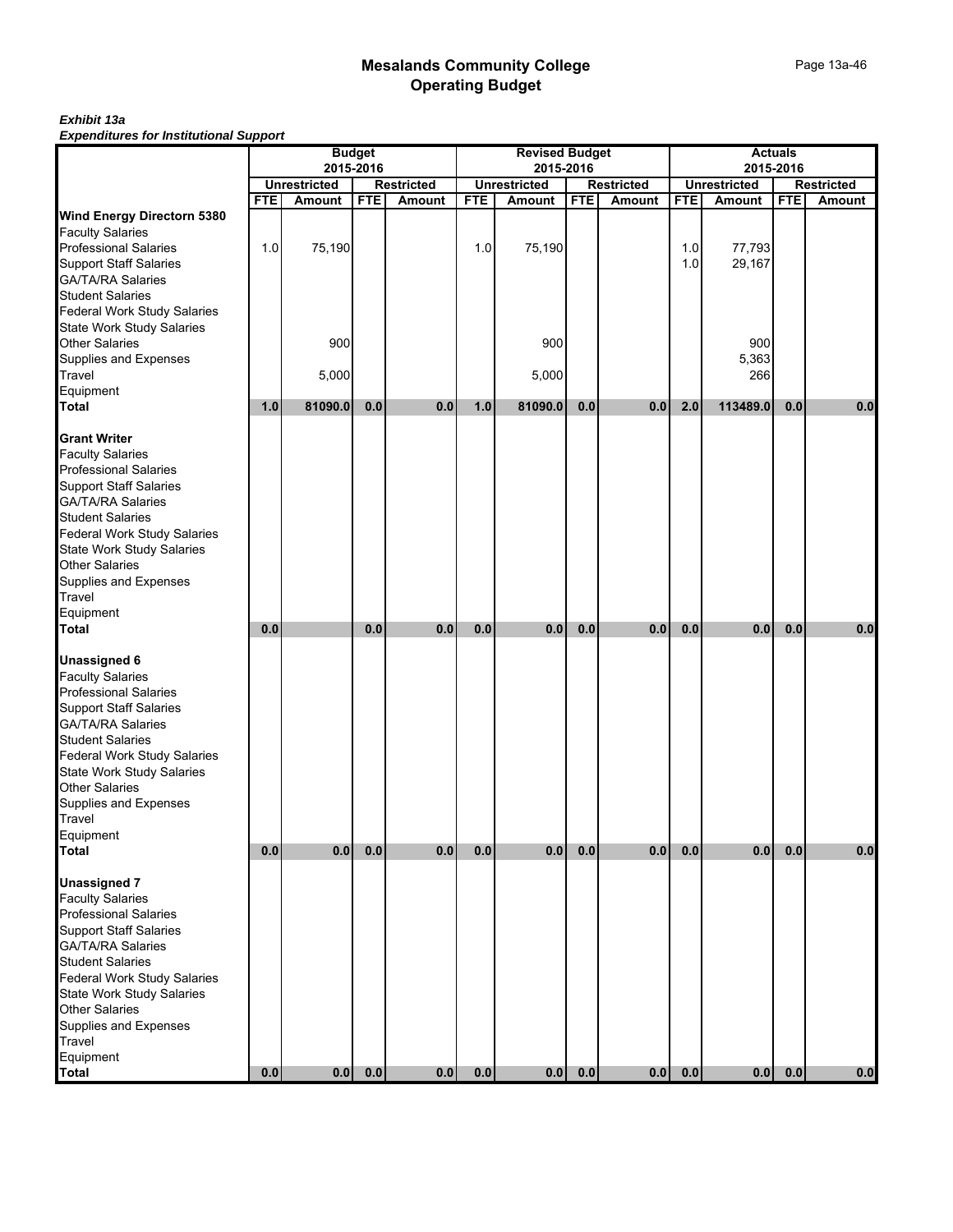## Page 13a-47

|                                  |      | <b>Budget</b><br><b>Revised Budget</b> |                  |                   |      |                     |                  |                   | <b>Actuals</b><br>2015-2016 |              |                  |                   |  |
|----------------------------------|------|----------------------------------------|------------------|-------------------|------|---------------------|------------------|-------------------|-----------------------------|--------------|------------------|-------------------|--|
|                                  |      |                                        | 2015-2016        |                   |      | 2015-2016           |                  |                   |                             |              |                  |                   |  |
|                                  |      | <b>Unrestricted</b>                    |                  | <b>Restricted</b> |      | <b>Unrestricted</b> |                  | <b>Restricted</b> |                             | Unrestricted |                  | <b>Restricted</b> |  |
|                                  | FTE. | Amount                                 | <b>FTE</b>       | Amount            | FTE. | Amount              | <b>FTE</b>       | Amount            | <b>FTEI</b>                 | Amount       | <b>FTE</b>       | Amount            |  |
| <b>Details</b>                   |      |                                        |                  |                   |      |                     |                  |                   |                             |              |                  |                   |  |
| <b>Faculty Salaries</b>          | 0.0  | 0.0 <sub>l</sub>                       | 0.0              | 0.0               | 0.0  | 0.0                 | 0.0              | 0.0               | 0.0                         | 0.0          | 0.0              | 0.0               |  |
| Professional Salaries            | 7.5  | 516,239.0                              | 0.0 <sub>l</sub> | 0.0               | 7.5  | 516,239.0           | 0.0              | 0.0               | 7.5                         | 481,938.0    | 0.0 <sub>l</sub> | 0.0               |  |
| <b>Support Staff Salaries</b>    | 4.0  | 164,125.0                              |                  | 0.0               | 4.0  | 164,125.0           | 0.0              | 0.0               | 5.0                         | 185.978.0    | 0.0              | 0.0               |  |
| GA/TA/RA Salaries                | 0.0  | 0.0                                    | 0.0 <sub>l</sub> | 0.0               | 0.0  | 0.0                 | 0.0              | 0.0               | 0.0                         | 0.0          | 0.0 <sub>l</sub> | 0.0               |  |
| <b>Student Salaries</b>          | 0.0  | 0.0                                    | 0.0              | 0.0               | 0.0  | 0.0                 | 0.0 <sub>l</sub> | 0.0               | 0.0                         | 0.0          | 0.0              | 0.0               |  |
| Federal Work Study Salaries      | 0.0  | 0.0                                    | 0.0              | 0.0               | 0.0  | 0.0                 | 0.0 <sub>l</sub> | 0.0               | 0.0                         | 0.0          | 0.0 <sub>l</sub> | 0.0               |  |
| <b>State Work Study Salaries</b> | 0.0  | 0.0 <sub>l</sub>                       | 0.0              | 0.0 <sub>l</sub>  | 0.0  | 0.0                 | 0.0 <sub>l</sub> | 0.0               | 0.0 <sub>l</sub>            | 0.0          | 0.0 <sub>l</sub> | 0.0               |  |
| Other Salaries                   | 0.0  | 4,200.0                                | 0.0              | 0.0               | 0.0  | 4,200.0             | 0.0              | 0.0               | 0.0                         | 13,390.0     | 0.0 <sub>l</sub> | 0.0               |  |
| Supplies and Expenses            | 0.0  | 216.263.0                              | 0.0              | 0.0               | 0.0  | 241.263.0           | 0.0 <sub>l</sub> | 0.0               | 0.0                         | 240,671.0    | 0.0 <sub>l</sub> | 0.0               |  |
| Travel                           | 0.0  | 37,746.0                               | 0.0 <sub>l</sub> | 0.0               | 0.0  | 37,746.0            | 0.0              | 0.0               | 0.0                         | 43,692.0     | 0.0 <sub>l</sub> | 0.0               |  |
| Equipment                        | 0.0  | 0.0                                    | 0.0 <sub>l</sub> | 0.0               | 0.0  | 0.0                 | 0.0 <sub>l</sub> | 0.01              | 0.0                         | 0.0          | 0.0              | 0.0               |  |
| Total                            | 11.5 | 938,573                                | 0.0              | <b>01</b>         | 11.5 | 963,573             | 0.0              | 01                | 12.51                       | 965,669      | 0.0              | $\mathbf{0}$      |  |
|                                  |      |                                        |                  |                   |      |                     |                  |                   |                             |              |                  |                   |  |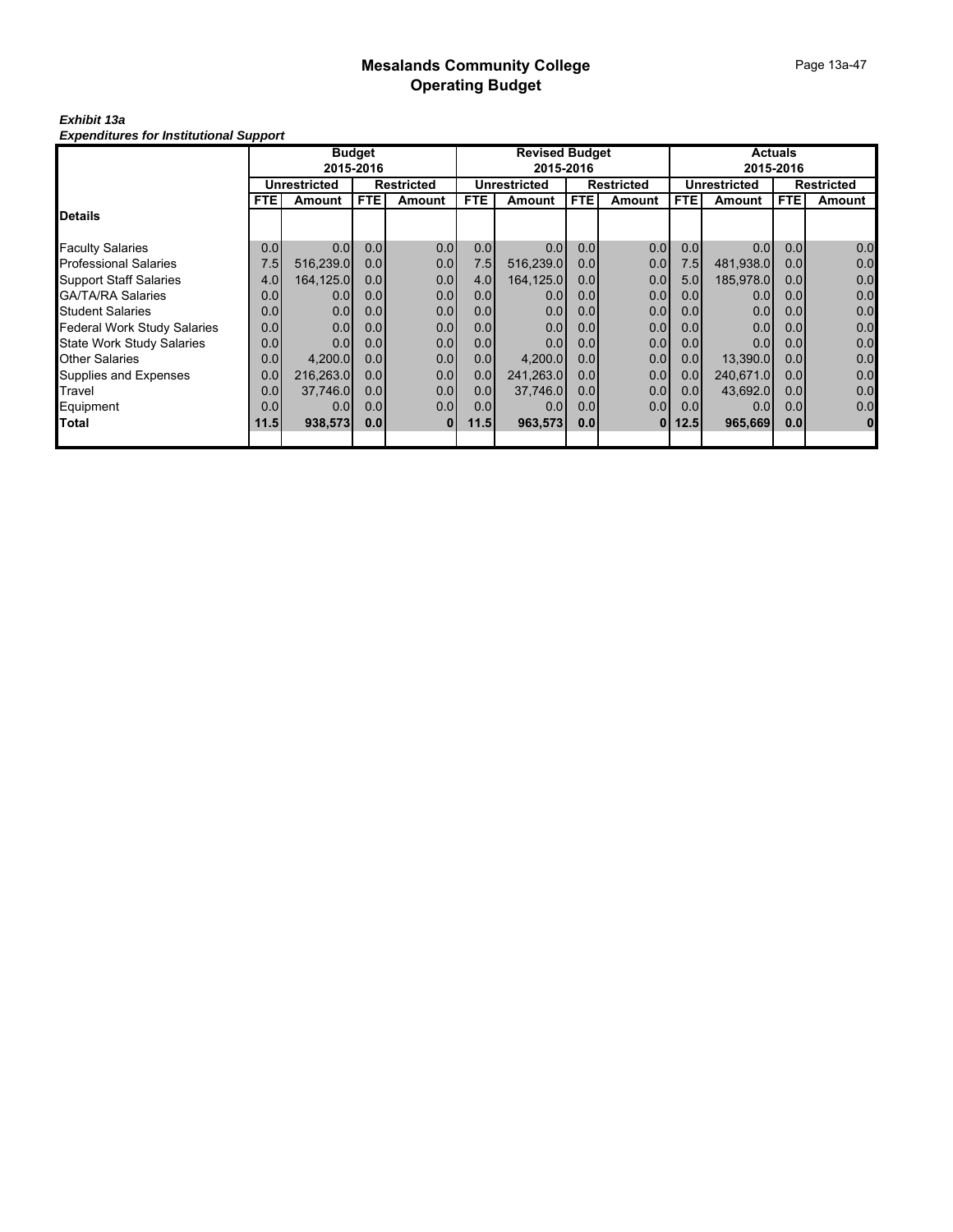## *Exhibit 14*

*Expenditures for Operation and Maintenance of Plant*

|                                                          |                     | <b>Budget</b>     |                     | <b>Revised Budget</b> |                     | <b>Actuals</b>     |
|----------------------------------------------------------|---------------------|-------------------|---------------------|-----------------------|---------------------|--------------------|
|                                                          |                     | 2015-2016         |                     | 2015-2016             |                     | 2015-2016          |
|                                                          | <b>Unrestricted</b> | <b>Restricted</b> | <b>Unrestricted</b> | <b>Restricted</b>     | <b>Unrestricted</b> | <b>Restricted</b>  |
|                                                          |                     |                   |                     |                       |                     |                    |
| Maintenance 5410                                         | 130,219             | 0                 | 185,219             | 0                     | 178,884             | $\mathbf 0$        |
| Custodial 5420                                           | 111,724             | $\pmb{0}$         | 111,724             | $\mathbf 0$           | 92,648              | $\pmb{0}$          |
| Grounds 5430                                             | 17,000              | $\pmb{0}$         | 17,000              | $\overline{0}$        | 13,851              | $\pmb{0}$          |
| <b>Building Repair</b>                                   |                     | $\pmb{0}$         |                     | $\overline{0}$        | $\Omega$            | $\pmb{0}$          |
| <b>Total</b>                                             | 258,943             | $\mathbf 0$       | 313,943             | $\mathbf 0$           | 285,383             | $\mathbf 0$        |
|                                                          |                     |                   |                     |                       |                     |                    |
| Items Not Included in 14a                                |                     |                   |                     |                       |                     |                    |
| Group Insurance 6205<br>Educational Retirement 6225/6230 | 37,961<br>20,314    |                   | 37,961<br>20,314    |                       | 39,537<br>19,476    |                    |
| Retiree Health Care 6235                                 | 2,923               |                   | 2,923               |                       | 2,769               |                    |
| Social Security 6240                                     | 9,061               |                   | 9,061               |                       | 8,688               |                    |
| Medicare Taxes 6245                                      | 2,119               |                   | 2,119               |                       | 2,032               |                    |
| Unemployment Compensation 6260                           | 2,982               |                   | 2,982               |                       | 2,759               |                    |
| Workmen's Compensation                                   | 119                 |                   | 119                 |                       | 0                   |                    |
|                                                          |                     |                   |                     |                       |                     |                    |
| Waiver of Tuition<br>Telephone Service                   | 5,150               |                   | 5,150               |                       | 0                   |                    |
| Computer Service 6320                                    | 15,450              |                   | 15,450              |                       | 0                   |                    |
| Electricity 6325                                         | 63,000              |                   | 63,000              |                       | 75,187              |                    |
| Natural Gas 6330                                         | 24,000              |                   | 24,000              |                       | 14,784              |                    |
| Water and Garbage 6335                                   | 24,000              |                   | 24,000              |                       | 20,210              |                    |
|                                                          |                     |                   |                     |                       |                     |                    |
| Property Insurance 6306                                  | 169,672             |                   | 169,672             |                       | 190,697             |                    |
| Total Items Not Included in 14a                          | 376,751             | $\pmb{0}$         | 376,751             | $\bf{0}$              | 376,139             | $\pmb{0}$          |
|                                                          |                     |                   |                     |                       |                     |                    |
| <b>Grand Total Expenditures</b>                          |                     |                   |                     |                       |                     |                    |
| for Student Support                                      | 635,694             | 0                 | 690,694             | 0                     | 661,522             | $\pmb{\mathit{o}}$ |
|                                                          |                     |                   |                     |                       |                     |                    |
|                                                          |                     |                   |                     |                       |                     |                    |
|                                                          |                     |                   |                     |                       |                     |                    |
|                                                          |                     |                   |                     |                       |                     |                    |
|                                                          |                     |                   |                     |                       |                     |                    |
|                                                          |                     |                   |                     |                       |                     |                    |
|                                                          |                     |                   |                     |                       |                     |                    |
|                                                          |                     |                   |                     |                       |                     |                    |
|                                                          |                     |                   |                     |                       |                     |                    |
|                                                          |                     |                   |                     |                       |                     |                    |
|                                                          |                     |                   |                     |                       |                     |                    |
|                                                          |                     |                   |                     |                       |                     |                    |
|                                                          |                     |                   |                     |                       |                     |                    |
|                                                          |                     |                   |                     |                       |                     |                    |
|                                                          |                     |                   |                     |                       |                     |                    |
|                                                          |                     |                   |                     |                       |                     |                    |
|                                                          |                     |                   |                     |                       |                     |                    |
|                                                          | 116,150             |                   |                     |                       |                     |                    |
|                                                          |                     |                   |                     |                       |                     |                    |
|                                                          |                     |                   |                     |                       |                     |                    |
|                                                          |                     |                   |                     |                       |                     |                    |
|                                                          |                     |                   |                     |                       |                     |                    |
|                                                          |                     |                   |                     |                       |                     |                    |
|                                                          |                     |                   |                     |                       |                     |                    |
|                                                          |                     |                   |                     |                       |                     |                    |
|                                                          |                     |                   |                     |                       |                     |                    |
|                                                          |                     |                   |                     |                       |                     |                    |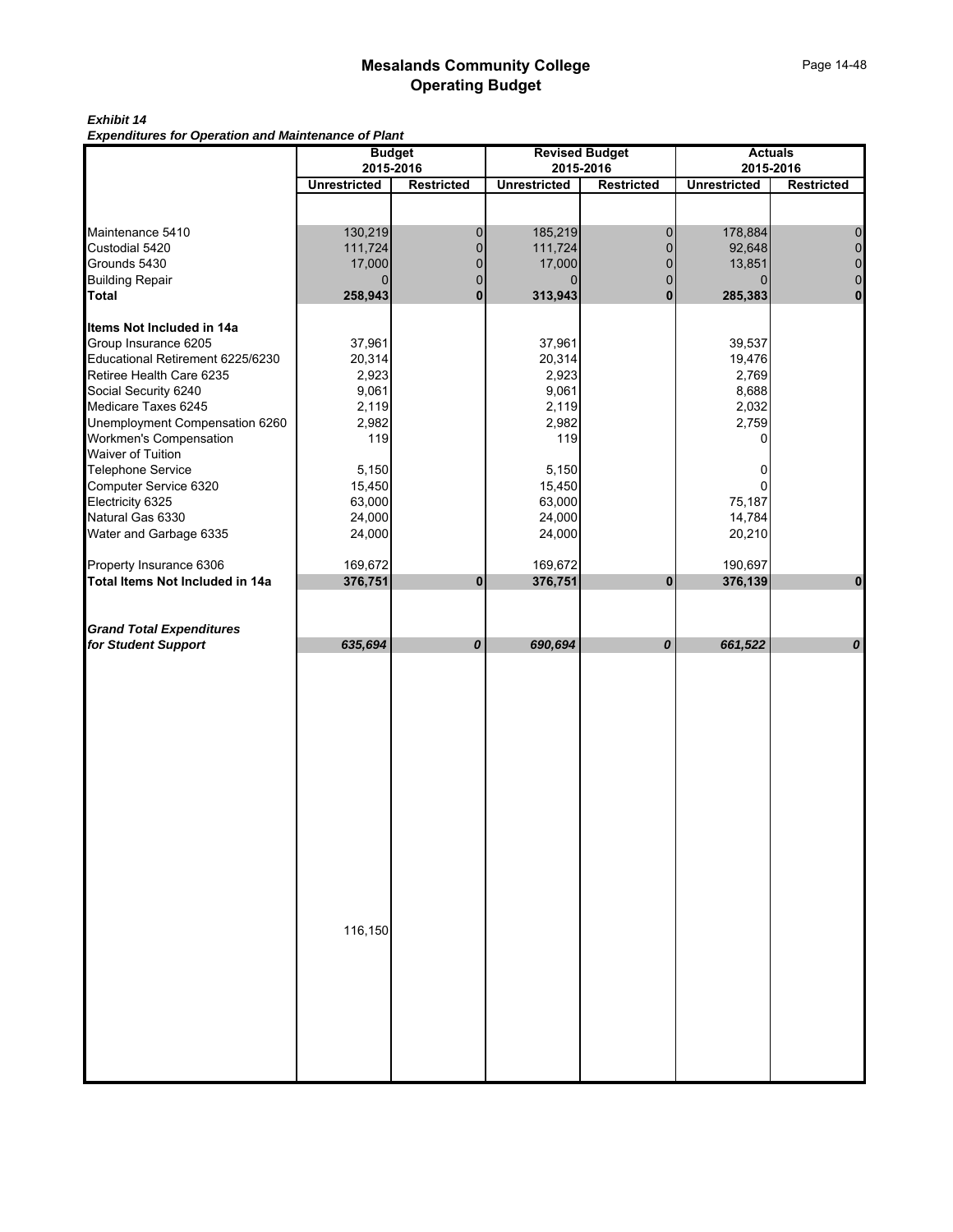612

29,172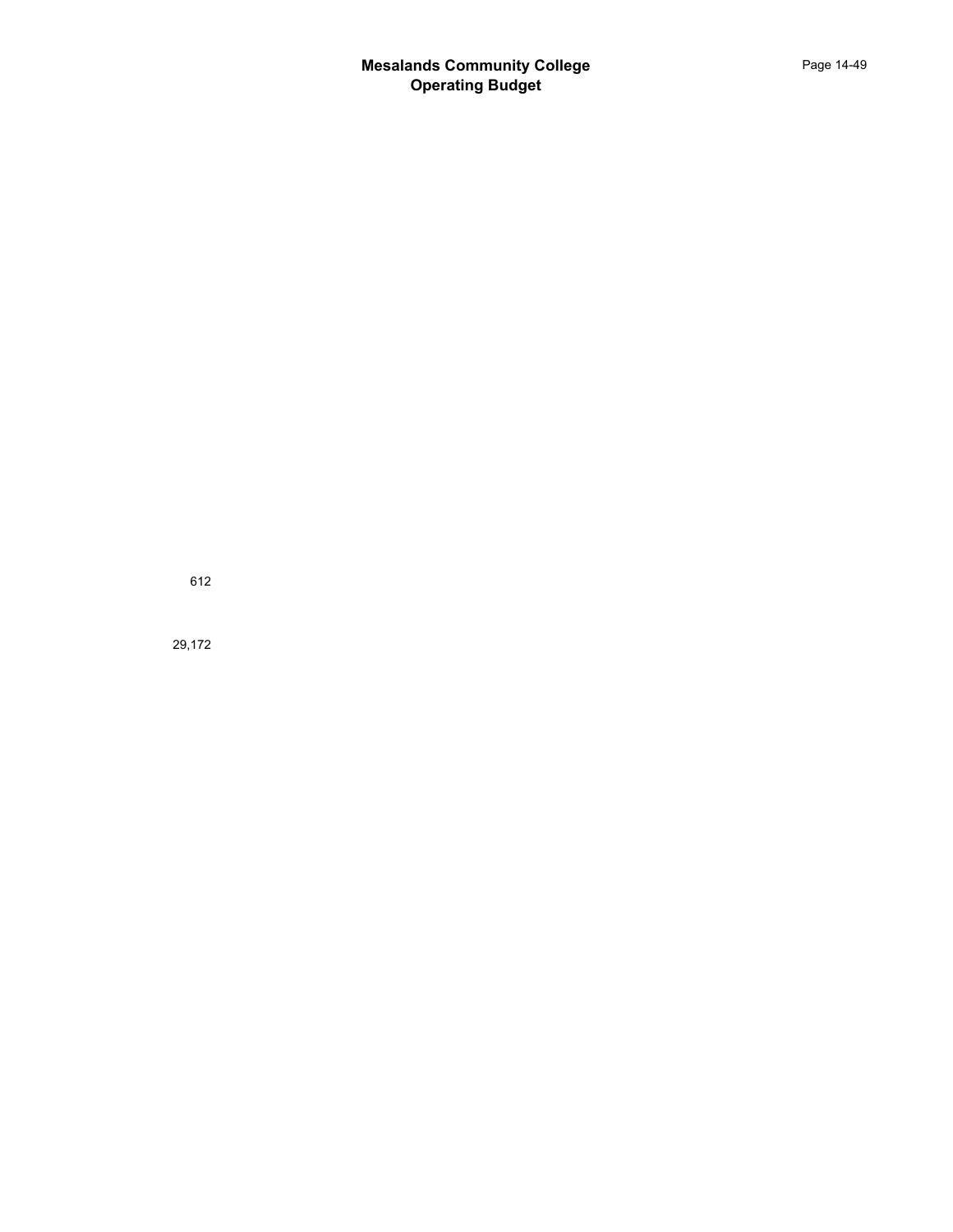## *Exhibit 14a*

*Expenditures for Operation and Maintenance of Plant*

|                                                               |            |                                      | <b>Budget</b> |                             |            | <b>Revised Budget</b> |            |                                    |            |                               | <b>Actuals</b> |                                    |
|---------------------------------------------------------------|------------|--------------------------------------|---------------|-----------------------------|------------|-----------------------|------------|------------------------------------|------------|-------------------------------|----------------|------------------------------------|
|                                                               |            |                                      | 2015-2016     |                             |            | <b>Unrestricted</b>   | 2015-2016  |                                    |            |                               | 2015-2016      |                                    |
|                                                               | <b>FTE</b> | <b>Unrestricted</b><br><b>Amount</b> | <b>FTE</b>    | <b>Restricted</b><br>Amount | <b>FTE</b> | Amount                | <b>FTE</b> | <b>Restricted</b><br><b>Amount</b> | <b>FTE</b> | <b>Unrestricted</b><br>Amount | <b>FTE</b>     | <b>Restricted</b><br><b>Amount</b> |
| Maintenance 5410                                              |            |                                      |               |                             |            |                       |            |                                    |            |                               |                |                                    |
| <b>Faculty Salaries</b>                                       |            |                                      |               |                             |            |                       |            |                                    |            |                               |                |                                    |
| <b>Professional Salaries</b>                                  | 1.0        | 34,009                               |               |                             | 1.0        | 34,009                |            |                                    | 1.0        | 35.768                        |                |                                    |
|                                                               | 1.0        | 30,410                               |               |                             | 1.0        | 30,410                |            |                                    | 1.0        | 31,864                        |                |                                    |
| Support Staff Salaries<br>GA/TA/RA Salaries                   |            |                                      |               |                             |            |                       |            |                                    |            |                               |                |                                    |
| <b>Student Salaries</b>                                       |            |                                      |               |                             |            |                       |            |                                    |            |                               |                |                                    |
| <b>Federal Work Study Salaries</b>                            |            |                                      |               |                             |            |                       |            |                                    |            |                               |                |                                    |
|                                                               |            |                                      |               |                             |            |                       |            |                                    |            |                               |                |                                    |
| State Work Study Salaries<br>Other Salaries                   |            | 800                                  |               |                             |            | 800                   |            |                                    |            | 600                           |                |                                    |
| Supplies and Expenses                                         |            | 60,000                               |               |                             |            | 115,000               |            |                                    |            | 110,585                       |                |                                    |
|                                                               |            |                                      |               |                             |            |                       |            |                                    |            |                               |                |                                    |
| Travel                                                        |            |                                      |               |                             |            | 5,000                 |            |                                    |            | 67<br>$\Omega$                |                |                                    |
| Equipment                                                     |            | 5,000                                |               |                             |            |                       |            |                                    |            |                               |                | 0.0                                |
| <b>Total</b>                                                  | 2.0        | 130,219                              | 0.0           | 0.0                         | 2.0        | 185,219               | 0.0        | 0.0                                | 2.0        | 178,884                       | 0.0            |                                    |
| <b>Custodial 5420</b>                                         |            |                                      |               |                             |            |                       |            |                                    |            |                               |                |                                    |
| <b>Faculty Salaries</b>                                       |            |                                      |               |                             |            |                       |            |                                    |            |                               |                |                                    |
| <b>Professional Salaries</b>                                  |            |                                      |               |                             |            |                       |            |                                    |            |                               |                |                                    |
| <b>Support Staff Salaries</b>                                 | 4.0        | 81,724                               |               |                             | 4.0        | 81,724                |            |                                    | 3.5        | 72,583                        |                |                                    |
| GA/TA/RA Salaries                                             |            |                                      |               |                             |            |                       |            |                                    |            |                               |                |                                    |
| <b>Student Salaries</b>                                       |            |                                      |               |                             |            |                       |            |                                    |            |                               |                |                                    |
| <b>Federal Work Study Salaries</b>                            |            |                                      |               |                             |            |                       |            |                                    |            |                               |                |                                    |
| State Work Study Salaries                                     |            |                                      |               |                             |            |                       |            |                                    |            |                               |                |                                    |
| <b>Other Salaries</b>                                         | 0.0        | 5,000                                |               |                             | 0.0        | 5,000                 |            |                                    | 0.0        | 0                             |                |                                    |
| Supplies and Expenses                                         |            | 20,000                               |               |                             |            | 20,000                |            |                                    |            | 20,065                        |                |                                    |
| Travel                                                        |            |                                      |               |                             |            |                       |            |                                    |            |                               |                |                                    |
| Equipment                                                     |            | 5,000                                |               |                             |            | 5,000                 |            |                                    |            | 0                             |                |                                    |
| <b>Total</b>                                                  | 4.0        | 111,724                              | 0.0           | 0.0                         | 4.0        | 111,724               | 0.0        | 0.0                                | 3.5        | 92,648                        | 0.0            | 0.0                                |
|                                                               |            |                                      |               |                             |            |                       |            |                                    |            |                               |                |                                    |
| Grounds 5430                                                  |            |                                      |               |                             |            |                       |            |                                    |            |                               |                |                                    |
| <b>Faculty Salaries</b>                                       |            |                                      |               |                             |            |                       |            |                                    |            |                               |                |                                    |
| <b>Professional Salaries</b>                                  |            |                                      |               |                             |            |                       |            |                                    |            |                               |                |                                    |
| <b>Support Staff Salaries</b>                                 |            |                                      |               |                             |            |                       |            |                                    |            |                               |                |                                    |
| <b>GA/TA/RA Salaries</b>                                      |            |                                      |               |                             |            |                       |            |                                    |            |                               |                |                                    |
| <b>Student Salaries</b>                                       |            |                                      |               |                             |            |                       |            |                                    |            |                               |                |                                    |
| <b>Federal Work Study Salaries</b>                            |            |                                      |               |                             |            |                       |            |                                    |            |                               |                |                                    |
| <b>State Work Study Salaries</b>                              |            |                                      |               |                             |            |                       |            |                                    |            |                               |                |                                    |
| <b>Other Salaries</b>                                         | 0.0        | 2,000                                |               |                             | 0.0        | 2,000                 |            |                                    | 0.0        | 0                             |                |                                    |
| Supplies and Expenses<br>Travel                               |            | 10,000                               |               |                             |            | 10,000                |            |                                    |            | 13,851                        |                |                                    |
|                                                               |            |                                      |               |                             |            |                       |            |                                    |            |                               |                |                                    |
| Equipment                                                     |            | 5,000                                |               |                             |            | 5,000                 |            |                                    |            | 0                             |                |                                    |
| Total                                                         | 0.0        | 17,000                               | 0.0           | 0.0                         | $0.0\,$    | 17,000                | 0.0        | 0.0                                | $0.0\,$    | 13,851                        | 0.0            | 0.0                                |
|                                                               |            |                                      |               |                             |            |                       |            |                                    |            |                               |                |                                    |
| <b>Building Repair</b>                                        |            |                                      |               |                             |            |                       |            |                                    |            |                               |                |                                    |
| <b>Faculty Salaries</b>                                       |            |                                      |               |                             |            |                       |            |                                    |            |                               |                |                                    |
| <b>Professional Salaries</b><br><b>Support Staff Salaries</b> |            |                                      |               |                             |            |                       |            |                                    |            |                               |                |                                    |
|                                                               |            |                                      |               |                             |            |                       |            |                                    |            |                               |                |                                    |
| <b>GA/TA/RA Salaries</b>                                      |            |                                      |               |                             |            |                       |            |                                    |            |                               |                |                                    |
| <b>Student Salaries</b>                                       |            |                                      |               |                             |            |                       |            |                                    |            |                               |                |                                    |
| Federal Work Study Salaries                                   |            |                                      |               |                             |            |                       |            |                                    |            |                               |                |                                    |
| <b>State Work Study Salaries</b>                              |            |                                      |               |                             |            |                       |            |                                    |            |                               |                |                                    |
| <b>Other Salaries</b><br>Supplies and Expenses                |            |                                      |               |                             |            |                       |            |                                    |            |                               |                |                                    |
| Travel                                                        |            | 0                                    |               |                             |            | 0                     |            |                                    |            | 0                             |                |                                    |
| Equipment                                                     |            |                                      |               |                             |            |                       |            |                                    |            |                               |                |                                    |
| <b>Total</b>                                                  | 0.0        | 0.0                                  | $0.0$         | 0.0                         | 0.0        | 0.0                   | $0.0\,$    | 0.0                                | 0.0        | 0.0                           | 0.0            | 0.0                                |
|                                                               |            |                                      |               |                             |            |                       |            |                                    |            |                               |                |                                    |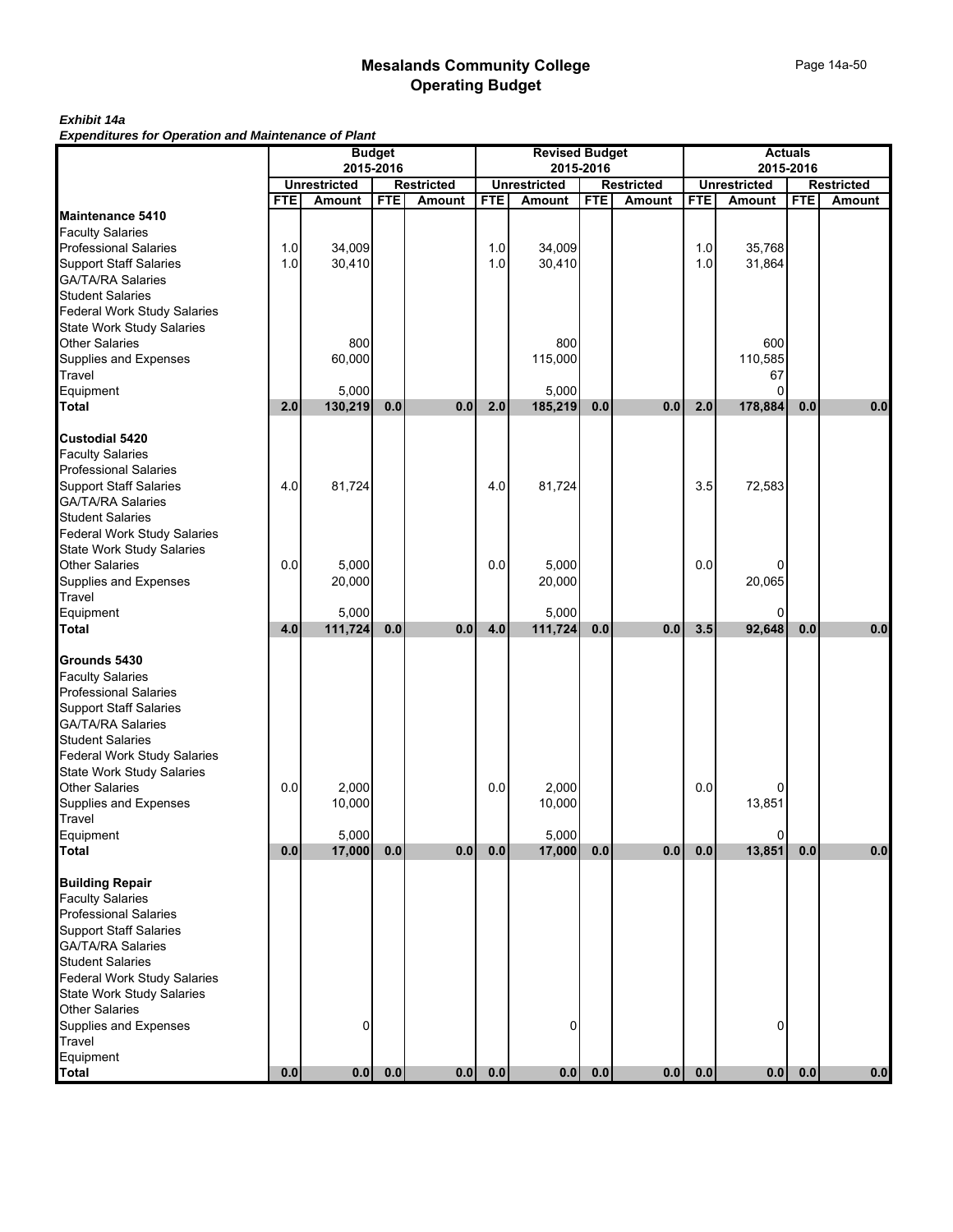## *Exhibit 14a*

*Expenditures for Operation and Maintenance of Plant*

|                                    |                  |              | <b>Budget</b> |                   |                  | <b>Revised Budget</b> |                  |                   |                  |                     | <b>Actuals</b>   |                   |
|------------------------------------|------------------|--------------|---------------|-------------------|------------------|-----------------------|------------------|-------------------|------------------|---------------------|------------------|-------------------|
|                                    |                  |              | 2015-2016     |                   |                  |                       | 2015-2016        |                   |                  |                     | 2015-2016        |                   |
|                                    |                  | Unrestricted |               | <b>Restricted</b> |                  | <b>Unrestricted</b>   |                  | <b>Restricted</b> |                  | <b>Unrestricted</b> |                  | <b>Restricted</b> |
|                                    | <b>FTE</b>       | Amount       | <b>FTE</b>    | Amount            | <b>FTE</b>       | Amount                | <b>FTE</b>       | <b>Amount</b>     | <b>FTE</b>       | Amount              | <b>FTE</b>       | Amount            |
|                                    |                  |              |               |                   |                  |                       |                  |                   |                  |                     |                  |                   |
| <b>Details</b>                     |                  |              |               |                   |                  |                       |                  |                   |                  |                     |                  |                   |
| <b>Faculty Salaries</b>            | 0.0              |              | 0.0           | $\overline{0}$    | 0.0              | $\Omega$              | 0.0              | $\mathbf{0}$      | 0.0              | 0                   | 0.0              | 0                 |
| <b>Professional Salaries</b>       | 1.0              | 34,009       | 0.0           | 0                 | 1.0 <sub>l</sub> | 34,009                | 0.01             | $\overline{0}$    | 1.0 <sub>l</sub> | 35,768              | 0.0 <sub>l</sub> | 0                 |
| <b>Support Staff Salaries</b>      | 5.0              | 112, 134     | 0.0           | 0                 | 5.0              | 112,134               | 0.01             |                   | 4.5              | 104,447             | 0.0 <sub>l</sub> |                   |
| <b>GA/TA/RA Salaries</b>           | 0.0 <sub>l</sub> |              | 0.0           | 0                 | 0.0 <sub>1</sub> |                       | 0.0 <sub>l</sub> | 0                 | 0.0              |                     | 0.01             |                   |
| <b>Student Salaries</b>            | 0.0              |              | 0.0           | 0                 | 0.01             |                       | 0.01             | 0                 | 0.0 <sub>l</sub> | 0                   | 0.0              |                   |
| <b>Federal Work Study Salaries</b> | 0.0              |              | 0.0           | 0                 | 0.01             | $\Omega$              | 0.01             | $\overline{0}$    | 0.0              | 0                   | 0.0              | 0                 |
| <b>State Work Study Salaries</b>   | 0.0              |              | 0.0           | $\overline{0}$    | 0.0              | 0                     | 0.01             | 0                 | 0.0              |                     | 0.0              | 0                 |
| <b>Other Salaries</b>              | 0.0              | 7,800        | 0.0           | $\overline{0}$    | 0.01             | 7,800                 | 0.01             | 0                 | 0.0              | 600                 | 0.0 <sub>l</sub> | 0                 |
| Supplies and Expenses              | 0.0              | 90,000       | 0.0           | $\overline{0}$    | 0.0              | 145,000               | 0.0              | 0                 | 0.0              | 144,501             | 0.0 <sub>l</sub> | 0                 |
| Travel                             | 0.0              |              | 0.0           | $\overline{0}$    | 0.0 <sub>l</sub> |                       | 0.0 <sub>l</sub> | 01                | 0.0              | 67                  | 0.0              | $\overline{0}$    |
| Equipment                          | 0.0              | 15,000       | 0.0           |                   | 0.0              | 15,000                | 0.0              | 0                 | 0.0              |                     | 0.0              | 0                 |
| <b>Total</b>                       | 6.0              | 258,943      | 0.0           | 0.0               | 6.01             | 313,943               | 0.01             | 0.0               | 5.5              | 285,383             | 0.0              | 0.0               |
|                                    |                  |              |               |                   |                  |                       |                  |                   |                  |                     |                  |                   |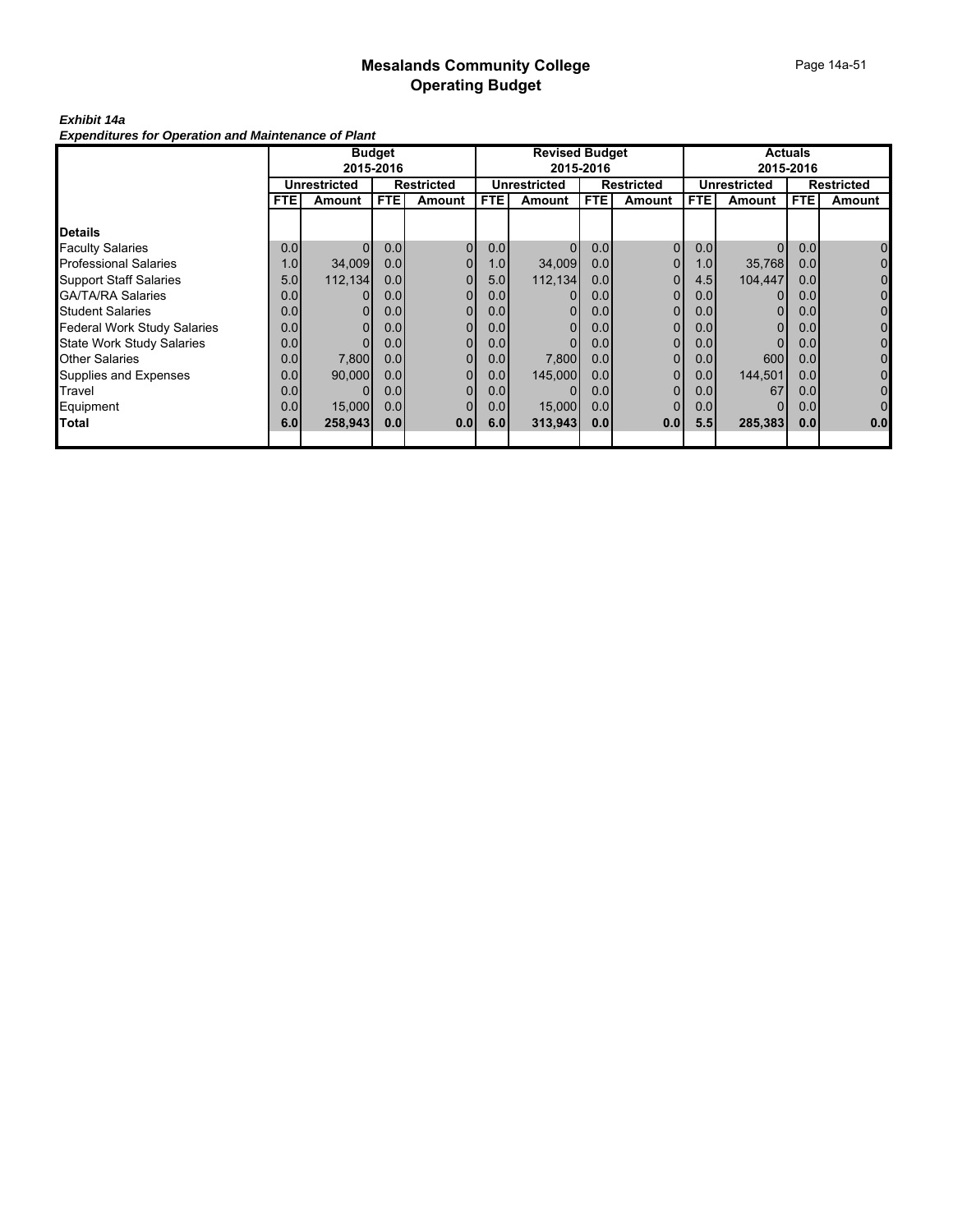## *Exhibit 15 Student Social and Cultural Development*

|                                                                                                                                                                                                                                                                                                                                                           |                     | <b>Budget</b>                  |                     | <b>Revised Budget</b>          |                     | <b>Actuals</b>                 |
|-----------------------------------------------------------------------------------------------------------------------------------------------------------------------------------------------------------------------------------------------------------------------------------------------------------------------------------------------------------|---------------------|--------------------------------|---------------------|--------------------------------|---------------------|--------------------------------|
|                                                                                                                                                                                                                                                                                                                                                           | <b>Unrestricted</b> | 2015-2016<br><b>Restricted</b> | <b>Unrestricted</b> | 2015-2016<br><b>Restricted</b> | <b>Unrestricted</b> | 2015-2016<br><b>Restricted</b> |
| <b>Revenues</b>                                                                                                                                                                                                                                                                                                                                           |                     |                                |                     |                                |                     |                                |
| Tuition and Miscellaneous Fees<br>Federal Government Appropriations<br>State Government Appropriations<br>Local Government Appropriations<br><b>Federal Govt Grants and Contracts</b><br>State Govt Grants and Contracts<br>Local Govt Grants and Contracts<br><b>Private Gifts</b><br>Endowments, Land, Perm Fund<br>Sales and Services<br>Other Sources |                     |                                |                     |                                |                     |                                |
| <b>Total Revenues</b>                                                                                                                                                                                                                                                                                                                                     | 0                   | $\mathbf{0}$                   | $\bf{0}$            | $\bf{0}$                       | 0                   | $\bf{0}$                       |
| <b>Beginning Balances</b>                                                                                                                                                                                                                                                                                                                                 |                     |                                |                     |                                |                     |                                |
| <b>Total Available</b>                                                                                                                                                                                                                                                                                                                                    | $\mathbf{0}$        | $\bf{0}$                       | 0                   | $\pmb{0}$                      | 0                   | $\pmb{0}$                      |
| <b>Expenditures</b>                                                                                                                                                                                                                                                                                                                                       |                     |                                |                     |                                |                     |                                |
| <b>Faculty Salaries</b><br><b>Professional Salaries</b><br>Support Staff Salaries<br>GA/TA/RA Salaries<br><b>Student Salaries</b><br>Federal Work Study Salaries<br>State Work Study Salaries<br>Other Salaries<br>Supplies<br><b>Travel</b><br>Equipment                                                                                                 |                     |                                |                     |                                |                     |                                |
| <b>Total Expenditures</b>                                                                                                                                                                                                                                                                                                                                 | $\mathbf 0$         | $\bf{0}$                       | $\mathbf{0}$        | $\bf{0}$                       | 0                   | $\mathbf 0$                    |
| <b>Transfer To or (From)</b><br><b>Instruction and General</b>                                                                                                                                                                                                                                                                                            | 0                   | 0                              | 0                   | 0                              | 0                   | $\pmb{0}$                      |
| <b>Ending Balance</b>                                                                                                                                                                                                                                                                                                                                     | $\mathbf{0}$        | 0                              | $\mathbf{0}$        | $\mathbf{0}$                   | $\mathbf{0}$        | $\pmb{0}$                      |
|                                                                                                                                                                                                                                                                                                                                                           |                     |                                |                     |                                |                     |                                |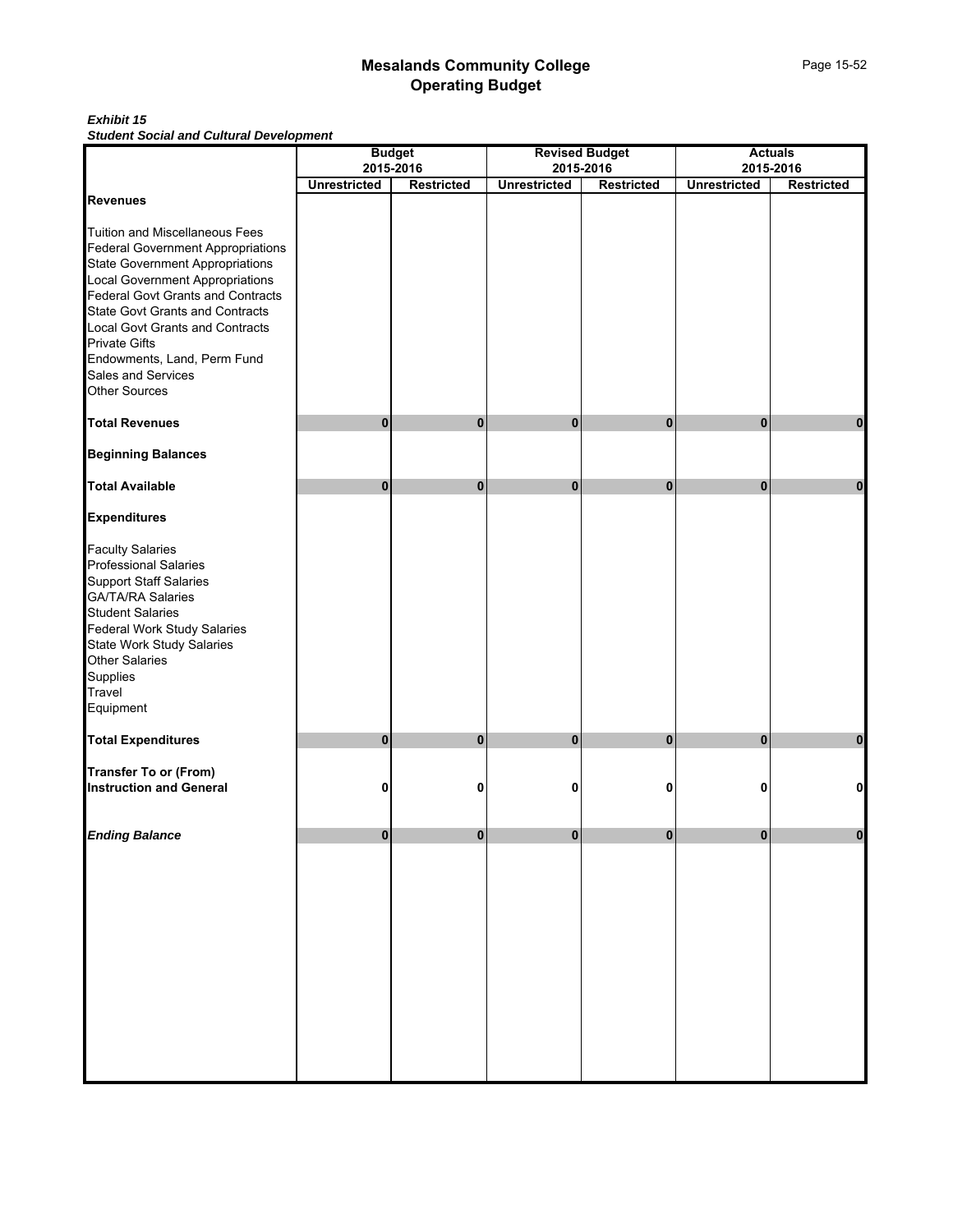|                                                                    |            |                                  | <b>Budget</b> |                             |            | <b>Revised Budget</b>            |            |                             |            | <b>Actuals</b>                       |            |                             |
|--------------------------------------------------------------------|------------|----------------------------------|---------------|-----------------------------|------------|----------------------------------|------------|-----------------------------|------------|--------------------------------------|------------|-----------------------------|
|                                                                    |            | 2015-2016<br><b>Unrestricted</b> |               |                             |            | 2015-2016<br><b>Unrestricted</b> |            |                             |            | 2015-2016                            |            |                             |
|                                                                    | FTE        | <b>Amount</b>                    | <b>FTE</b>    | <b>Restricted</b><br>Amount | <b>FTE</b> | <b>Amount</b>                    | <b>FTE</b> | <b>Restricted</b><br>Amount | <b>FTE</b> | <b>Unrestricted</b><br><b>Amount</b> | <b>FTE</b> | <b>Restricted</b><br>Amount |
|                                                                    |            |                                  |               |                             |            |                                  |            |                             |            |                                      |            |                             |
| <b>Revenues</b>                                                    |            |                                  |               |                             |            |                                  |            |                             |            |                                      |            |                             |
| <b>Tuition and Miscellaneous Fees</b>                              |            | 0                                |               | 0                           |            | 0                                |            | $\Omega$                    |            |                                      |            | $\mathbf{0}$                |
| <b>Federal Government Appropriations</b>                           |            |                                  |               | $\overline{0}$              |            |                                  |            |                             |            |                                      |            | $\Omega$                    |
|                                                                    |            | 123,100                          |               | 0                           |            | 123,100                          |            |                             |            | 123,100                              |            | $\Omega$                    |
| State Government Appropriations<br>Local Government Appropriations |            |                                  |               | $\Omega$                    |            |                                  |            |                             |            |                                      |            | $\mathbf 0$                 |
| <b>Federal Govt Grants and Contracts</b>                           |            | 0                                |               | 20,689                      |            | 0                                |            | 20,689                      |            | 0                                    |            | 20,689                      |
| <b>State Govt Grants and Contracts</b>                             |            | $\Omega$                         |               | 118,311                     |            |                                  |            | 120,235                     |            |                                      |            | 120,235                     |
| <b>Local Govt Grants and Contracts</b>                             |            | $\Omega$                         |               | 0                           |            |                                  |            |                             |            |                                      |            | $\mathbf 0$                 |
| <b>Private Gifts</b>                                               |            |                                  |               | 0                           |            |                                  |            |                             |            |                                      |            | $\mathbf 0$                 |
| Endowments, Land, Perm Fund                                        |            |                                  |               | $\Omega$                    |            |                                  |            |                             |            |                                      |            | $\mathbf 0$                 |
| Sales and Services                                                 |            | 106,000                          |               | $\overline{0}$              |            | 106,000                          |            |                             |            | 73,741                               |            | $\mathbf 0$                 |
| <b>Other Sources</b>                                               |            | 13,742                           |               | $\Omega$                    |            | 13,742                           |            |                             |            |                                      |            | $\overline{0}$              |
| <b>Total Revenues</b>                                              |            | 242,842                          |               | 139,000                     | 0.0        | 242,842                          | 0.0        | 140,924                     | 0.0        | 196,841                              |            | 140,924                     |
| <b>Beginning Balances</b>                                          |            | 269,950                          |               | $\bf{0}$                    |            | 417,575                          |            | $\mathbf{0}$                |            | 478,911                              |            | $\mathbf{0}$                |
| <b>Total Available</b>                                             |            | 512,792                          |               | 139,000                     | 0.0        | 660,417                          | 0.0        | 140,924                     | 0.0        | 675,752                              | 0.0        | 140,924                     |
|                                                                    |            |                                  |               |                             |            |                                  |            |                             |            |                                      |            |                             |
| <b>Expenditures</b>                                                |            |                                  |               |                             |            |                                  |            |                             |            |                                      |            |                             |
| <b>Faculty Salaries</b>                                            | 0.0        | 0.0                              | 0.0           | 0.0                         | 0.0        | 0.0                              | 0.0        | 0.0                         | 0.0        | 0.0                                  | 0.0        | 0.0                         |
| <b>Professional Salaries</b>                                       | 0.0        | 0.0                              | 1.0           | 54329.0                     | 0.0        | 0.0                              | 1.0        | 54329.0                     | 0.0        | 0.0                                  | 1.0        | 56210.0                     |
| <b>Support Staff Salaries</b>                                      | 0.5        | 15600.0                          | 1.0           | 30846.0                     | 0.5        | 15600.0                          | 1.0        | 30846.0                     | 0.5        | 0.0                                  | 1.0        | 31914.0                     |
| GA/TA/RA Salaries                                                  | 0.0        | 0.0                              | 0.0           | 0.0                         | 0.0        | 0.0                              | 0.0        | 0.0                         | 0.0        | 0.0                                  | 0.0        | 0.0                         |
| <b>Student Salaries</b>                                            | 0.0        | 0.0                              | 0.0           | 0.0                         | 0.0        | 0.0                              | 0.0        | 0.0                         | 0.0        | 0.0                                  | 0.0        | 0.0                         |
| Federal Work Study Salaries                                        | 0.0        | 0.0                              | 0.0           | 0.0                         | 0.0        | 0.0                              | 0.0        | 0.0                         | 0.0        | 0.0                                  | 0.0        | 0.0                         |
| <b>State Work Study Salaries</b>                                   | 0.0        | 0.0                              | 0.0           | 0.0                         | 0.0        | 0.0                              | 0.0        | 0.0                         | 0.0        | 0.0                                  | 0.0        | 0.0                         |
| Other Salaries                                                     | 0.0        | 15000.0                          | 0.0           | 10715.0                     | 0.0        | 15000.0                          | 0.0        | 10715.0                     | 0.0        | 0.0                                  | 0.0        | 0.0                         |
| Supplies                                                           | 0.0        | 50500.0                          | 0.0           | 5625.0                      | 0.0        | 50500.0                          | 0.0        | 7549.0                      | 0.0        | 38650.0                              | 0.0        | 14370.0                     |
| Travel<br>Equipment                                                | 0.0        | 5000.0                           | 0.0           | 3400.0                      | 0.0        | 5000.0                           | 0.0        | 3400.0                      | 0.0        | 1514.0                               | 0.0        | 4508.0                      |
| <b>Benefits</b>                                                    | 0.0<br>0.0 | 10000.0<br>3706.0                | 0.0<br>0.0    | 0.0<br>34085.0              | 0.0<br>0.0 | 10000.0<br>3706.0                | 0.0<br>0.0 | 0.0<br>34085.0              | 0.0<br>0.0 | 0.0<br>0.0                           | 0.0<br>0.0 | 0.0<br>33922.0              |
|                                                                    |            |                                  |               |                             |            |                                  |            |                             |            |                                      |            |                             |
| <b>Total Expenditures</b>                                          | 0.5        | 99,806                           | 2.0           | 139,000                     | 0.5        | 99,806                           | 2.0        | 140,924                     | 0.5        | 40,164                               | 2.0        | 140,924                     |
| <b>Transfer To or (From)</b>                                       |            |                                  |               |                             |            |                                  |            |                             |            |                                      |            |                             |
| <b>Student Aid</b>                                                 |            | (70,000)                         |               | 0                           |            | (70,000)                         |            | 0                           |            | (70,000)                             |            | 0                           |
| <b>Athletics</b>                                                   |            | (11,700)                         |               |                             |            | (11,700)                         |            |                             |            | (11,700)                             |            |                             |
| <b>Total Transfers</b>                                             |            | (81,700)                         |               |                             |            | (81,700)                         |            |                             |            | (81,700)                             |            |                             |
| <b>Ending Balance</b>                                              |            | 331,286                          |               | $\mathbf 0$                 |            | 478,911                          |            | $\mathbf{0}$                |            | 553,888                              |            | $\mathbf 0$                 |
|                                                                    |            |                                  |               |                             |            |                                  |            |                             |            |                                      |            |                             |
|                                                                    |            |                                  |               |                             |            |                                  |            |                             |            |                                      |            |                             |
|                                                                    |            |                                  |               |                             |            |                                  |            |                             |            |                                      |            |                             |
|                                                                    |            |                                  |               |                             |            |                                  |            |                             |            |                                      |            |                             |
|                                                                    |            |                                  |               |                             |            |                                  |            |                             |            |                                      |            |                             |
|                                                                    |            |                                  |               |                             |            |                                  |            |                             |            |                                      |            |                             |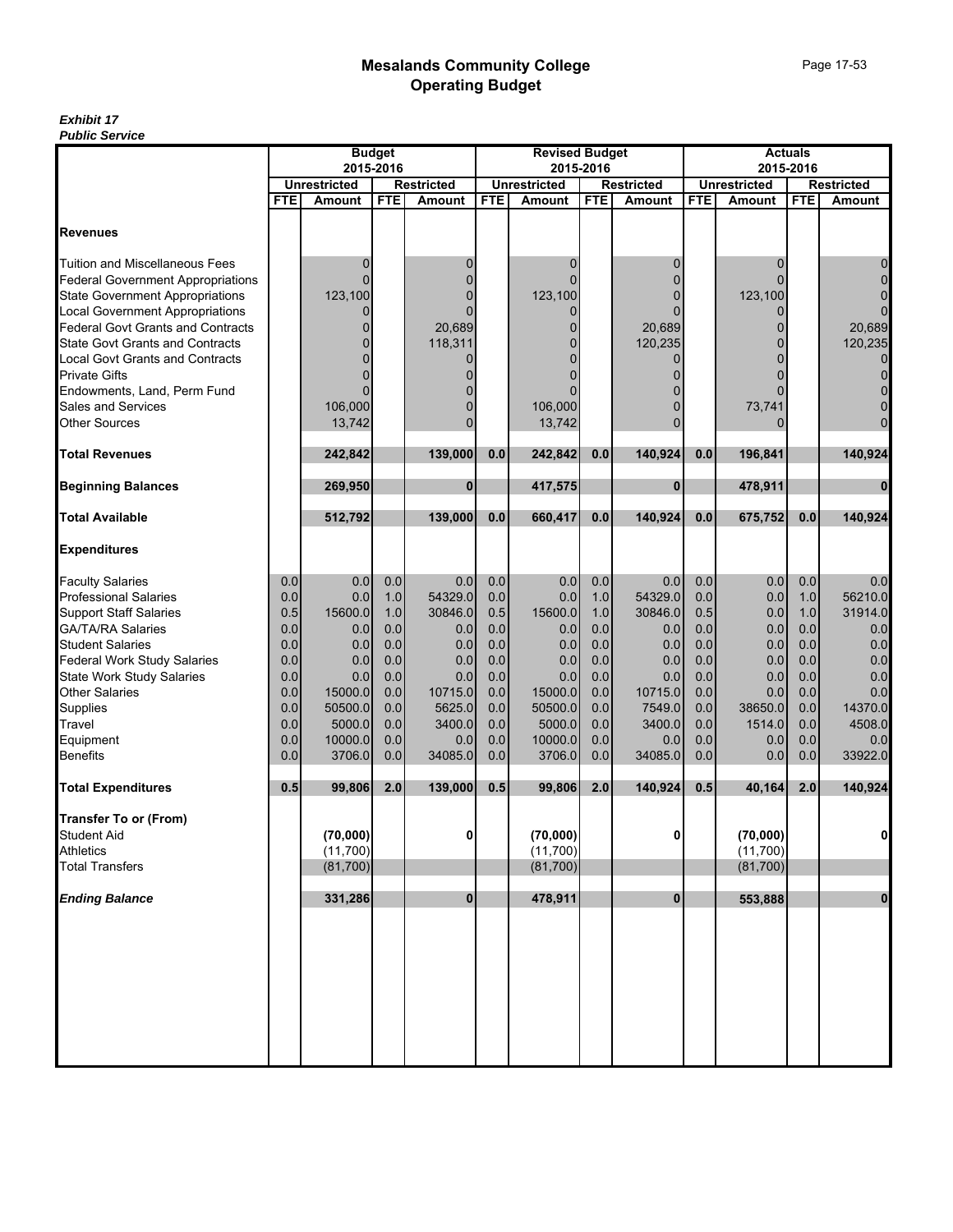|                                                                    |            |                     | <b>Budget</b> |                   |            | <b>Revised Budget</b> |            |                   |            |                     | <b>Actuals</b> |                   |
|--------------------------------------------------------------------|------------|---------------------|---------------|-------------------|------------|-----------------------|------------|-------------------|------------|---------------------|----------------|-------------------|
|                                                                    |            | <b>Unrestricted</b> | 2015-2016     | <b>Restricted</b> |            | <b>Unrestricted</b>   | 2015-2016  | <b>Restricted</b> |            | <b>Unrestricted</b> | 2015-2016      | <b>Restricted</b> |
| <b>SBDC Program Income 3760</b>                                    | <b>FTE</b> | Amount              | <b>FTE</b>    | Amount            | <b>FTE</b> | Amount                | <b>FTE</b> | <b>Amount</b>     | <b>FTE</b> | Amount              | <b>FTE</b>     | <b>Amount</b>     |
|                                                                    |            |                     |               |                   |            |                       |            |                   |            |                     |                |                   |
| <b>Revenues</b>                                                    |            |                     |               |                   |            |                       |            |                   |            |                     |                |                   |
|                                                                    |            |                     |               |                   |            |                       |            |                   |            |                     |                |                   |
| Tuition and Miscellaneous Fees                                     |            |                     |               |                   |            |                       |            |                   |            |                     |                |                   |
| <b>Federal Government Appropriations</b>                           |            |                     |               |                   |            |                       |            |                   |            |                     |                |                   |
| State Government Appropriations<br>Local Government Appropriations |            |                     |               |                   |            |                       |            |                   |            |                     |                |                   |
|                                                                    |            |                     |               |                   |            |                       |            |                   |            |                     |                |                   |
| <b>Federal Govt Grants and Contracts</b>                           |            |                     |               |                   |            |                       |            |                   |            |                     |                |                   |
| State Govt Grants and Contracts<br>Local Govt Grants and Contracts |            |                     |               |                   |            |                       |            |                   |            |                     |                |                   |
|                                                                    |            |                     |               |                   |            |                       |            |                   |            |                     |                |                   |
| <b>Private Gifts</b>                                               |            |                     |               |                   |            |                       |            |                   |            |                     |                |                   |
| Endowments, Land, Perm Fund<br>Sales and Services                  |            |                     |               |                   |            |                       |            |                   |            |                     |                |                   |
|                                                                    |            |                     |               |                   |            |                       |            |                   |            | 800                 |                |                   |
| Other Sources                                                      |            |                     |               |                   |            |                       |            |                   |            |                     |                |                   |
|                                                                    |            |                     |               |                   |            |                       |            |                   |            |                     |                |                   |
| <b>Total Revenues</b>                                              |            | $\mathbf{0}$        |               | $\bf{0}$          |            | $\mathbf{0}$          |            | 0                 |            | 800                 |                | 0                 |
| <b>Beginning Balances</b>                                          |            |                     |               |                   |            | 4,514                 |            |                   |            | 4,514               |                |                   |
|                                                                    |            |                     |               |                   |            |                       |            |                   |            |                     |                |                   |
| <b>Total Available</b>                                             |            | $\bf{0}$            |               | $\bf{0}$          |            | 4,514                 |            | $\bf{0}$          |            | 5,314               |                | $\bf{0}$          |
| <b>Expenditures</b>                                                |            |                     |               |                   |            |                       |            |                   |            |                     |                |                   |
| <b>Faculty Salaries</b>                                            |            |                     |               |                   |            |                       |            |                   |            |                     |                |                   |
| <b>Professional Salaries</b>                                       |            |                     |               |                   |            |                       |            |                   |            |                     |                |                   |
|                                                                    |            |                     |               |                   |            |                       |            |                   |            |                     |                |                   |
| Support Staff Salaries<br>GA/TA/RA Salaries                        |            |                     |               |                   |            |                       |            |                   |            |                     |                |                   |
| <b>Student Salaries</b>                                            |            |                     |               |                   |            |                       |            |                   |            |                     |                |                   |
|                                                                    |            |                     |               |                   |            |                       |            |                   |            |                     |                |                   |
| Federal Work Study Salaries<br>State Work Study Salaries           |            |                     |               |                   |            |                       |            |                   |            |                     |                |                   |
| <b>Other Salaries</b>                                              |            |                     |               |                   |            |                       |            |                   |            |                     |                |                   |
|                                                                    |            |                     |               |                   |            |                       |            |                   |            |                     |                |                   |
| Supplies<br>Travel                                                 |            |                     |               |                   |            |                       |            |                   |            |                     |                |                   |
| Equipment                                                          |            |                     |               |                   |            |                       |            |                   |            |                     |                |                   |
| <b>Benefits</b>                                                    |            |                     |               |                   |            |                       |            |                   |            |                     |                |                   |
| <b>Total Expenditures</b>                                          | 0.0        | $\mathbf{0}$        | 0.0           | 0                 | 0.0        | $\mathbf{0}$          | 0.0        | $\mathbf{0}$      | $0.0\,$    | $\mathbf{0}$        | 0.0            | 0                 |
|                                                                    |            |                     |               |                   |            |                       |            |                   |            |                     |                |                   |
| <b>Transfer To or (From)</b>                                       |            |                     |               |                   |            |                       |            |                   |            |                     |                |                   |
| <b>Instruction and General</b>                                     |            |                     |               |                   |            |                       |            |                   |            |                     |                |                   |
|                                                                    |            |                     |               |                   |            |                       |            |                   |            |                     |                |                   |
| <b>Ending Balance</b>                                              |            | $\mathbf{0}$        |               | $\mathbf 0$       |            | 4,514                 |            | $\bf{0}$          |            | 5,314               |                | $\pmb{0}$         |
|                                                                    |            |                     |               |                   |            |                       |            |                   |            |                     |                |                   |
|                                                                    |            |                     |               |                   |            |                       |            |                   |            |                     |                |                   |
|                                                                    |            |                     |               |                   |            |                       |            |                   |            |                     |                |                   |
|                                                                    |            |                     |               |                   |            |                       |            |                   |            |                     |                |                   |
|                                                                    |            |                     |               |                   |            |                       |            |                   |            |                     |                |                   |
|                                                                    |            |                     |               |                   |            |                       |            |                   |            |                     |                |                   |
|                                                                    |            |                     |               |                   |            |                       |            |                   |            |                     |                |                   |
|                                                                    |            |                     |               |                   |            |                       |            |                   |            |                     |                |                   |
|                                                                    |            |                     |               |                   |            |                       |            |                   |            |                     |                |                   |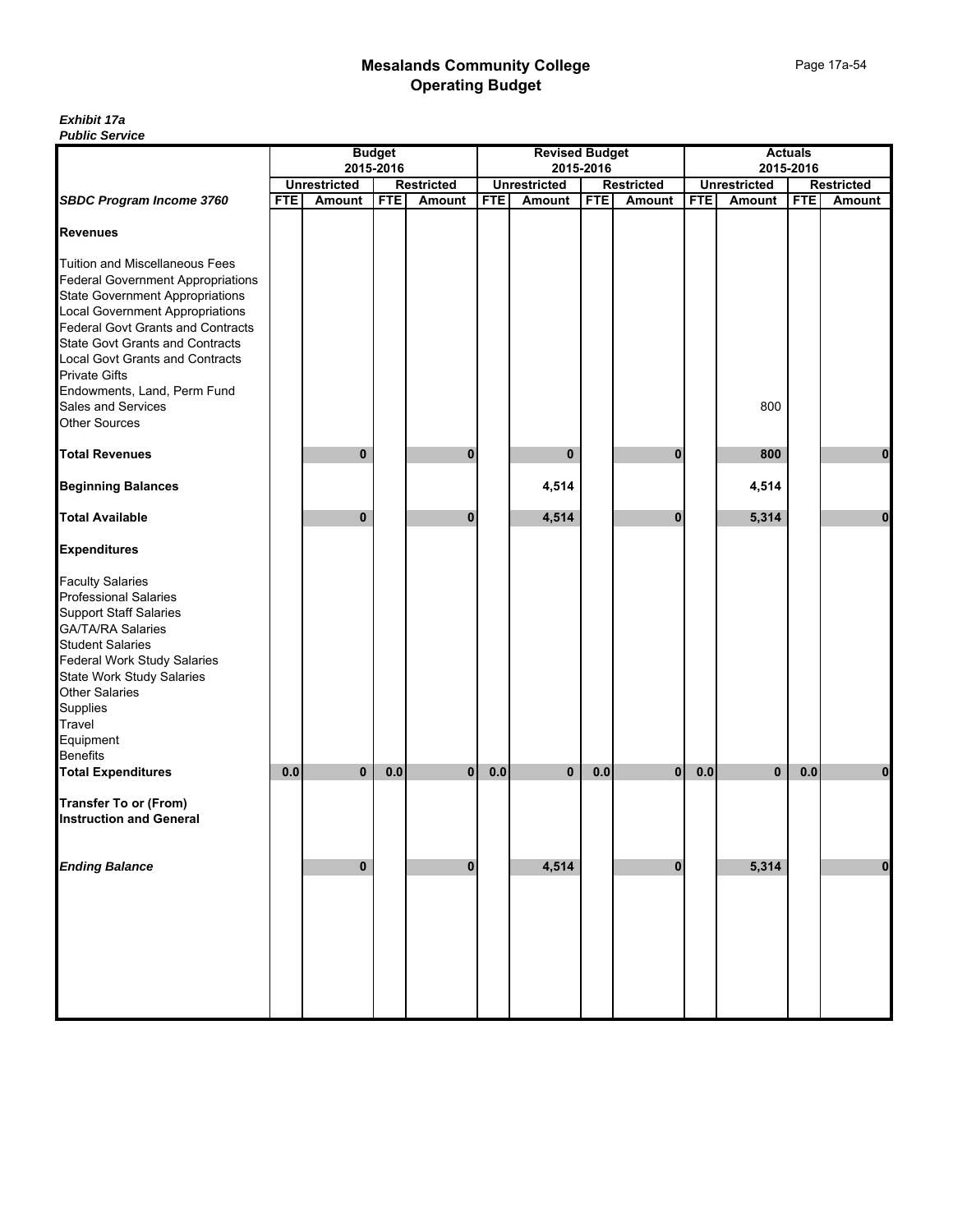|                                                                                                                                                                                                                                                                                                                                                                         |            |                     | <b>Budget</b> |                          |            | <b>Revised Budget</b> |            |                          |            |                     | <b>Actuals</b> |                   |
|-------------------------------------------------------------------------------------------------------------------------------------------------------------------------------------------------------------------------------------------------------------------------------------------------------------------------------------------------------------------------|------------|---------------------|---------------|--------------------------|------------|-----------------------|------------|--------------------------|------------|---------------------|----------------|-------------------|
|                                                                                                                                                                                                                                                                                                                                                                         |            | 2015-2016           |               |                          |            |                       | 2015-2016  |                          |            |                     | 2015-2016      |                   |
|                                                                                                                                                                                                                                                                                                                                                                         |            | <b>Unrestricted</b> |               | <b>Restricted</b>        |            | <b>Unrestricted</b>   |            | <b>Restricted</b>        |            | <b>Unrestricted</b> |                | <b>Restricted</b> |
| Small Bus. Dev. Ctr. 2701                                                                                                                                                                                                                                                                                                                                               | <b>FTE</b> | <b>Amount</b>       | <b>FTE</b>    | Amount                   | <b>FTE</b> | <b>Amount</b>         | <b>FTE</b> | Amount                   | <b>FTE</b> | Amount              | <b>FTE</b>     | Amount            |
| <b>Revenues</b>                                                                                                                                                                                                                                                                                                                                                         |            |                     |               |                          |            |                       |            |                          |            |                     |                |                   |
| <b>Tuition and Miscellaneous Fees</b><br><b>Federal Government Appropriations</b><br>State Government Appropriations<br>Local Government Appropriations<br><b>Federal Govt Grants and Contracts</b><br>State Govt Grants and Contracts<br>Local Govt Grants and Contracts<br><b>Private Gifts</b><br>Endowments, Land, Perm Fund<br>Sales and Services<br>Other Sources |            |                     |               | 20,689<br>118,311        |            |                       |            | 20,689<br>120.235        |            |                     |                | 20,689<br>120,235 |
| <b>Total Revenues</b>                                                                                                                                                                                                                                                                                                                                                   |            | $\bf{0}$            |               | 139,000                  |            | $\mathbf{0}$          |            | 140,924                  |            | 0                   |                | 140,924           |
| <b>Beginning Balances</b>                                                                                                                                                                                                                                                                                                                                               |            |                     |               |                          |            |                       |            |                          |            | 0                   |                |                   |
| <b>Total Available</b>                                                                                                                                                                                                                                                                                                                                                  |            | 0                   |               | 139,000                  |            | $\mathbf{0}$          |            | 140,924                  |            | $\mathbf{0}$        |                | 140,924           |
| <b>Expenditures</b>                                                                                                                                                                                                                                                                                                                                                     |            |                     |               |                          |            |                       |            |                          |            |                     |                |                   |
| <b>Faculty Salaries</b><br><b>Professional Salaries</b><br>Support Staff Salaries<br>GA/TA/RA Salaries<br><b>Student Salaries</b><br>Federal Work Study Salaries<br>State Work Study Salaries                                                                                                                                                                           |            |                     | 1.0<br>1.0    | 54,329<br>30,846         |            |                       | 1.0<br>1.0 | 54,329<br>30,846         |            |                     | 1.0<br>1.0     | 56,210<br>31,914  |
| Other Salaries<br>Supplies<br>Travel<br>Equipment                                                                                                                                                                                                                                                                                                                       |            |                     |               | 10,715<br>5,625<br>3,400 |            |                       |            | 10,715<br>7,549<br>3,400 |            |                     |                | 14,370<br>4,508   |
| <b>Benefits</b>                                                                                                                                                                                                                                                                                                                                                         |            |                     |               | 34,085                   |            |                       |            | 34,085                   |            |                     |                | 33,922            |
| <b>Total Expenditures</b>                                                                                                                                                                                                                                                                                                                                               | 0.0        | $\mathbf{0}$        | 2.0           | 139,000                  | 0.0        | $\mathbf{0}$          | 2.0        | 140,924                  | 0.0        | $\mathbf{0}$        | 2.0            | 140,924           |
| <b>Transfer To or (From)</b><br><b>Instruction and General</b>                                                                                                                                                                                                                                                                                                          |            |                     |               |                          |            |                       |            |                          |            |                     |                |                   |
| <b>Ending Balance</b>                                                                                                                                                                                                                                                                                                                                                   |            | $\bf{0}$            |               | $\mathbf{0}$             |            | 0<br>$\mathbf{0}$     |            | $\bf{0}$                 |            | 0                   |                | 0                 |
|                                                                                                                                                                                                                                                                                                                                                                         |            |                     |               |                          |            |                       |            |                          |            |                     |                |                   |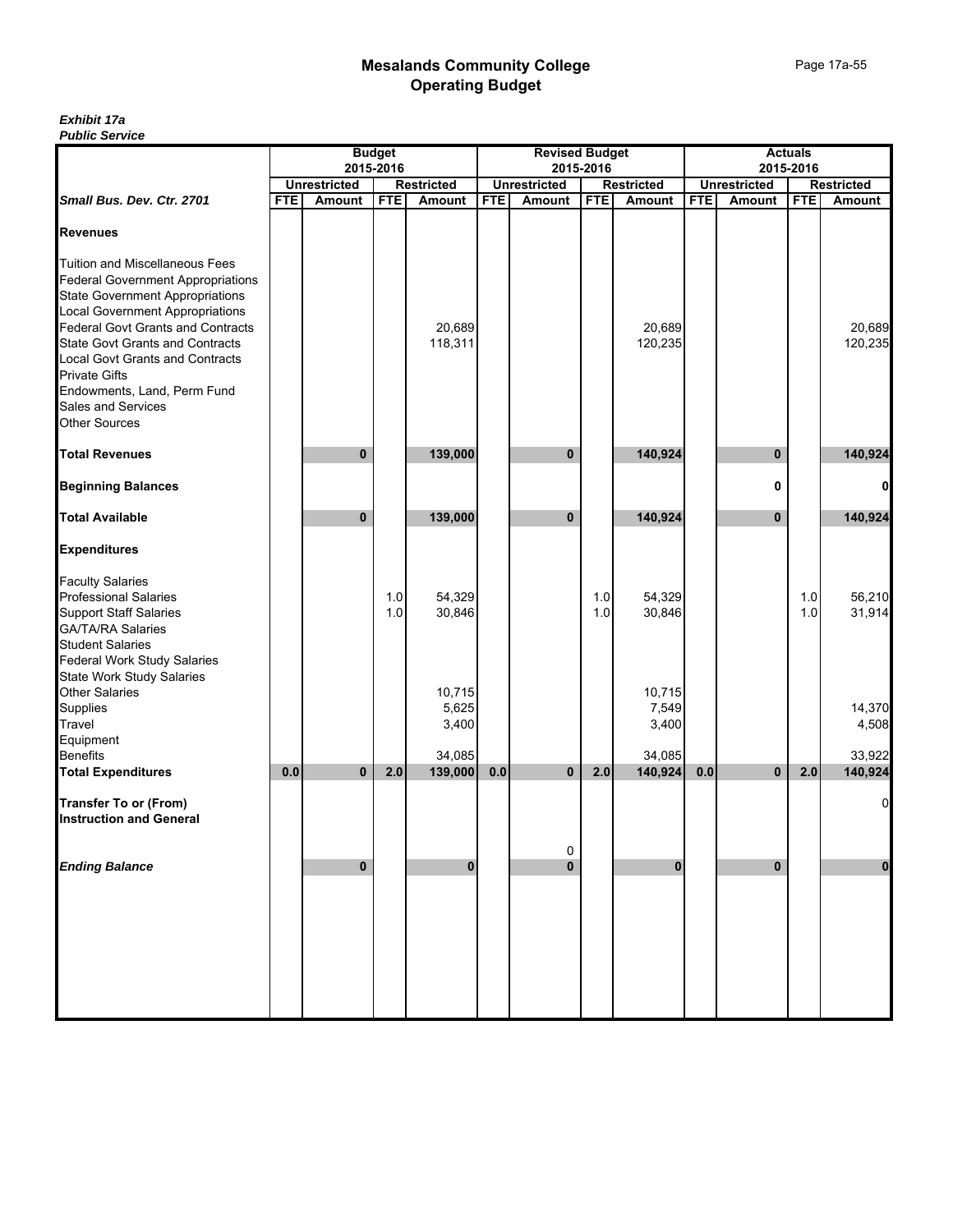|                                                                                                                                                                                                                                                                                                          |            |                                     | <b>Budget</b> |                   |            | <b>Revised Budget</b>               |            |                   |              | <b>Actuals</b>       |              |                   |
|----------------------------------------------------------------------------------------------------------------------------------------------------------------------------------------------------------------------------------------------------------------------------------------------------------|------------|-------------------------------------|---------------|-------------------|------------|-------------------------------------|------------|-------------------|--------------|----------------------|--------------|-------------------|
|                                                                                                                                                                                                                                                                                                          |            |                                     | 2015-2016     |                   |            |                                     | 2015-2016  |                   |              | 2015-2016            |              |                   |
| <b>TURBINE 3750</b>                                                                                                                                                                                                                                                                                      | <b>FTE</b> | <b>Unrestricted</b>                 | <b>FTE</b>    | <b>Restricted</b> | <b>FTE</b> | <b>Unrestricted</b>                 | <b>FTE</b> | <b>Restricted</b> | <b>FTE</b>   | <b>Unrestricted</b>  | <b>FTE</b>   | <b>Restricted</b> |
|                                                                                                                                                                                                                                                                                                          |            | Amount                              |               | Amount            |            | Amount                              |            | Amount            |              | Amount               |              | Amount            |
| <b>Revenues</b>                                                                                                                                                                                                                                                                                          |            |                                     |               |                   |            |                                     |            |                   |              |                      |              |                   |
| <b>Tuition and Miscellaneous Fees</b><br><b>Federal Government Appropriations</b><br>State Government Appropriations<br>Local Government Appropriations<br>Federal Govt Grants and Contracts<br><b>State Govt Grants and Contracts</b><br><b>Local Govt Grants and Contracts</b><br><b>Private Gifts</b> |            | 123,100                             |               |                   |            | 123,100                             |            |                   |              | 123,100              |              |                   |
| Endowments, Land, Perm Fund<br>Sales and Services<br>Other Sources                                                                                                                                                                                                                                       |            | 70,000                              |               |                   |            | 70,000                              |            |                   |              | 69,414               |              |                   |
| <b>Total Revenues</b>                                                                                                                                                                                                                                                                                    |            | 193,100                             |               | $\bf{0}$          |            | 193,100                             |            | $\bf{0}$          |              | 192,514              |              | $\mathbf{0}$      |
| <b>Beginning Balances</b>                                                                                                                                                                                                                                                                                |            | 154,995                             |               |                   |            | 297,648                             |            |                   |              | 329,048              |              |                   |
| <b>Total Available</b>                                                                                                                                                                                                                                                                                   |            | 348,095                             |               | 0                 |            | 490,748                             |            | $\bf{0}$          |              | 521,562              |              | $\mathbf 0$       |
| <b>Expenditures</b>                                                                                                                                                                                                                                                                                      |            |                                     |               |                   |            |                                     |            |                   |              |                      |              |                   |
| <b>Faculty Salaries</b><br><b>Professional Salaries</b><br>Support Staff Salaries<br>GA/TA/RA Salaries<br><b>Student Salaries</b><br>Federal Work Study Salaries<br>State Work Study Salaries<br>Other Salaries                                                                                          |            |                                     |               |                   |            |                                     |            |                   |              |                      |              | 0                 |
| Supplies<br>Travel<br>Equipment<br>Benefits                                                                                                                                                                                                                                                              |            | 15,000<br>50,000<br>5,000<br>10,000 |               |                   |            | 15,000<br>50,000<br>5,000<br>10,000 |            |                   |              | 38,228<br>1,514<br>0 |              |                   |
| <b>Total Expenditures</b>                                                                                                                                                                                                                                                                                | 0.0        | 80,000                              | 0.0           | $\mathbf{0}$      | 0.0        | 80,000                              | 0.0        | $\mathbf{0}$      | $0.0\,$      | 39,742               | 0.0          | $\mathbf{0}$      |
| <b>Transfer To or (From)</b><br><b>Student Aid</b><br><b>Athletics</b>                                                                                                                                                                                                                                   |            | (70,000)<br>(11, 700)               |               |                   |            | (70,000)<br>(11,700)                |            |                   |              | (70,000)<br>(11,700) |              |                   |
| <b>Ending Balance</b>                                                                                                                                                                                                                                                                                    |            | 186,395                             |               | $\bf{0}$          | 0          | 329,048                             | $\bf{0}$   | 0                 | $\mathbf{0}$ | 400,120              | $\mathbf{0}$ | $\mathbf 0$       |
|                                                                                                                                                                                                                                                                                                          |            |                                     |               |                   |            |                                     |            |                   |              |                      |              |                   |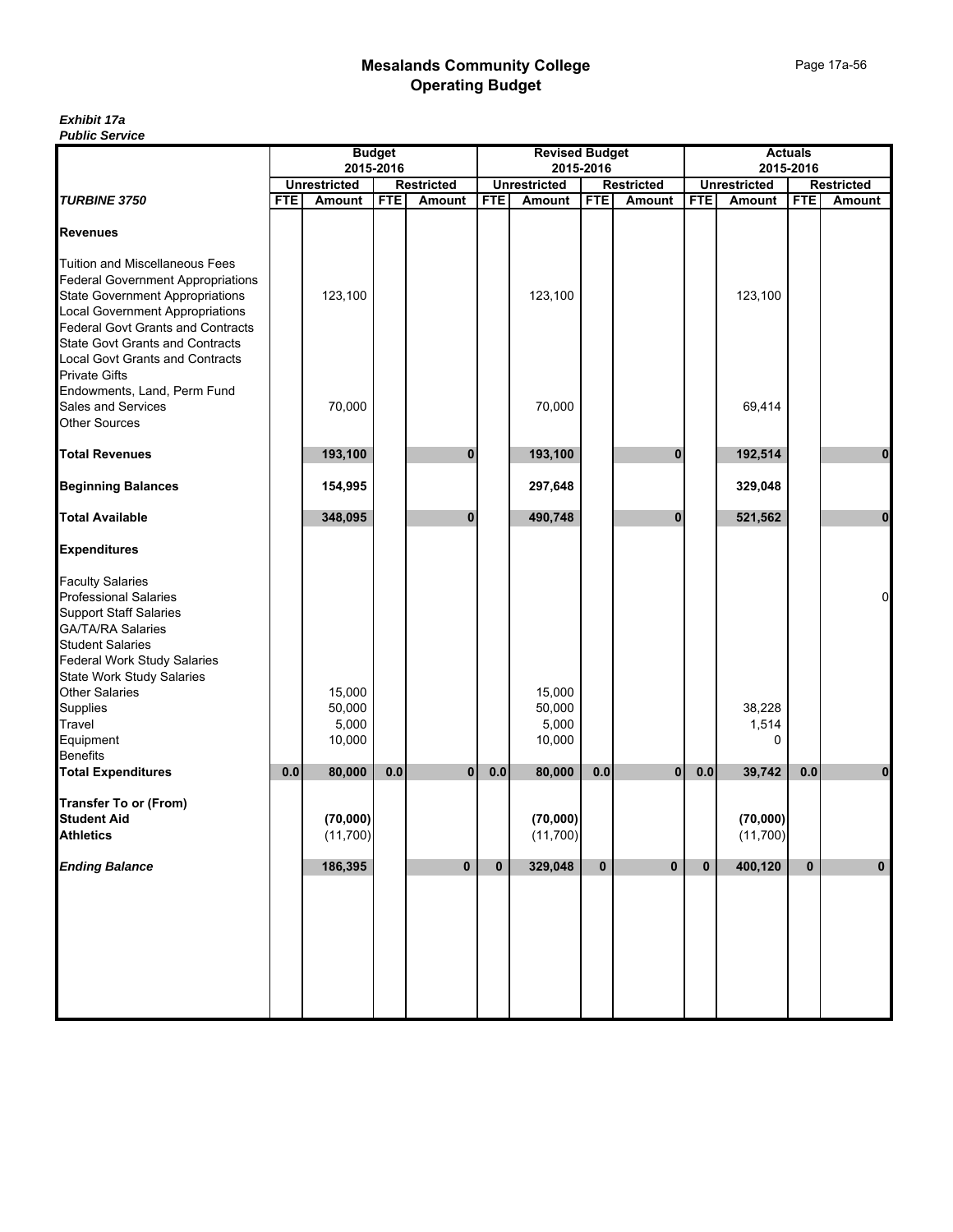|                                                                                                         |            |                     | <b>Budget</b> |                   |            | <b>Revised Budget</b> |            |                   |            |                     | <b>Actuals</b> |                   |
|---------------------------------------------------------------------------------------------------------|------------|---------------------|---------------|-------------------|------------|-----------------------|------------|-------------------|------------|---------------------|----------------|-------------------|
|                                                                                                         |            | <b>Unrestricted</b> | 2015-2016     | <b>Restricted</b> |            | <b>Unrestricted</b>   | 2015-2016  | <b>Restricted</b> |            | <b>Unrestricted</b> | 2015-2016      | <b>Restricted</b> |
| <b>College Advancement 3720</b>                                                                         | <b>FTE</b> | Amount              | <b>FTE</b>    | Amount            | <b>FTE</b> | Amount                | <b>FTE</b> | <b>Amount</b>     | <b>FTE</b> | Amount              | <b>FTE</b>     | Amount            |
|                                                                                                         |            |                     |               |                   |            |                       |            |                   |            |                     |                |                   |
| <b>Revenues</b>                                                                                         |            |                     |               |                   |            |                       |            |                   |            |                     |                |                   |
|                                                                                                         |            |                     |               |                   |            |                       |            |                   |            |                     |                |                   |
| Tuition and Miscellaneous Fees                                                                          |            |                     |               |                   |            |                       |            |                   |            |                     |                |                   |
| Federal Government Appropriations<br>State Government Appropriations<br>Local Government Appropriations |            |                     |               |                   |            |                       |            |                   |            |                     |                |                   |
|                                                                                                         |            |                     |               |                   |            |                       |            |                   |            |                     |                |                   |
|                                                                                                         |            |                     |               |                   |            |                       |            |                   |            |                     |                |                   |
| <b>Federal Govt Grants and Contracts</b>                                                                |            |                     |               |                   |            |                       |            |                   |            |                     |                |                   |
| State Govt Grants and Contracts<br>Local Govt Grants and Contracts                                      |            |                     |               |                   |            |                       |            |                   |            |                     |                |                   |
|                                                                                                         |            |                     |               |                   |            |                       |            |                   |            |                     |                |                   |
| <b>Private Gifts</b>                                                                                    |            |                     |               |                   |            |                       |            |                   |            |                     |                |                   |
| Endowments, Land, Perm Fund<br>Sales and Services                                                       |            |                     |               |                   |            |                       |            |                   |            |                     |                |                   |
|                                                                                                         |            |                     |               |                   |            |                       |            |                   |            | 527                 |                |                   |
| Other Sources                                                                                           |            | 13,742              |               |                   |            | 13,742                |            |                   |            |                     |                |                   |
| <b>Total Revenues</b>                                                                                   |            | 13,742              |               | $\bf{0}$          |            | 13,742                |            | $\bf{0}$          |            | 527                 |                | $\bf{0}$          |
|                                                                                                         |            |                     |               |                   |            |                       |            |                   |            |                     |                |                   |
| <b>Beginning Balances</b>                                                                               |            | 8,149               |               |                   |            | 8,607                 |            |                   |            | 22,349              |                |                   |
| <b>Total Available</b>                                                                                  |            | 21,891              |               |                   |            | 22,349                |            | $\bf{0}$          |            | 22,876              |                | $\bf{0}$          |
| <b>Expenditures</b>                                                                                     |            |                     |               |                   |            |                       |            |                   |            |                     |                |                   |
| <b>Faculty Salaries</b>                                                                                 |            |                     |               |                   |            |                       |            |                   |            |                     |                |                   |
|                                                                                                         |            |                     |               |                   |            |                       |            |                   |            |                     |                |                   |
|                                                                                                         |            |                     |               |                   |            |                       |            |                   |            |                     |                |                   |
| Professional Salaries<br>Support Staff Salaries<br>GA/TA/RA Salaries                                    |            |                     |               |                   |            |                       |            |                   |            |                     |                |                   |
| <b>Student Salaries</b>                                                                                 |            |                     |               |                   |            |                       |            |                   |            |                     |                |                   |
|                                                                                                         |            |                     |               |                   |            |                       |            |                   |            |                     |                |                   |
| Federal Work Study Salaries<br>State Work Study Salaries                                                |            |                     |               |                   |            |                       |            |                   |            |                     |                |                   |
| <b>Other Salaries</b>                                                                                   |            |                     |               |                   |            |                       |            |                   |            |                     |                |                   |
|                                                                                                         |            | 0                   |               |                   |            | 0                     |            |                   |            | 422                 |                |                   |
| Supplies<br>Travel                                                                                      |            |                     |               |                   |            |                       |            |                   |            |                     |                |                   |
| Equipment                                                                                               |            |                     |               |                   |            |                       |            |                   |            |                     |                |                   |
| <b>Benefits</b>                                                                                         |            |                     |               |                   |            |                       |            |                   |            |                     |                |                   |
| <b>Total Expenditures</b>                                                                               | 0.0        | $\mathbf{0}$        | 0.0           | $\mathbf{0}$      | 0.0        | $\mathbf{0}$          | 0.0        | $\mathbf{0}$      | $0.0\,$    | 422                 | 0.0            | $\bf{0}$          |
|                                                                                                         |            |                     |               |                   |            |                       |            |                   |            |                     |                |                   |
| <b>Transfer To or (From)</b>                                                                            |            |                     |               |                   |            |                       |            |                   |            |                     |                |                   |
| <b>Instruction and General</b>                                                                          |            |                     |               |                   |            |                       |            |                   |            |                     |                |                   |
|                                                                                                         |            |                     |               |                   |            |                       |            |                   |            |                     |                |                   |
| <b>Ending Balance</b>                                                                                   |            | 21,891              |               | $\mathbf{0}$      |            | 22,349                |            | $\mathbf{0}$      |            | 22,454              |                | $\pmb{0}$         |
|                                                                                                         |            |                     |               |                   |            |                       |            |                   |            |                     |                |                   |
|                                                                                                         |            |                     |               |                   |            |                       |            |                   |            |                     |                |                   |
|                                                                                                         |            |                     |               |                   |            |                       |            |                   |            |                     |                |                   |
|                                                                                                         |            |                     |               |                   |            |                       |            |                   |            |                     |                |                   |
|                                                                                                         |            |                     |               |                   |            |                       |            |                   |            |                     |                |                   |
|                                                                                                         |            |                     |               |                   |            |                       |            |                   |            |                     |                |                   |
|                                                                                                         |            |                     |               |                   |            |                       |            |                   |            |                     |                |                   |
|                                                                                                         |            |                     |               |                   |            |                       |            |                   |            |                     |                |                   |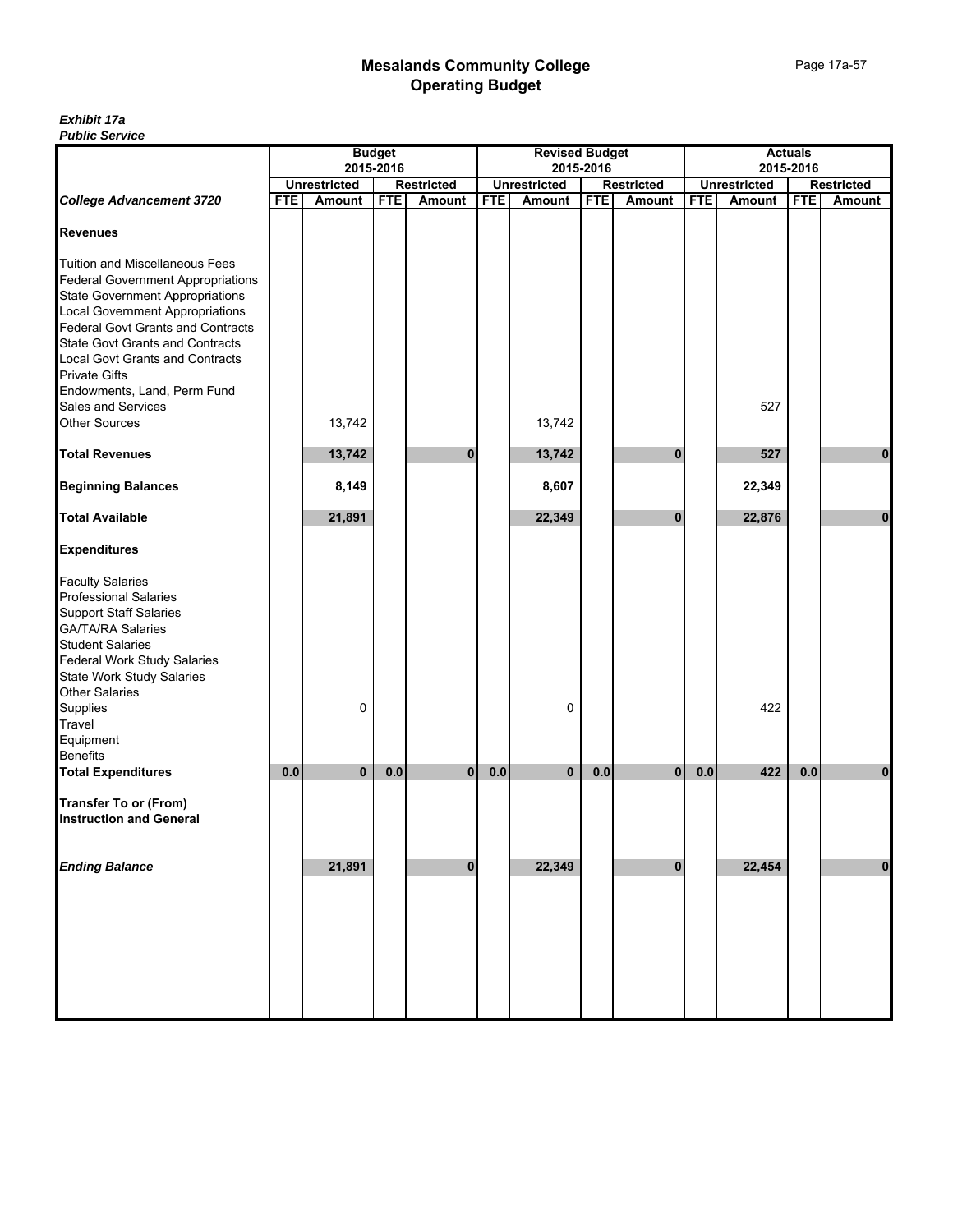|                                                                                                                                                                                                                                                                                                |            |                               | <b>Budget</b> |                   |            | <b>Revised Budget</b> |            |                             |            |                     | <b>Actuals</b> |                   |
|------------------------------------------------------------------------------------------------------------------------------------------------------------------------------------------------------------------------------------------------------------------------------------------------|------------|-------------------------------|---------------|-------------------|------------|-----------------------|------------|-----------------------------|------------|---------------------|----------------|-------------------|
|                                                                                                                                                                                                                                                                                                |            |                               | 2015-2016     |                   |            |                       | 2015-2016  |                             |            |                     | 2015-2016      |                   |
| <b>FOUNDATION 3755</b>                                                                                                                                                                                                                                                                         | <b>FTE</b> | <b>Unrestricted</b><br>Amount | <b>FTE</b>    | <b>Restricted</b> | <b>FTE</b> | <b>Unrestricted</b>   | <b>FTE</b> | <b>Restricted</b><br>Amount | <b>FTE</b> | <b>Unrestricted</b> | <b>FTE</b>     | <b>Restricted</b> |
|                                                                                                                                                                                                                                                                                                |            |                               |               | <b>Amount</b>     |            | <b>Amount</b>         |            |                             |            | <b>Amount</b>       |                | <b>Amount</b>     |
| <b>Revenues</b>                                                                                                                                                                                                                                                                                |            |                               |               |                   |            |                       |            |                             |            |                     |                |                   |
| <b>Tuition and Miscellaneous Fees</b><br><b>Federal Government Appropriations</b><br><b>State Government Appropriations</b><br><b>Local Government Appropriations</b><br>Federal Govt Grants and Contracts<br><b>State Govt Grants and Contracts</b><br><b>Local Govt Grants and Contracts</b> |            |                               |               |                   |            |                       |            |                             |            |                     |                |                   |
| <b>Private Gifts</b><br>Endowments, Land, Perm Fund<br>Sales and Services<br><b>Other Sources</b>                                                                                                                                                                                              |            | 21,000                        |               |                   |            | 21,000                |            |                             |            | 0                   |                |                   |
| <b>Total Revenues</b>                                                                                                                                                                                                                                                                          |            | 21,000                        |               | $\bf{0}$          |            | 21,000                |            | $\bf{0}$                    |            | $\mathbf 0$         |                | $\bf{0}$          |
| <b>Beginning Balances</b>                                                                                                                                                                                                                                                                      |            | 1,350                         |               |                   |            | 1,350                 |            |                             |            | 3,044               |                |                   |
| <b>Total Available</b>                                                                                                                                                                                                                                                                         |            | 22,350                        |               | $\bf{0}$          |            | 22,350                |            | $\bf{0}$                    |            | 3,044               |                | $\bf{0}$          |
| <b>Expenditures</b>                                                                                                                                                                                                                                                                            |            |                               |               |                   |            |                       |            |                             |            |                     |                |                   |
| <b>Faculty Salaries</b><br><b>Professional Salaries</b><br><b>Support Staff Salaries</b><br><b>GA/TA/RA Salaries</b><br><b>Student Salaries</b><br><b>Federal Work Study Salaries</b>                                                                                                          | 0.5        | 15,600                        |               |                   | 0.5        | 15,600                |            |                             | 0.5        | $\mathbf 0$         |                |                   |
| <b>State Work Study Salaries</b><br>Other Salaries<br>Supplies<br>Travel<br>Equipment                                                                                                                                                                                                          |            | $\mathbf 0$                   |               |                   |            | 0                     |            |                             |            | 0                   |                |                   |
| <b>Benefits</b>                                                                                                                                                                                                                                                                                |            | 3,706                         |               |                   |            | 3,706                 |            |                             |            | 0                   |                |                   |
| <b>Total Expenditures</b>                                                                                                                                                                                                                                                                      | 0.5        | 19,306                        | 0.0           | $\mathbf{0}$      | 0.5        | 19,306                | 0.0        | $\mathbf{0}$                | 0.5        | $\mathbf 0$         | 0.0            | $\bf{0}$          |
| <b>Transfer To or (From)</b><br><b>Instruction and General</b>                                                                                                                                                                                                                                 |            |                               |               |                   |            |                       |            |                             |            |                     |                |                   |
| <b>Ending Balance</b>                                                                                                                                                                                                                                                                          |            | 3,044                         |               | $\bf{0}$          |            | 3,044                 |            | $\bf{0}$                    |            | 3,044               |                | $\bf{0}$          |
|                                                                                                                                                                                                                                                                                                |            |                               |               |                   |            |                       |            |                             |            |                     |                |                   |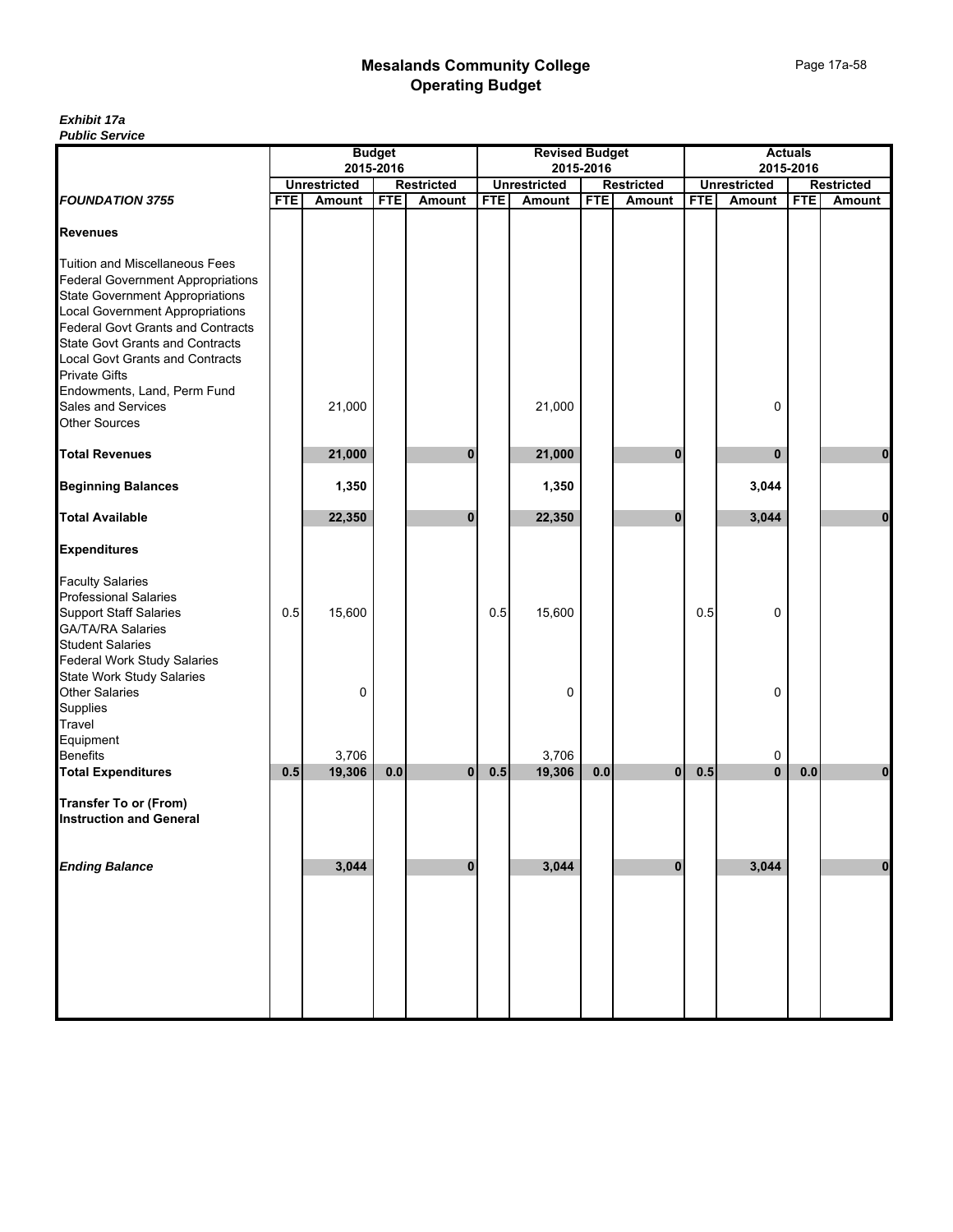| יטעו וטט טוועוט ו                                                                                       |            |                     | <b>Budget</b> |                   |            | <b>Revised Budget</b> |            |                   |            |                     | <b>Actuals</b> |                   |
|---------------------------------------------------------------------------------------------------------|------------|---------------------|---------------|-------------------|------------|-----------------------|------------|-------------------|------------|---------------------|----------------|-------------------|
|                                                                                                         |            | 2015-2016           |               |                   |            |                       | 2015-2016  |                   |            |                     | 2015-2016      |                   |
|                                                                                                         |            | <b>Unrestricted</b> |               | <b>Restricted</b> |            | <b>Unrestricted</b>   |            | <b>Restricted</b> |            | <b>Unrestricted</b> |                | <b>Restricted</b> |
| <b>Building Trades House</b>                                                                            | <b>FTE</b> | Amount              | <b>FTE</b>    | Amount            | <b>FTE</b> | Amount                | <b>FTE</b> | Amount            | <b>FTE</b> | Amount              | <b>FTE</b>     | Amount            |
| <b>Revenues</b>                                                                                         |            |                     |               |                   |            |                       |            |                   |            |                     |                |                   |
| Tuition and Miscellaneous Fees                                                                          |            |                     |               |                   |            |                       |            |                   |            |                     |                |                   |
|                                                                                                         |            |                     |               |                   |            |                       |            |                   |            |                     |                |                   |
| Federal Government Appropriations<br>State Government Appropriations<br>Local Government Appropriations |            |                     |               |                   |            |                       |            |                   |            |                     |                |                   |
|                                                                                                         |            |                     |               |                   |            |                       |            |                   |            |                     |                |                   |
| <b>Federal Govt Grants and Contracts</b>                                                                |            |                     |               |                   |            |                       |            |                   |            |                     |                |                   |
| State Govt Grants and Contracts<br>Local Govt Grants and Contracts                                      |            |                     |               |                   |            |                       |            |                   |            |                     |                |                   |
|                                                                                                         |            |                     |               |                   |            |                       |            |                   |            |                     |                |                   |
| <b>Private Gifts</b>                                                                                    |            |                     |               |                   |            |                       |            |                   |            |                     |                |                   |
| Endowments, Land, Perm Fund                                                                             |            |                     |               |                   |            |                       |            |                   |            |                     |                |                   |
| Sales and Services                                                                                      |            | 15,000              |               |                   |            | 15,000                |            |                   |            | 3,000               |                |                   |
| <b>Other Sources</b>                                                                                    |            |                     |               |                   |            |                       |            |                   |            |                     |                |                   |
| <b>Total Revenues</b>                                                                                   |            | 15,000              |               | 0                 |            | 15,000                |            | 0                 |            | 3,000               |                | $\mathbf{0}$      |
| <b>Beginning Balances</b>                                                                               |            | 105,456             |               |                   |            | 105,456               |            |                   |            | 119,956             |                |                   |
| <b>Total Available</b>                                                                                  |            | 120,456             |               | $\mathbf{0}$      |            | 120,456               |            | $\bf{0}$          |            | 122,956             |                | $\mathbf{0}$      |
|                                                                                                         |            |                     |               |                   |            |                       |            |                   |            |                     |                |                   |
| <b>Expenditures</b>                                                                                     |            |                     |               |                   |            |                       |            |                   |            |                     |                |                   |
| <b>Faculty Salaries</b>                                                                                 |            |                     |               |                   |            |                       |            |                   |            |                     |                |                   |
|                                                                                                         |            |                     |               |                   |            |                       |            |                   |            |                     |                |                   |
|                                                                                                         |            |                     |               |                   |            |                       |            |                   |            |                     |                |                   |
| Professional Salaries<br>Support Staff Salaries<br>GA/TA/RA Salaries                                    |            |                     |               |                   |            |                       |            |                   |            |                     |                |                   |
| <b>Student Salaries</b>                                                                                 |            |                     |               |                   |            |                       |            |                   |            |                     |                |                   |
| Federal Work Study Salaries<br>State Work Study Salaries                                                |            |                     |               |                   |            |                       |            |                   |            |                     |                |                   |
|                                                                                                         |            |                     |               |                   |            |                       |            |                   |            |                     |                |                   |
| Other Salaries                                                                                          |            |                     |               |                   |            |                       |            |                   |            |                     |                |                   |
| Supplies<br>Travel                                                                                      |            | 500                 |               |                   |            | 500                   |            |                   |            | 0                   |                |                   |
|                                                                                                         |            |                     |               |                   |            |                       |            |                   |            |                     |                |                   |
| Equipment                                                                                               |            |                     |               |                   |            |                       |            |                   |            |                     |                |                   |
| <b>Benefits</b>                                                                                         |            |                     |               |                   |            |                       |            |                   |            |                     |                |                   |
| <b>Total Expenditures</b>                                                                               | 0.0        | 500                 | 0.0           | $\mathbf{0}$      | 0.0        | 500                   | 0.0        | $\mathbf{0}$      | 0.0        | $\mathbf 0$         | 0.0            | $\bf{0}$          |
| <b>Transfer To or (From)</b>                                                                            |            |                     |               |                   |            |                       |            |                   |            |                     |                |                   |
| <b>Instruction and General</b>                                                                          |            |                     |               |                   |            |                       |            |                   |            |                     |                |                   |
|                                                                                                         |            |                     |               |                   |            |                       |            |                   |            |                     |                |                   |
| <b>Ending Balance</b>                                                                                   |            | 119,956             |               | $\mathbf{0}$      |            | 119,956               |            | $\mathbf{0}$      |            | 122,956             |                | $\mathbf{0}$      |
|                                                                                                         |            |                     |               |                   |            |                       |            |                   |            |                     |                |                   |
|                                                                                                         |            |                     |               |                   |            |                       |            |                   |            |                     |                |                   |
|                                                                                                         |            |                     |               |                   |            |                       |            |                   |            |                     |                |                   |
|                                                                                                         |            |                     |               |                   |            |                       |            |                   |            |                     |                |                   |
|                                                                                                         |            |                     |               |                   |            |                       |            |                   |            |                     |                |                   |
|                                                                                                         |            |                     |               |                   |            |                       |            |                   |            |                     |                |                   |
|                                                                                                         |            |                     |               |                   |            |                       |            |                   |            |                     |                |                   |
|                                                                                                         |            |                     |               |                   |            |                       |            |                   |            |                     |                |                   |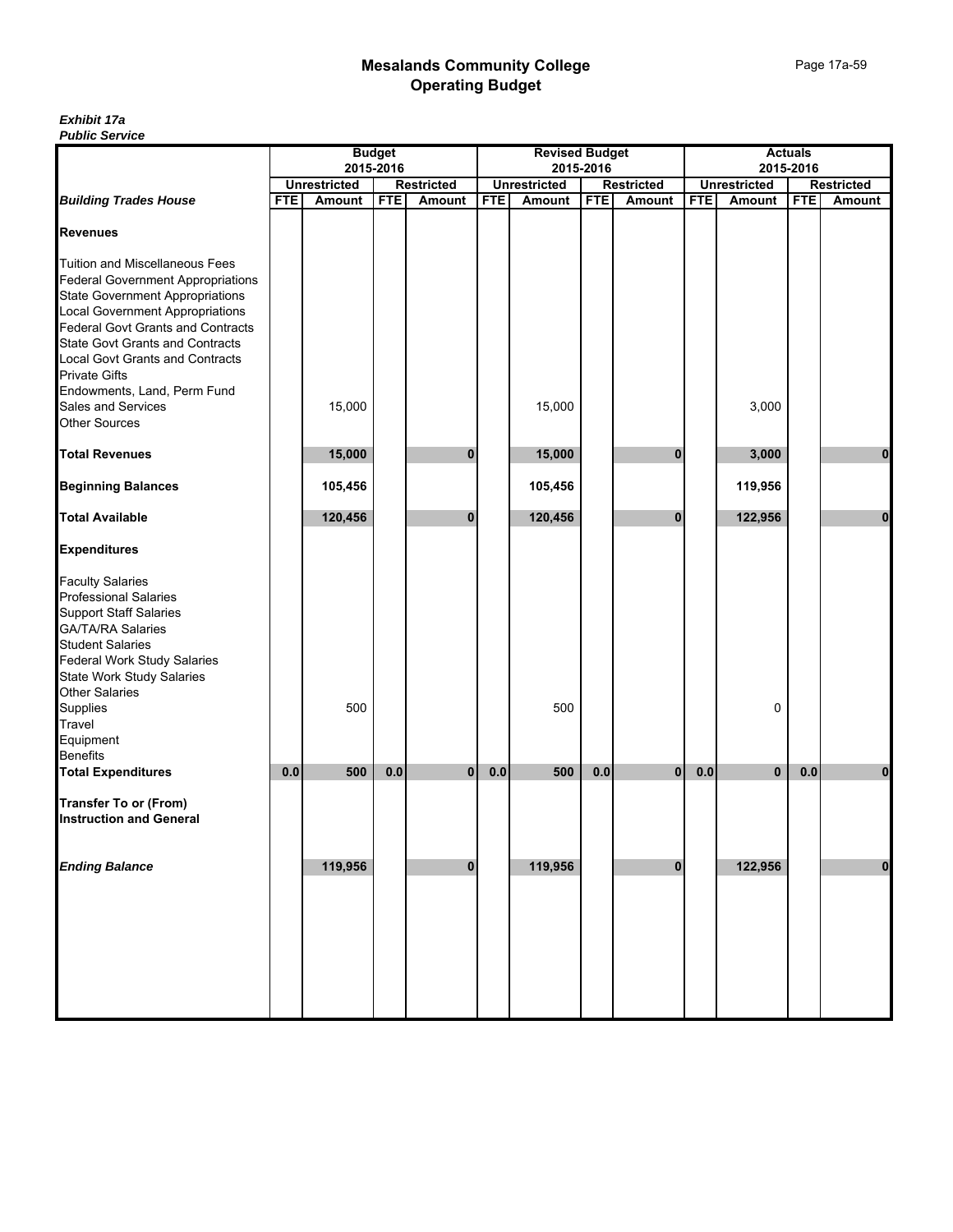#### *Exhibit 18 Internal Service Departments*

|                                                                      |            | <b>Budget</b>       |            |                   |            | <b>Revised Budget</b> |            |                |            | <b>Actuals</b>      |            |                   |
|----------------------------------------------------------------------|------------|---------------------|------------|-------------------|------------|-----------------------|------------|----------------|------------|---------------------|------------|-------------------|
|                                                                      |            | 2015-2016           |            |                   |            |                       | 2015-2016  |                |            | 2015-2016           |            |                   |
|                                                                      |            | <b>Unrestricted</b> |            | <b>Restricted</b> |            | <b>Unrestricted</b>   |            | Restricted     |            | <b>Unrestricted</b> |            | <b>Restricted</b> |
|                                                                      | <b>FTE</b> | <b>Amount</b>       | <b>FTE</b> | <b>Amount</b>     | <b>FTE</b> | <b>Amount</b>         | <b>FTE</b> | <b>Amount</b>  | <b>FTE</b> | <b>Amount</b>       | <b>FTE</b> | Amount            |
| <b>Revenues</b>                                                      |            |                     |            |                   |            |                       |            |                |            |                     |            |                   |
| <b>Tuition and Miscellaneous Fees</b>                                |            | 0                   |            | 0                 |            | 0                     |            | 0              |            | 0                   |            | 0                 |
| <b>Federal Government Appropriations</b>                             |            | ŋ                   |            | $\Omega$          |            | $\Omega$              |            |                |            | 0                   |            | 0                 |
| <b>State Government Appropriations</b>                               |            |                     |            |                   |            | 0                     |            |                |            | 0                   |            |                   |
| Local Government Appropriations<br>Federal Govt Grants and Contracts |            | 0                   |            | 0                 |            | 0                     |            | 0              |            | 0                   |            |                   |
|                                                                      |            |                     |            | 0                 |            |                       |            | $\Omega$       |            | 0                   |            |                   |
| <b>State Govt Grants and Contracts</b>                               |            | 0                   |            | 0                 |            | 0                     |            | 0              |            | 0                   |            |                   |
| <b>Local Govt Grants and Contracts</b>                               |            |                     |            | 0                 |            |                       |            | $\overline{0}$ |            | 0                   |            | $\mathbf 0$       |
| <b>Private Gifts</b>                                                 |            |                     |            |                   |            |                       |            | 0              |            | 0                   |            | 0                 |
| Endowments, Land, Perm Fund                                          |            |                     |            | $\Omega$          |            |                       |            | 0              |            | 0                   |            | $\overline{0}$    |
| Sales and Services                                                   |            | 45,000              |            | 0                 |            | 45,000                |            | $\Omega$       |            | 263                 |            | 0                 |
| <b>Other Sources</b>                                                 |            | 0                   |            | $\Omega$          |            | 0                     |            | $\mathbf 0$    |            | $\Omega$            |            | $\mathbf 0$       |
| <b>Total Revenues</b>                                                |            | 45,000              |            | 0                 | 0.0        | 45,000                |            | $\bf{0}$       |            | 263                 |            | $\bf{0}$          |
|                                                                      |            |                     |            |                   |            |                       |            |                |            |                     |            |                   |
| <b>Beginning Balances</b>                                            |            | 397,994             |            | 0                 |            | 732,832               |            | $\mathbf 0$    |            | 732,832             |            | $\mathbf 0$       |
| <b>Total Available</b>                                               |            | 442,994             |            | $\bf{0}$          | 0.0        | 777,832               | 0.0        | $\mathbf 0$    | 0.0        | 733,095             | 0.0        | $\bf{0}$          |
| <b>Expenditures</b>                                                  |            |                     |            |                   |            |                       |            |                |            |                     |            |                   |
| <b>Faculty Salaries</b>                                              | 0.0        | $\overline{0}$      | 0.0        | 0                 | 0.0        | $\overline{0}$        | 0.0        | $\mathbf 0$    | 0.0        | $\overline{0}$      | 0.0        | $\boldsymbol{0}$  |
| Professional Salaries                                                | 1.0        | 125,000             | 0.0        | 0                 | 1.0        | 141,000               | 0.0        | $\mathbf 0$    | 1.0        | 140,731             | 0.0        | $\mathbf 0$       |
| <b>Support Staff Salaries</b>                                        | 2.0        | 87,646              | 0.0        | $\mathbf 0$       | 2.0        | 2,500                 | 0.0        | $\mathbf 0$    | 2.5        | 2,337               | 0.0        | $\mathbf 0$       |
| <b>GA/TA/RA Salaries</b>                                             | 0.0        | $\overline{0}$      | 0.0        | $\mathbf 0$       | 0.0        | 0                     | 0.0        | $\mathbf 0$    | 0.0        | 0                   | 0.0        | $\mathbf 0$       |
| <b>Student Salaries</b>                                              | 0.0        | 0                   | 0.0        | 0                 | 0.0        | 0                     | 0.0        | $\mathbf 0$    | 0.0        | 0                   | 0.0        | 0                 |
| <b>Federal Work Study Salaries</b>                                   | 0.0        | $\mathbf 0$         | 0.0        | $\overline{0}$    | 0.0        | 0                     | 0.0        | $\mathbf 0$    | 0.0        | $\overline{0}$      | 0.0        | 0                 |
| <b>State Work Study Salaries</b>                                     | 0.0        | $\mathbf 0$         | 0.0        | $\overline{0}$    | 0.0        | $\mathbf 0$           | 0.0        | $\mathbf 0$    | 0.0        | $\overline{0}$      | 0.0        | 0                 |
| <b>Other Salaries</b>                                                | 0.0        | 900                 | 0.0        | 0                 | 0.0        | 900                   | 0.0        | $\mathbf 0$    | 0.0        | 863                 | 0.0        | $\mathbf 0$       |
| Supplies                                                             | 0.0        | 155,000             | 0.0        | $\overline{0}$    | 0.0        | 343,000               | 0.0        | $\mathbf 0$    | 0.0        | 309,667             | 0.0        | $\mathbf 0$       |
| <b>Travel</b>                                                        | 0.0        | 3,000               | 0.0        | $\overline{0}$    | 0.0        | 3,450                 | 0.0        | $\mathbf 0$    | 0.0        | 3,431               | 0.0        | $\mathbf 0$       |
| Equipment                                                            | 0.0        | 20,000              | 0.0        | 0                 | 0.0        | 75,696                | 0.0        | $\mathbf 0$    | 0.0        | 51,215              | 0.0        | $\mathbf 0$       |
| <b>Benefits</b>                                                      | 0.0        | 83,464              | 0.0        | $\overline{0}$    | 0.0        | 83,464                | 0.0        | $\mathbf 0$    | 0.0        | 39,078              | 0.0        | 0                 |
| <b>Total Expenditures</b>                                            | 3.0        | 475,010             | 0.0        | $\mathbf{0}$      | 3.0        | 650,010               | 0.0        | $\mathbf{0}$   | 3.5        | 547,322             | 0.0        | $\mathbf{0}$      |
| <b>Internal Department Charges</b>                                   |            |                     |            |                   |            |                       |            |                |            |                     |            |                   |
| Instruction                                                          |            | 175,000             |            | 0                 |            | 175,000               |            | $\mathbf 0$    |            | 175,000             |            | 0                 |
| Academic Support                                                     |            | 60,200              |            | $\Omega$          |            | 60,200                |            | $\overline{0}$ |            | 60,200              |            | $\mathbf 0$       |
| Student Services                                                     |            | 60,200              |            | 0                 |            | 60,200                |            | 0              |            | 60,200              |            | $\mathbf 0$       |
| <b>Institutional Support</b>                                         |            | 60,200              |            | $\overline{0}$    |            | 60,200                |            |                |            | 60,200              |            | $\mathbf 0$       |
| Operation & Maintenance of Plant                                     |            | 20,000              |            | 0                 |            | 20,000                |            |                |            | 20,000              |            | $\overline{0}$    |
| <b>Total Charges</b>                                                 |            | 375,600             |            | $\bf{0}$          |            | 375,600               |            | 0              |            | 375,600             |            | $\bf{0}$          |
| <b>Expenses Net of</b>                                               |            |                     |            |                   |            |                       |            |                |            |                     |            |                   |
| <b>Internal Department Charges</b>                                   |            | 99,410              |            | $\bf{0}$          |            | 274,410               |            | $\bf{0}$       |            | 171,722             |            | $\bf{0}$          |
| <b>Ending Balance</b>                                                |            | 343,584             |            | $\bf{0}$          |            | 503,422               |            | $\bf{0}$       |            | 561,373             |            | $\mathbf 0$       |
|                                                                      |            |                     |            |                   |            |                       |            |                |            |                     |            |                   |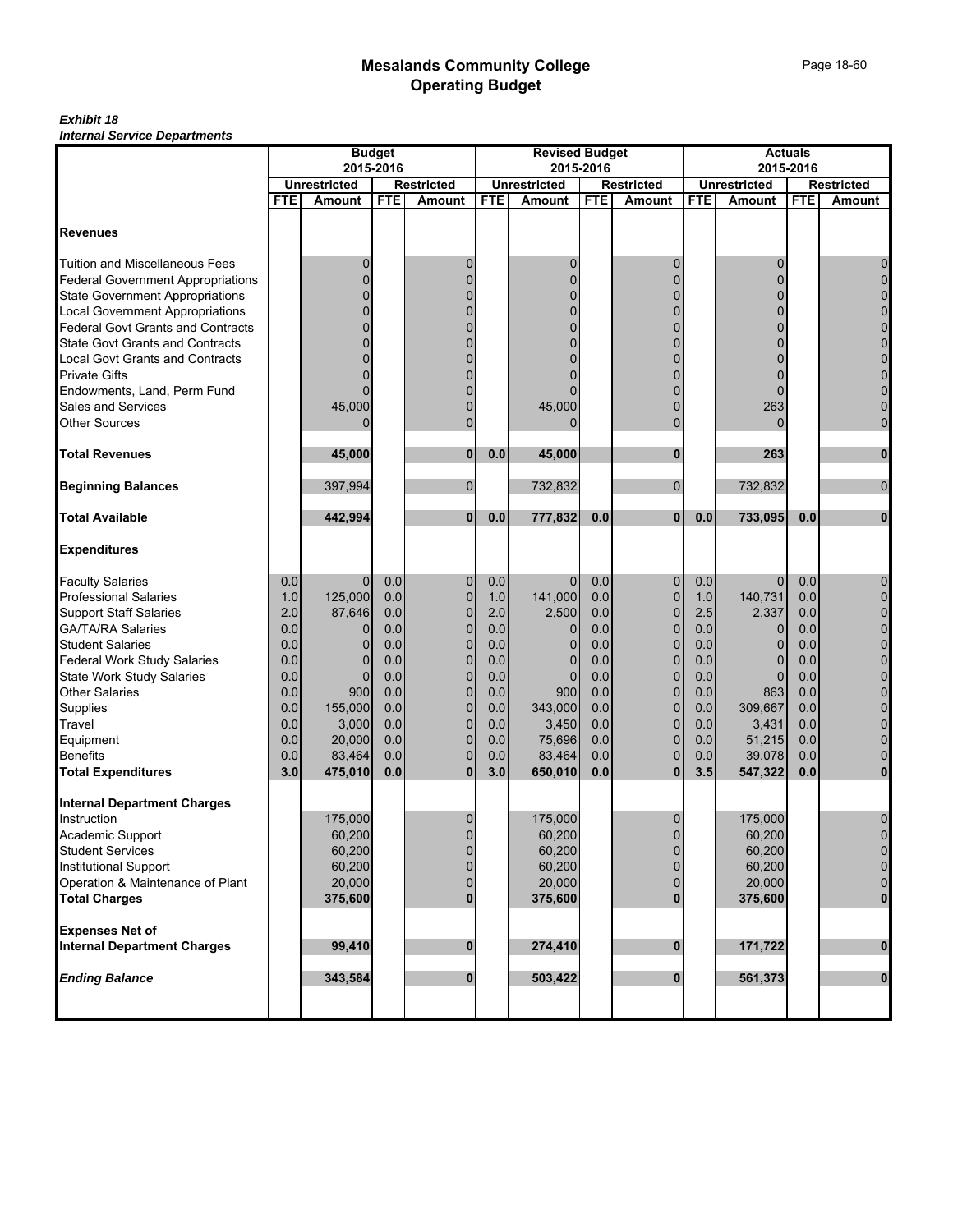57,951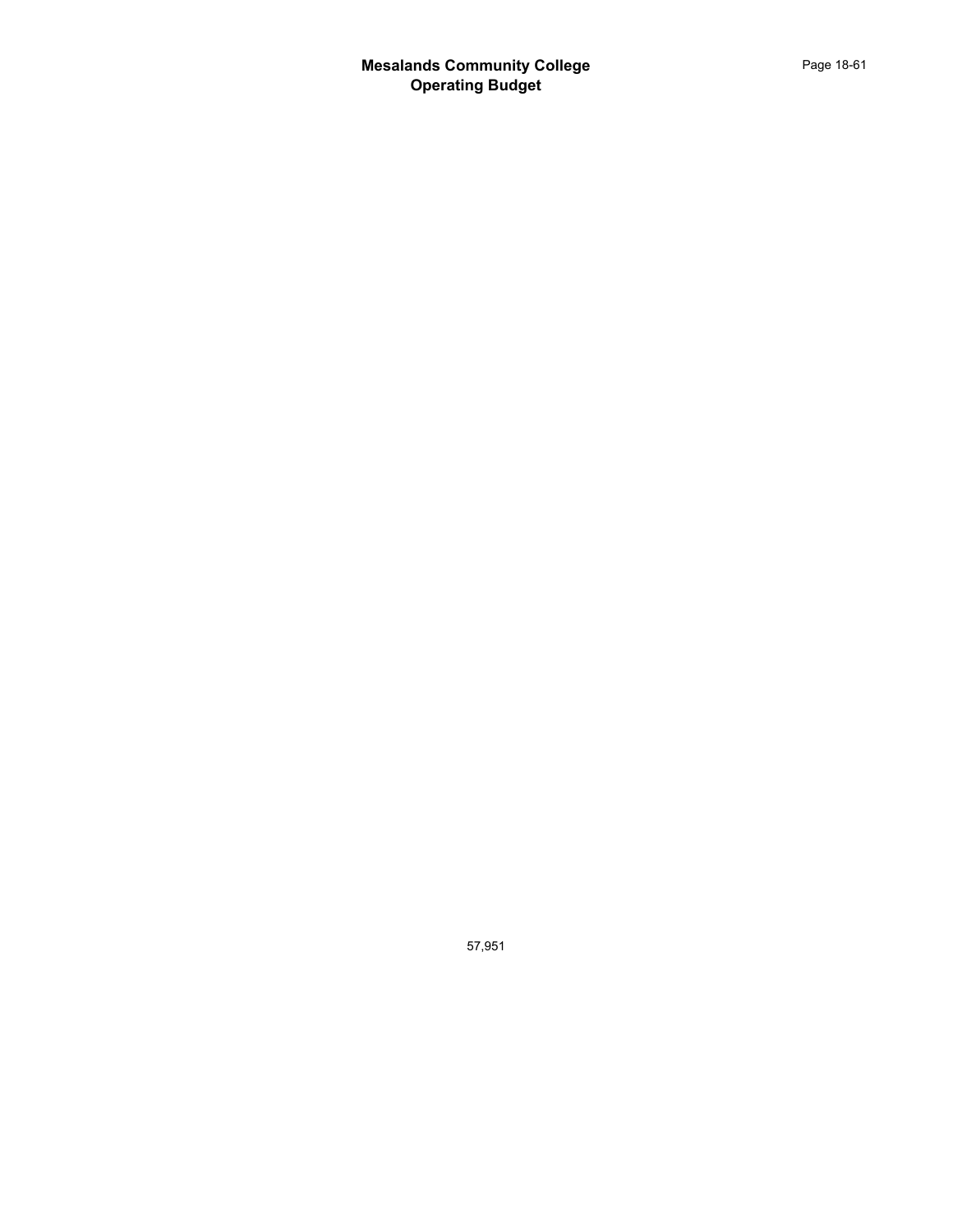### *Exhibit 18a Internal Service Departments*

|                                                                      |            |                     | <b>Budget</b> |                   |            | <b>Revised Budget</b> |            |                   |            |                     | <b>Actuals</b> |                   |
|----------------------------------------------------------------------|------------|---------------------|---------------|-------------------|------------|-----------------------|------------|-------------------|------------|---------------------|----------------|-------------------|
|                                                                      |            | <b>Unrestricted</b> | 2015-2016     | <b>Restricted</b> |            | <b>Unrestricted</b>   | 2015-2016  | <b>Restricted</b> |            | <b>Unrestricted</b> | 2015-2016      | <b>Restricted</b> |
| <b>Equipment Leases 3810</b>                                         | <b>FTE</b> | <b>Amount</b>       | <b>FTE</b>    | Amount            | <b>FTE</b> | Amount                | <b>FTE</b> | <b>Amount</b>     | <b>FTE</b> | <b>Amount</b>       | <b>FTE</b>     | Amount            |
| Copier                                                               |            |                     |               |                   |            |                       |            |                   |            |                     |                |                   |
| <b>Revenues</b>                                                      |            |                     |               |                   |            |                       |            |                   |            |                     |                |                   |
|                                                                      |            |                     |               |                   |            |                       |            |                   |            |                     |                |                   |
| <b>Tuition and Miscellaneous Fees</b>                                |            |                     |               |                   |            |                       |            |                   |            |                     |                |                   |
| <b>Federal Government Appropriations</b>                             |            |                     |               |                   |            |                       |            |                   |            |                     |                |                   |
| <b>State Government Appropriations</b>                               |            |                     |               |                   |            |                       |            |                   |            |                     |                |                   |
| Local Government Appropriations<br>Federal Govt Grants and Contracts |            |                     |               |                   |            |                       |            |                   |            |                     |                |                   |
|                                                                      |            |                     |               |                   |            |                       |            |                   |            |                     |                |                   |
| <b>State Govt Grants and Contracts</b>                               |            |                     |               |                   |            |                       |            |                   |            |                     |                |                   |
| <b>Local Govt Grants and Contracts</b>                               |            |                     |               |                   |            |                       |            |                   |            |                     |                |                   |
| <b>Private Gifts</b>                                                 |            |                     |               |                   |            |                       |            |                   |            |                     |                |                   |
| Endowments, Land, Perm Fund                                          |            |                     |               |                   |            |                       |            |                   |            |                     |                |                   |
| Sales and Services                                                   |            | 20,000              |               |                   |            | 20,000                |            |                   |            | 246                 |                |                   |
| Other Sources                                                        |            |                     |               |                   |            |                       |            |                   |            |                     |                |                   |
|                                                                      |            |                     |               |                   |            |                       |            |                   |            |                     |                |                   |
| <b>Total Revenues</b>                                                |            | 20,000              |               | 0                 |            | 20,000                |            | $\bf{0}$          |            | 246                 |                | 0                 |
| <b>Beginning Balances</b>                                            |            | 45,021              |               |                   |            | 45,359                |            |                   |            | 45,359              |                |                   |
|                                                                      |            |                     |               |                   |            |                       |            |                   |            |                     |                |                   |
| <b>Total Available</b>                                               |            | 65,021              |               | $\bf{0}$          |            | 65,359                |            | $\mathbf{0}$      |            | 45,605              |                | $\bf{0}$          |
| <b>Expenditures</b>                                                  |            |                     |               |                   |            |                       |            |                   |            |                     |                |                   |
| <b>Faculty Salaries</b>                                              |            |                     |               |                   |            |                       |            |                   |            |                     |                |                   |
| <b>Professional Salaries</b>                                         |            |                     |               |                   |            |                       |            |                   |            |                     |                |                   |
| <b>Support Staff Salaries</b>                                        |            |                     |               |                   |            |                       |            |                   |            |                     |                |                   |
|                                                                      |            |                     |               |                   |            |                       |            |                   |            |                     |                |                   |
| GA/TA/RA Salaries<br>Student Salaries                                |            |                     |               |                   |            |                       |            |                   |            |                     |                |                   |
| <b>Federal Work Study Salaries</b>                                   |            |                     |               |                   |            |                       |            |                   |            |                     |                |                   |
| <b>State Work Study Salaries</b>                                     |            |                     |               |                   |            |                       |            |                   |            |                     |                |                   |
| Other Salaries                                                       |            |                     |               |                   |            |                       |            |                   |            |                     |                |                   |
| Supplies                                                             |            | 20,000              |               |                   |            | 20,000                |            |                   |            | 6,260               |                |                   |
|                                                                      |            |                     |               |                   |            |                       |            |                   |            |                     |                |                   |
| Travel<br>Equipment                                                  |            |                     |               |                   |            |                       |            |                   |            |                     |                |                   |
| <b>Benefits</b>                                                      |            |                     |               |                   |            |                       |            |                   |            |                     |                |                   |
| <b>Total Expenditures</b>                                            | 0.0        | 20,000              | 0.0           | $\bf{0}$          | 0.0        | 20,000                | 0.0        | $\bf{0}$          | $0.0\,$    | 6,260               | 0.0            | $\bf{0}$          |
|                                                                      |            |                     |               |                   |            |                       |            |                   |            |                     |                |                   |
| <b>Internal Department Charges</b>                                   |            |                     |               |                   |            |                       |            |                   |            |                     |                |                   |
| Instruction                                                          |            | 5,000               |               |                   |            | 5,000                 |            |                   |            | 5,000               |                |                   |
| Academic Support                                                     |            | 5,000               |               |                   |            | 5,000                 |            |                   |            | 5,000               |                |                   |
| <b>Student Services</b>                                              |            | 5,000               |               |                   |            | 5,000                 |            |                   |            | 5,000               |                |                   |
| <b>Institutional Support</b>                                         |            | 5,000               |               |                   |            | 5,000                 |            |                   |            | 5,000               |                |                   |
| Operation & Maintenance of Plant<br>Total Charges                    |            | $\mathbf 0$         |               |                   |            | 0                     |            |                   |            | $\Omega$            |                |                   |
|                                                                      |            | 20,000              |               | $\mathbf{0}$      |            | 20,000                |            | $\bf{0}$          |            | 20,000              |                | $\bf{0}$          |
|                                                                      |            |                     |               |                   |            |                       |            |                   |            |                     |                |                   |
| <b>Expenses Net</b>                                                  |            |                     |               |                   |            |                       |            |                   |            |                     |                |                   |
| of Internal Department Charges                                       |            | $\mathbf 0$         |               | $\bf{0}$          |            | $\mathbf{0}$          |            | $\bf{0}$          |            | (13, 740)           |                | $\pmb{0}$         |
|                                                                      |            |                     |               |                   |            |                       |            |                   |            |                     |                |                   |
| <b>Ending Balance</b>                                                |            | 65,021              |               | $\mathbf{0}$      |            | 65,359                |            | $\bf{0}$          |            | 59,345              |                | $\pmb{0}$         |
|                                                                      |            |                     |               |                   |            |                       |            |                   |            |                     |                |                   |
|                                                                      |            |                     |               |                   |            |                       |            |                   |            |                     |                |                   |
|                                                                      |            |                     |               |                   |            |                       |            |                   |            |                     |                |                   |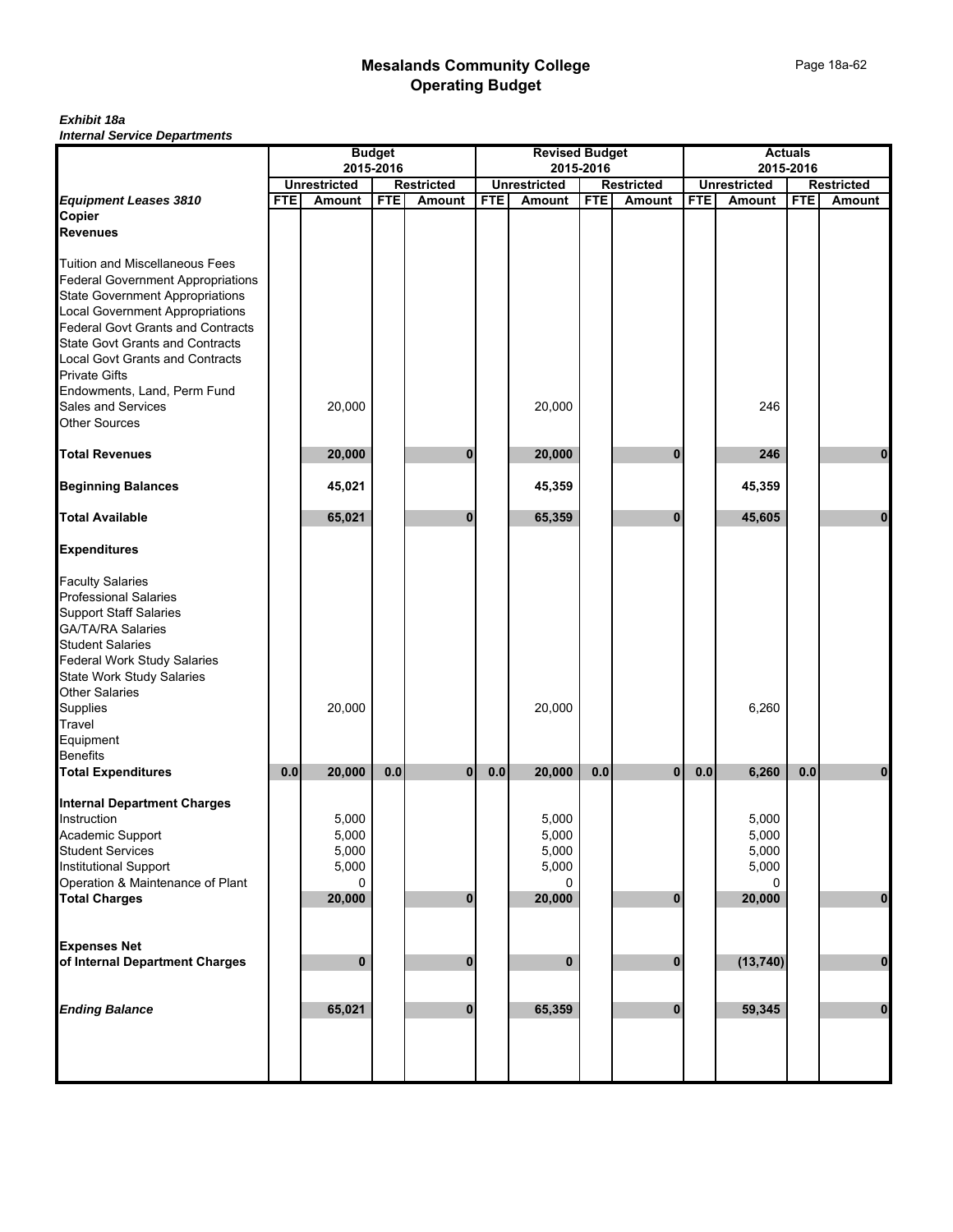### *Exhibit 18a Internal Service Departments*

|                                                                      |                                                       |               | <b>Budget</b> |               |            | <b>Revised Budget</b> |            |                   |            |                     | <b>Actuals</b> |                   |
|----------------------------------------------------------------------|-------------------------------------------------------|---------------|---------------|---------------|------------|-----------------------|------------|-------------------|------------|---------------------|----------------|-------------------|
|                                                                      | 2015-2016<br><b>Unrestricted</b><br><b>Restricted</b> |               |               |               |            | <b>Unrestricted</b>   | 2015-2016  | <b>Restricted</b> |            | <b>Unrestricted</b> | 2015-2016      | <b>Restricted</b> |
| <b>Auto Services 3820</b>                                            | <b>FTE</b>                                            | <b>Amount</b> | <b>FTE</b>    | <b>Amount</b> | <b>FTE</b> | Amount                | <b>FTE</b> | <b>Amount</b>     | <b>FTE</b> | Amount              | <b>FTE</b>     | Amount            |
|                                                                      |                                                       |               |               |               |            |                       |            |                   |            |                     |                |                   |
| <b>Revenues</b>                                                      |                                                       |               |               |               |            |                       |            |                   |            |                     |                |                   |
|                                                                      |                                                       |               |               |               |            |                       |            |                   |            |                     |                |                   |
| Tuition and Miscellaneous Fees                                       |                                                       |               |               |               |            |                       |            |                   |            |                     |                |                   |
| <b>Federal Government Appropriations</b>                             |                                                       |               |               |               |            |                       |            |                   |            |                     |                |                   |
| <b>State Government Appropriations</b>                               |                                                       |               |               |               |            |                       |            |                   |            |                     |                |                   |
| Local Government Appropriations<br>Federal Govt Grants and Contracts |                                                       |               |               |               |            |                       |            |                   |            |                     |                |                   |
|                                                                      |                                                       |               |               |               |            |                       |            |                   |            |                     |                |                   |
| <b>State Govt Grants and Contracts</b>                               |                                                       |               |               |               |            |                       |            |                   |            |                     |                |                   |
| <b>Local Govt Grants and Contracts</b><br><b>Private Gifts</b>       |                                                       |               |               |               |            |                       |            |                   |            |                     |                |                   |
|                                                                      |                                                       |               |               |               |            |                       |            |                   |            |                     |                |                   |
| Endowments, Land, Perm Fund                                          |                                                       |               |               |               |            |                       |            |                   |            |                     |                |                   |
| Sales and Services<br>Other Sources                                  |                                                       | 10,000        |               |               |            | 10,000                |            |                   |            | 0                   |                |                   |
|                                                                      |                                                       |               |               |               |            |                       |            |                   |            |                     |                |                   |
| <b>Total Revenues</b>                                                |                                                       | 10,000        |               | 0             |            | 10,000                |            | $\bf{0}$          |            | 0                   |                | 0                 |
|                                                                      |                                                       |               |               |               |            |                       |            |                   |            |                     |                |                   |
| <b>Beginning Balances</b>                                            |                                                       | 90,929        |               |               |            | 121,636               |            |                   |            | 121,636             |                |                   |
| <b>Total Available</b>                                               |                                                       | 100,929       |               | $\bf{0}$      |            | 131,636               |            | $\mathbf{0}$      |            | 121,636             |                | $\bf{0}$          |
| <b>Expenditures</b>                                                  |                                                       |               |               |               |            |                       |            |                   |            |                     |                |                   |
| <b>Faculty Salaries</b>                                              |                                                       |               |               |               |            |                       |            |                   |            |                     |                |                   |
| <b>Professional Salaries</b>                                         |                                                       |               |               |               |            |                       |            |                   |            |                     |                |                   |
| <b>Support Staff Salaries</b>                                        |                                                       |               |               |               |            |                       |            |                   |            |                     |                |                   |
|                                                                      |                                                       |               |               |               |            |                       |            |                   |            |                     |                |                   |
| GA/TA/RA Salaries<br>Student Salaries                                |                                                       |               |               |               |            |                       |            |                   |            |                     |                |                   |
| <b>Federal Work Study Salaries</b>                                   |                                                       |               |               |               |            |                       |            |                   |            |                     |                |                   |
| <b>State Work Study Salaries</b>                                     |                                                       |               |               |               |            |                       |            |                   |            |                     |                |                   |
| Other Salaries                                                       |                                                       |               |               |               |            |                       |            |                   |            |                     |                |                   |
| Supplies                                                             |                                                       | 5,000         |               |               |            | 5,000                 |            |                   |            | 4,146               |                |                   |
| Travel<br>Equipment                                                  |                                                       |               |               |               |            |                       |            |                   |            |                     |                |                   |
|                                                                      |                                                       | 10,000        |               |               |            | 10,000                |            |                   |            |                     |                |                   |
| <b>Benefits</b>                                                      |                                                       |               |               |               |            |                       |            |                   |            |                     |                |                   |
| <b>Total Expenditures</b>                                            | 0.0                                                   | 15,000        | 0.0           | $\bf{0}$      | 0.0        | 15,000                | 0.0        | $\bf{0}$          | $0.0\,$    | 4,146               | 0.0            | $\bf{0}$          |
| <b>Internal Department Charges</b>                                   |                                                       |               |               |               |            |                       |            |                   |            |                     |                |                   |
| Instruction                                                          |                                                       | 20,000        |               |               |            | 20,000                |            |                   |            | 20,000              |                |                   |
| Academic Support                                                     |                                                       | 10,000        |               |               |            | 10,000                |            |                   |            | 10,000              |                |                   |
| <b>Student Services</b>                                              |                                                       | 10,000        |               |               |            | 10,000                |            |                   |            | 10,000              |                |                   |
| Institutional Support                                                |                                                       | 10,000        |               |               |            | 10,000                |            |                   |            | 10,000              |                |                   |
| Operation & Maintenance of Plant                                     |                                                       | 5,000         |               |               |            | 5,000                 |            |                   |            | 5,000               |                |                   |
| <b>Total Charges</b>                                                 |                                                       | 55,000        |               | $\mathbf{0}$  |            | 55,000                |            | $\bf{0}$          |            | 55,000              |                | $\mathbf 0$       |
|                                                                      |                                                       |               |               |               |            |                       |            |                   |            |                     |                |                   |
| <b>Expenses Net of</b>                                               |                                                       |               |               |               |            |                       |            |                   |            |                     |                |                   |
| <b>Internal Department Charges</b>                                   |                                                       | (40,000)      |               | $\bf{0}$      |            | (40,000)              |            | $\bf{0}$          |            | (50, 854)           |                | $\pmb{0}$         |
|                                                                      |                                                       |               |               |               |            |                       |            |                   |            |                     |                |                   |
| <b>Ending Balance</b>                                                |                                                       | 140,929       |               | $\mathbf{0}$  |            | 171,636               |            | $\bf{0}$          |            | 172,490             |                | $\pmb{0}$         |
|                                                                      |                                                       |               |               |               |            |                       |            |                   |            |                     |                |                   |
|                                                                      |                                                       |               |               |               |            |                       |            |                   |            |                     |                |                   |
|                                                                      |                                                       |               |               |               |            |                       |            |                   |            |                     |                |                   |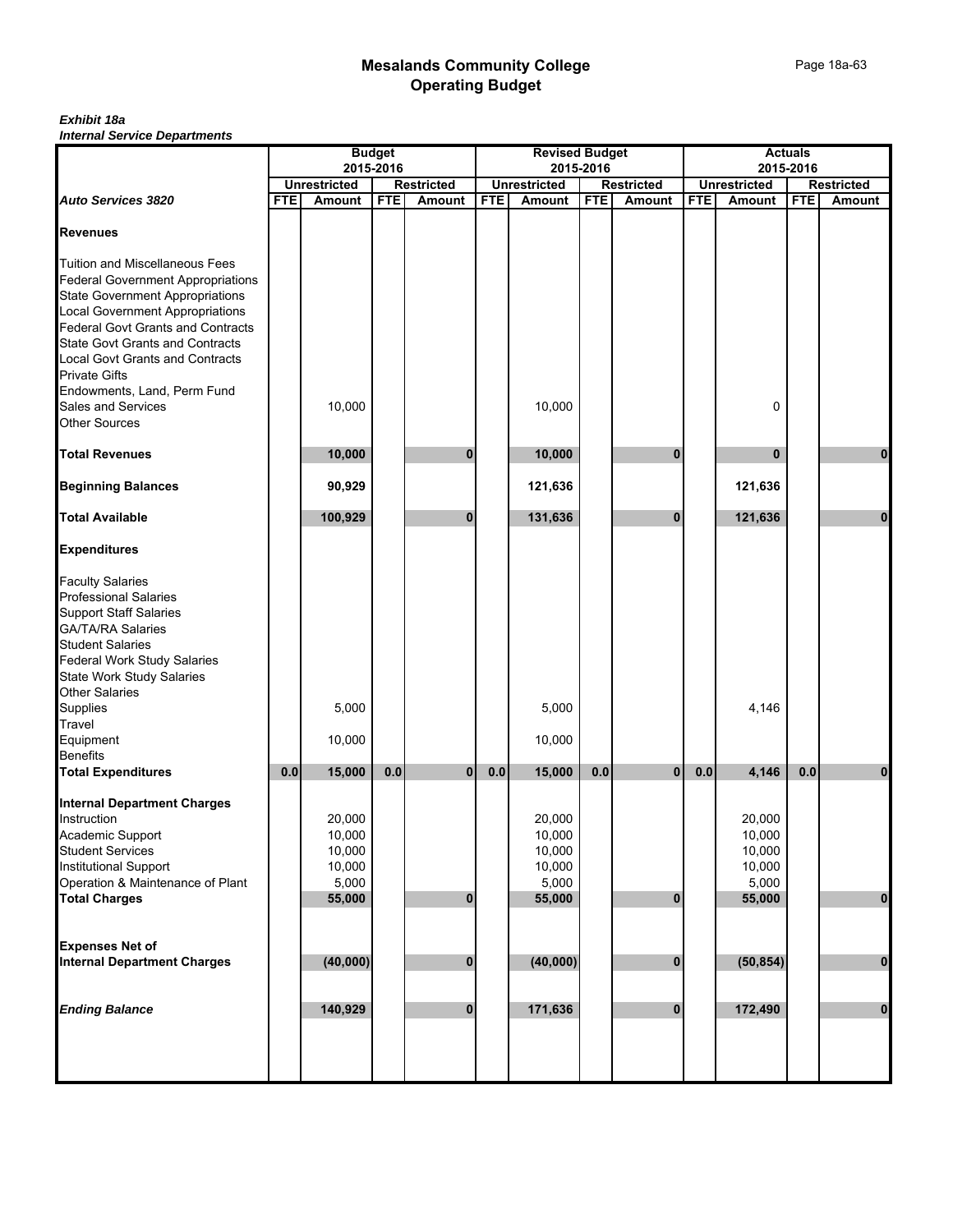### *Exhibit 18a Internal Service Departments*

|                                                                    |            |                     | <b>Budget</b> |                   |            | <b>Revised Budget</b> |            |                   |            |                     | <b>Actuals</b> |                   |
|--------------------------------------------------------------------|------------|---------------------|---------------|-------------------|------------|-----------------------|------------|-------------------|------------|---------------------|----------------|-------------------|
|                                                                    |            |                     | 2015-2016     |                   |            |                       | 2015-2016  |                   |            |                     | 2015-2016      |                   |
|                                                                    |            | <b>Unrestricted</b> |               | <b>Restricted</b> |            | <b>Unrestricted</b>   |            | <b>Restricted</b> |            | <b>Unrestricted</b> |                | <b>Restricted</b> |
| <b>Mail Services3830</b>                                           | <b>FTE</b> | <b>Amount</b>       | <b>FTE</b>    | Amount            | <b>FTE</b> | Amount                | <b>FTE</b> | Amount            | <b>FTE</b> | <b>Amount</b>       | <b>FTE</b>     | <b>Amount</b>     |
| <b>Revenues</b>                                                    |            |                     |               |                   |            |                       |            |                   |            |                     |                |                   |
| <b>Tuition and Miscellaneous Fees</b>                              |            |                     |               |                   |            |                       |            |                   |            |                     |                |                   |
| <b>Federal Government Appropriations</b>                           |            |                     |               |                   |            |                       |            |                   |            |                     |                |                   |
| State Government Appropriations<br>Local Government Appropriations |            |                     |               |                   |            |                       |            |                   |            |                     |                |                   |
|                                                                    |            |                     |               |                   |            |                       |            |                   |            |                     |                |                   |
| Federal Govt Grants and Contracts                                  |            |                     |               |                   |            |                       |            |                   |            |                     |                |                   |
| <b>State Govt Grants and Contracts</b>                             |            |                     |               |                   |            |                       |            |                   |            |                     |                |                   |
| <b>Local Govt Grants and Contracts</b>                             |            |                     |               |                   |            |                       |            |                   |            |                     |                |                   |
| <b>Private Gifts</b>                                               |            |                     |               |                   |            |                       |            |                   |            |                     |                |                   |
| Endowments, Land, Perm Fund                                        |            |                     |               |                   |            |                       |            |                   |            |                     |                |                   |
| Sales and Services                                                 |            | 10,000              |               |                   |            | 10,000                |            |                   |            | 17                  |                |                   |
| Other Sources                                                      |            |                     |               |                   |            |                       |            |                   |            |                     |                |                   |
| <b>Total Revenues</b>                                              |            | 10,000              |               | $\bf{0}$          |            | 10,000                |            | $\bf{0}$          |            | 17                  |                | $\bf{0}$          |
|                                                                    |            |                     |               |                   |            |                       |            |                   |            |                     |                |                   |
| <b>Beginning Balances</b>                                          |            | 54,106              |               |                   |            | 66,924                |            |                   |            | 66,924              |                |                   |
| <b>Total Available</b>                                             |            | 64,106              |               | $\bf{0}$          |            | 76,924                |            | $\bf{0}$          |            | 66,941              |                | 0                 |
| <b>Expenditures</b>                                                |            |                     |               |                   |            |                       |            |                   |            |                     |                |                   |
| <b>Faculty Salaries</b>                                            |            |                     |               |                   |            |                       |            |                   |            |                     |                |                   |
| <b>Professional Salaries</b>                                       |            |                     |               |                   |            |                       |            |                   |            |                     |                |                   |
|                                                                    |            |                     |               |                   |            |                       |            |                   |            |                     |                |                   |
| Support Staff Salaries<br>GA/TA/RA Salaries                        |            |                     |               |                   |            |                       |            |                   |            |                     |                |                   |
| Student Salaries                                                   |            |                     |               |                   |            |                       |            |                   |            |                     |                |                   |
| Federal Work Study Salaries                                        |            |                     |               |                   |            |                       |            |                   |            |                     |                |                   |
|                                                                    |            |                     |               |                   |            |                       |            |                   |            |                     |                |                   |
| State Work Study Salaries<br>Other Salaries                        |            |                     |               |                   |            |                       |            |                   |            |                     |                |                   |
| Supplies                                                           |            | 25,000              |               |                   |            | 25,000                |            |                   |            | 12,681              |                |                   |
|                                                                    |            |                     |               |                   |            |                       |            |                   |            |                     |                |                   |
| Travel<br>Equipment                                                |            |                     |               |                   |            |                       |            |                   |            |                     |                |                   |
| Benefits                                                           |            |                     |               |                   |            |                       |            |                   |            |                     |                |                   |
| <b>Total Expenditures</b>                                          | $0.0$      | 25,000              | 0.0           | $\mathbf{0}$      | 0.0        | 25,000                | 0.0        | $\mathbf{0}$      | $0.0\,$    | 12,681              | 0.0            | $\bf{0}$          |
|                                                                    |            |                     |               |                   |            |                       |            |                   |            |                     |                |                   |
| <b>Internal Department Charges</b>                                 |            |                     |               |                   |            |                       |            |                   |            |                     |                |                   |
| Instruction                                                        |            | 10,000              |               |                   |            | 10,000                |            |                   |            | 10,000              |                |                   |
| Academic Support                                                   |            | 5,200               |               |                   |            | 5,200                 |            |                   |            | 5,200               |                |                   |
| <b>Student Services</b>                                            |            | 5,200               |               |                   |            | 5,200                 |            |                   |            | 5,200               |                |                   |
| Institutional Support                                              |            | 5,200               |               |                   |            | 5,200                 |            |                   |            | 5,200               |                |                   |
| Operation & Maintenance of Plant<br>Total Charges                  |            |                     |               |                   |            |                       |            |                   |            |                     |                |                   |
|                                                                    |            | 25,600              |               | $\mathbf{0}$      |            | 25,600                |            | $\bf{0}$          |            | 25,600              |                | $\bf{0}$          |
| <b>Expenses Net of</b>                                             |            |                     |               |                   |            |                       |            |                   |            |                     |                |                   |
| <b>Internal Department Charges</b>                                 |            | (600)               |               | 0                 |            | (600)                 |            | $\bf{0}$          |            | (12, 919)           |                | $\bf{0}$          |
|                                                                    |            |                     |               |                   |            |                       |            |                   |            |                     |                |                   |
| <b>Ending Balance</b>                                              |            | 64,706              |               | $\mathbf{0}$      |            | 77,524                |            | $\bf{0}$          |            | 79,860              |                | $\pmb{0}$         |
|                                                                    |            |                     |               |                   |            |                       |            |                   |            |                     |                |                   |
|                                                                    |            |                     |               |                   |            |                       |            |                   |            |                     |                |                   |
|                                                                    |            |                     |               |                   |            |                       |            |                   |            |                     |                |                   |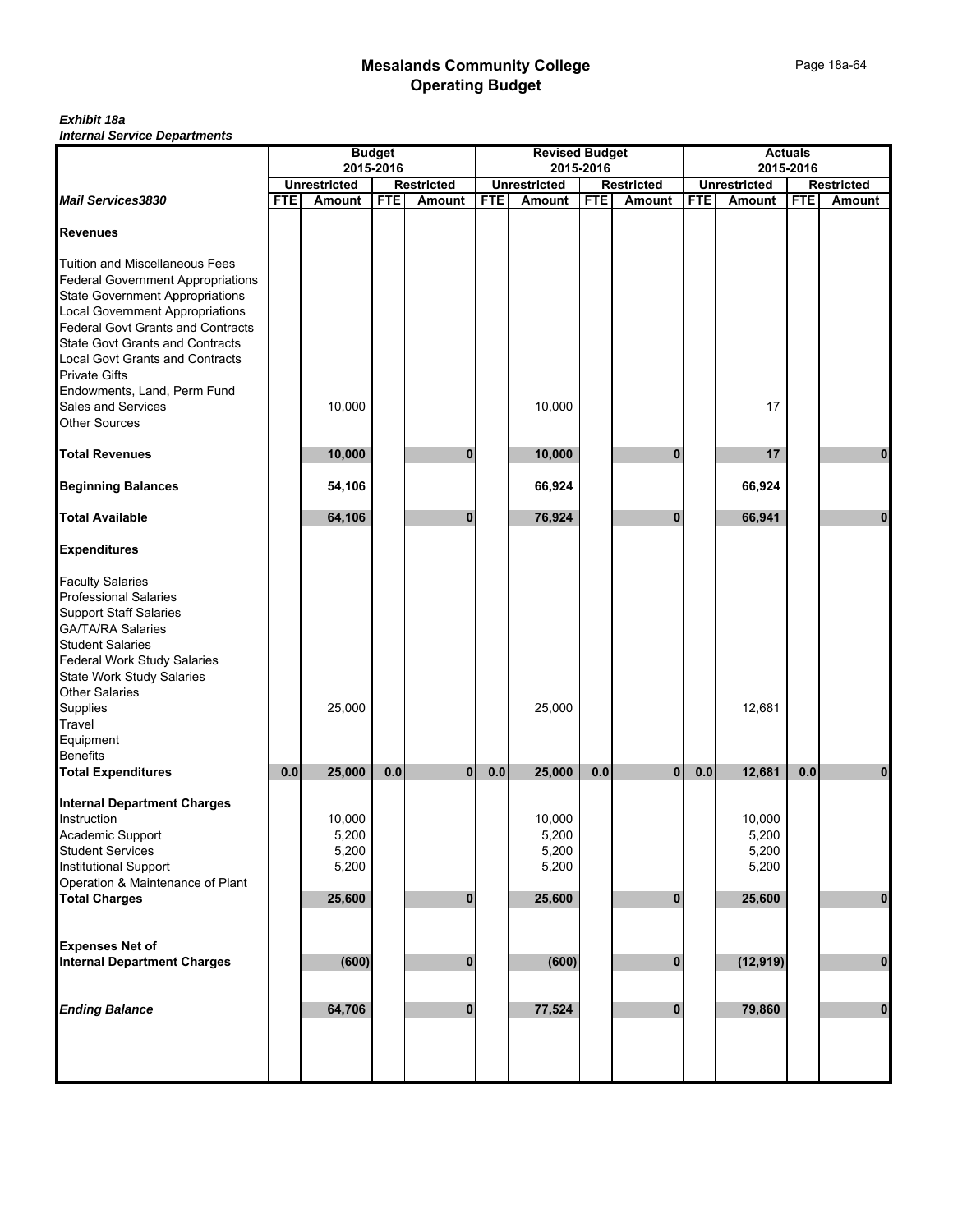# *Exhibit 18a*

*Internal Service Departments*

|                                          |            |                     | <b>Budget</b><br>2015-2016 |                   |            | <b>Revised Budget</b> | 2015-2016  |                   |            |                     | <b>Actuals</b><br>2015-2016 |                   |
|------------------------------------------|------------|---------------------|----------------------------|-------------------|------------|-----------------------|------------|-------------------|------------|---------------------|-----------------------------|-------------------|
|                                          |            | <b>Unrestricted</b> |                            | <b>Restricted</b> |            | <b>Unrestricted</b>   |            | <b>Restricted</b> |            | <b>Unrestricted</b> |                             | <b>Restricted</b> |
| <b>Computer Services 3840</b>            | <b>FTE</b> | Amount              | <b>FTE</b>                 | <b>Amount</b>     | <b>FTE</b> | Amount                | <b>FTE</b> | Amount            | <b>FTE</b> | Amount              | <b>FTE</b>                  | <b>Amount</b>     |
| <b>Revenues</b>                          |            |                     |                            |                   |            |                       |            |                   |            |                     |                             |                   |
| <b>Tuition and Miscellaneous Fees</b>    |            |                     |                            |                   |            |                       |            |                   |            |                     |                             |                   |
| <b>Federal Government Appropriations</b> |            |                     |                            |                   |            |                       |            |                   |            |                     |                             |                   |
| <b>State Government Appropriations</b>   |            |                     |                            |                   |            |                       |            |                   |            |                     |                             |                   |
| <b>Local Government Appropriations</b>   |            |                     |                            |                   |            |                       |            |                   |            |                     |                             |                   |
| <b>Federal Govt Grants and Contracts</b> |            |                     |                            |                   |            |                       |            |                   |            |                     |                             |                   |
| <b>State Govt Grants and Contracts</b>   |            |                     |                            |                   |            |                       |            |                   |            |                     |                             |                   |
| <b>Local Govt Grants and Contracts</b>   |            |                     |                            |                   |            |                       |            |                   |            |                     |                             |                   |
| <b>Private Gifts</b>                     |            |                     |                            |                   |            |                       |            |                   |            |                     |                             |                   |
| Endowments, Land, Perm Fund              |            |                     |                            |                   |            |                       |            |                   |            |                     |                             |                   |
| Sales and Services                       |            |                     |                            |                   |            |                       |            |                   |            |                     |                             |                   |
| <b>Other Sources</b>                     |            |                     |                            |                   |            |                       |            |                   |            |                     |                             |                   |
| <b>Total Revenues</b>                    |            | $\mathbf{0}$        |                            | $\mathbf{0}$      |            | $\bf{0}$              |            | $\bf{0}$          |            | $\mathbf{0}$        |                             | $\bf{0}$          |
|                                          |            |                     |                            |                   |            |                       |            |                   |            |                     |                             |                   |
| <b>Beginning Balances</b>                |            | 155,663             |                            |                   |            | 346,638               |            |                   |            | 346,638             |                             |                   |
| <b>Total Available</b>                   |            | 155,663             |                            | $\bf{0}$          |            | 346.638               |            | ŋ                 |            | 346,638             |                             | 0                 |
| <b>Expenditures</b>                      |            |                     |                            |                   |            |                       |            |                   |            |                     |                             |                   |
| <b>Faculty Salaries</b>                  |            |                     |                            |                   |            |                       |            |                   |            |                     |                             |                   |
| <b>Professional Salaries</b>             | 1.0        | 125,000             |                            |                   | 1.0        | 141.000               |            |                   | 1.0        | 140,731             |                             |                   |
| <b>Support Staff Salaries</b>            | 2.0        | 87,646              |                            |                   | 2.0        | 2,500                 |            |                   | 2.5        | 2,337               |                             |                   |
| <b>GA/TA/RA Salaries</b>                 |            |                     |                            |                   |            |                       |            |                   |            |                     |                             |                   |
| <b>Student Salaries</b>                  |            |                     |                            |                   |            |                       |            |                   |            |                     |                             |                   |
| <b>Federal Work Study Salaries</b>       |            |                     |                            |                   |            |                       |            |                   |            |                     |                             |                   |
| State Work Study Salaries                |            |                     |                            |                   |            |                       |            |                   |            |                     |                             |                   |
| <b>Other Salaries</b>                    |            | 900                 |                            |                   |            | 900                   |            |                   |            | 863                 |                             |                   |
| Supplies                                 |            | 75,000              |                            |                   |            | 230,000               |            |                   |            | 224,066             |                             |                   |
| Travel                                   |            | 3,000               |                            |                   |            | 3,450                 |            |                   |            | 3,431               |                             |                   |
| Equipment                                |            | 10,000              |                            |                   |            | 65,696                |            |                   |            | 51,215              |                             |                   |
| <b>Benefits</b>                          |            | 83,464              |                            |                   |            | 83,464                |            |                   |            | 39,078              |                             |                   |
| <b>Total Expenditures</b>                | 3.0        | 385,010             | 0.0                        | $\mathbf{0}$      | 3.0        | 527,010               | 0.0        | $\bf{0}$          | 3.5        | 461,721             | 0.0                         | $\bf{0}$          |
| <b>Internal Department Charges</b>       |            |                     |                            |                   |            |                       |            |                   |            |                     |                             |                   |
| Instruction                              |            | 120,000             |                            |                   |            | 120,000               |            |                   |            | 120,000             |                             |                   |
| Academic Support                         |            | 30,000              |                            |                   |            | 30,000                |            |                   |            | 30,000              |                             |                   |
| <b>Student Services</b>                  |            | 30,000              |                            |                   |            | 30,000                |            |                   |            | 30,000              |                             |                   |
| Institutional Support                    |            | 30,000              |                            |                   |            | 30,000                |            |                   |            | 30,000              |                             |                   |
| Operation & Maintenance of Plant         |            | 15,000              |                            |                   |            | 15,000                |            |                   |            | 15,000              |                             |                   |
| <b>Total Charges</b>                     |            | 225,000             |                            | $\overline{0}$    |            | 225,000               |            | $\Omega$          |            | 225,000             |                             | $\pmb{0}$         |
|                                          |            |                     |                            |                   |            |                       |            |                   |            |                     |                             |                   |
| <b>Expenses Net of</b>                   |            |                     |                            |                   |            |                       |            |                   |            |                     |                             |                   |
| <b>Internal Department Charges</b>       |            | 160,010             |                            | $\mathbf{0}$      |            | 302,010               |            | $\mathbf{0}$      |            | 236,721             |                             | $\pmb{0}$         |
|                                          |            |                     |                            |                   |            |                       |            |                   |            |                     |                             |                   |
| <b>Ending Balance</b>                    |            | (4, 347)            |                            | $\mathbf 0$       |            | 44,628                |            | $\mathbf{0}$      |            | 109,917             |                             | $\pmb{0}$         |
|                                          |            |                     |                            |                   |            |                       |            |                   |            |                     |                             |                   |
|                                          |            |                     |                            |                   |            |                       |            |                   |            |                     |                             |                   |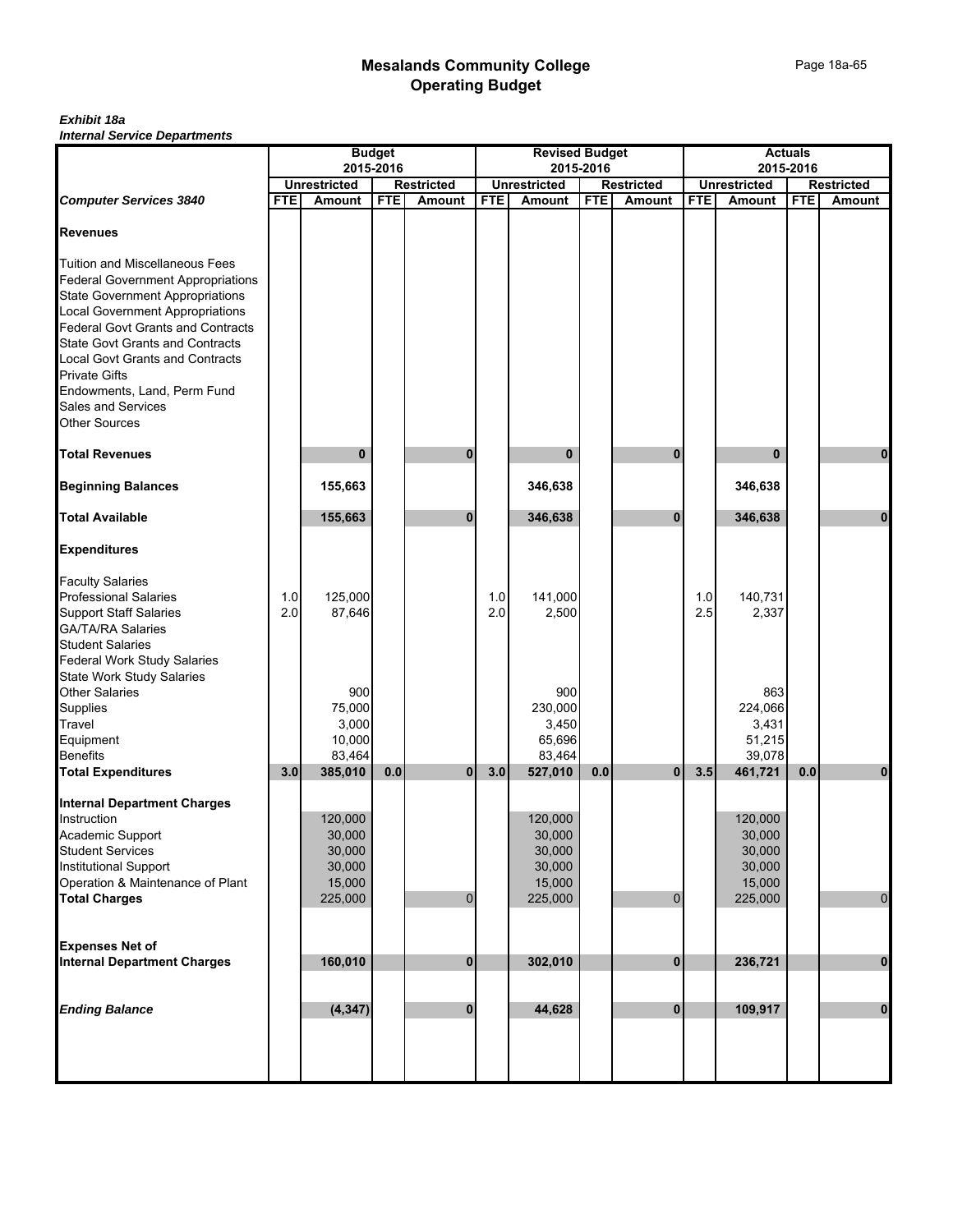# *Exhibit 18a*

*Internal Service Departments*

|                                                                    |            |                     | <b>Budget</b><br>2015-2016 |                   |            | <b>Revised Budget</b> | 2015-2016  |                   |            |                     | <b>Actuals</b><br>2015-2016 |                   |
|--------------------------------------------------------------------|------------|---------------------|----------------------------|-------------------|------------|-----------------------|------------|-------------------|------------|---------------------|-----------------------------|-------------------|
|                                                                    |            | <b>Unrestricted</b> |                            | <b>Restricted</b> |            | <b>Unrestricted</b>   |            | <b>Restricted</b> |            | <b>Unrestricted</b> |                             | <b>Restricted</b> |
| Telephone Service 3850                                             | <b>FTE</b> | Amount              | <b>FTE</b>                 | Amount            | <b>FTE</b> | Amount                | <b>FTE</b> | Amount            | <b>FTE</b> | Amount              | <b>FTE</b>                  | <b>Amount</b>     |
| <b>Revenues</b>                                                    |            |                     |                            |                   |            |                       |            |                   |            |                     |                             |                   |
| <b>Tuition and Miscellaneous Fees</b>                              |            |                     |                            |                   |            |                       |            |                   |            |                     |                             |                   |
| <b>Federal Government Appropriations</b>                           |            |                     |                            |                   |            |                       |            |                   |            |                     |                             |                   |
| State Government Appropriations<br>Local Government Appropriations |            |                     |                            |                   |            |                       |            |                   |            |                     |                             |                   |
|                                                                    |            |                     |                            |                   |            |                       |            |                   |            |                     |                             |                   |
| <b>Federal Govt Grants and Contracts</b>                           |            |                     |                            |                   |            |                       |            |                   |            |                     |                             |                   |
| <b>State Govt Grants and Contracts</b>                             |            |                     |                            |                   |            |                       |            |                   |            |                     |                             |                   |
| <b>Local Govt Grants and Contracts</b>                             |            |                     |                            |                   |            |                       |            |                   |            |                     |                             |                   |
| <b>Private Gifts</b>                                               |            |                     |                            |                   |            |                       |            |                   |            |                     |                             |                   |
| Endowments, Land, Perm Fund<br>Sales and Services                  |            |                     |                            |                   |            |                       |            |                   |            |                     |                             |                   |
|                                                                    |            | 5,000               |                            |                   |            | 5,000                 |            |                   |            | 0                   |                             |                   |
| Other Sources                                                      |            |                     |                            |                   |            |                       |            |                   |            |                     |                             |                   |
| <b>Total Revenues</b>                                              |            | 5,000               |                            | 0                 |            | 5,000                 |            | $\bf{0}$          |            | $\mathbf{0}$        |                             | $\bf{0}$          |
| <b>Beginning Balances</b>                                          |            | 52,275              |                            |                   |            | 152,275               |            |                   |            | 152,275             |                             |                   |
| <b>Total Available</b>                                             |            | 57,275              |                            | $\bf{0}$          |            | 157,275               |            | $\bf{0}$          |            | 152,275             |                             | $\mathbf{0}$      |
| <b>Expenditures</b>                                                |            |                     |                            |                   |            |                       |            |                   |            |                     |                             |                   |
|                                                                    |            |                     |                            |                   |            |                       |            |                   |            |                     |                             |                   |
| <b>Faculty Salaries</b>                                            |            |                     |                            |                   |            |                       |            |                   |            |                     |                             |                   |
| <b>Professional Salaries</b>                                       |            |                     |                            |                   |            |                       |            |                   |            |                     |                             |                   |
| Support Staff Salaries<br>GA/TA/RA Salaries                        |            |                     |                            |                   |            |                       |            |                   |            |                     |                             |                   |
|                                                                    |            |                     |                            |                   |            |                       |            |                   |            |                     |                             |                   |
| <b>Student Salaries</b>                                            |            |                     |                            |                   |            |                       |            |                   |            |                     |                             |                   |
| Federal Work Study Salaries<br>State Work Study Salaries           |            |                     |                            |                   |            |                       |            |                   |            |                     |                             |                   |
|                                                                    |            |                     |                            |                   |            |                       |            |                   |            |                     |                             |                   |
| <b>Other Salaries</b>                                              |            | 30,000              |                            |                   |            | 63,000                |            |                   |            | 62,514              |                             |                   |
| Supplies<br>Travel                                                 |            |                     |                            |                   |            |                       |            |                   |            |                     |                             |                   |
| Equipment                                                          |            |                     |                            |                   |            |                       |            |                   |            |                     |                             |                   |
| <b>Benefits</b>                                                    |            |                     |                            |                   |            |                       |            |                   |            |                     |                             |                   |
| <b>Total Expenditures</b>                                          | 0.0        | 30,000              | 0.0                        | $\overline{0}$    | 0.0        | 63,000                | 0.0        | $\mathbf{0}$      | 0.0        | 62,514              | 0.0                         | $\bf{0}$          |
|                                                                    |            |                     |                            |                   |            |                       |            |                   |            |                     |                             |                   |
| <b>Internal Department Charges</b>                                 |            |                     |                            |                   |            |                       |            |                   |            |                     |                             |                   |
| Instruction                                                        |            | 20,000              |                            |                   |            | 20,000                |            |                   |            | 20,000              |                             |                   |
| Academic Support                                                   |            | 10,000              |                            |                   |            | 10,000                |            |                   |            | 10,000              |                             |                   |
| <b>Student Services</b>                                            |            | 10,000<br>10,000    |                            |                   |            | 10,000<br>10,000      |            |                   |            | 10,000              |                             |                   |
| <b>Institutional Support</b><br>Operation & Maintenance of Plant   |            |                     |                            |                   |            |                       |            |                   |            | 10,000              |                             |                   |
| <b>Total Charges</b>                                               |            | 50,000              |                            | 0                 |            | 50,000                |            | $\overline{0}$    |            | 50,000              |                             | $\pmb{0}$         |
|                                                                    |            |                     |                            |                   |            |                       |            |                   |            |                     |                             |                   |
| <b>Expenses Net of</b>                                             |            |                     |                            |                   |            |                       |            |                   |            |                     |                             |                   |
| <b>Internal Department Charges</b>                                 |            | (20,000)            |                            | 0                 |            | 13,000                |            | $\mathbf 0$       |            | 12,514              |                             | $\pmb{0}$         |
|                                                                    |            |                     |                            |                   |            |                       |            |                   |            |                     |                             |                   |
| <b>Ending Balance</b>                                              |            | 77,275              |                            | 0                 |            | 144,275               |            | $\mathbf{0}$      |            | 139,761             |                             | $\pmb{0}$         |
|                                                                    |            |                     |                            |                   |            |                       |            |                   |            |                     |                             |                   |
|                                                                    |            |                     |                            |                   |            |                       |            |                   |            |                     |                             |                   |
|                                                                    |            |                     |                            |                   |            |                       |            |                   |            |                     |                             |                   |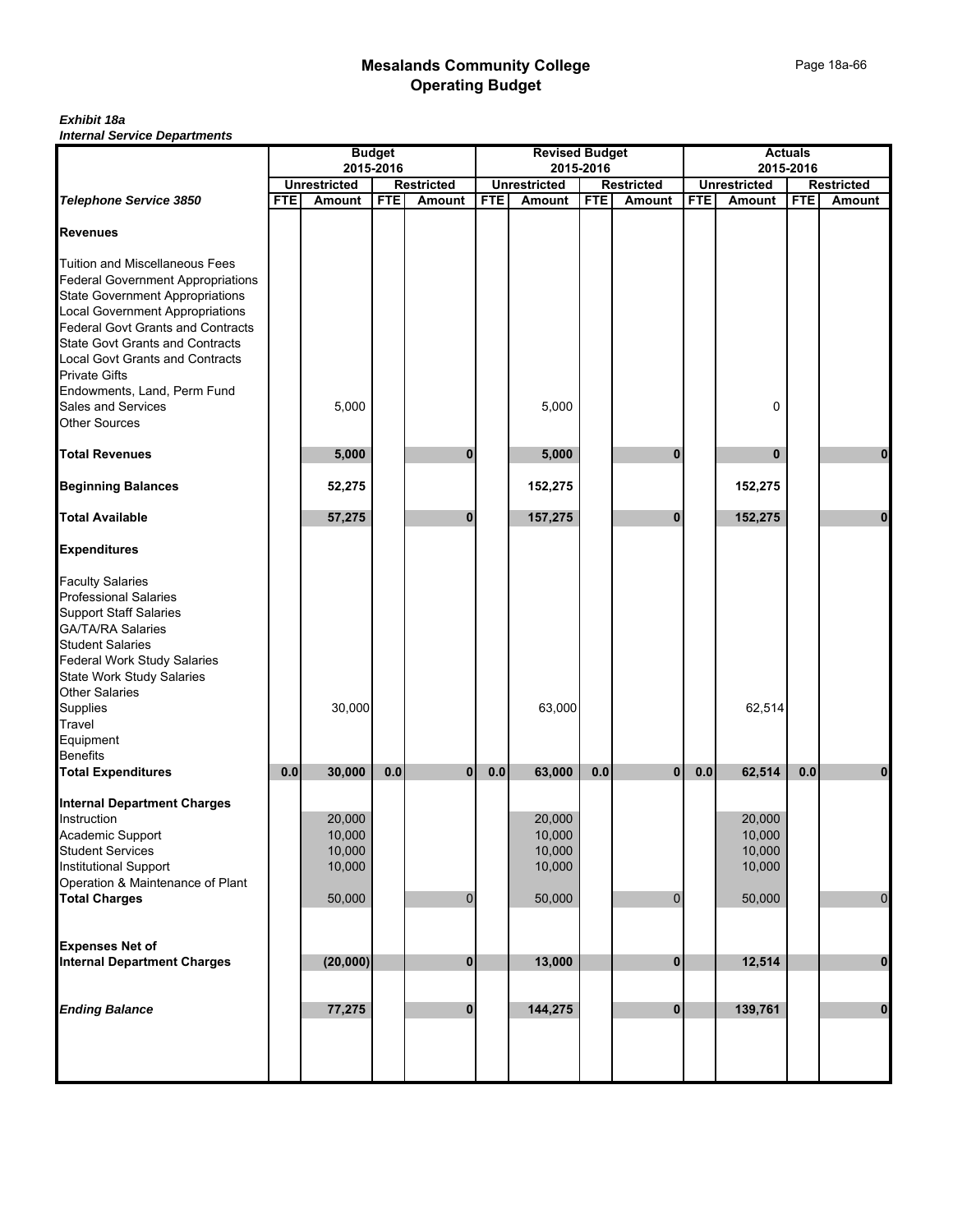## *Exhibit 19*

*Student Aid, Grants, and Stipends*

|                                                                             |                     | <b>Budget</b>                  |                     | <b>Revised Budget</b>          |                     | <b>Actuals</b>                 |
|-----------------------------------------------------------------------------|---------------------|--------------------------------|---------------------|--------------------------------|---------------------|--------------------------------|
|                                                                             | <b>Unrestricted</b> | 2015-2016<br><b>Restricted</b> | <b>Unrestricted</b> | 2015-2016<br><b>Restricted</b> | <b>Unrestricted</b> | 2015-2016<br><b>Restricted</b> |
| <b>Revenues</b>                                                             |                     |                                |                     |                                |                     |                                |
|                                                                             |                     |                                |                     |                                |                     |                                |
| <b>Tuition and Miscellaneous Fees</b>                                       |                     |                                |                     |                                |                     |                                |
|                                                                             |                     |                                |                     |                                |                     |                                |
| <b>Federal Government Appropriations</b>                                    |                     |                                |                     |                                |                     |                                |
| Pell Grants 2901                                                            |                     | 750,000                        |                     | 750,000                        |                     | 703,255                        |
| Federal Work Study 2904<br>Federal Academic Competitive 2905                |                     | 24,891<br>O                    |                     | 24,891                         |                     | 22,851                         |
| Veterans Administration 2906                                                |                     | 19,500                         |                     | 19,500                         |                     | 7,062                          |
| SEOG Grants 2903                                                            |                     | 19,747                         |                     | 19,747                         |                     | 20,047                         |
| <b>Total Federal Govt Appropriations</b>                                    | 0                   | 814,138                        |                     | 814,138                        | 0                   | 753,215                        |
|                                                                             |                     |                                |                     |                                |                     |                                |
| <b>State Government Appropriations</b>                                      |                     |                                |                     |                                |                     |                                |
| NM 3% Grants 3910                                                           |                     |                                |                     |                                |                     |                                |
| NM Lottery 2921                                                             |                     | 40,000                         |                     | 40,000                         |                     | 19,032                         |
| NM Work Study 2922<br>State Student Incentives 2923                         |                     | 28,866<br>48,648               |                     | 28,866<br>48,648               |                     | 21,397<br>25,122               |
| NM Scholars Appropriation 2924                                              |                     | 3,333                          |                     | 3,333                          |                     |                                |
| Legislative Endowment 2925                                                  |                     | 1,290                          |                     | 1,290                          |                     | 967                            |
| Vietnam Vets 2926                                                           |                     | 4,000                          |                     | 4,000                          |                     | 2,620                          |
| College Affordability 2927                                                  |                     | 11,037                         |                     | 11,037                         |                     | 11.037                         |
| <b>Total State Govt Appropriations</b>                                      | 0                   | 137,174                        | 0                   | 137,174                        | 0                   | 80,175                         |
|                                                                             |                     |                                |                     |                                |                     |                                |
| Local Government Appropriations<br><b>Federal Govt Grants and Contracts</b> |                     | $\Omega$                       |                     | 0                              |                     | 0                              |
| <b>State Govt Grants and Contracts</b>                                      |                     |                                |                     |                                |                     |                                |
| <b>Local Govt Grants and Contracts</b>                                      |                     |                                |                     |                                |                     |                                |
| <b>Private Gifts</b>                                                        |                     | 100,000                        |                     | 100,000                        |                     | 63,833                         |
| Endowments, Land, Perm Fund                                                 |                     |                                |                     |                                |                     |                                |
| Sales and Services                                                          |                     |                                |                     |                                |                     |                                |
| <b>Other Sources</b>                                                        |                     |                                |                     |                                |                     |                                |
| <b>Total Revenues</b>                                                       | $\bf{0}$            | 1,051,312                      | $\bf{0}$            | 1,051,312                      | $\bf{0}$            | 897,223                        |
| <b>Beginning Balances</b>                                                   | (10, 821)           |                                | 65,783              |                                | 115,283             | 0                              |
| <b>Total Available</b>                                                      | (10, 821)           | 1,051,312                      | 65,783              | 1,051,312                      | 115,283             | 897,223                        |
| Expenditures                                                                |                     |                                |                     |                                |                     |                                |
| General Internal Scholarships 3921                                          | 40,000              |                                | 2,500               |                                | 2,250               |                                |
| Pell Grants 2901                                                            |                     | 750,000                        |                     | 750,000                        |                     | 708,913                        |
| Federal Work Study 2904                                                     |                     | 24,891                         |                     | 24,891                         |                     | 22,851                         |
| SEOG Grants 2903                                                            |                     | 19,747                         |                     | 19,747                         |                     | 20,047                         |
| NM 3% Grants 3910                                                           | 25,000              |                                | 25,000              |                                | 16,920              |                                |
| NM Lottery 2921<br>NM Work Study 2922                                       |                     | 40,000<br>28,866               |                     | 40,000<br>28,866               |                     | 19,032<br>21,397               |
| State Student Incentives 2923                                               |                     | 48,648                         |                     | 48,648                         |                     | 25,422                         |
| NM Scholars Appropriation 2924                                              |                     | 3,333                          |                     | 3,333                          |                     | 0                              |
| Legislative Endowment 2925                                                  |                     | 1,290                          |                     | 1,290                          |                     | 967                            |
| Veterans Administration 2906                                                |                     | 19,500                         |                     | 19,500                         |                     | 7,062                          |
| Vietnam Vets 2926                                                           |                     | 4,000                          |                     | 4,000                          |                     | 2,620                          |
| College Affordability 2927                                                  |                     | 11,037                         |                     | 11,037                         |                     | 11,037                         |
| Mesalands Scholarships 3924<br>Student Success Grants 3926                  | 3,500<br>5,000      |                                | 3,500<br>3,700      |                                | 0<br>0              |                                |
| Presidential Scholarships 3925                                              | 4,000               |                                | $\Omega$            |                                | 0                   |                                |
| Talent Grants 3927                                                          | 30,000              |                                | 46,800              |                                | 46,200              |                                |
| Program Scholarships 3928                                                   | 9,000               |                                | 35,000              |                                | 35,000              |                                |
| Private Scholarships 2930                                                   |                     | 100,000                        |                     | 100,000                        |                     | 67,333                         |
| Federal Academic Competitive 2905                                           |                     | $\Omega$                       |                     |                                |                     |                                |
| <b>Total Expenditures</b>                                                   | 116,500             | 1,051,312                      | 116,500             | 1,051,312                      | 100,370             | 906,681                        |
| <b>Transfer To or (From)</b>                                                |                     |                                |                     |                                |                     |                                |
| <b>Instruction and General</b>                                              | (114, 300)          | 0                              | (114, 300)          | 0                              | (114, 300)          | 0                              |
| <b>Public Service</b>                                                       | (51,700)            |                                | (51, 700)           |                                | (51, 700)           |                                |
| <b>Total Transfers</b>                                                      | 166,000             |                                | 166,000             |                                | 166,000             |                                |
| <b>Ending Balance</b>                                                       | 38,679              | $\bf{0}$                       | 115,283             | $\bf{0}$                       | 180,913             | $-9,458$                       |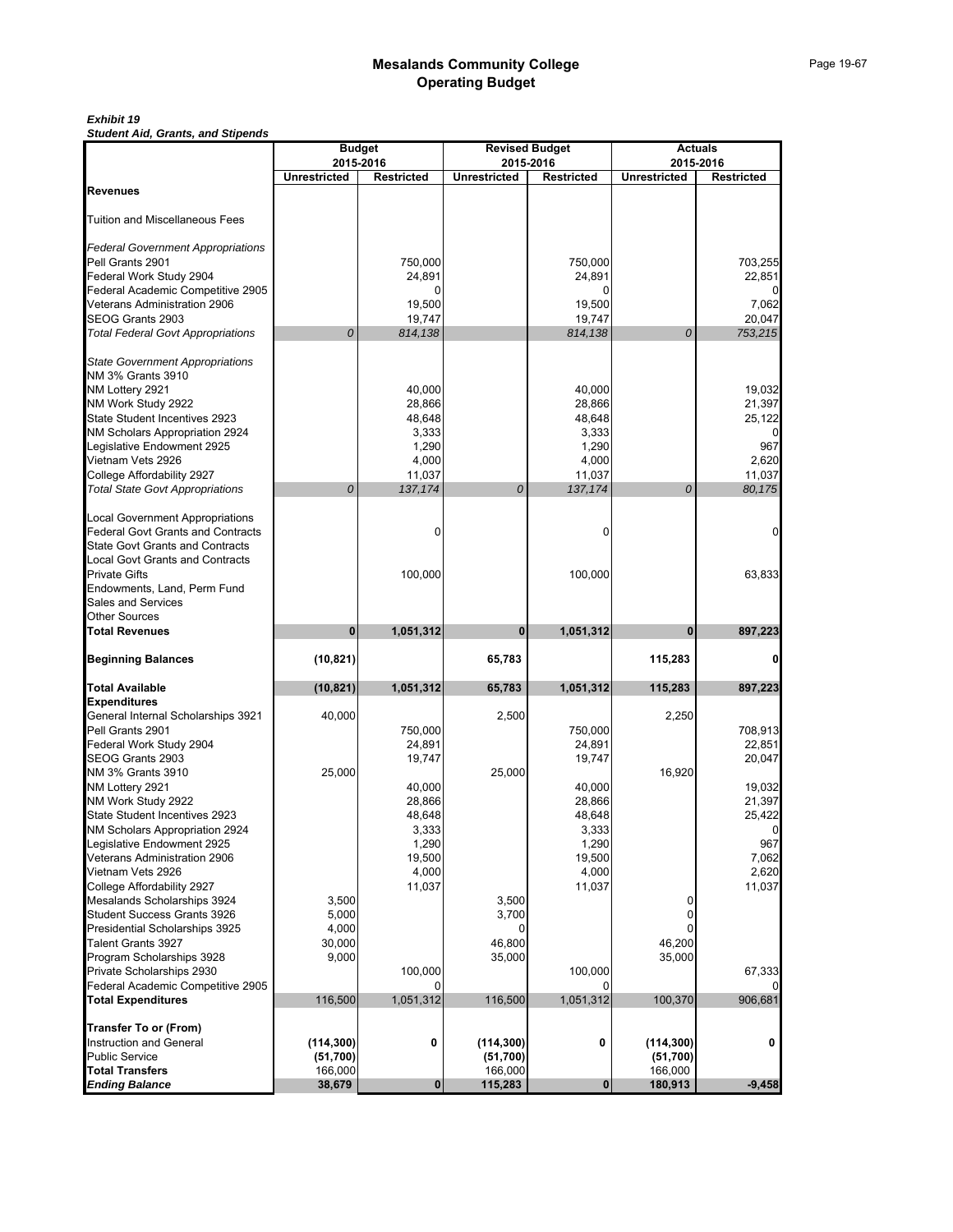#### *Exhibit 20 Auxiliary Enterprises*

|                                                                      | <b>Budget</b> |                     |            |                   |            | <b>Revised Budget</b> |            |                   |            |                     | <b>Actuals</b> |                   |
|----------------------------------------------------------------------|---------------|---------------------|------------|-------------------|------------|-----------------------|------------|-------------------|------------|---------------------|----------------|-------------------|
|                                                                      |               | 2015-2016           |            |                   |            |                       | 2015-2016  |                   |            | 2015-2016           |                |                   |
|                                                                      |               | <b>Unrestricted</b> |            | <b>Restricted</b> |            | <b>Unrestricted</b>   |            | <b>Restricted</b> |            | <b>Unrestricted</b> |                | <b>Restricted</b> |
|                                                                      | <b>FTE</b>    | <b>Amount</b>       | <b>FTE</b> | Amount            | <b>FTE</b> | Amount                | <b>FTE</b> | <b>Amount</b>     | <b>FTE</b> | Amount              | <b>FTE</b>     | Amount            |
| <b>Revenues</b>                                                      |               |                     |            |                   |            |                       |            |                   |            |                     |                |                   |
| Tuition and Miscellaneous Fees                                       |               | $\mathbf 0$         |            | 0                 |            | $\mathbf 0$           |            | $\mathbf 0$       |            | 0                   |                | 0                 |
| <b>Federal Government Appropriations</b>                             |               |                     |            | $\Omega$          |            | $\Omega$              |            |                   |            | 0                   |                | $\mathbf 0$       |
| <b>State Government Appropriations</b>                               |               |                     |            |                   |            | 0                     |            | 0                 |            | 0                   |                | $\mathbf 0$       |
| Local Government Appropriations<br>Federal Govt Grants and Contracts |               |                     |            | $\Omega$          |            | 0                     |            | 0                 |            | 0                   |                | $\mathbf 0$       |
|                                                                      |               |                     |            |                   |            |                       |            |                   |            | ი                   |                | 0                 |
| <b>State Govt Grants and Contracts</b>                               |               |                     |            | 0                 |            | N                     |            | 0                 |            | ი                   |                | $\mathbf 0$       |
| <b>Local Govt Grants and Contracts</b>                               |               |                     |            | O                 |            |                       |            | 0                 |            | ი                   |                | $\mathbf 0$       |
| <b>Private Gifts</b>                                                 |               |                     |            |                   |            |                       |            | 0                 |            |                     |                | 0                 |
| Endowments, Land, Perm Fund                                          |               |                     |            |                   |            |                       |            | 0                 |            |                     |                | $\mathbf 0$       |
| Sales and Services                                                   |               | 339,851             |            | $\Omega$          |            | 339,851               |            | $\Omega$          |            | 274,006             |                | 0                 |
| <b>Other Sources</b>                                                 |               |                     |            | $\mathbf{0}$      |            | $\Omega$              |            | $\mathbf{0}$      |            | 0                   |                | $\mathbf 0$       |
| <b>Total Revenues</b>                                                |               | 339,851             |            | 0                 |            | 339,851               |            | $\bf{0}$          |            | 274,006             |                | 0                 |
| <b>Beginning Balances</b>                                            |               | 306,821             |            | $\bf{0}$          |            | 258,314               |            | $\bf{0}$          |            | 279,732             |                | $\bf{0}$          |
| <b>Total Available</b>                                               |               | 646,672             |            | $\bf{0}$          |            | 598,165               |            | $\bf{0}$          |            | 553,738             |                | $\bf{0}$          |
| <b>Expenditures</b>                                                  |               |                     |            |                   |            |                       |            |                   |            |                     |                |                   |
| <b>Faculty Salaries<br/>Professional Salaries</b>                    | 0.0           | $\overline{0}$      | 0.0        | $\mathbf 0$       | 0.0        | $\mathbf{0}$          | 0.0        | $\mathbf 0$       | 0.0        | $\overline{0}$      | 0.0            | 0                 |
|                                                                      | 2.0           | 37,814              | 0.0        | 0                 | 2.0        | 37,814                | 0.0        | $\mathbf 0$       | 1.0        | 39,123              | 0.0            | 0                 |
| <b>Support Staff Salaries</b>                                        | 0.5           | 14,727              | 0.0        | $\mathbf 0$       | 0.5        | 17,429                | 0.0        | $\mathbf 0$       | 0.5        | 17,306              | 0.0            | 0                 |
| GA/TA/RA Salaries                                                    | 0.0           | 0                   | 0.0        | $\mathbf 0$       | 0.0        | $\mathbf 0$           | 0.0        | $\mathbf 0$       | 0.0        | $\overline{0}$      | 0.0            | $\mathbf 0$       |
| <b>Student Salaries</b>                                              | 0.0           | $\mathbf 0$         | 0.0        | 0                 | 0.0        | $\mathbf 0$           | 0.0        | $\mathbf 0$       | 0.0        | $\overline{0}$      | 0.0            | $\mathbf 0$       |
| <b>Federal Work Study Salaries</b>                                   | 0.0           | $\Omega$            | 0.0        | $\overline{0}$    | 0.0        | $\Omega$              | 0.0        | $\mathbf 0$       | 0.0        | 0                   | 0.0            | $\mathbf 0$       |
| <b>State Work Study Salaries</b>                                     | 0.0           | $\Omega$            | 0.0        | $\overline{0}$    | 0.0        | $\mathbf 0$           | 0.0        | $\mathbf 0$       | 0.0        | $\overline{0}$      | 0.0            | $\overline{0}$    |
| <b>Other Salaries</b>                                                | 0.0           | $\mathbf{0}$        | 0.0        | 0                 | 0.0        | $\mathbf 0$           | 0.0        | $\mathbf 0$       | 0.0        | $\overline{0}$      | 0.0            | $\mathbf 0$       |
| Supplies                                                             | 0.0           | 190,000             | 0.0        | 0                 | 0.0        | 235,590               | 0.0        | $\mathbf 0$       | 0.0        | 212,423             | 0.0            | $\pmb{0}$         |
| Travel                                                               | 0.0           | 1,000               | 0.0        | $\mathbf 0$       | 0.0        | 1,500                 | 0.0        | $\mathbf 0$       | 0.0        | 1,349               | 0.0            | $\mathbf 0$       |
| Equipment                                                            | 0.0           | $\overline{0}$      | 0.0        | $\overline{0}$    | 0.0        | $\Omega$              | 0.0        | $\mathbf 0$       | 0.0        | $\overline{0}$      | 0.0            | $\mathbf 0$       |
| <b>Benefits</b>                                                      | 0.0           | 24,892              | 0.0        | $\overline{0}$    | 0.0        | 26,100                | 0.0        | $\mathbf 0$       | 0.0        | 25,655              | 0.0            | $\mathbf 0$       |
| <b>Total Expenditures</b>                                            | 2.5           | 268,433             | 0.0        | $\mathbf{0}$      | 2.5        | 318,433               | 0.0        | $\mathbf 0$       | 1.5        | 295,856             | 0.0            | $\bf{0}$          |
| <b>Transfer to or (From)</b><br><b>Athletics</b>                     |               | $\bf{0}$            |            | $\bf{0}$          |            | $\bf{0}$              |            | $\bf{0}$          |            | 0                   |                | $\mathbf{0}$      |
|                                                                      |               |                     |            |                   |            |                       |            |                   |            |                     |                |                   |
|                                                                      |               |                     |            |                   |            |                       |            |                   |            |                     |                |                   |
| <b>Ending Balance</b>                                                |               | 378,239             |            | $\bf{0}$          |            | 279,732               |            | $\bf{0}$          |            | 257.882             |                | $\mathbf{0}$      |
|                                                                      |               |                     |            |                   |            |                       |            |                   |            |                     |                |                   |
|                                                                      |               |                     |            |                   |            |                       |            |                   |            |                     |                |                   |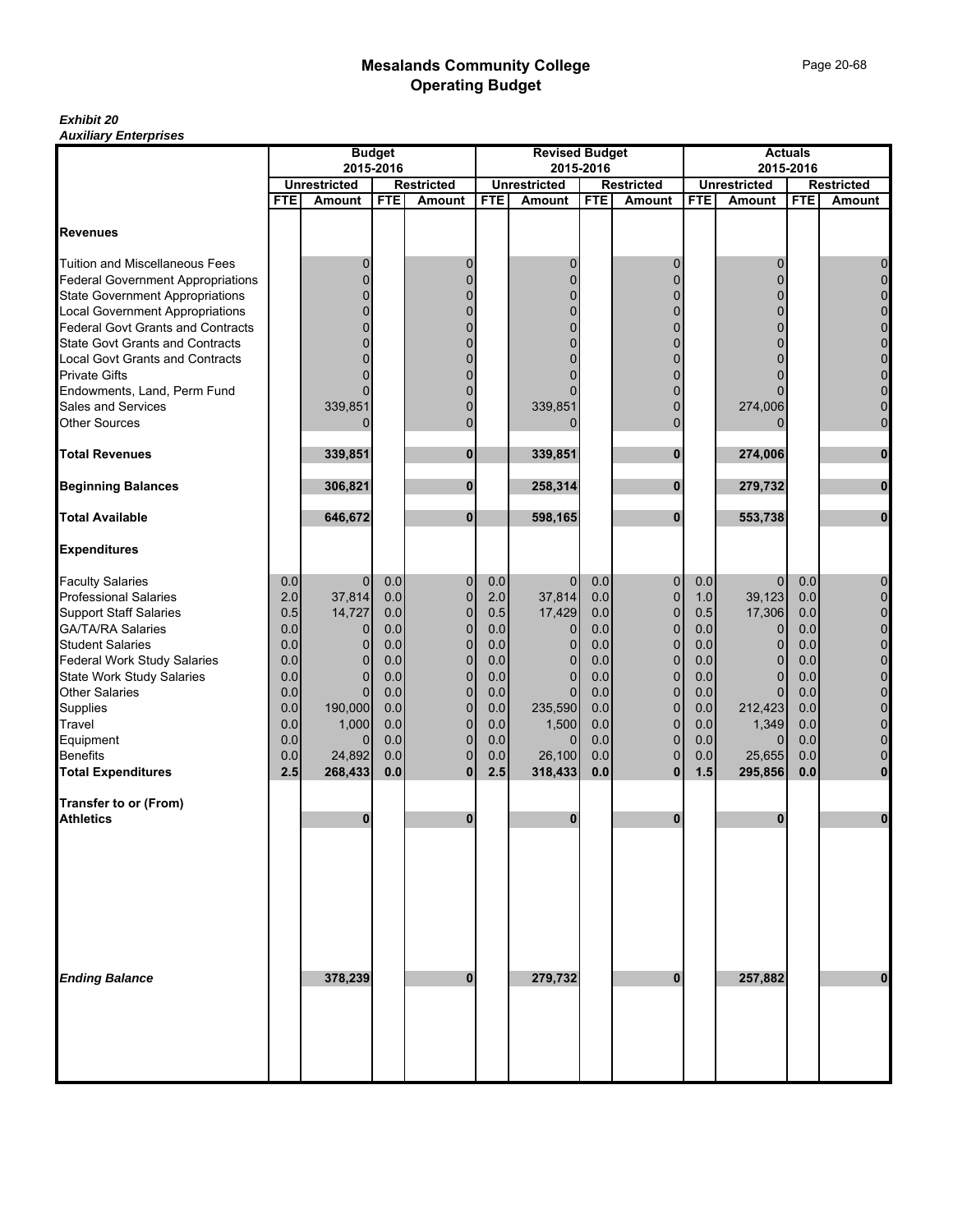#### *Exhibit 20a Auxiliary Enterprises*

|                                                                                                                                                                                                                                                                                                                                                                      | <b>Budget</b> |                            |            | <b>Revised Budget</b><br>2015-2016 |            |                            |            | <b>Actuals</b><br>2015-2016 |            |                            |            |                   |
|----------------------------------------------------------------------------------------------------------------------------------------------------------------------------------------------------------------------------------------------------------------------------------------------------------------------------------------------------------------------|---------------|----------------------------|------------|------------------------------------|------------|----------------------------|------------|-----------------------------|------------|----------------------------|------------|-------------------|
|                                                                                                                                                                                                                                                                                                                                                                      |               | <b>Unrestricted</b>        | 2015-2016  | <b>Restricted</b>                  |            | <b>Unrestricted</b>        |            | <b>Restricted</b>           |            | <b>Unrestricted</b>        |            | <b>Restricted</b> |
| Bookstore3010                                                                                                                                                                                                                                                                                                                                                        | <b>FTE</b>    | <b>Amount</b>              | <b>FTE</b> | <b>Amount</b>                      | <b>FTE</b> | Amount                     | <b>FTE</b> | <b>Amount</b>               | <b>FTE</b> | Amount                     | <b>FTE</b> | <b>Amount</b>     |
| <b>Revenues</b>                                                                                                                                                                                                                                                                                                                                                      |               |                            |            |                                    |            |                            |            |                             |            |                            |            |                   |
| Tuition and Miscellaneous Fees<br><b>Federal Government Appropriations</b><br><b>State Government Appropriations</b><br><b>Local Government Appropriations</b><br><b>Federal Govt Grants and Contracts</b><br><b>State Govt Grants and Contracts</b><br>Local Govt Grants and Contracts<br><b>Private Gifts</b><br>Endowments, Land, Perm Fund<br>Sales and Services |               | 266,298                    |            |                                    |            | 266,298                    |            |                             |            | 200,639                    |            |                   |
| <b>Other Sources</b>                                                                                                                                                                                                                                                                                                                                                 |               |                            |            |                                    |            |                            |            |                             |            |                            |            |                   |
| <b>Total Revenues</b>                                                                                                                                                                                                                                                                                                                                                |               | 266,298                    |            | $\bf{0}$                           |            | 266,298                    |            | $\bf{0}$                    |            | 200,639                    |            | 0                 |
| <b>Beginning Balances</b>                                                                                                                                                                                                                                                                                                                                            |               | 245,145                    |            |                                    |            | 191,938                    |            |                             |            | 193,082                    |            |                   |
| <b>Total Available</b>                                                                                                                                                                                                                                                                                                                                               |               | 511,443                    |            | $\bf{0}$                           |            | 458,236                    |            | $\bf{0}$                    |            | 393,721                    |            | $\bf{0}$          |
| <b>Expenditures</b>                                                                                                                                                                                                                                                                                                                                                  |               |                            |            |                                    |            |                            |            |                             |            |                            |            |                   |
| <b>Faculty Salaries</b><br><b>Professional Salaries</b><br><b>Support Staff Salaries</b><br><b>GA/TA/RA Salaries</b><br><b>Student Salaries</b><br>Federal Work Study Salaries<br>State Work Study Salaries                                                                                                                                                          | 1.0           | 37,814                     |            |                                    | 1.0        | 37,814                     |            |                             | 1.0        | 39,123                     |            |                   |
| Other Salaries<br>Supplies<br>Travel<br>Equipment<br><b>Benefits</b>                                                                                                                                                                                                                                                                                                 |               | 170,000<br>1,000<br>18,840 |            |                                    |            | 206,340<br>1,500<br>19,500 |            |                             |            | 183,272<br>1,349<br>19,064 |            |                   |
| <b>Total Expenditures</b>                                                                                                                                                                                                                                                                                                                                            | 1.0           | 227,654                    | $0.0\,$    | $\mathbf{0}$                       | 1.0        | 265,154                    | $0.0\,$    | 0                           | $1.0$      | 242,808                    | $0.0\,$    | $\pmb{0}$         |
| <b>Transfers To or (From)</b><br><b>Athletics</b>                                                                                                                                                                                                                                                                                                                    |               |                            |            | 0                                  |            | 0                          |            | 0                           |            | 0                          |            | 0                 |
| <b>Ending Balance</b>                                                                                                                                                                                                                                                                                                                                                |               | 283,789                    |            | $\bf{0}$                           |            | 193,082                    |            | $\mathbf{0}$                |            | 150,913                    |            | $\bf{0}$          |
|                                                                                                                                                                                                                                                                                                                                                                      |               |                            |            |                                    |            |                            |            |                             |            |                            |            |                   |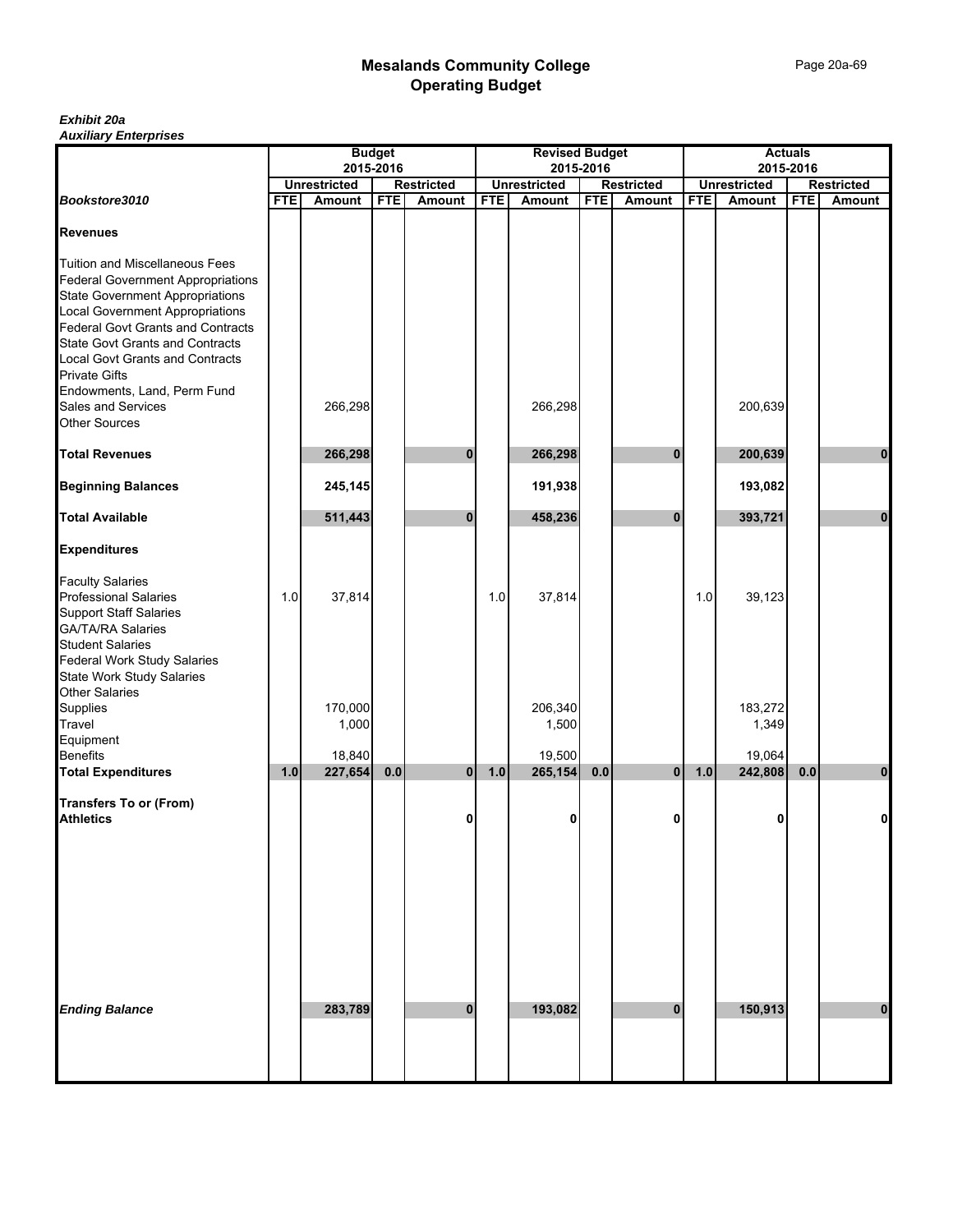#### *Exhibit 20a Auxiliary Enterprises*

|                                                                                                                                                                                                                                                                                            | <b>Budget</b><br>2015-2016 |                     |            | <b>Revised Budget</b> |                                                       |               |            | <b>Actuals</b> |                                                       |              |            |             |
|--------------------------------------------------------------------------------------------------------------------------------------------------------------------------------------------------------------------------------------------------------------------------------------------|----------------------------|---------------------|------------|-----------------------|-------------------------------------------------------|---------------|------------|----------------|-------------------------------------------------------|--------------|------------|-------------|
|                                                                                                                                                                                                                                                                                            |                            | <b>Unrestricted</b> |            | <b>Restricted</b>     | 2015-2016<br><b>Unrestricted</b><br><b>Restricted</b> |               |            |                | 2015-2016<br><b>Unrestricted</b><br><b>Restricted</b> |              |            |             |
| <b>Central Services 3020</b>                                                                                                                                                                                                                                                               | <b>FTE</b>                 | Amount              | <b>FTE</b> | Amount                | <b>FTE</b>                                            | <b>Amount</b> | <b>FTE</b> | <b>Amount</b>  | <b>FTE</b>                                            | Amount       | <b>FTE</b> | Amount      |
| <b>Revenues</b>                                                                                                                                                                                                                                                                            |                            |                     |            |                       |                                                       |               |            |                |                                                       |              |            |             |
| Tuition and Miscellaneous Fees<br><b>Federal Government Appropriations</b><br><b>State Government Appropriations</b><br><b>Local Government Appropriations</b>                                                                                                                             |                            |                     |            |                       |                                                       |               |            |                |                                                       |              |            |             |
| Federal Govt Grants and Contracts<br><b>State Govt Grants and Contracts</b><br><b>Local Govt Grants and Contracts</b><br><b>Private Gifts</b>                                                                                                                                              |                            |                     |            |                       |                                                       |               |            |                |                                                       |              |            |             |
| Endowments, Land, Perm Fund<br>Sales and Services<br><b>Other Sources</b>                                                                                                                                                                                                                  |                            | 0                   |            |                       |                                                       | 0             |            |                |                                                       |              |            |             |
| <b>Total Revenues</b>                                                                                                                                                                                                                                                                      |                            | $\bf{0}$            |            | $\bf{0}$              |                                                       | $\bf{0}$      |            | $\bf{0}$       |                                                       | $\bf{0}$     |            | $\bf{0}$    |
| <b>Beginning Balances</b>                                                                                                                                                                                                                                                                  |                            | 24,999              |            |                       |                                                       | 24,999        |            |                |                                                       | 24,999       |            |             |
| <b>Total Available</b>                                                                                                                                                                                                                                                                     |                            | 24,999              |            | 0                     |                                                       | 24,999        |            | $\bf{0}$       |                                                       | 24,999       |            | $\bf{0}$    |
| <b>Expenditures</b>                                                                                                                                                                                                                                                                        |                            |                     |            |                       |                                                       |               |            |                |                                                       |              |            |             |
| <b>Faculty Salaries</b><br><b>Professional Salaries</b><br><b>Support Staff Salaries</b><br><b>GA/TA/RA Salaries</b><br><b>Student Salaries</b><br>Federal Work Study Salaries<br>State Work Study Salaries<br><b>Other Salaries</b><br>Supplies<br>Travel<br>Equipment<br><b>Benefits</b> |                            | 0                   |            |                       |                                                       | 0             |            |                |                                                       | 0            |            |             |
| <b>Total Expenditures</b>                                                                                                                                                                                                                                                                  | 0.0                        | $\overline{0}$      | 0.0        | $\bf{0}$              | 0.0                                                   | $\bf{0}$      | 0.0        | $\mathbf{0}$   | 0.0                                                   | $\mathbf{0}$ | $0.0\,$    | $\pmb{0}$   |
| <b>Transfers To or (From)</b><br><b>Plant Capital Outlay</b>                                                                                                                                                                                                                               |                            | 0                   |            | 0                     |                                                       | $\Omega$<br>0 |            | 0              |                                                       | 0            |            | 0           |
| <b>Ending Balance</b>                                                                                                                                                                                                                                                                      |                            | 24,999              |            | $\mathbf 0$           |                                                       | 24,999        |            | $\bf{0}$       |                                                       | 24,999       |            | $\mathbf 0$ |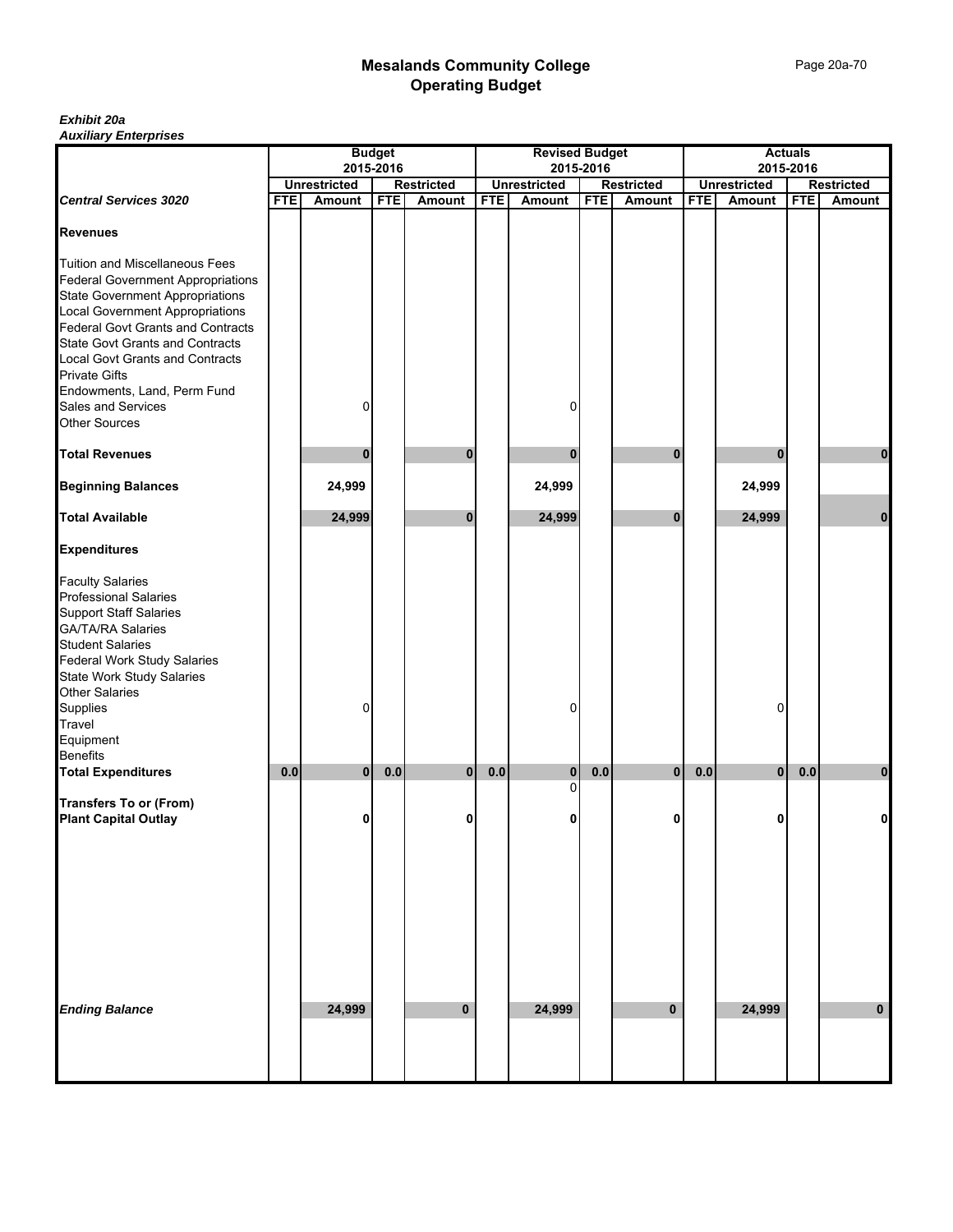#### *Exhibit 20a Auxiliary Enterprises*

|                                                                                                                                                                                                                                                             | <b>Budget</b><br>2015-2016 |                     |            |                   | <b>Revised Budget</b><br>2015-2016 |                     |            |                   | <b>Actuals</b><br>2015-2016 |             |            |                   |  |
|-------------------------------------------------------------------------------------------------------------------------------------------------------------------------------------------------------------------------------------------------------------|----------------------------|---------------------|------------|-------------------|------------------------------------|---------------------|------------|-------------------|-----------------------------|-------------|------------|-------------------|--|
|                                                                                                                                                                                                                                                             |                            | <b>Unrestricted</b> |            | <b>Restricted</b> |                                    | <b>Unrestricted</b> |            | <b>Restricted</b> | <b>Unrestricted</b>         |             |            | <b>Restricted</b> |  |
| Museum Shop 3030                                                                                                                                                                                                                                            | <b>FTE</b>                 | <b>Amount</b>       | <b>FTE</b> | Amount            | <b>FTE</b>                         | Amount              | <b>FTE</b> | <b>Amount</b>     | <b>FTE</b>                  | Amount      | <b>FTE</b> | <b>Amount</b>     |  |
| <b>Revenues</b>                                                                                                                                                                                                                                             |                            |                     |            |                   |                                    |                     |            |                   |                             |             |            |                   |  |
| <b>Tuition and Miscellaneous Fees</b><br><b>Federal Government Appropriations</b><br><b>State Government Appropriations</b><br><b>Local Government Appropriations</b><br><b>Federal Govt Grants and Contracts</b><br><b>State Govt Grants and Contracts</b> |                            |                     |            |                   |                                    |                     |            |                   |                             |             |            |                   |  |
| Local Govt Grants and Contracts<br><b>Private Gifts</b><br>Endowments, Land, Perm Fund                                                                                                                                                                      |                            |                     |            |                   |                                    |                     |            |                   |                             |             |            |                   |  |
| Sales and Services<br><b>Other Sources</b>                                                                                                                                                                                                                  |                            | 73,553              |            |                   |                                    | 73,553              |            |                   |                             | 73,367      |            |                   |  |
| <b>Total Revenues</b>                                                                                                                                                                                                                                       |                            | 73,553              |            | 0                 |                                    | 73,553              |            | $\bf{0}$          |                             | 73,367      |            | 0                 |  |
| <b>Beginning Balances</b>                                                                                                                                                                                                                                   |                            | 36,677              |            |                   |                                    | 41,377              |            |                   |                             | 61,651      |            |                   |  |
| <b>Total Available</b>                                                                                                                                                                                                                                      |                            | 110,230             |            | $\bf{0}$          |                                    | 114,930             |            | $\bf{0}$          |                             | 135,018     |            | $\bf{0}$          |  |
| <b>Expenditures</b>                                                                                                                                                                                                                                         |                            |                     |            |                   |                                    |                     |            |                   |                             |             |            |                   |  |
| <b>Faculty Salaries</b><br><b>Professional Salaries</b><br><b>Support Staff Salaries</b><br><b>GA/TA/RA Salaries</b><br><b>Student Salaries</b><br>Federal Work Study Salaries                                                                              | 1.0<br>0.5                 | 0<br>14,727         |            |                   | 1.0<br>0.5                         | 0<br>17,429         |            |                   | 0.0<br>0.5                  | 0<br>17,306 |            |                   |  |
| State Work Study Salaries<br><b>Other Salaries</b><br>Supplies<br>Travel<br>Equipment                                                                                                                                                                       |                            | 20,000              |            |                   |                                    | 29,250              |            |                   |                             | 29,151      |            |                   |  |
| <b>Benefits</b>                                                                                                                                                                                                                                             |                            | 6,052               |            |                   |                                    | 6,600               |            |                   |                             | 6,591       |            |                   |  |
| <b>Total Expenditures</b>                                                                                                                                                                                                                                   | 1.5                        | 40,779              | 0.0        | $\bf{0}$          | 1.5                                | 53,279              | 0.0        | $\bf{0}$          | 0.5                         | 53,048      | 0.0        | $\bf{0}$          |  |
| <b>Transfers To or (From)</b><br><b>Plant Capital Outlay</b>                                                                                                                                                                                                |                            | 0                   |            | 0                 |                                    | 0                   |            | 0                 |                             | 0           |            | 0                 |  |
|                                                                                                                                                                                                                                                             |                            |                     |            |                   |                                    |                     |            |                   |                             |             |            |                   |  |
| <b>Ending Balance</b>                                                                                                                                                                                                                                       |                            | 69,451              |            | $\mathbf 0$       |                                    | 61,651              |            | $\bf{0}$          |                             | 81,970      |            | $\bf{0}$          |  |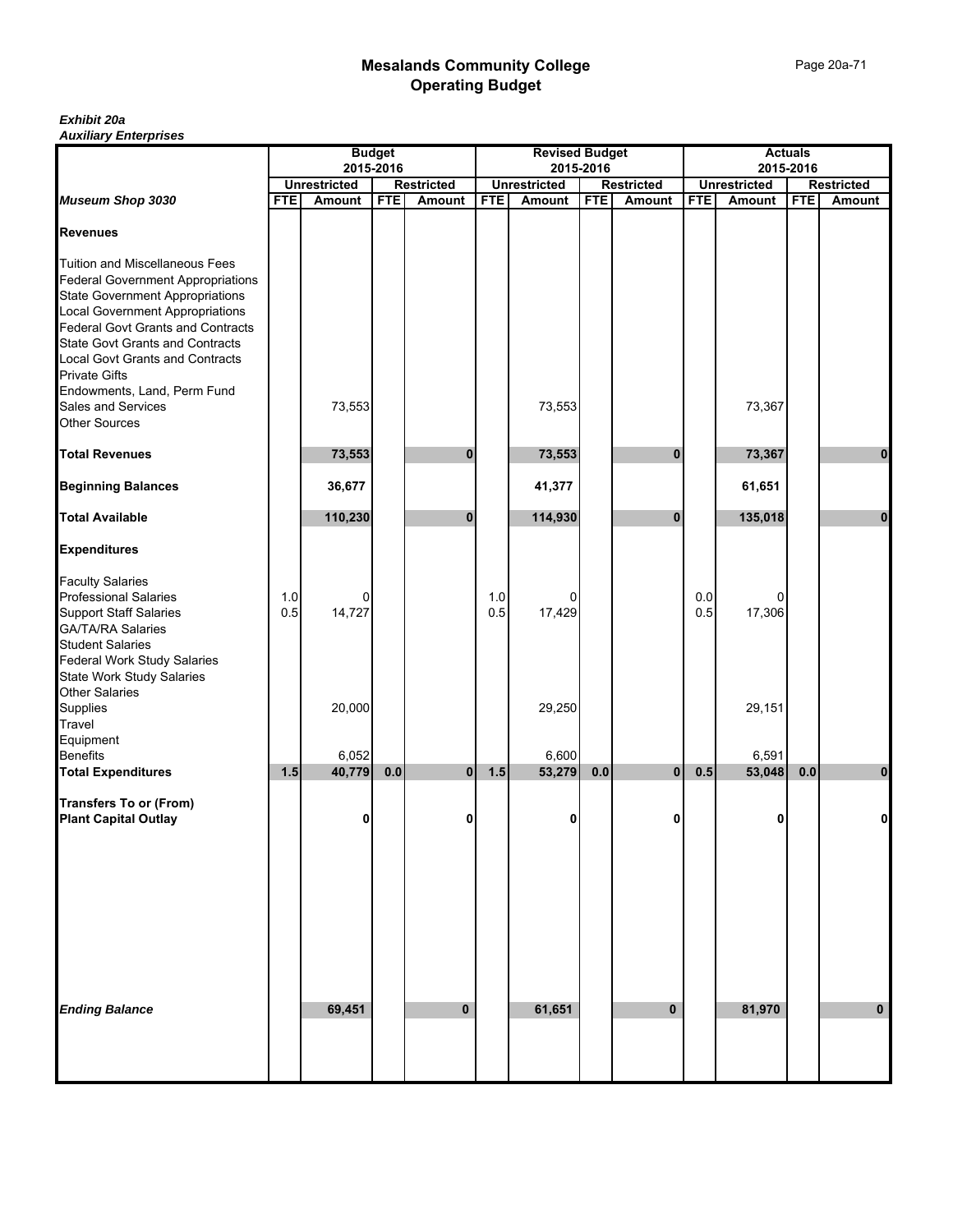### *Exhibit 21 Intercollegiate Athletics*

|                                          | <b>Budget</b>                    |               |                                  |                             | <b>Revised Budget</b> |              |            |                                    | <b>Actuals</b> |                               |            |                                    |
|------------------------------------------|----------------------------------|---------------|----------------------------------|-----------------------------|-----------------------|--------------|------------|------------------------------------|----------------|-------------------------------|------------|------------------------------------|
|                                          | 2015-2016<br><b>Unrestricted</b> |               | 2015-2016<br><b>Unrestricted</b> |                             |                       |              | 2015-2016  |                                    |                |                               |            |                                    |
|                                          | <b>FTE</b>                       | <b>Amount</b> | <b>FTE</b>                       | <b>Restricted</b><br>Amount | <b>FTE</b>            | Amount       | <b>FTE</b> | <b>Restricted</b><br><b>Amount</b> | <b>FTE</b>     | <b>Unrestricted</b><br>Amount | <b>FTE</b> | <b>Restricted</b><br><b>Amount</b> |
|                                          |                                  |               |                                  |                             |                       |              |            |                                    |                |                               |            |                                    |
| Revenues                                 |                                  |               |                                  |                             |                       |              |            |                                    |                |                               |            |                                    |
| Tuition and Miscellaneous Fees           |                                  | 0             |                                  | 0                           |                       | 0            |            | $\Omega$                           |                | 0                             |            | 0                                  |
| <b>Federal Government Appropriations</b> |                                  |               |                                  | $\overline{0}$              |                       |              |            | $\Omega$                           |                | $\Omega$                      |            | $\mathbf 0$                        |
| <b>State Government Appropriations</b>   |                                  | 150,000       |                                  | 0                           |                       | 150,000      |            | $\Omega$                           |                | 150,000                       |            | $\overline{0}$                     |
| <b>Local Government Appropriations</b>   |                                  | 0             |                                  | $\overline{0}$              |                       | 0            |            | 0                                  |                | 0                             |            | $\mathbf 0$                        |
| <b>Federal Govt Grants and Contracts</b> |                                  |               |                                  | $\overline{0}$              |                       |              |            | $\mathbf 0$                        |                | 0                             |            | $\mathbf 0$                        |
| State Govt Grants and Contracts          |                                  |               |                                  | $\Omega$                    |                       |              |            | $\Omega$                           |                |                               |            | $\mathbf 0$                        |
| Local Govt Grants and Contracts          |                                  | 0             |                                  | $\Omega$                    |                       | 0            |            | $\overline{0}$                     |                | ი                             |            | $\mathbf 0$                        |
| <b>Private Gifts</b>                     |                                  | 5,000         |                                  | $\Omega$                    |                       | 5,000        |            | $\Omega$                           |                |                               |            | $\mathbf 0$                        |
| Endowments, Land, Perm Fund              |                                  |               |                                  | $\overline{0}$              |                       |              |            | $\mathbf 0$                        |                |                               |            | $\mathbf 0$                        |
| Sales and Services                       |                                  | 20,000        |                                  | $\overline{0}$              |                       | 20,000       |            | $\mathbf{0}$                       |                | 5,617                         |            | $\mathbf 0$                        |
| <b>Other Sources</b>                     |                                  | 15,000        |                                  | $\overline{0}$              |                       | 15,000       |            | $\Omega$                           |                | 0                             |            | $\mathbf 0$                        |
| <b>Total Revenues</b>                    |                                  | 190,000       |                                  | $\bf{0}$                    |                       | 190,000      |            | $\bf{0}$                           |                | 155,617                       |            | $\bf{0}$                           |
| <b>Beginning Balances</b>                |                                  | (265, 768)    |                                  | $\bf{0}$                    |                       | (303, 479)   |            | $\bf{0}$                           |                | (283, 195)                    |            | $\bf{0}$                           |
| <b>Total Available</b>                   |                                  | (75, 768)     |                                  | $\mathbf{0}$                |                       | (113, 479)   |            | $\bf{0}$                           |                | (127, 578)                    |            | $\mathbf{0}$                       |
| <b>Expenditures</b>                      |                                  |               |                                  |                             |                       |              |            |                                    |                |                               |            |                                    |
| <b>Faculty Salaries</b>                  | 0.0                              | $\mathbf 0$   | 0.0                              | 0                           | 0.0                   | 0            | 0.0        | $\mathbf 0$                        | 0.0            | 0                             | 0.0        | 0                                  |
| <b>Professional Salaries</b>             | 0.0                              | 29,000        | 0.0                              | 0                           | 0.0                   | 29,000       | 0.0        | $\mathbf 0$                        | 0.0            | 27,189                        | 0.0        | $\pmb{0}$                          |
| <b>Support Staff Salaries</b>            | 0.0                              | $\Omega$      | 0.0                              | $\overline{0}$              | 0.0                   | $\mathbf 0$  | 0.0        | $\mathbf 0$                        | 0.0            | 0                             | 0.0        | $\mathbf 0$                        |
| <b>GA/TA/RA Salaries</b>                 | 0.0                              | $\mathbf{0}$  | 0.0                              | $\mathbf 0$                 | 0.0                   | 0            | 0.0        | $\mathbf 0$                        | 0.0            | 0                             | 0.0        | $\mathbf 0$                        |
| <b>Student Salaries</b>                  | 0.0                              | $\Omega$      | 0.0                              | 0                           | 0.0                   | $\Omega$     | 0.0        | $\mathbf 0$                        | 0.0            | $\overline{0}$                | 0.0        | $\mathbf 0$                        |
| <b>Federal Work Study Salaries</b>       | 0.0                              | $\Omega$      | 0.0                              | $\overline{0}$              | 0.0                   | $\mathbf{0}$ | 0.0        | $\Omega$                           | 0.0            | $\Omega$                      | 0.0        | $\mathbf 0$                        |
| <b>State Work Study Salaries</b>         | 0.0                              | $\mathbf 0$   | 0.0                              | $\overline{0}$              | 0.0                   | 0            | 0.0        | $\mathbf{0}$                       | 0.0            | $\overline{0}$                | 0.0        | $\mathbf 0$                        |
| <b>Other Salaries</b>                    | 0.0                              | $\Omega$      | 0.0                              | $\overline{0}$              | 0.0                   | 0            | 0.0        | $\mathbf 0$                        | 0.0            | $\Omega$                      | 0.0        | $\mathbf 0$                        |
| Supplies                                 | 0.0                              | 105,000       | 0.0                              | $\mathbf 0$                 | 0.0                   | 150,500      | 0.0        | $\mathbf 0$                        | 0.0            | 143,981                       | 0.0        | $\mathbf 0$                        |
| Travel                                   | 0.0                              | 25,000        | 0.0                              | $\overline{0}$              | 0.0                   | 25,000       | 0.0        | $\mathbf 0$                        | 0.0            | 25,708                        | 0.0        | $\pmb{0}$                          |
| Equipment                                | 0.0                              | 2,500         | 0.0                              | 0                           | 0.0                   | 2,500        | 0.0        | $\mathbf 0$                        | 0.0            | 2,253                         | 0.0        | 0                                  |
| <b>Benefits</b>                          | 0.0                              | 7,716         | 0.0                              | $\mathbf 0$                 | 0.0                   | 7,716        | 0.0        | $\mathbf 0$                        | 0.0            | 7,925                         | 0.0        | $\mathbf 0$                        |
| <b>Total Expenditures</b>                | 0.0                              | 169,216       | 0.0                              | $\mathbf{0}$                | 0.0                   | 214,716      | 0.0        | $\mathbf{0}$                       | $0.0\,$        | 207,056                       | 0.0        | $\bf{0}$                           |
| <b>Transfer from Public Service</b>      |                                  | 30,000        |                                  | 0                           |                       | 30,000       |            | 0                                  |                | 30,000                        |            | 0                                  |
| Transfer from I&G                        |                                  | 15,000        |                                  | 0                           |                       | 15,000       |            | 0                                  |                | 15,000                        |            | $\pmb{0}$                          |
| <b>Transfer from Auxiliaries</b>         |                                  | 0             |                                  | 0                           |                       | 0            |            | 0                                  |                | 0                             |            | $\mathsf{O}\xspace$                |
| <b>Total Transfers</b>                   |                                  | 45,000        | 0                                | 0                           | 0                     | 45,000       | 0          | 0                                  | 0              | 45,000                        | 0          | 0                                  |
|                                          |                                  |               |                                  |                             |                       |              |            |                                    |                |                               |            |                                    |
| <b>Ending Balance</b>                    |                                  | (199, 984)    |                                  | $\bf{0}$                    |                       | (283, 195)   |            | $\mathbf{0}$                       |                | (289, 634)                    |            | $\bf{0}$                           |
|                                          |                                  |               |                                  |                             |                       |              |            |                                    |                |                               |            |                                    |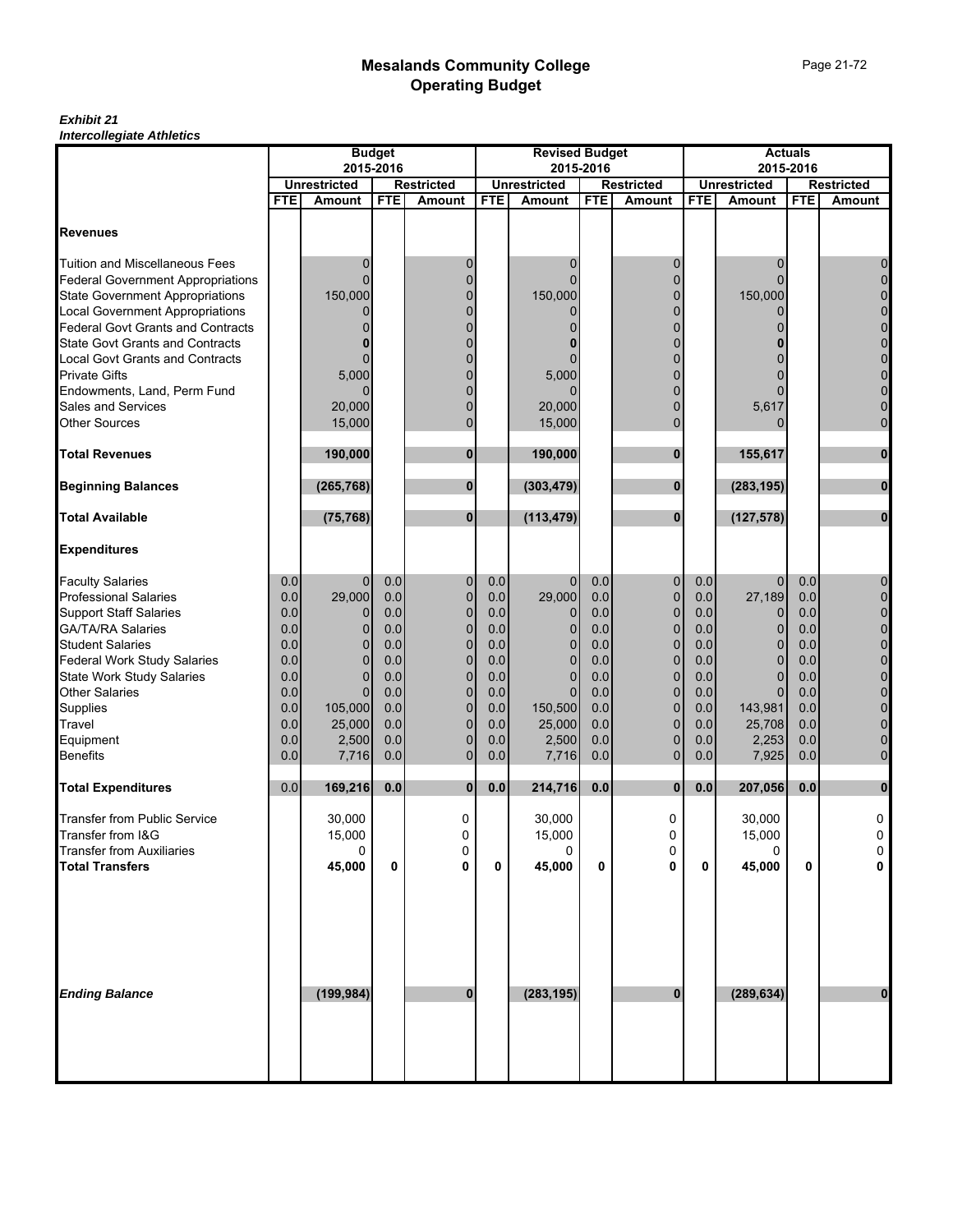-6,439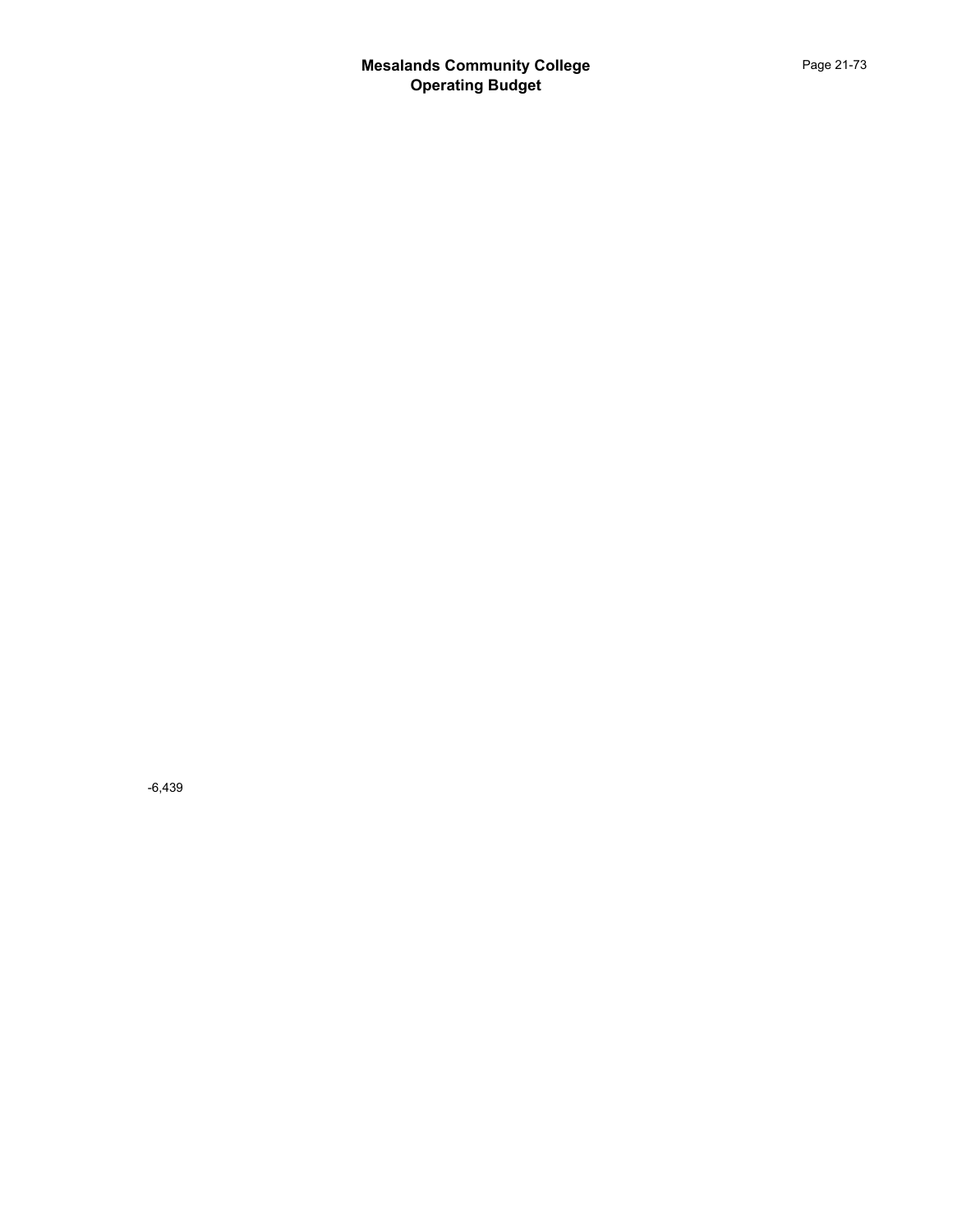### *Exhibit 21a Intercollegiate Athletics*

|                                                                      | <b>Budget</b> |                     |            |                   | <b>Revised Budget</b> |                     |            |                   | <b>Actuals</b> |                     |            |                   |  |
|----------------------------------------------------------------------|---------------|---------------------|------------|-------------------|-----------------------|---------------------|------------|-------------------|----------------|---------------------|------------|-------------------|--|
|                                                                      |               | 2015-2016           |            |                   |                       |                     | 2015-2016  |                   | 2015-2016      |                     |            |                   |  |
|                                                                      |               | <b>Unrestricted</b> |            | <b>Restricted</b> |                       | <b>Unrestricted</b> |            | <b>Restricted</b> |                | <b>Unrestricted</b> |            | <b>Restricted</b> |  |
| Rodeo 3110                                                           | <b>FTE</b>    | <b>Amount</b>       | <b>FTE</b> | <b>Amount</b>     | <b>FTE</b>            | <b>Amount</b>       | <b>FTE</b> | <b>Amount</b>     | <b>FTE</b>     | Amount              | <b>FTE</b> | <b>Amount</b>     |  |
| <b>Revenues</b>                                                      |               |                     |            |                   |                       |                     |            |                   |                |                     |            |                   |  |
| Tuition and Miscellaneous Fees                                       |               |                     |            |                   |                       |                     |            |                   |                |                     |            |                   |  |
| <b>Federal Government Appropriations</b>                             |               |                     |            |                   |                       |                     |            |                   |                |                     |            |                   |  |
| <b>State Government Appropriations</b>                               |               | 150,000             |            |                   |                       | 150,000             |            |                   |                | 150,000             |            |                   |  |
| Local Government Appropriations<br>Federal Govt Grants and Contracts |               |                     |            |                   |                       |                     |            |                   |                |                     |            |                   |  |
| <b>State Govt Grants and Contracts</b>                               |               |                     |            |                   |                       |                     |            |                   |                |                     |            |                   |  |
| <b>Local Govt Grants and Contracts</b>                               |               |                     |            |                   |                       |                     |            |                   |                |                     |            |                   |  |
| <b>Private Gifts</b>                                                 |               | 5,000               |            |                   |                       | 5,000               |            |                   |                |                     |            |                   |  |
| Endowments, Land, Perm Fund                                          |               |                     |            |                   |                       |                     |            |                   |                |                     |            |                   |  |
| Sales and Services                                                   |               | 5,000               |            |                   |                       | 5,000               |            |                   |                |                     |            |                   |  |
| <b>Other Sources</b>                                                 |               | 15,000              |            |                   |                       | 15,000              |            |                   |                |                     |            |                   |  |
| <b>Total Revenues</b>                                                |               | 175,000             |            | 0                 |                       | 175,000             |            | $\bf{0}$          |                | 150,000             |            | 0                 |  |
| <b>Beginning Balances</b>                                            |               | (265, 768)          |            |                   |                       | (281, 243)          |            |                   |                | (207, 959)          |            |                   |  |
| <b>Total Available</b>                                               |               | (90, 768)           |            | $\bf{0}$          |                       | (106, 243)          |            | $\bf{0}$          |                | (57, 959)           |            | $\pmb{0}$         |  |
| <b>Expenditures</b>                                                  |               |                     |            |                   |                       |                     |            |                   |                |                     |            |                   |  |
|                                                                      |               |                     |            |                   |                       |                     |            |                   |                |                     |            |                   |  |
| <b>Faculty Salaries</b>                                              |               |                     |            |                   |                       |                     |            |                   |                |                     |            |                   |  |
| Professional Salaries                                                |               | 29,000              |            |                   |                       | 29,000              |            |                   |                | 27,189              |            |                   |  |
| <b>Support Staff Salaries</b>                                        |               |                     |            |                   |                       |                     |            |                   |                |                     |            |                   |  |
| GA/TA/RA Salaries<br>Student Salaries                                |               |                     |            |                   |                       |                     |            |                   |                |                     |            |                   |  |
| <b>Federal Work Study Salaries</b>                                   |               |                     |            |                   |                       |                     |            |                   |                |                     |            |                   |  |
| <b>State Work Study Salaries</b>                                     |               |                     |            |                   |                       |                     |            |                   |                |                     |            |                   |  |
| <b>Other Salaries</b>                                                |               |                     |            |                   |                       |                     |            |                   |                |                     |            |                   |  |
| Supplies                                                             |               | 85,000              |            |                   |                       | 85,000              |            |                   |                | 101,528             |            |                   |  |
| Travel                                                               |               | 25,000              |            |                   |                       | 25,000              |            |                   |                | 25,708              |            |                   |  |
| Equipment                                                            |               |                     |            |                   |                       |                     |            |                   |                |                     |            |                   |  |
| Benefits                                                             |               | 7,716               |            |                   |                       | 7,716               |            |                   |                | 7,925               |            |                   |  |
| <b>Total Expenditures</b>                                            | 0.0           | 146,716             | 0.0        | $\mathbf{0}$      | 0.0                   | 146,716             | 0.0        | $\overline{0}$    | 0.0            | 162,350             | 0.0        | $\bf{0}$          |  |
| Transfer from Public Service                                         |               | 30,000              |            |                   |                       | 30,000              |            |                   |                | 30,000              |            |                   |  |
| Transfer from I&G                                                    |               | 15,000              |            |                   |                       | 15,000              |            |                   |                | 15,000              |            |                   |  |
| <b>Transfer from Auxiliaries</b>                                     |               |                     |            |                   |                       |                     |            |                   |                |                     |            |                   |  |
|                                                                      |               |                     |            |                   |                       |                     |            |                   |                |                     |            |                   |  |
| <b>Total Transfers</b>                                               |               | 45,000              |            |                   |                       | 45,000              |            |                   |                | 45,000              |            |                   |  |
|                                                                      |               |                     |            |                   |                       |                     |            |                   |                |                     |            |                   |  |
|                                                                      |               |                     |            |                   |                       |                     |            |                   |                |                     |            |                   |  |
|                                                                      |               |                     |            |                   |                       |                     |            |                   |                |                     |            |                   |  |
| <b>Ending Balance</b>                                                |               | (192, 484)          |            | 0                 |                       | (207, 959)          |            | $\bf{0}$          |                | (175, 309)          |            | $\bf{0}$          |  |
|                                                                      |               |                     |            |                   |                       |                     |            |                   |                |                     |            |                   |  |
|                                                                      |               |                     |            |                   |                       |                     |            |                   |                |                     |            |                   |  |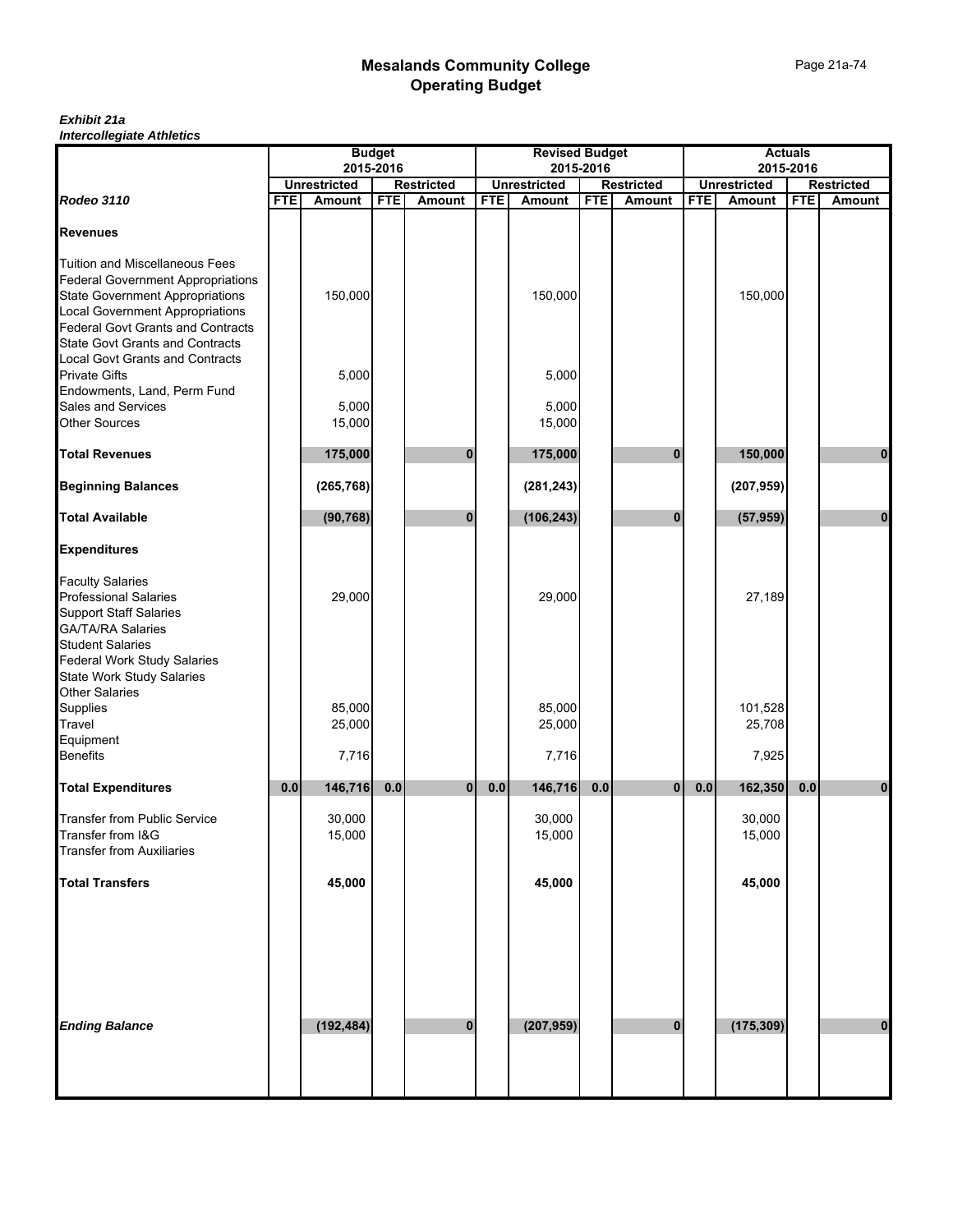#### *Exhibit 21a Intercollegiate Athletics*

|                                                                                                                                                                                                                                             | <b>Budget</b> |                     |            |                   |            | <b>Revised Budget</b> |            |                   |            | <b>Actuals</b>      |            |                   |  |
|---------------------------------------------------------------------------------------------------------------------------------------------------------------------------------------------------------------------------------------------|---------------|---------------------|------------|-------------------|------------|-----------------------|------------|-------------------|------------|---------------------|------------|-------------------|--|
|                                                                                                                                                                                                                                             |               | 2015-2016           |            |                   |            |                       | 2015-2016  |                   |            |                     | 2015-2016  |                   |  |
|                                                                                                                                                                                                                                             |               | <b>Unrestricted</b> |            | <b>Restricted</b> |            | <b>Unrestricted</b>   |            | <b>Restricted</b> |            | <b>Unrestricted</b> |            | <b>Restricted</b> |  |
|                                                                                                                                                                                                                                             | <b>FTE</b>    | Amount              | <b>FTE</b> | Amount            | <b>FTE</b> | <b>Amount</b>         | <b>FTE</b> | <b>Amount</b>     | <b>FTE</b> | Amount              | <b>FTE</b> | Amount            |  |
| Regional Collegiate Rodeo 3125<br><b>Revenues</b>                                                                                                                                                                                           |               |                     |            |                   |            |                       |            |                   |            |                     |            |                   |  |
| <b>Tuition and Miscellaneous Fees</b><br><b>Federal Government Appropriations</b><br><b>State Government Appropriations</b><br><b>Local Government Appropriations</b><br><b>Federal Govt Grants and Contracts</b>                           |               | 0                   |            |                   |            | 0                     |            |                   |            | 0                   |            |                   |  |
| <b>State Govt Grants and Contracts</b><br><b>Local Govt Grants and Contracts</b><br><b>Private Gifts</b><br>Endowments, Land, Perm Fund                                                                                                     |               | 0<br>0              |            |                   |            | 0                     |            |                   |            | 0<br>$\Omega$       |            |                   |  |
| Sales and Services<br><b>Other Sources</b>                                                                                                                                                                                                  |               | 15,000              |            |                   |            | 15,000                |            |                   |            | 5,617               |            |                   |  |
| <b>Total Revenues</b>                                                                                                                                                                                                                       |               | 15,000              |            | 0                 |            | 15,000                |            |                   |            | 5,617               |            | 0                 |  |
| <b>Beginning Balances</b>                                                                                                                                                                                                                   |               | 0                   |            |                   |            | $-22,236$             |            |                   |            | $-75,236$           |            |                   |  |
| <b>Total Available</b>                                                                                                                                                                                                                      |               | 15,000              |            | 0                 |            | $-7,236$              |            | $\bf{0}$          |            | $-69,619$           |            | $\bf{0}$          |  |
| <b>Expenditures</b>                                                                                                                                                                                                                         |               |                     |            |                   |            |                       |            |                   |            |                     |            |                   |  |
| <b>Faculty Salaries</b><br><b>Professional Salaries</b><br><b>Support Staff Salaries</b><br><b>GA/TA/RA Salaries</b><br><b>Student Salaries</b><br><b>Federal Work Study Salaries</b><br><b>State Work Study Salaries</b><br>Other Salaries |               |                     |            |                   |            |                       |            |                   |            |                     |            |                   |  |
| Supplies<br>Travel                                                                                                                                                                                                                          |               | 20,000              |            |                   |            | 65,500                |            |                   |            | 42,453              |            |                   |  |
| Equipment<br><b>Benefits</b>                                                                                                                                                                                                                |               | 2,500               |            |                   |            | 2,500                 |            |                   |            | 2,253               |            |                   |  |
| <b>Total Expenditures</b>                                                                                                                                                                                                                   | 0.0           | 22,500              | $0.0$      | $\mathbf{0}$      | 0.0        | 68,000                | 0.0        | $\mathbf{0}$      | $0.0\,$    | 44,706              | 0.0        | $\bf{0}$          |  |
| <b>Transfer from Public Service</b><br>Transfer from I&G<br><b>Transfer from Auxiliaries</b>                                                                                                                                                |               |                     |            |                   |            |                       |            |                   |            |                     |            |                   |  |
| <b>Total Transfers</b>                                                                                                                                                                                                                      |               | 0                   |            |                   |            | 0                     |            |                   |            | 0                   |            |                   |  |
| <b>Ending Balance</b>                                                                                                                                                                                                                       |               | $-7,500$            |            | 0                 |            | $-75,236$             |            | $\bf{0}$          |            | $-114,325$          |            | $\bf{0}$          |  |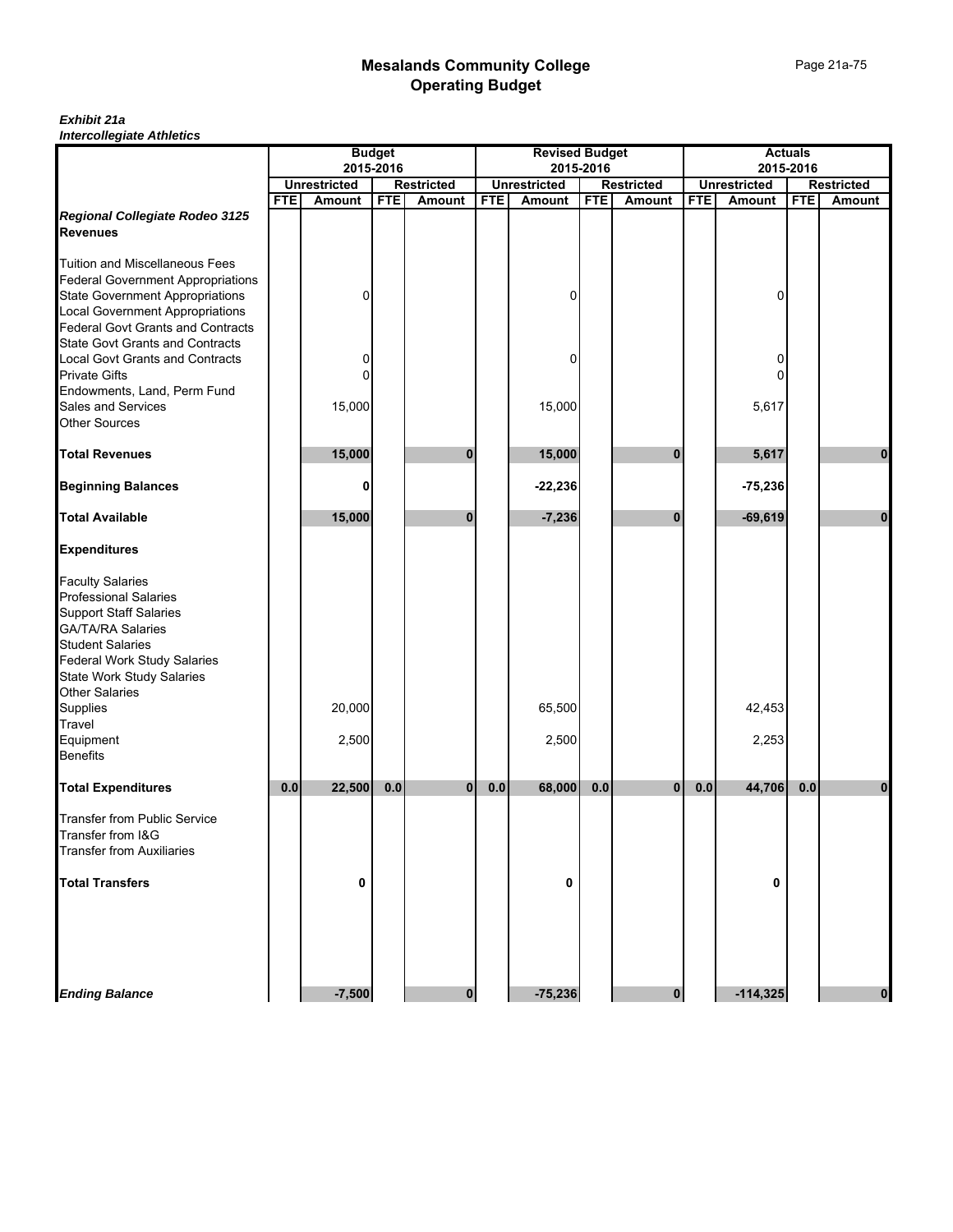#### *Exhibit I Capital Outlay*

|                                                               | <b>Budget</b> | <b>Revised Budget</b> | <b>Actuals</b> |
|---------------------------------------------------------------|---------------|-----------------------|----------------|
|                                                               | 2015-2016     | 2015-2016             | 2015-2016      |
| <b>Revenues</b>                                               |               |                       |                |
|                                                               |               |                       |                |
| <b>State Appropriation</b>                                    | 140,000       | 140,000               | 0              |
| <b>State General Obligation Bonds</b>                         | 674,582       | 674,582               | 105,804        |
| State Severance Tax Bonds                                     | 0             | 1,300,000             | 0              |
| <b>Student Fees</b><br>Interest on Investments                | 0<br>0        | 56,177<br>0           | 46,697<br>0    |
|                                                               |               |                       |                |
| <b>Total Revenues</b>                                         | 814,582       | 2,170,759             | 152,501        |
| <b>Beginning Balance</b>                                      | (119, 255)    | (149, 691)            | (139, 514)     |
| <b>Total Available</b>                                        | 695,327       | 2,021,068             | 12,987         |
| <b>Expenditures</b>                                           |               |                       |                |
| Master Plan Phase I                                           | 790,000       | 2,090,000             | 99,132         |
| <b>NAWRTC</b>                                                 | 0             | 0                     | 0              |
| <b>Minor Projects</b>                                         | 0             | $\Omega$              | $\mathbf{0}$   |
| Computer/Technology Equipment                                 | 0             | 46,000                | 17,737         |
| Residence Halls                                               | 0             | 0                     | $\mathbf 0$    |
| <b>GOB for Library Collection</b>                             | 24,582        | 24,582                | 6,654          |
| <b>Total Expenditures</b>                                     | 814,582       | 2,160,582             | 123,523        |
| <b>Transfers</b>                                              |               |                       |                |
| Instruction and General                                       | 0             | $\mathbf 0$           | 0              |
| <b>Student Social and Cultural</b>                            | 0             | 0                     | 0              |
| Research                                                      | 0             | 0                     | 0              |
| <b>Public Service</b>                                         | 0             | 0                     | 0              |
| <b>Internal Service Departments</b>                           | $\mathbf 0$   | 0                     | 0              |
| Student Aid, Grants, Stipends<br><b>Auxiliary Enterprises</b> | 0<br>0        | 0                     | 0              |
| Intercollegiate Athletics                                     | $\mathbf 0$   | 0<br>0                | 0<br>0         |
| <b>Independent Operations</b>                                 | 0             | $\mathbf 0$           | 0              |
| Renewals and Replacements                                     | 0             | 0                     | 0              |
| Retirement of Indebtedness                                    | 0             | 0                     | 0              |
| <b>Total Net Transfers</b>                                    | $\bf{0}$      | $\mathbf{0}$          | $\mathbf{0}$   |
|                                                               |               |                       |                |
| <b>Ending Balance</b>                                         | (119, 255)    | (139, 514)            | (110, 536)     |
|                                                               |               |                       |                |
|                                                               |               |                       |                |
|                                                               |               |                       |                |
|                                                               |               |                       |                |
|                                                               |               |                       |                |
|                                                               |               |                       |                |
|                                                               |               |                       |                |
|                                                               |               |                       |                |
|                                                               |               |                       |                |
|                                                               |               |                       |                |
|                                                               |               |                       |                |
|                                                               |               |                       |                |
|                                                               |               |                       |                |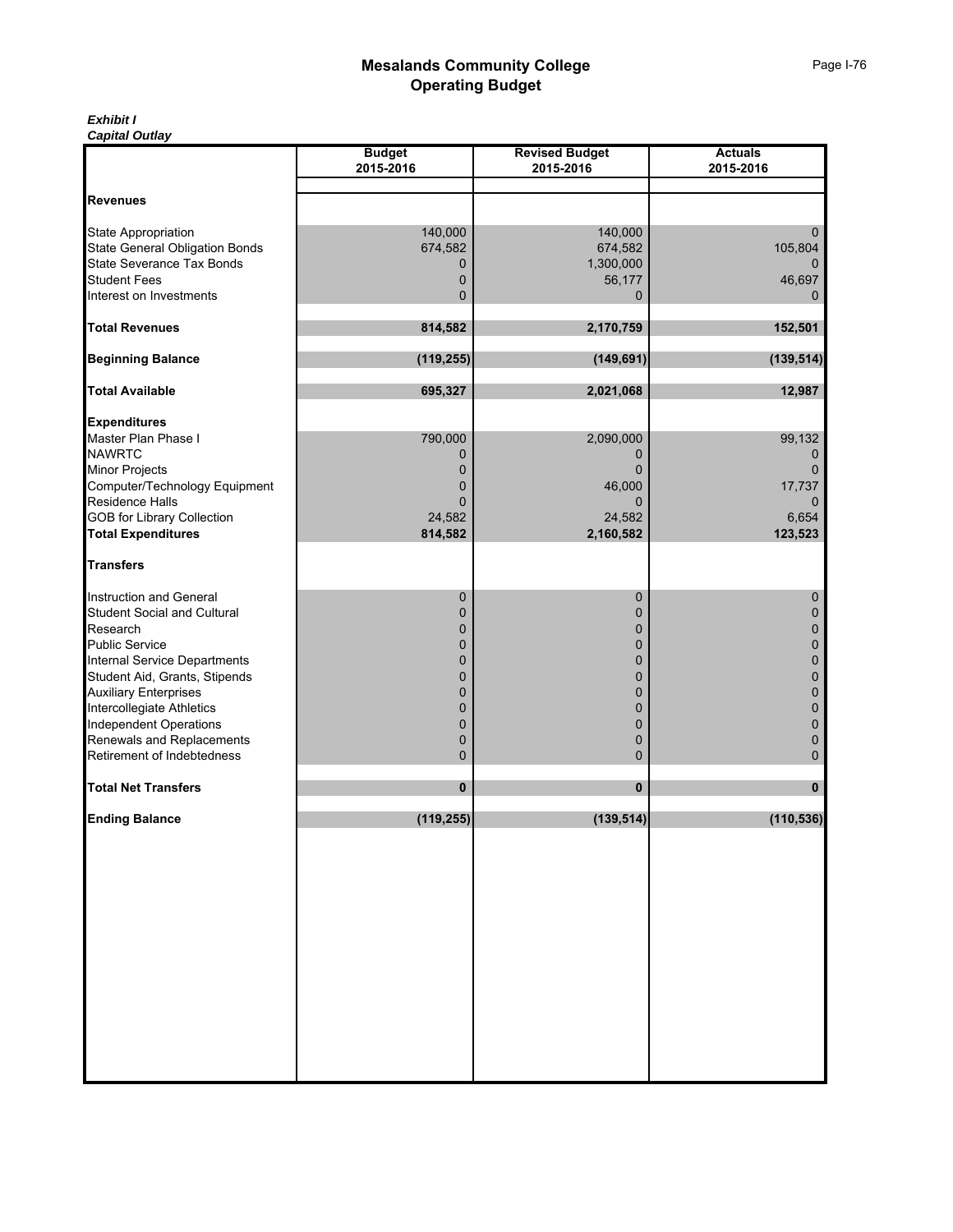*Capital Outlay*

| <b>Allocated</b><br>Master Plan, Phase I & II & III                                                                                                                                                                                                                                                                          | <b>Budget</b><br>2015-2016 | <b>Revised Budget</b><br>2015-2016 | <b>Actuals</b><br>2015-2016 |  |  |  |  |
|------------------------------------------------------------------------------------------------------------------------------------------------------------------------------------------------------------------------------------------------------------------------------------------------------------------------------|----------------------------|------------------------------------|-----------------------------|--|--|--|--|
| <b>Revenues</b>                                                                                                                                                                                                                                                                                                              |                            |                                    |                             |  |  |  |  |
| State Appropriation<br><b>General Obligation Bonds</b><br>State Severance Tax Bonds<br><b>Student Fees</b><br>Interest on Investments                                                                                                                                                                                        | 140,000<br>650,000<br>0    | 140,000<br>650,000<br>1,300,000    | 0<br>99,150<br>0            |  |  |  |  |
| <b>Total Revenues</b>                                                                                                                                                                                                                                                                                                        | 790,000                    | 2,090,000                          | 99,150                      |  |  |  |  |
| <b>Beginning Balance</b>                                                                                                                                                                                                                                                                                                     | 0                          | 0                                  | 0                           |  |  |  |  |
| <b>Total Available</b>                                                                                                                                                                                                                                                                                                       | 790,000                    | 2,090,000                          | 99,150                      |  |  |  |  |
| <b>Expenditures</b><br>Master Plan<br>Moveable Equipment<br>Architectural/Engineering Fees                                                                                                                                                                                                                                   | 790,000                    | 2,090,000                          | 99,132                      |  |  |  |  |
| <b>Total Expenditures</b>                                                                                                                                                                                                                                                                                                    | 790,000                    | 2,090,000                          | 99,132                      |  |  |  |  |
| <b>Transfers</b>                                                                                                                                                                                                                                                                                                             |                            |                                    |                             |  |  |  |  |
| Instruction and General<br><b>Student Social and Cultural</b><br>Research<br><b>Public Service</b><br>Internal Service Departments<br>Student Aid, Grants, Stipends<br><b>Auxiliary Enterprises</b><br>Intercollegiate Athletics<br><b>Independent Operations</b><br>Renewals and Replacements<br>Retirement of Indebtedness |                            |                                    |                             |  |  |  |  |
| <b>Total Net Transfers</b>                                                                                                                                                                                                                                                                                                   | 0                          | 0                                  | 0                           |  |  |  |  |
| <b>Ending Balance, Allocated</b>                                                                                                                                                                                                                                                                                             | $\pmb{0}$                  | $\mathbf 0$                        | 18                          |  |  |  |  |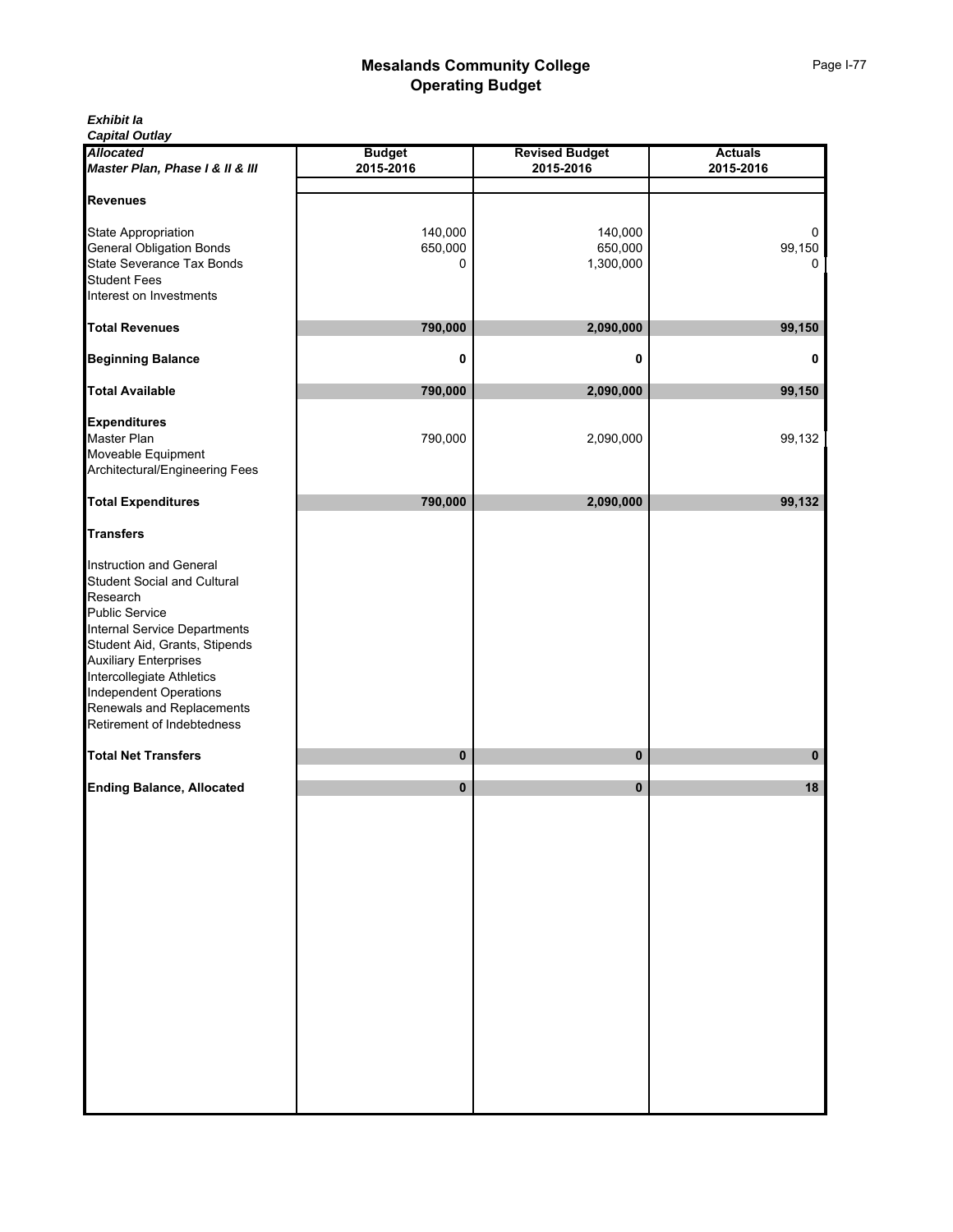*Exhibit Ia Capital Outlay*

| <b>Allocated<br/> North Anerican Wind Research<br/> and Training Center<br/> Revenues</b> | <b>Budget</b> | <b>Revised Budget</b> | <b>Actuals</b> |
|-------------------------------------------------------------------------------------------|---------------|-----------------------|----------------|
|                                                                                           | 2015-2016     | 2015-2016             | 2015-2016      |
|                                                                                           |               |                       |                |
|                                                                                           |               |                       |                |
|                                                                                           |               |                       |                |
| State Appropriation                                                                       |               |                       |                |
| General Obligation Bonds                                                                  | 0             | 0                     | 0              |
|                                                                                           |               |                       |                |
| State Severance Tax Bonds<br>Student Fees                                                 |               |                       |                |
| Interest on Investments                                                                   |               |                       |                |
|                                                                                           |               |                       |                |
| <b>Total Revenues</b>                                                                     | 0             | $\mathbf 0$           | $\bf{0}$       |
|                                                                                           |               |                       |                |
| <b>Beginning Balance</b>                                                                  | 0             | 0                     | 0              |
|                                                                                           |               |                       |                |
| <b>Total Available</b>                                                                    |               |                       | $\pmb{0}$      |
|                                                                                           | 0             | 0                     |                |
|                                                                                           |               |                       |                |
| Expenditures<br>Construction Contract                                                     |               |                       |                |
|                                                                                           |               | 0                     |                |
| Moveable Equipment                                                                        |               |                       |                |
| Architectural/Engineering Fees                                                            | 0             | 0                     | 0              |
|                                                                                           |               |                       |                |
| <b>Total Expenditures</b>                                                                 | 0             | $\pmb{0}$             | $\pmb{0}$      |
|                                                                                           |               |                       |                |
| <b>Transfers</b>                                                                          |               |                       |                |
|                                                                                           |               |                       |                |
| Instruction and General                                                                   |               |                       |                |
| Student Social and Cultural<br>Research                                                   |               |                       |                |
|                                                                                           |               |                       |                |
| <b>Public Service</b>                                                                     |               |                       |                |
|                                                                                           |               |                       |                |
| Internal Service Departments<br>Student Aid, Grants, Stipends<br>Auxiliary Enterprises    |               |                       |                |
|                                                                                           |               |                       |                |
| Intercollegiate Athletics                                                                 |               |                       |                |
|                                                                                           |               |                       |                |
| Independent Operations<br>Renewals and Replacements                                       |               |                       |                |
| Retirement of Indebtedness                                                                |               |                       |                |
|                                                                                           |               |                       |                |
| <b>Total Net Transfers</b>                                                                | 0             | $\pmb{0}$             | $\bf{0}$       |
|                                                                                           |               |                       |                |
| <b>Ending Balance, Allocated</b>                                                          | 0             | $\bf{0}$              | 0              |
|                                                                                           |               |                       |                |
|                                                                                           |               |                       |                |
| GOB 2002                                                                                  |               |                       |                |
|                                                                                           |               |                       |                |
|                                                                                           |               |                       |                |
|                                                                                           |               |                       |                |
|                                                                                           |               |                       |                |
|                                                                                           |               |                       |                |
|                                                                                           |               |                       |                |
|                                                                                           |               |                       |                |
|                                                                                           |               |                       |                |
|                                                                                           |               |                       |                |
|                                                                                           |               |                       |                |
|                                                                                           |               |                       |                |
|                                                                                           |               |                       |                |
|                                                                                           |               |                       |                |
|                                                                                           |               |                       |                |
|                                                                                           |               |                       |                |
|                                                                                           |               |                       |                |
|                                                                                           |               |                       |                |
|                                                                                           |               |                       |                |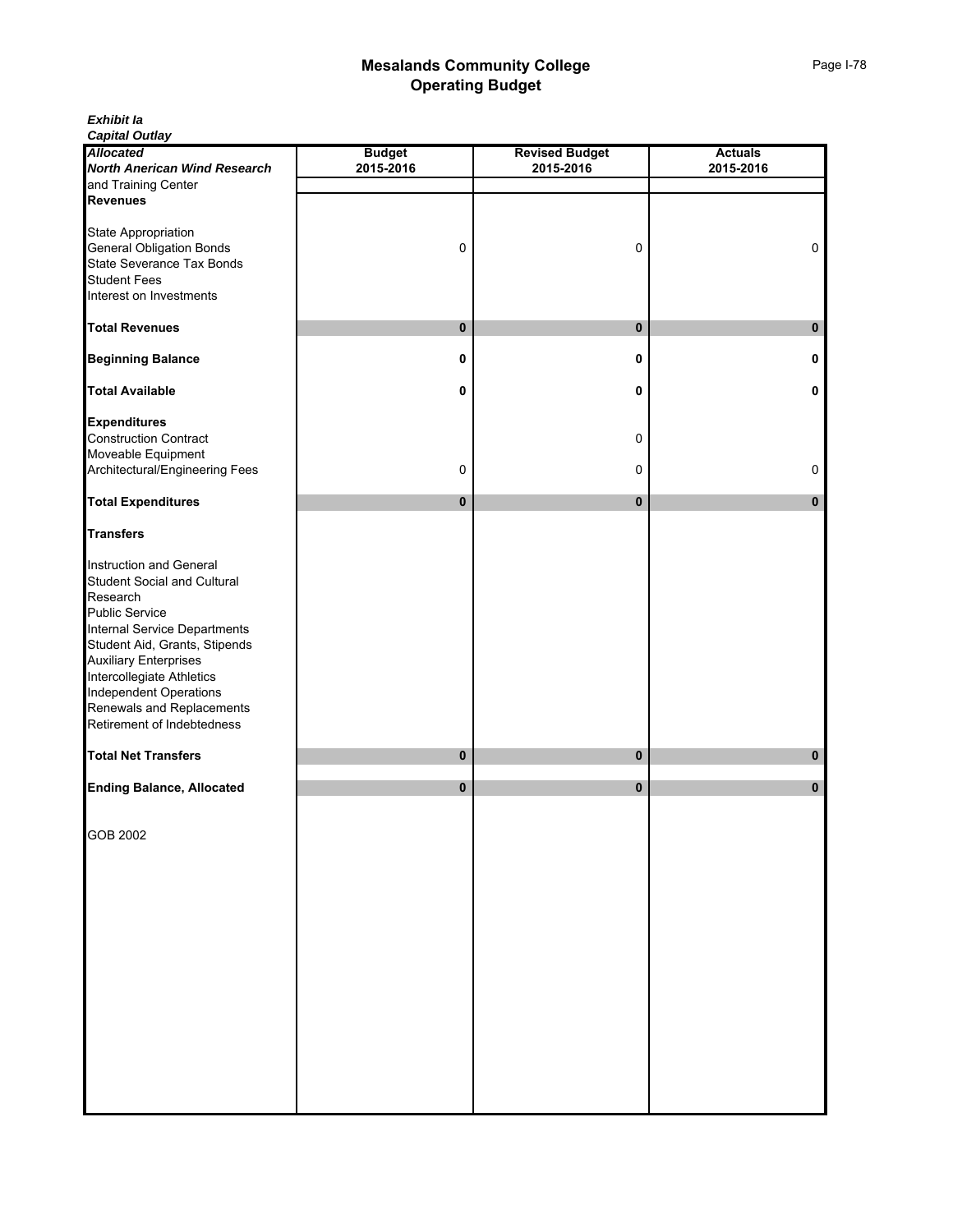*Exhibit Ia*

*Capital Outlay*

|                                                                                 | <b>Budget</b> | <b>Revised Budget</b> | <b>Actuals</b> |
|---------------------------------------------------------------------------------|---------------|-----------------------|----------------|
| <b>Allocated</b><br>Wind Turbine & Center                                       | 2015-2016     | 2015-2016             | 2015-2016      |
| <b>Revenues</b>                                                                 |               |                       |                |
|                                                                                 |               |                       |                |
| State Appropriation                                                             |               |                       |                |
| General Obligation Bonds<br>State Severance Tax Bonds                           |               |                       |                |
| <b>Student Fees</b>                                                             | 0             | 0                     |                |
| Interest on Investments                                                         | 0             | 0                     |                |
|                                                                                 |               |                       |                |
| <b>Total Revenues</b>                                                           | 0             | $\pmb{0}$             | $\pmb{0}$      |
| <b>Beginning Balance</b>                                                        | 0             | 0                     | 0              |
| <b>Total Available</b>                                                          | 0             | $\mathbf 0$           | $\bf{0}$       |
| <b>Expenditures</b>                                                             |               |                       |                |
| Construction Contract                                                           | 0             | 0                     | 0              |
| Moveable Equipment                                                              |               |                       |                |
| Architectural/Engineering Fees                                                  |               |                       |                |
| <b>Total Expenditures</b>                                                       | 0             | $\bf{0}$              | 0              |
| <b>Transfers</b>                                                                |               |                       |                |
|                                                                                 |               |                       |                |
| Instruction and General<br>Student Social and Cultural                          |               |                       |                |
| Research                                                                        |               |                       |                |
|                                                                                 |               |                       |                |
| Public Service<br>Internal Service Departments<br>Student Aid, Grants, Stipends |               |                       |                |
|                                                                                 |               |                       |                |
| <b>Auxiliary Enterprises</b>                                                    |               |                       |                |
| Intercollegiate Athletics<br>Independent Operations                             |               |                       |                |
|                                                                                 |               |                       |                |
| Renewals and Replacements                                                       |               |                       |                |
| Retirement of Indebtedness                                                      |               |                       |                |
| <b>Total Net Transfers</b>                                                      | 0             | $\pmb{0}$             | $\pmb{0}$      |
| <b>Ending Balance, Unallocated</b>                                              | $\bf{0}$      | $\mathbf 0$           | 0              |
|                                                                                 |               |                       |                |
|                                                                                 |               |                       |                |
|                                                                                 |               |                       |                |
|                                                                                 |               |                       |                |
|                                                                                 |               |                       |                |
|                                                                                 |               |                       |                |
|                                                                                 |               |                       |                |
|                                                                                 |               |                       |                |
|                                                                                 |               |                       |                |
|                                                                                 |               |                       |                |
|                                                                                 |               |                       |                |
|                                                                                 |               |                       |                |
|                                                                                 |               |                       |                |
|                                                                                 |               |                       |                |
|                                                                                 |               |                       |                |
|                                                                                 |               |                       |                |
|                                                                                 |               |                       |                |
|                                                                                 |               |                       |                |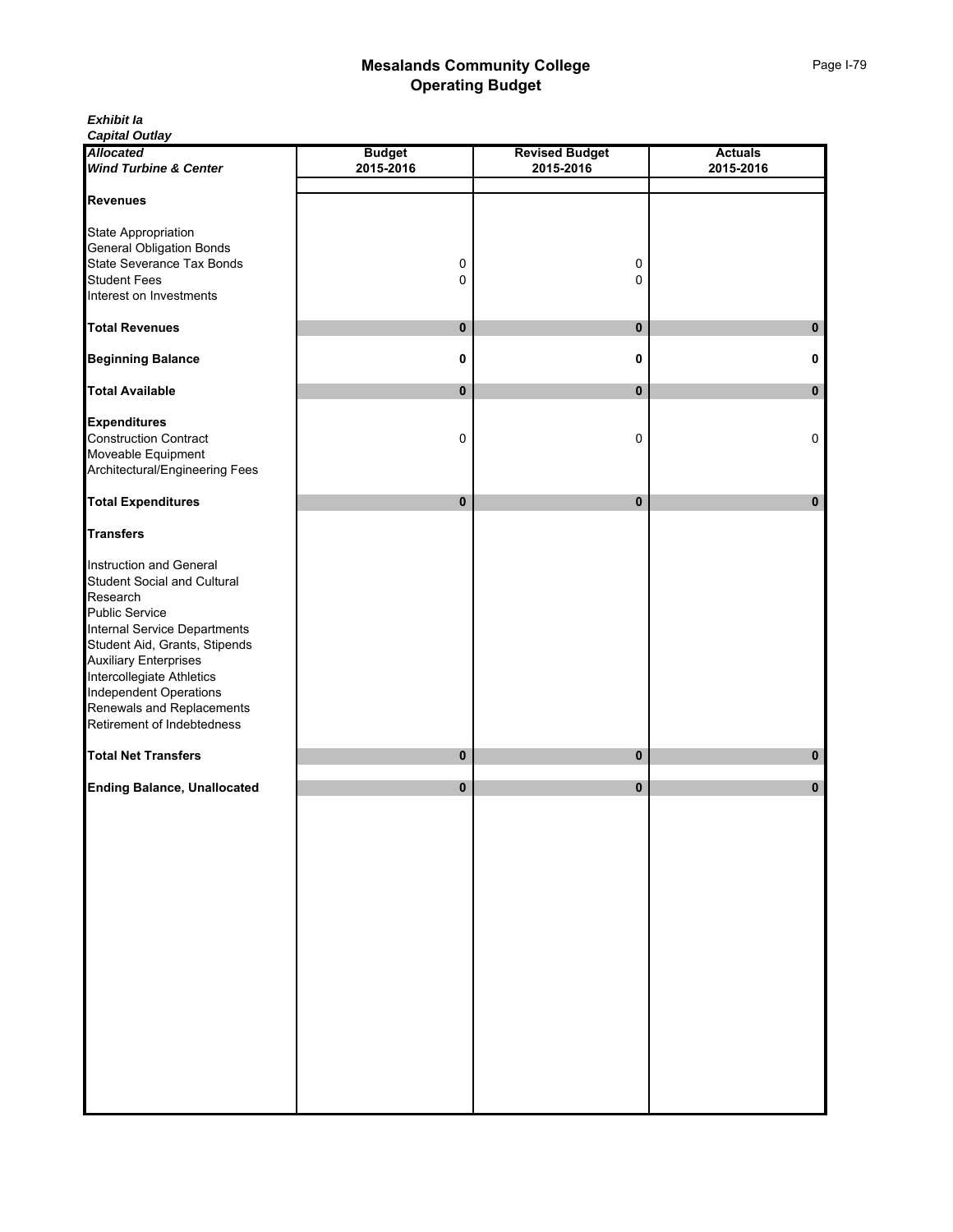| Exhibit la |  |
|------------|--|
|------------|--|

*Capital Outlay*

| <b>Unallocated</b><br>Computer/Technology Equip.                                                                                                                                                                                                                                                                             | <b>Budget</b><br>2015-2016 | <b>Revised Budget</b><br>2015-2016 | <b>Actuals</b><br>2015-2016 |  |
|------------------------------------------------------------------------------------------------------------------------------------------------------------------------------------------------------------------------------------------------------------------------------------------------------------------------------|----------------------------|------------------------------------|-----------------------------|--|
| <b>Revenues</b>                                                                                                                                                                                                                                                                                                              |                            |                                    |                             |  |
| <b>State Appropriation</b><br><b>General Obligation Bonds</b><br><b>State Severance Tax Bonds</b><br><b>Student Fees</b><br>Interest on Investments                                                                                                                                                                          | 0                          | 56,177                             | 46,697                      |  |
| <b>Total Revenues</b>                                                                                                                                                                                                                                                                                                        | 0                          | 56,177                             | 46,697                      |  |
| <b>Beginning Balance</b>                                                                                                                                                                                                                                                                                                     | (119, 255)                 | (149, 691)                         | (139, 514)                  |  |
| <b>Total Available</b>                                                                                                                                                                                                                                                                                                       | (119, 255)                 | (93, 514)                          | (92, 817)                   |  |
| <b>Expenditures</b><br><b>Construction Contract</b><br>Moveable Equipment<br>Architectural/Engineering Fees                                                                                                                                                                                                                  | 0                          | 46,000                             | 17,737                      |  |
| <b>Total Expenditures</b>                                                                                                                                                                                                                                                                                                    | $\mathbf 0$                | 46,000                             | 17,737                      |  |
| <b>Transfers</b>                                                                                                                                                                                                                                                                                                             |                            |                                    |                             |  |
| Instruction and General<br>Student Social and Cultural<br>Research<br><b>Public Service</b><br><b>Internal Service Departments</b><br>Student Aid, Grants, Stipends<br><b>Auxiliary Enterprises</b><br>Intercollegiate Athletics<br><b>Independent Operations</b><br>Renewals and Replacements<br>Retirement of Indebtedness |                            |                                    |                             |  |
| <b>Total Net Transfers</b>                                                                                                                                                                                                                                                                                                   | $\pmb{0}$                  | $\mathbf 0$                        | $\mathbf 0$                 |  |
| <b>Ending Balance, Unallocated</b>                                                                                                                                                                                                                                                                                           | (119, 255)                 | (139, 514)                         | (110, 554)                  |  |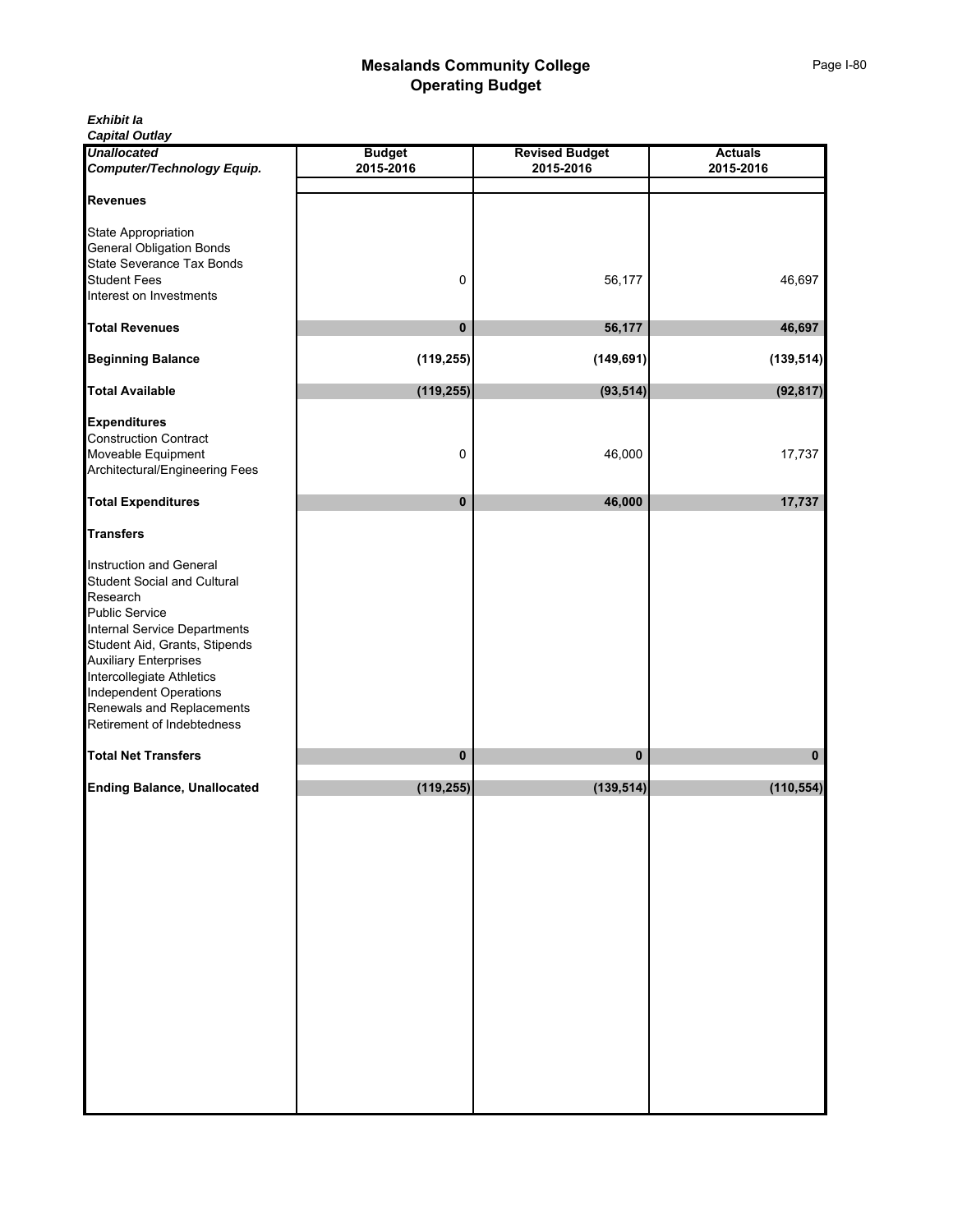*Exhibit Ia Capital Outlay*

| <b>Unallocated</b>                                     | <b>Budget</b> | <b>Revised Budget</b> | <b>Actuals</b> |
|--------------------------------------------------------|---------------|-----------------------|----------------|
| Residence halls                                        | 2015-2016     | 2015-2016             | 2015-2016      |
|                                                        |               |                       |                |
| <b>Revenues</b>                                        |               |                       |                |
| State Appropriation                                    |               |                       |                |
| <b>General Obligation Bonds</b>                        |               |                       |                |
| State Severance Tax Bonds                              |               |                       |                |
| <b>Student Fees</b>                                    |               |                       |                |
| Interest on Investments                                |               |                       |                |
|                                                        |               |                       |                |
| <b>Total Revenues</b>                                  | $\pmb{0}$     | $\mathbf 0$           | $\mathbf 0$    |
| <b>Beginning Balance</b>                               | 0             | 0                     | 0              |
| <b>Total Available</b>                                 | $\pmb{0}$     | $\pmb{0}$             | $\bf{0}$       |
| <b>Expenditures</b>                                    |               |                       |                |
| <b>Construction Contract</b>                           |               |                       |                |
| Moveable Equipment                                     |               |                       |                |
| Architectural/Engineering Fees                         |               |                       |                |
|                                                        |               |                       |                |
| <b>Total Expenditures</b>                              | $\pmb{0}$     | $\bf{0}$              | $\mathbf 0$    |
| <b>Transfers</b>                                       |               |                       |                |
|                                                        |               |                       |                |
| Instruction and General<br>Student Social and Cultural |               |                       |                |
| Research                                               |               |                       |                |
| <b>Public Service</b>                                  |               |                       |                |
| Internal Service Departments                           |               |                       |                |
| Student Aid, Grants, Stipends                          |               |                       |                |
| <b>Auxiliary Enterprises</b>                           |               |                       |                |
| Intercollegiate Athletics                              |               |                       |                |
| <b>Independent Operations</b>                          |               |                       |                |
| Renewals and Replacements                              |               |                       |                |
| Retirement of Indebtedness                             |               |                       |                |
|                                                        |               |                       |                |
| <b>Total Net Transfers</b>                             | $\bf{0}$      | $\mathbf 0$           | $\bf{0}$       |
| <b>Ending Balance, Unallocated</b>                     | 0             | $\bf{0}$              | $\pmb{0}$      |
|                                                        |               |                       |                |
|                                                        |               |                       |                |
|                                                        |               |                       |                |
|                                                        |               |                       |                |
|                                                        |               |                       |                |
|                                                        |               |                       |                |
|                                                        |               |                       |                |
|                                                        |               |                       |                |
|                                                        |               |                       |                |
|                                                        |               |                       |                |
|                                                        |               |                       |                |
|                                                        |               |                       |                |
|                                                        |               |                       |                |
|                                                        |               |                       |                |
|                                                        |               |                       |                |
|                                                        |               |                       |                |
|                                                        |               |                       |                |
|                                                        |               |                       |                |
|                                                        |               |                       |                |
|                                                        |               |                       |                |
|                                                        |               |                       |                |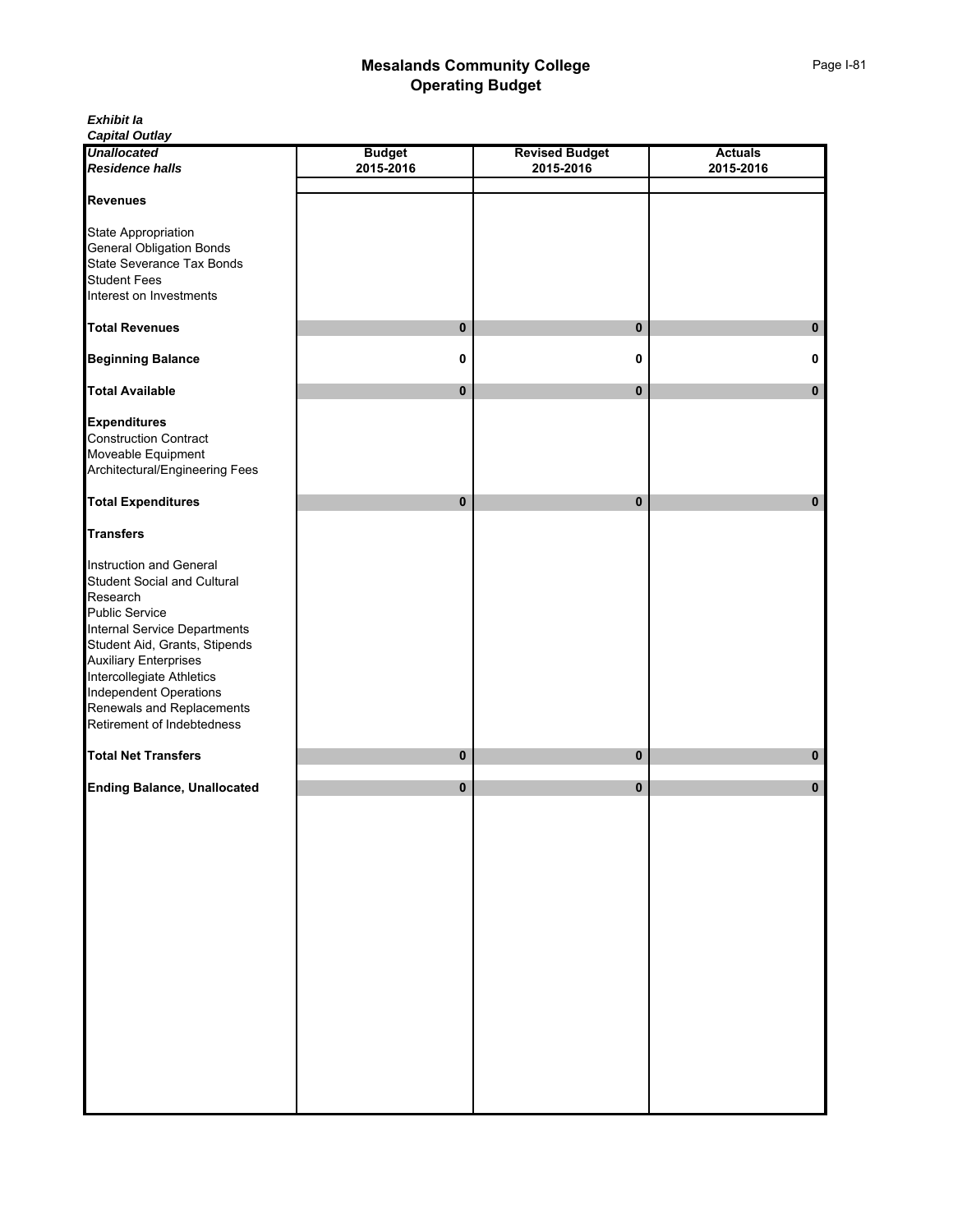*Capital Outlay*

| <b>Unallocated</b>                 | <b>Budget</b> | <b>Revised Budget</b> | <b>Actuals</b> |  |
|------------------------------------|---------------|-----------------------|----------------|--|
| <b>GOB for Library Collection</b>  | 2015-2016     | 2015-2016             | 2015-2016      |  |
|                                    |               |                       |                |  |
| <b>Revenues</b>                    |               |                       |                |  |
| State Appropriation                |               |                       |                |  |
| <b>General Obligation Bonds</b>    | 24,582        | 24,582                | 6,654          |  |
| State Severance Tax Bonds          |               |                       |                |  |
| <b>Student Fees</b>                |               |                       |                |  |
| Interest on Investments            |               |                       |                |  |
|                                    |               |                       |                |  |
| <b>Total Revenues</b>              | 24,582        | 24,582                | 6,654          |  |
|                                    |               |                       |                |  |
| <b>Beginning Balance</b>           | 0             | 0                     | 0              |  |
|                                    |               |                       |                |  |
| <b>Total Available</b>             | 24,582        | 24,582                | 6,654          |  |
|                                    |               |                       |                |  |
| <b>Expenditures</b>                |               |                       |                |  |
| <b>Construction Contract</b>       |               |                       |                |  |
| Moveable Equipment                 |               |                       |                |  |
| Architectural/Engineering Fees     |               |                       |                |  |
| <b>Library Collection</b>          | 24,582        | 24,582                | 6,654          |  |
| <b>Total Expenditures</b>          | 24,582        | 24,582                | 6,654          |  |
|                                    |               |                       |                |  |
| <b>Transfers</b>                   |               |                       |                |  |
| Instruction and General            |               |                       |                |  |
| Student Social and Cultural        |               |                       |                |  |
| Research                           |               |                       |                |  |
| <b>Public Service</b>              |               |                       |                |  |
| Internal Service Departments       |               |                       |                |  |
| Student Aid, Grants, Stipends      |               |                       |                |  |
| <b>Auxiliary Enterprises</b>       |               |                       |                |  |
| Intercollegiate Athletics          |               |                       |                |  |
| <b>Independent Operations</b>      |               |                       |                |  |
| Renewals and Replacements          |               |                       |                |  |
| Retirement of Indebtedness         |               |                       |                |  |
|                                    |               |                       |                |  |
| <b>Total Net Transfers</b>         | $\pmb{0}$     | 0                     | 0              |  |
|                                    |               |                       |                |  |
| <b>Ending Balance, Unallocated</b> | 0             | 0                     | 0              |  |
|                                    |               |                       |                |  |
|                                    |               |                       |                |  |
|                                    |               |                       |                |  |
|                                    |               |                       |                |  |
|                                    |               |                       |                |  |
|                                    |               |                       |                |  |
|                                    |               |                       |                |  |
|                                    |               |                       |                |  |
|                                    |               |                       |                |  |
|                                    |               |                       |                |  |
|                                    |               |                       |                |  |
|                                    |               |                       |                |  |
|                                    |               |                       |                |  |
|                                    |               |                       |                |  |
|                                    |               |                       |                |  |
|                                    |               |                       |                |  |
|                                    |               |                       |                |  |
|                                    |               |                       |                |  |
|                                    |               |                       |                |  |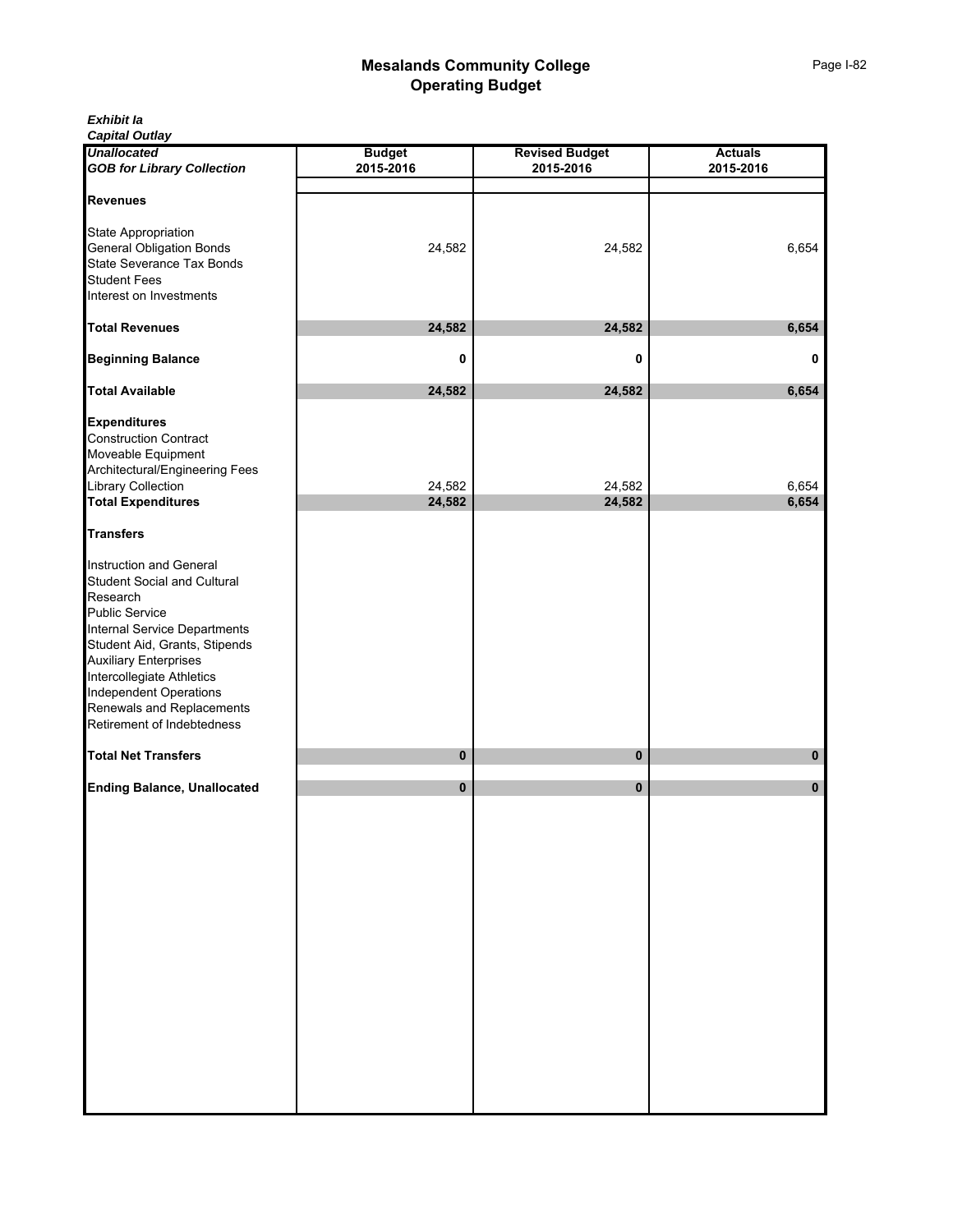## *Exhibit II Renewals and Replacements*

|                                                                                                                                                                                                                                                                                                                              | <b>Budget</b><br>2015-2016                                                 | <b>Revised Budget</b><br>2015-2016                                              | <b>Actuals</b><br>2015-2016                                      |
|------------------------------------------------------------------------------------------------------------------------------------------------------------------------------------------------------------------------------------------------------------------------------------------------------------------------------|----------------------------------------------------------------------------|---------------------------------------------------------------------------------|------------------------------------------------------------------|
|                                                                                                                                                                                                                                                                                                                              |                                                                            |                                                                                 |                                                                  |
| <b>Revenues</b>                                                                                                                                                                                                                                                                                                              |                                                                            |                                                                                 |                                                                  |
| State Appropriation<br>State General Obligation Bonds<br>State Severance Tax Bonds                                                                                                                                                                                                                                           | $\pmb{0}$<br>0<br>0                                                        | 0<br>$\mathbf 0$<br>$\pmb{0}$                                                   | $\pmb{0}$<br>0                                                   |
| <b>Institutional Bonds</b><br>Interest on Investments                                                                                                                                                                                                                                                                        | $\pmb{0}$<br>0                                                             | 0<br>0                                                                          | $\pmb{0}$<br>0                                                   |
| <b>Total Revenues</b>                                                                                                                                                                                                                                                                                                        | $\pmb{0}$                                                                  | $\mathbf{0}$                                                                    | $\bf{0}$                                                         |
| <b>Beginning Balance</b>                                                                                                                                                                                                                                                                                                     | 229,364                                                                    | 322,491                                                                         | 322,523                                                          |
| <b>Total Available</b>                                                                                                                                                                                                                                                                                                       | 229,364                                                                    | 322,491                                                                         | 322,523                                                          |
| <b>Expenditures</b>                                                                                                                                                                                                                                                                                                          |                                                                            |                                                                                 |                                                                  |
| <b>Building Renewal</b><br><b>Equipment Replacement</b>                                                                                                                                                                                                                                                                      | 38,029<br>19,468                                                           | 38,029<br>19,468                                                                | 12,584<br>0                                                      |
| <b>Total Expenditures</b>                                                                                                                                                                                                                                                                                                    | 57,497                                                                     | 57,497                                                                          | 12,584                                                           |
| <b>Transfers</b>                                                                                                                                                                                                                                                                                                             |                                                                            |                                                                                 |                                                                  |
| Instruction and General - In<br><b>Student Social and Cultural</b><br>Research<br><b>Public Service</b><br>Internal Service Departments<br>Student Aid, Grants, Stipends<br><b>Auxiliary Enterprises</b><br>Intercollegiate Athletics<br><b>Independent Operations</b><br>Capital Outlay<br>Retirement of Indebtedness - Out | 57,529<br>0<br>0<br>0<br>0<br>0<br>$\mathbf 0$<br>$\pmb{0}$<br>0<br>0<br>0 | 57,529<br>0<br>$\mathbf 0$<br>0<br>0<br>0<br>0<br>0<br>0<br>0<br>$\overline{0}$ | 57,529<br>0<br>$\pmb{0}$<br>0<br>0<br>0<br>0<br>0<br>0<br>0<br>0 |
| <b>Total Net Transfers</b>                                                                                                                                                                                                                                                                                                   | 57,529                                                                     | 57,529                                                                          | 57,529                                                           |
| <b>Ending Balance</b>                                                                                                                                                                                                                                                                                                        | 229,396                                                                    | 322,523                                                                         | 367,468                                                          |
|                                                                                                                                                                                                                                                                                                                              |                                                                            |                                                                                 |                                                                  |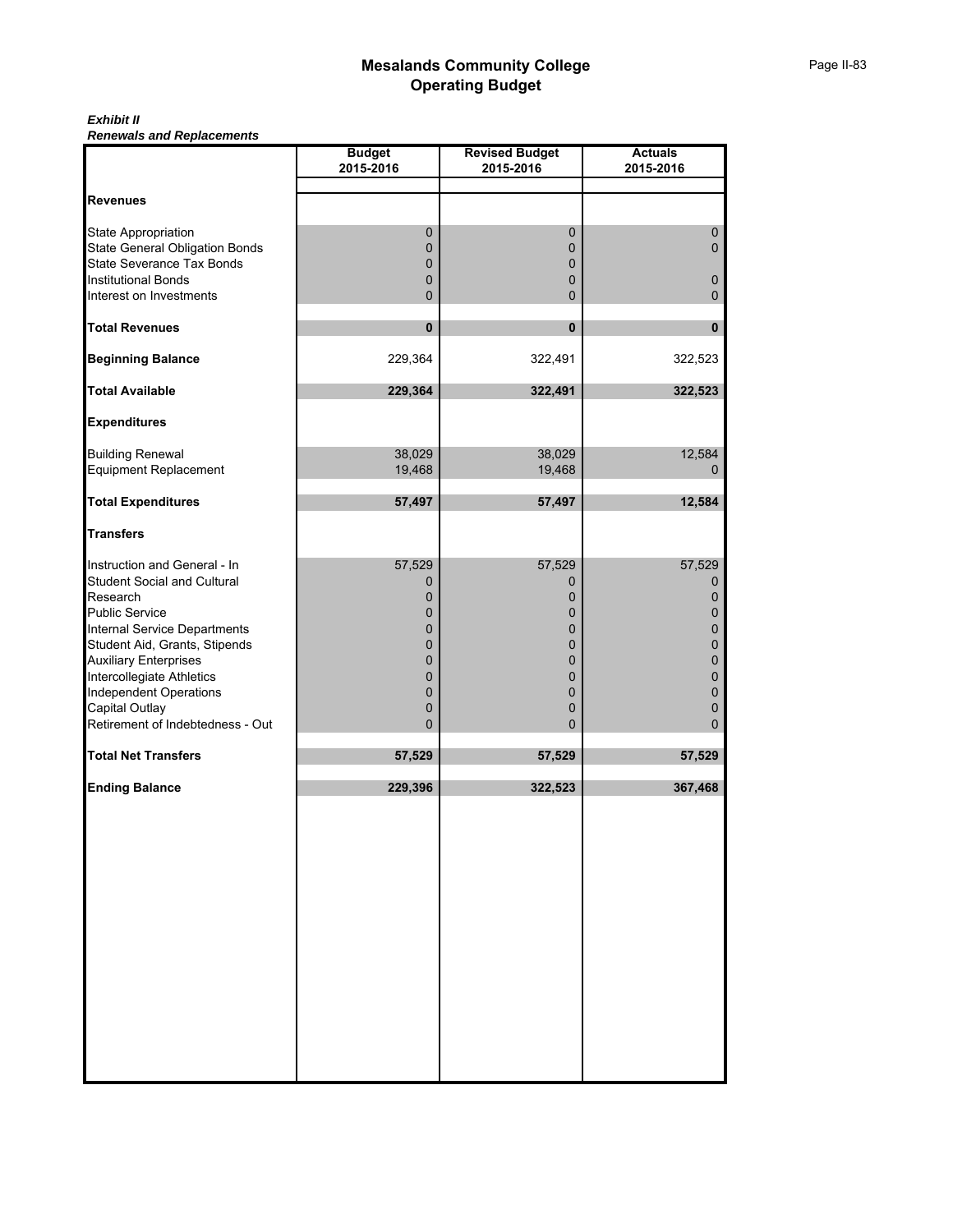## *Exhibit IIa Renewals and Replacements*

| <b>CHE Building R &amp; R</b>                                                                                                                                                                                                                                                                                                | <b>Budget</b><br>2015-2016 | <b>Revised Budget</b><br>2015-2016 | <b>Actuals</b><br>2015-2016 |
|------------------------------------------------------------------------------------------------------------------------------------------------------------------------------------------------------------------------------------------------------------------------------------------------------------------------------|----------------------------|------------------------------------|-----------------------------|
| <b>Revenues</b>                                                                                                                                                                                                                                                                                                              |                            |                                    |                             |
| State Appropriation<br><b>State General Obligation Bonds</b><br>State Severance Tax Bonds<br><b>Institutional Bonds</b><br>Interest on Investments                                                                                                                                                                           |                            |                                    |                             |
| <b>Total Revenues</b>                                                                                                                                                                                                                                                                                                        | $\mathbf 0$                | 0                                  | $\mathbf{0}$                |
| <b>Beginning Balance</b>                                                                                                                                                                                                                                                                                                     | 114,385                    | 160,949                            | 160,949                     |
| <b>Total Available</b>                                                                                                                                                                                                                                                                                                       | 114,385                    | 160,949                            | 160,949                     |
| <b>Expenditures</b><br>Miscellaneous<br><b>ADA</b><br><b>Boiler</b>                                                                                                                                                                                                                                                          | 38,029                     | 38,029                             | 12,584                      |
| <b>Total Expenditures</b>                                                                                                                                                                                                                                                                                                    | 38,029                     | 38,029                             | 12,584                      |
| <b>Transfers</b>                                                                                                                                                                                                                                                                                                             |                            |                                    |                             |
| Instruction and General - In<br><b>Student Social and Cultural</b><br>Research<br><b>Public Service</b><br>Internal Service Departments<br>Student Aid, Grants, Stipends<br><b>Auxiliary Enterprises</b><br>Intercollegiate Athletics<br><b>Independent Operations</b><br>Capital Outlay<br>Retirement of Indebtedness - Out | 38,029                     | 38,029                             | 38,029                      |
| <b>Total Net Transfers</b>                                                                                                                                                                                                                                                                                                   | 38,029                     | 38,029                             | 38,029                      |
| <b>Ending Balance</b>                                                                                                                                                                                                                                                                                                        | 114,385                    | 160,949                            | 186,394                     |
|                                                                                                                                                                                                                                                                                                                              |                            |                                    |                             |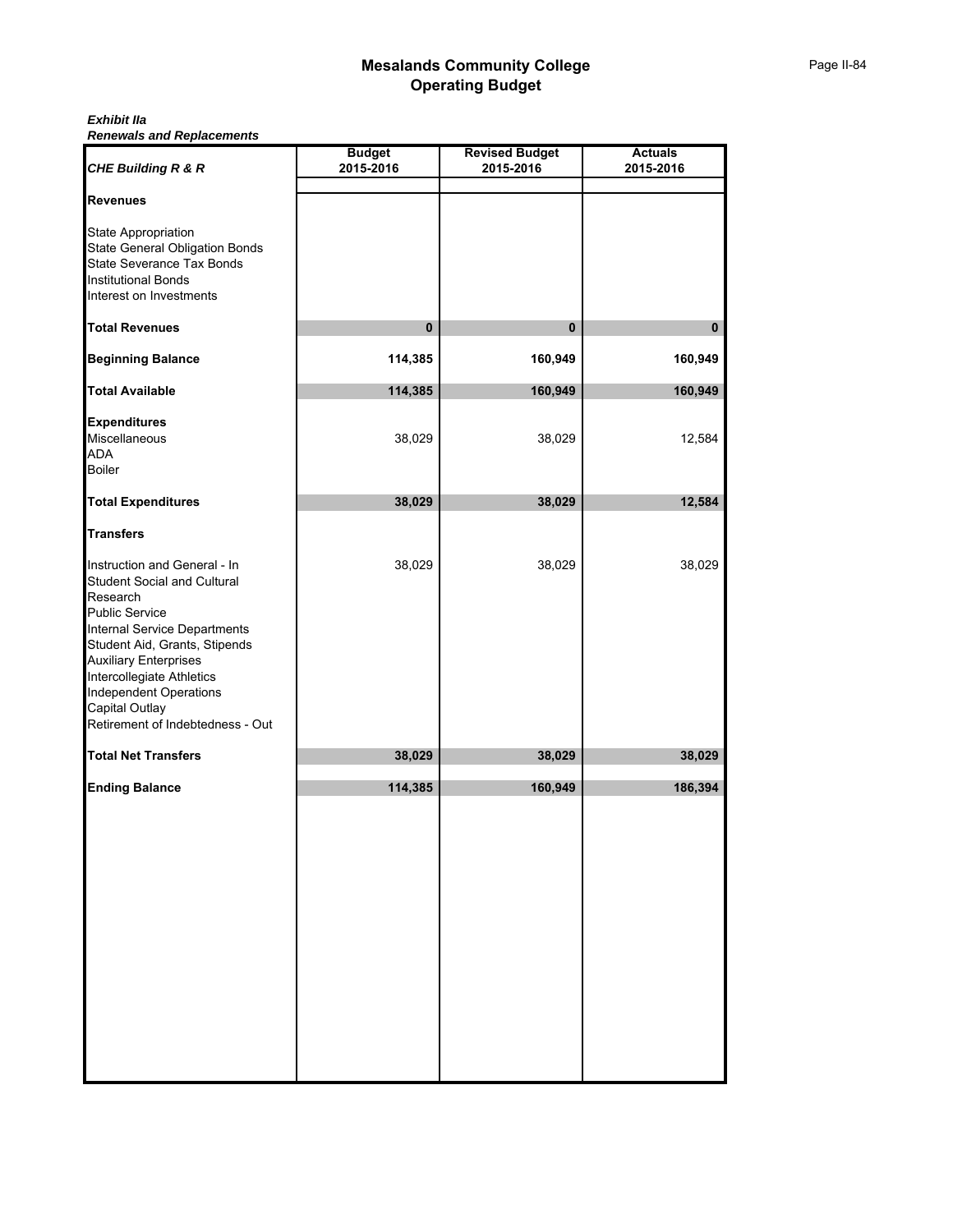## *Exhibit IIa Renewals and Replacements*

| <b>CHE Equipment R &amp; R</b>                                                                                                                                                                                                                                                                                                    | <b>Budget</b><br>2015-2016 | <b>Revised Budget</b><br>2015-2016 | <b>Actuals</b><br>2015-2016 |
|-----------------------------------------------------------------------------------------------------------------------------------------------------------------------------------------------------------------------------------------------------------------------------------------------------------------------------------|----------------------------|------------------------------------|-----------------------------|
| <b>Revenues</b>                                                                                                                                                                                                                                                                                                                   |                            |                                    |                             |
| State Appropriation<br><b>State General Obligation Bonds</b><br>State Severance Tax Bonds<br><b>Institutional Bonds</b><br>Interest on Investments                                                                                                                                                                                |                            |                                    |                             |
| <b>Total Revenues</b>                                                                                                                                                                                                                                                                                                             | $\pmb{0}$                  | $\mathbf{0}$                       | $\mathbf{0}$                |
| <b>Beginning Balance</b>                                                                                                                                                                                                                                                                                                          | 114,979                    | 161,542                            | 161,574                     |
| <b>Total Available</b>                                                                                                                                                                                                                                                                                                            | 114,979                    | 161,542                            | 161,574                     |
| <b>Expenditures</b>                                                                                                                                                                                                                                                                                                               |                            |                                    |                             |
| <b>Equipment Replacement</b>                                                                                                                                                                                                                                                                                                      | 19,468                     | 19,468                             | 0                           |
| <b>Total Expenditures</b>                                                                                                                                                                                                                                                                                                         | 19,468                     | 19,468                             | 0                           |
| <b>Transfers</b>                                                                                                                                                                                                                                                                                                                  |                            |                                    |                             |
| Instruction and General - In<br><b>Student Social and Cultural</b><br>Research<br><b>Public Service</b><br>Internal Service Departments<br>Student Aid, Grants, Stipends<br><b>Auxiliary Enterprises</b><br>Intercollegiate Athletics<br><b>Independent Operations</b><br>Renewals and Replacements<br>Retirement of Indebtedness | 19,500                     | 19,500                             | 19,500                      |
| <b>Total Net Transfers</b>                                                                                                                                                                                                                                                                                                        | 19,500                     | 19,500                             | 19,500                      |
| <b>Ending Balance, Allocated</b>                                                                                                                                                                                                                                                                                                  | 115,011                    | 161,574                            | 181,074                     |
|                                                                                                                                                                                                                                                                                                                                   |                            |                                    |                             |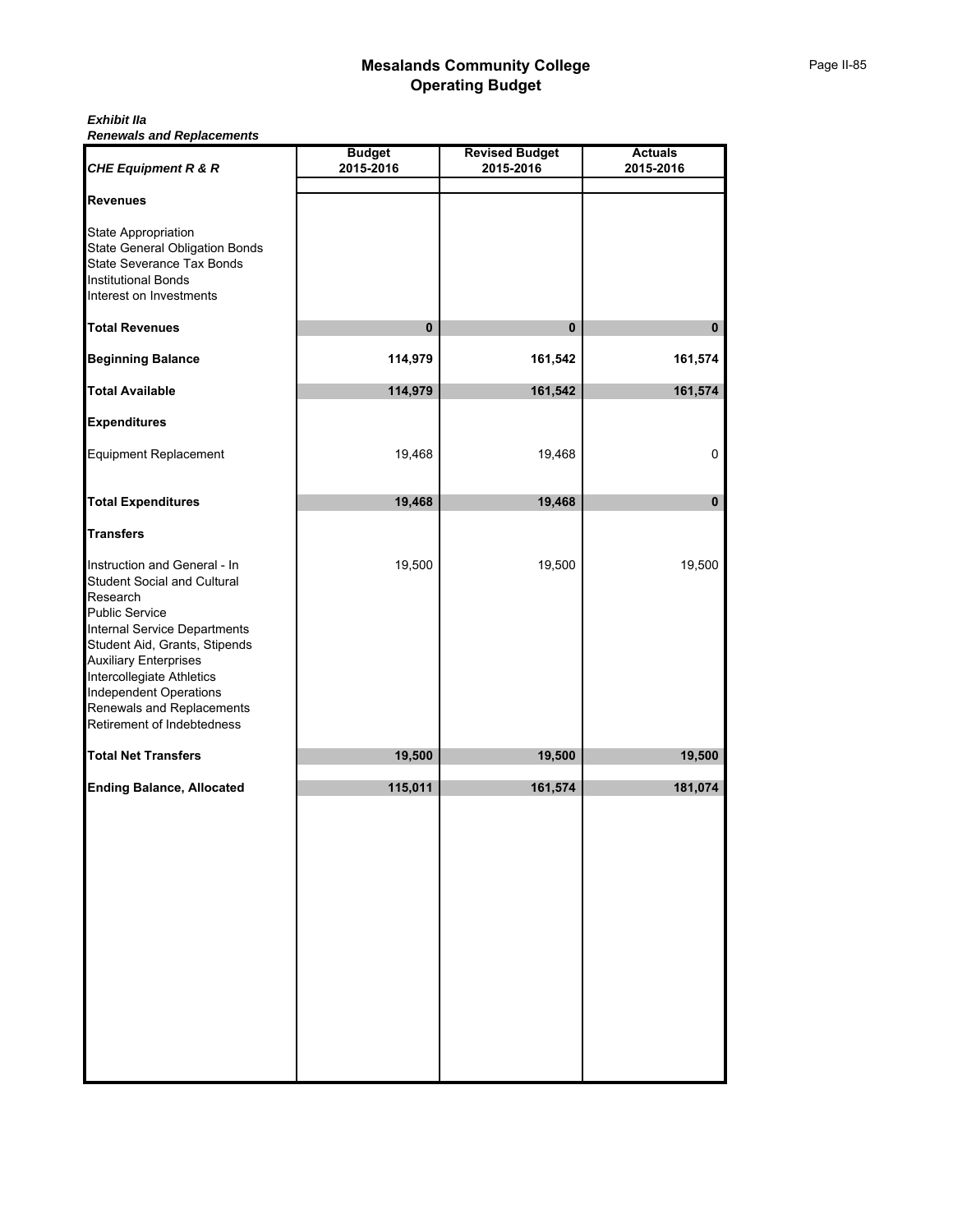*Exhibit III Retirement of Indebtedness*

|                                    | <b>Budget</b> | <b>Revised Budget</b> | <b>Actuals</b> |
|------------------------------------|---------------|-----------------------|----------------|
|                                    | 2015-2016     | 2015-2016             | 2015-2016      |
| <b>Revenues</b>                    |               |                       |                |
| <b>Required Student Fees</b>       |               |                       |                |
| Interest Income                    |               |                       |                |
| Other                              | 0             | $\mathbf 0$           | 0              |
|                                    |               |                       |                |
| <b>Total Revenues</b>              | $\mathbf 0$   | $\pmb{0}$             | $\pmb{0}$      |
| <b>Beginning Balance</b>           | 0             | 0                     | 0              |
| <b>Total Available</b>             | 0             | $\pmb{0}$             | $\pmb{0}$      |
| <b>Expenditures</b>                |               |                       |                |
| Retirement of Principle            | $\pmb{0}$     | $\pmb{0}$             | 0              |
| Payment of Interest                |               |                       |                |
| Service Charges/Issuing Costs      |               |                       |                |
| Lease/Purchase Agreements          |               |                       |                |
| <b>Total Expenditures</b>          | 0             | $\pmb{0}$             | 0              |
| <b>Transfers</b>                   |               |                       |                |
| Instruction and General            |               |                       |                |
| <b>Student Social and Cultural</b> |               |                       |                |
| Research                           |               |                       |                |
| <b>Public Service</b>              |               |                       |                |
| Internal Service Departments       |               |                       |                |
| Student Aid, Grants, Stipends      |               |                       |                |
| <b>Auxiliary Enterprises</b>       |               |                       |                |
| Intercollegiate Athletics          |               |                       |                |
| <b>Independent Operations</b>      |               |                       |                |
| Capital Outlay                     |               |                       |                |
| Renewals and Replacements - In     | $\pmb{0}$     | $\pmb{0}$             | 0              |
| <b>Total Net Transfers</b>         | $\bf{0}$      | $\mathbf 0$           | $\pmb{0}$      |
| <b>Ending Balance</b>              | 0             | $\pmb{0}$             | $\bf{0}$       |
|                                    |               |                       |                |
|                                    |               |                       |                |
|                                    |               |                       |                |
|                                    |               |                       |                |
|                                    |               |                       |                |
|                                    |               |                       |                |
|                                    |               |                       |                |
|                                    |               |                       |                |
|                                    |               |                       |                |
|                                    |               |                       |                |
|                                    |               |                       |                |
|                                    |               |                       |                |
|                                    |               |                       |                |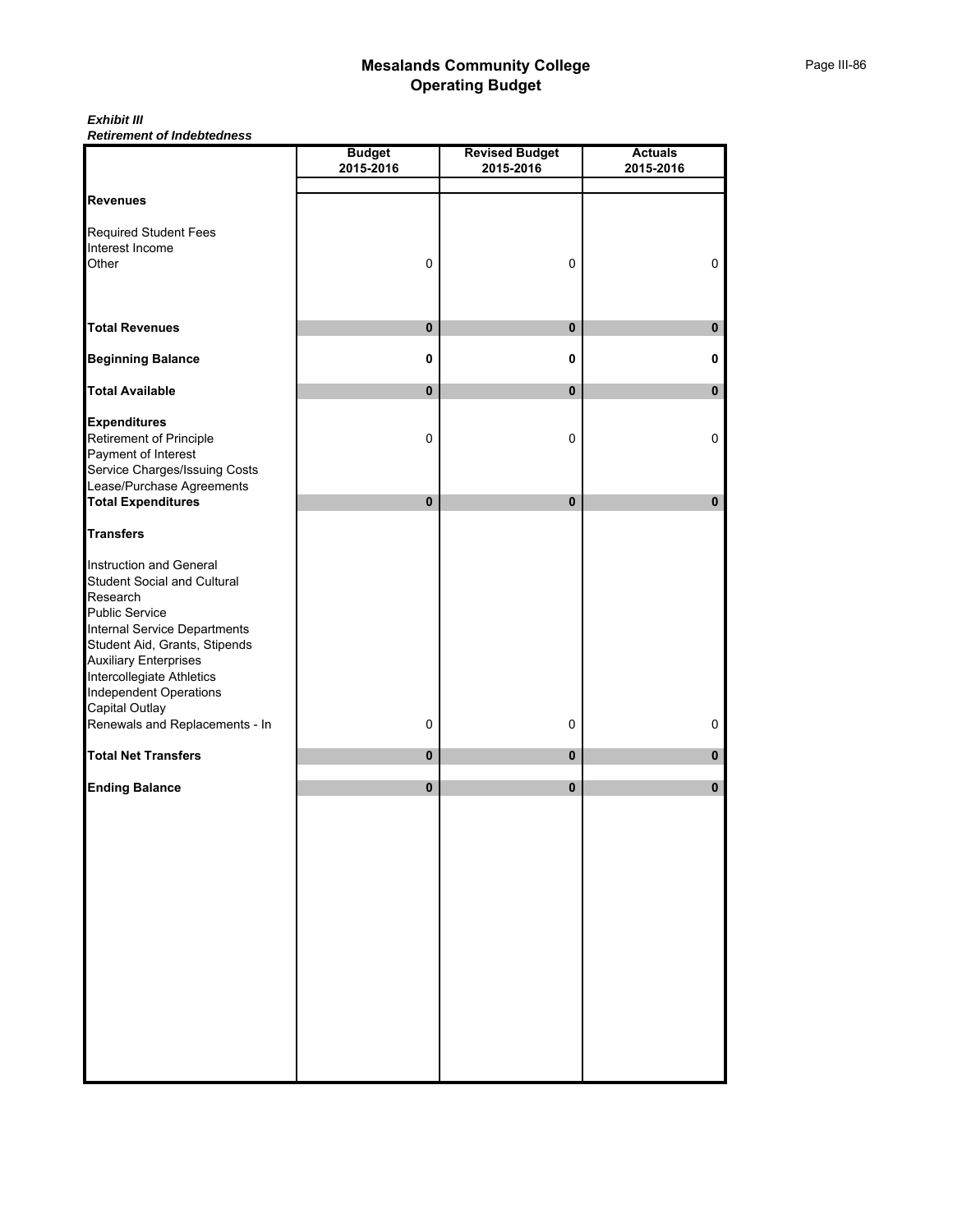## *Exhibit a*

*Summary of Current Funds Revenue by Source*

|                                         | <b>Budget</b><br>2015-2016 |                   |                     | <b>Revised Budget</b><br>2015-2016 | <b>Actuals</b><br>2015-2016 |                   |
|-----------------------------------------|----------------------------|-------------------|---------------------|------------------------------------|-----------------------------|-------------------|
|                                         | <b>Unrestricted</b>        | <b>Restricted</b> | <b>Unrestricted</b> | <b>Restricted</b>                  | <b>Unrestricted</b>         | <b>Restricted</b> |
| <b>Tuition and Fees</b>                 |                            |                   |                     |                                    |                             |                   |
| Instruction and General                 | 971,468                    | 0                 | 915,291             | 0                                  | 685,730                     | 0                 |
| <b>Student Social and Cultural</b>      | 0                          | 0                 | 0                   | 0                                  | $\mathbf 0$                 | 0                 |
| Research                                | 0                          | 0                 | 0                   | 0                                  | 0                           | $\overline{0}$    |
| Public Service                          | 0                          | $\overline{0}$    | 0                   | $\Omega$                           | $\Omega$                    | 0                 |
| <b>Internal Service Departments</b>     |                            | 0                 | 0                   | $\Omega$                           | n                           | 0                 |
| Student Aid, Grants, Stipends           |                            | 0                 | 0                   | 0                                  |                             | $\mathbf 0$       |
| <b>Auxiliary Enterprises</b>            | 0                          | $\overline{0}$    | 0                   | $\Omega$                           | $\Omega$                    | $\pmb{0}$         |
| Intercollegiate Athletics               | 0                          | 0                 | 0                   | 0                                  | $\Omega$                    | 0                 |
| <b>Independent Operations</b>           | 0                          | 0                 | 0                   | 0                                  | 0                           | 0                 |
|                                         |                            |                   |                     |                                    |                             |                   |
| <b>Total Tuition and Fees</b>           | 971,468                    | $\mathbf{0}$      | 915,291             | $\mathbf{0}$                       | 685,730                     | 0                 |
| <b>Federal Govt Appropriation</b>       |                            |                   |                     |                                    |                             |                   |
| Instruction and General                 | 0                          | 0                 | 0                   | 0                                  | 0                           | 0                 |
| <b>Student Social and Cultural</b>      | $\overline{0}$             | 0                 | 0                   | $\mathbf 0$                        | $\mathbf 0$                 | $\mathbf 0$       |
| Research                                | $\Omega$                   | 0                 | 0                   | 0                                  | 0                           | 0                 |
| Public Service                          | 0                          | $\Omega$          | 0                   | $\Omega$                           | $\Omega$                    | 0                 |
| Internal Service Departments            | 0                          |                   | 0                   |                                    | 0                           | $\mathbf 0$       |
| Student Aid, Grants, Stipends           | 0                          | 814,138           | 0                   | 814,138                            | 0                           | 753,215           |
| <b>Auxiliary Enterprises</b>            | 0                          | 0                 | 0                   |                                    | $\Omega$                    | 0                 |
| Intercollegiate Athletics               | 0                          | 0                 | 0                   | 0                                  | 0                           | 0                 |
| <b>Independent Operations</b>           |                            | 0                 | 0                   | n                                  |                             | 0                 |
| <b>Total Federal Govt Appropriation</b> | 0                          | 814,138           | 0                   | 814,138                            | 0                           | 753,215           |
| <b>State Govt Appropriation</b>         |                            |                   |                     |                                    |                             |                   |
| <b>Instruction and General</b>          | 4,294,000                  | 0                 | 4,266,600           | 0                                  | 4,266,648                   | 0                 |
| <b>Student Social and Cultural</b>      | $\Omega$                   |                   |                     | $\mathbf{0}$                       | $\Omega$                    |                   |
|                                         | 0                          | 0<br>0            | 0<br>$\Omega$       | $\Omega$                           | 0                           | 0<br>0            |
| Research                                |                            | $\mathbf{0}$      |                     | $\mathbf{0}$                       |                             | $\mathbf 0$       |
| Public Service                          | 123,100                    | U                 | 123,100             | $\Omega$                           | 123,100                     | $\overline{0}$    |
| Internal Service Departments            | 0                          |                   | 0                   |                                    |                             |                   |
| Student Aid, Grants, Stipends           | 0                          | 137,174           | 0                   | 137,174                            |                             | 80,175            |
| <b>Auxiliary Enterprises</b>            | 0                          | 0                 | 0                   | $\mathbf 0$                        |                             | 0                 |
| Intercollegiate Athletics               | 0                          | 0                 | 0                   | 0                                  | 150,000                     | 0                 |
| Independent Operations                  |                            | 0                 |                     |                                    |                             | 0                 |
| <b>Total State Govt Appropriation</b>   | 4,417,100                  | 137,174           | 4,389,700           | 137,174                            | 4,539,748                   | 80,175            |
| <b>Local Govt Appropriation</b>         |                            |                   |                     |                                    |                             |                   |
| <b>Instruction and General</b>          | 250,000                    | 0                 | 250,000             | 0                                  | 274,993                     | 0                 |
| <b>Student Social and Cultural</b>      | $\overline{0}$             | $\mathbf 0$       | $\overline{0}$      | $\mathbf 0$                        | $\mathbf 0$                 | 0                 |
| Research                                | 0                          | 0                 | 0                   | 0                                  | 0                           | $\pmb{0}$         |
| <b>Public Service</b>                   | 0                          | 0                 | 0                   | $\mathbf 0$                        | 0                           | $\pmb{0}$         |
| <b>Internal Service Departments</b>     | $\Omega$                   | $\overline{0}$    | $\overline{0}$      | $\overline{0}$                     | $\Omega$                    | $\pmb{0}$         |
| Student Aid, Grants, Stipends           | 0                          | $\overline{0}$    | $\overline{0}$      | $\overline{0}$                     | $\Omega$                    | $\mathbf 0$       |
| <b>Auxiliary Enterprises</b>            | 0                          | $\overline{0}$    | 0                   | $\mathbf 0$                        | $\Omega$                    | $\mathbf 0$       |
| Intercollegiate Athletics               | 0                          | 0                 | 0                   | 0                                  | 0                           | $\pmb{0}$         |
| <b>Independent Operations</b>           | 0                          | 0                 | 0                   | $\Omega$                           | $\Omega$                    | 0                 |
| <b>Local Govt Appropriation</b>         | 250,000                    | $\mathbf{0}$      | 250,000             | 0                                  | 274,993                     | 0                 |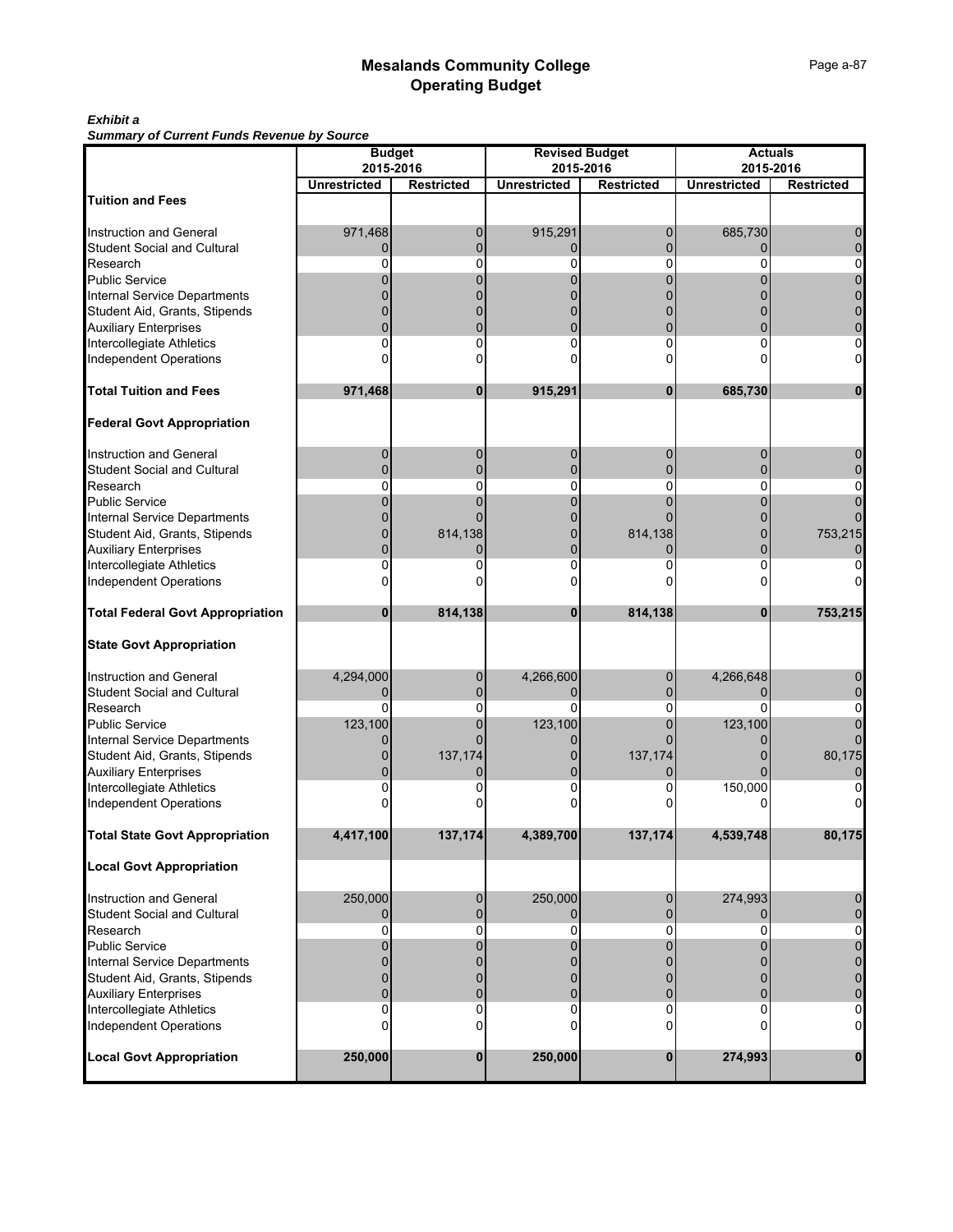## *Exhibit a*

*Summary of Current Funds Revenue by Source*

| Summary or Current runds Revenue by Source  |                            |                   |                     | <b>Revised Budget</b> | <b>Actuals</b>      |                   |  |  |
|---------------------------------------------|----------------------------|-------------------|---------------------|-----------------------|---------------------|-------------------|--|--|
|                                             | <b>Budget</b><br>2015-2016 |                   | 2015-2016           |                       | 2015-2016           |                   |  |  |
|                                             | <b>Unrestricted</b>        | <b>Restricted</b> | <b>Unrestricted</b> | <b>Restricted</b>     | <b>Unrestricted</b> | <b>Restricted</b> |  |  |
| <b>Federal Govt Grants &amp; Contracts</b>  |                            |                   |                     |                       |                     |                   |  |  |
|                                             |                            |                   |                     |                       |                     |                   |  |  |
| Instruction and General                     | 0                          | 1,601,152         | 0                   | 1,601,152             | 0                   | 901,214           |  |  |
| <b>Student Social and Cultural</b>          | 0                          | 0                 | 0                   |                       | $\Omega$            |                   |  |  |
| Research                                    | 0                          | ŋ                 | 0                   |                       | 0                   |                   |  |  |
| <b>Public Service</b>                       | n                          | 20,689            | 0                   | 20,689                | 0                   | 20,689            |  |  |
| <b>Internal Service Departments</b>         |                            |                   |                     |                       |                     |                   |  |  |
| Student Aid, Grants, Stipends               |                            |                   |                     |                       |                     |                   |  |  |
| <b>Auxiliary Enterprises</b>                |                            |                   |                     |                       |                     |                   |  |  |
| Intercollegiate Athletics                   | 0                          | U                 | 0                   |                       | 0                   |                   |  |  |
| <b>Independent Operations</b>               | C                          |                   | ი                   |                       |                     |                   |  |  |
|                                             |                            |                   |                     |                       |                     |                   |  |  |
| <b>Total Fed Govt Grants &amp; Contract</b> | $\bf{0}$                   | 1,621,841         | $\bf{0}$            | 1,621,841             | $\bf{0}$            | 921,903           |  |  |
| <b>State Govt Grants &amp; Contracts</b>    |                            |                   |                     |                       |                     |                   |  |  |
| Instruction and General                     |                            | 57,000            |                     | 57,000                |                     |                   |  |  |
| <b>Student Social and Cultural</b>          | 0<br>0                     | $\Omega$          | 0<br>0              | 0                     | 0<br>$\Omega$       | 27,767            |  |  |
| Research                                    | 0                          | ŋ                 | 0                   | O                     | 0                   |                   |  |  |
| <b>Public Service</b>                       | 0                          | 118,311           | 0                   | 120,235               | 0                   | 120,235           |  |  |
| Internal Service Departments                |                            |                   |                     |                       |                     |                   |  |  |
| Student Aid, Grants, Stipends               |                            |                   |                     |                       |                     |                   |  |  |
| <b>Auxiliary Enterprises</b>                | 0                          |                   | 0                   |                       | 0                   |                   |  |  |
| Intercollegiate Athletics                   | 0                          |                   | 0                   |                       | Ω                   |                   |  |  |
| Independent Operations                      | 0                          |                   | 0                   |                       | n                   |                   |  |  |
|                                             |                            |                   |                     |                       |                     |                   |  |  |
| <b>Total State Govt Grants &amp; Contr</b>  | 0                          | 175,311           | $\bf{0}$            | 177,235               | 0                   | 148,002           |  |  |
| <b>Local Govt Grants &amp; Contracts</b>    |                            |                   |                     |                       |                     |                   |  |  |
| Instruction and General                     | 0                          | 0                 | 0                   | 0                     | 0                   |                   |  |  |
| <b>Student Social and Cultural</b>          | 0                          | ŋ                 | 0                   |                       | U                   |                   |  |  |
| Research                                    | 0                          | 0                 | $\mathbf 0$         | 0                     | 0                   | 0                 |  |  |
| <b>Public Service</b>                       |                            |                   |                     |                       |                     |                   |  |  |
| Internal Service Departments                |                            |                   |                     |                       |                     |                   |  |  |
| Student Aid, Grants, Stipends               |                            |                   | 0                   |                       |                     |                   |  |  |
| <b>Auxiliary Enterprises</b>                | O                          |                   | 0                   |                       | 0                   |                   |  |  |
| Intercollegiate Athletics                   |                            | U                 | 0                   |                       | U                   |                   |  |  |
| <b>Independent Operations</b>               |                            |                   | O                   |                       | n                   |                   |  |  |
| <b>Total Local Govt Grants &amp; Contr</b>  |                            |                   |                     |                       |                     |                   |  |  |
| <b>Private Gifts</b>                        |                            |                   |                     |                       |                     |                   |  |  |
| Instruction and General                     | 0                          | 0                 | 0                   | 0                     | 0                   |                   |  |  |
| <b>Student Social and Cultural</b>          | 0                          | ŋ                 | $\mathbf 0$         |                       | 0                   |                   |  |  |
| Research                                    | 0                          | 0                 | 0                   | 0                     | 0                   |                   |  |  |
| <b>Public Service</b>                       | 0                          |                   | 0                   |                       | 0                   |                   |  |  |
| Internal Service Departments                |                            | 0                 | 0                   |                       | U                   |                   |  |  |
| Student Aid, Grants, Stipends               | 0                          | 100,000           | 0                   | 100,000               | 0                   | 63,833            |  |  |
| <b>Auxiliary Enterprises</b>                | 0                          |                   | 0                   |                       | 0                   |                   |  |  |
| Intercollegiate Athletics                   | 0                          |                   | 0                   |                       | 0                   |                   |  |  |
| <b>Independent Operations</b>               | 0                          | U                 | 0                   |                       | 0                   |                   |  |  |
| <b>Total Private Gifts</b>                  | 0                          | 100,000           | $\bf{0}$            | 100,000               | $\bf{0}$            | 63,833            |  |  |
|                                             |                            |                   |                     |                       |                     |                   |  |  |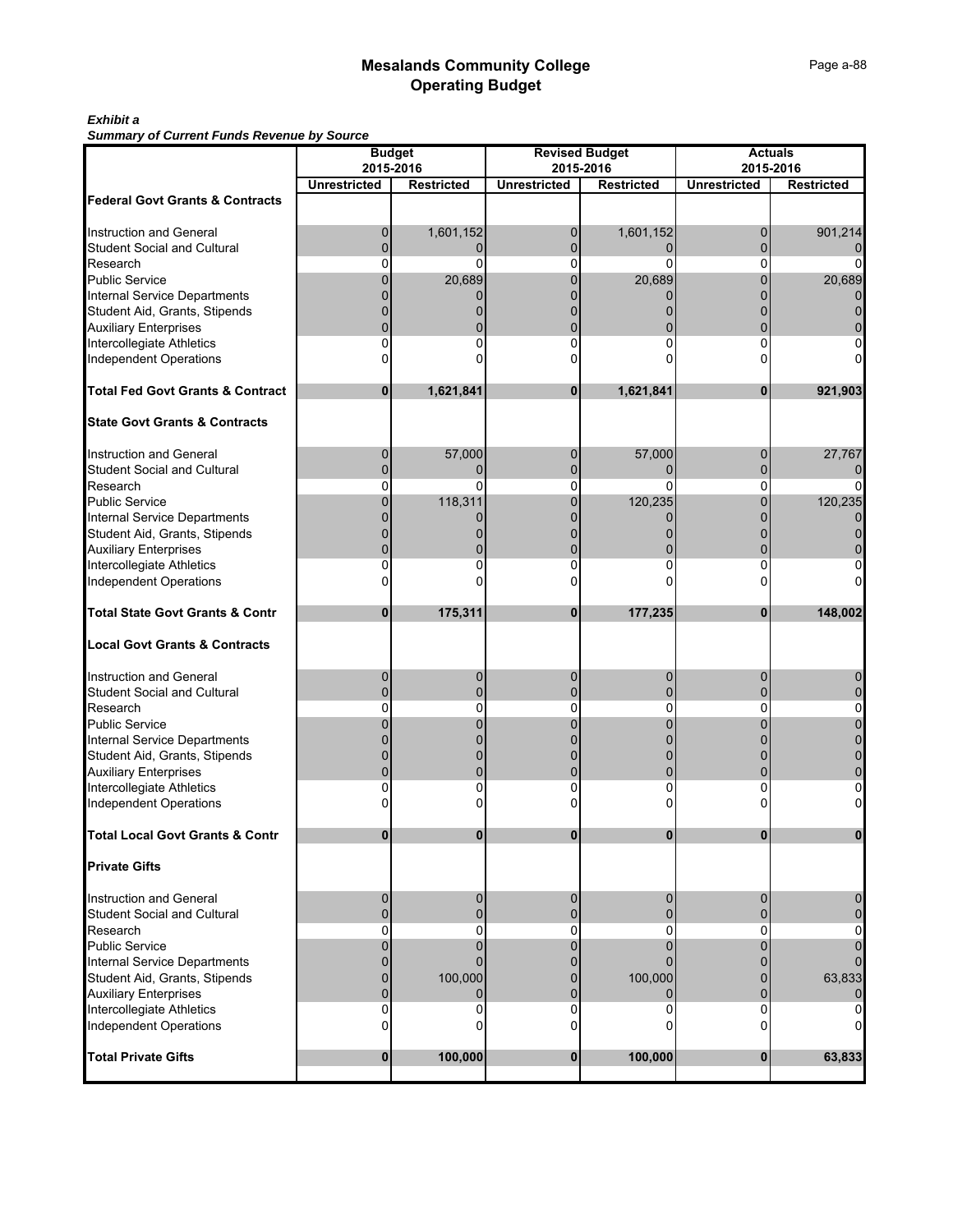## *Exhibit a*

*Summary of Current Funds Revenue by Source*

| Summary or Current runds Revenue by Source                |                     | <b>Revised Budget</b> | <b>Actuals</b>      |                   |                      |                   |  |
|-----------------------------------------------------------|---------------------|-----------------------|---------------------|-------------------|----------------------|-------------------|--|
|                                                           | 2015-2016           | <b>Budget</b>         |                     | 2015-2016         | 2015-2016            |                   |  |
|                                                           | <b>Unrestricted</b> | <b>Restricted</b>     | <b>Unrestricted</b> | <b>Restricted</b> | <b>Unrestricted</b>  | <b>Restricted</b> |  |
| <b>Endowments, Land, Perm Fund</b>                        |                     |                       |                     |                   |                      |                   |  |
|                                                           |                     |                       |                     |                   |                      |                   |  |
| Instruction and General                                   | 0                   | 0                     | 0                   | 0                 | 0                    |                   |  |
| <b>Student Social and Cultural</b>                        | 0                   |                       | 0                   |                   |                      |                   |  |
| Research                                                  | 0                   | 0                     | 0                   | $\Omega$          | $\Omega$             |                   |  |
| <b>Public Service</b>                                     | $\Omega$            | $\mathbf{0}$          | 0                   | $\Omega$          | $\Omega$             |                   |  |
| Internal Service Departments                              | 0                   | 0                     | 0                   | 0                 | 0                    |                   |  |
| Student Aid, Grants, Stipends                             |                     |                       |                     |                   |                      |                   |  |
|                                                           |                     |                       |                     |                   |                      |                   |  |
| <b>Auxiliary Enterprises</b><br>Intercollegiate Athletics |                     |                       |                     |                   |                      |                   |  |
|                                                           | O<br>0              | 0                     | 0<br>0              | 0                 | $\Omega$<br>$\Omega$ |                   |  |
| <b>Independent Operations</b>                             |                     |                       |                     |                   |                      |                   |  |
| <b>Total Endow, Land, Perm Fund</b>                       | $\bf{0}$            | $\bf{0}$              | $\bf{0}$            | $\bf{0}$          | $\bf{0}$             |                   |  |
| <b>Sales and Service</b>                                  |                     |                       |                     |                   |                      |                   |  |
| Instruction and General                                   | 0                   | 0                     | 0                   | 0                 | 0                    |                   |  |
| <b>Student Social and Cultural</b>                        | $\Omega$            |                       | 0                   | $\Omega$          |                      |                   |  |
| Research                                                  | 0                   | 0                     | 0                   | 0                 | $\Omega$             |                   |  |
| <b>Public Service</b>                                     | 106,000             |                       | 106,000             | $\mathbf 0$       | 73,741               |                   |  |
| <b>Internal Service Departments</b>                       |                     | 0                     |                     |                   |                      |                   |  |
|                                                           | 45,000              |                       | 45,000              |                   | 263                  |                   |  |
| Student Aid, Grants, Stipends                             |                     |                       |                     |                   |                      |                   |  |
| <b>Auxiliary Enterprises</b>                              | 339,851             | $\Omega$              | 339,851             | $\Omega$          | 274,006              |                   |  |
| Intercollegiate Athletics                                 |                     | 0                     |                     | 0                 |                      |                   |  |
| Independent Operations                                    |                     |                       |                     |                   |                      |                   |  |
| <b>Total Sales and Service</b>                            | 490,851             | $\bf{0}$              | 490,851             | $\bf{0}$          | 348,010              |                   |  |
| <b>Other Sources</b>                                      |                     |                       |                     |                   |                      |                   |  |
| Instruction and General                                   | 81,896              | 0                     | 81,896              | 0                 | 94,289               |                   |  |
| <b>Student Social and Cultural</b>                        | 0                   | 0                     | 0                   | 0                 | $\Omega$             |                   |  |
| Research                                                  | 0                   | 0                     | 0                   | 0                 | 0                    |                   |  |
| <b>Public Service</b>                                     | 13,742              |                       | 13,742              |                   |                      |                   |  |
| <b>Internal Service Departments</b>                       |                     |                       |                     |                   |                      |                   |  |
| Student Aid, Grants, Stipends                             |                     |                       |                     |                   |                      |                   |  |
| <b>Auxiliary Enterprises</b>                              |                     |                       |                     |                   |                      |                   |  |
| Intercollegiate Athletics                                 |                     |                       |                     | 0                 |                      |                   |  |
| Independent Operations                                    |                     |                       |                     |                   |                      |                   |  |
|                                                           |                     |                       | 95,638              |                   |                      |                   |  |
| <b>Total Other Sources</b>                                | 95,638              |                       |                     |                   | 94,289               |                   |  |
| <b>Total Current Funds Revenue</b>                        |                     |                       |                     |                   |                      |                   |  |
| Instruction and General                                   | 5,597,364           | 1,658,152             | 5,513,787           | 1,658,152         | 5,321,660            | 928,981           |  |
| <b>Student Social and Cultural</b>                        |                     |                       |                     |                   |                      |                   |  |
| Research                                                  |                     |                       |                     |                   |                      |                   |  |
| <b>Public Service</b>                                     | 242,842             | 139,000               | 242,842             | 140,924           | 196,841              | 140,924           |  |
| ı<br><b>Internal Service Departments</b>                  | 45,000              |                       | 45,000              |                   | 263                  |                   |  |
| Student Aid, Grants, Stipends                             | $\Omega$            | 1,051,312             | O                   | 1,051,312         | $\Omega$             | 897,223           |  |
| <b>Auxiliary Enterprises</b>                              | 339,851             |                       | 339,851             |                   | 274,006              |                   |  |
| Intercollegiate Athletics                                 |                     |                       |                     |                   | 150,000              |                   |  |
| <b>Independent Operations</b>                             | $\Omega$            | 0                     | 0                   | $\Omega$          | $\Omega$             |                   |  |
| <b>Grand Total</b>                                        | 6,225,057           | 2,848,464             | 6,141,480           | 2,850,388         | 5,942,770            | 1,967,128         |  |
|                                                           |                     |                       |                     |                   |                      |                   |  |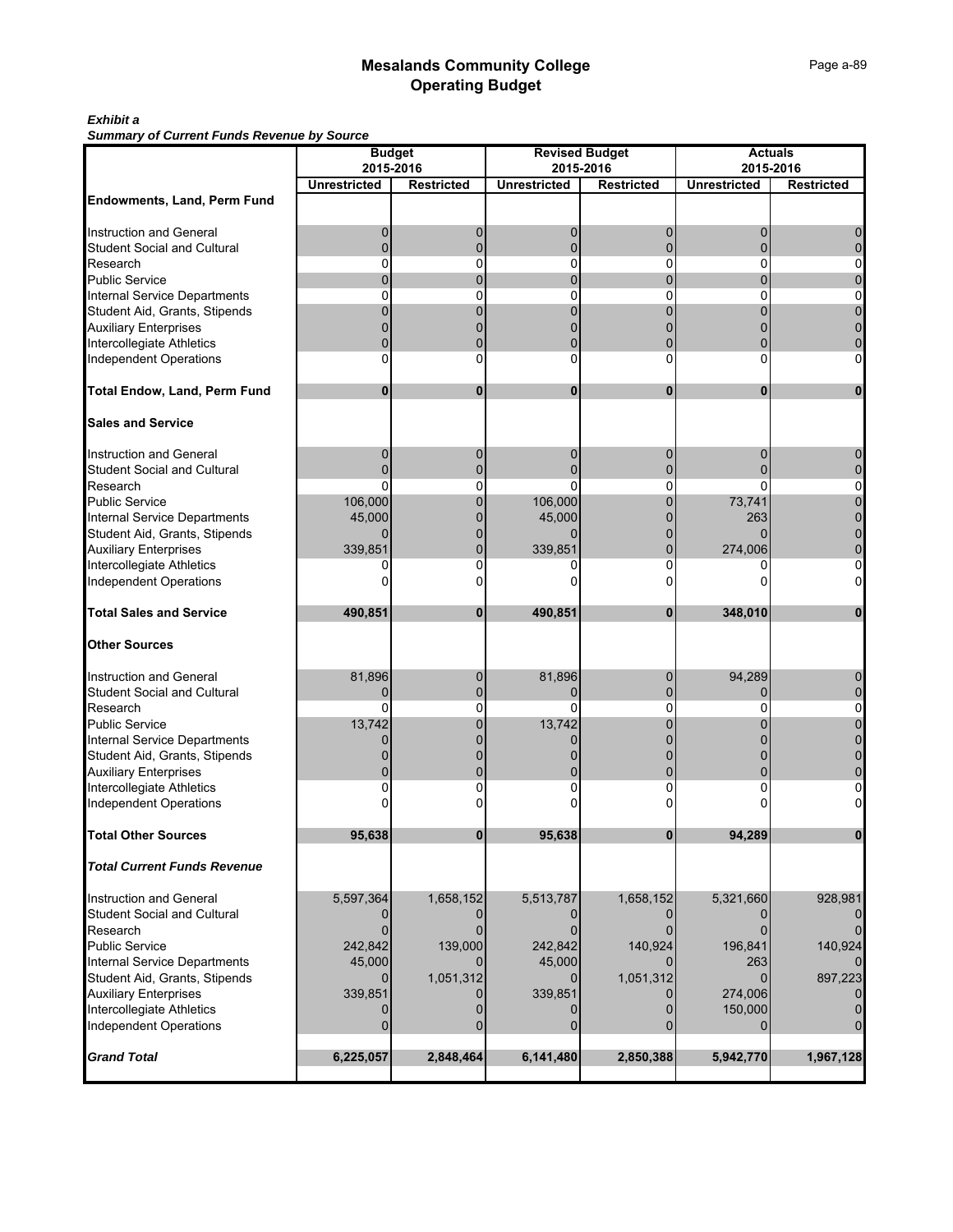## *Exhibit b Summary of Salaries in All Current Funds*

|                                                      | <b>Budget</b> |                     |            | <b>Revised Budget</b> |            |                     |            | <b>Actuals</b> |            |                     |            |                     |
|------------------------------------------------------|---------------|---------------------|------------|-----------------------|------------|---------------------|------------|----------------|------------|---------------------|------------|---------------------|
|                                                      | 2015-2016     |                     |            |                       |            | 2015-2016           |            |                | 2015-2016  |                     |            |                     |
|                                                      |               | <b>Unrestricted</b> |            | <b>Restricted</b>     |            | <b>Unrestricted</b> |            | Restricted     |            | <b>Unrestricted</b> |            | <b>Restricted</b>   |
| <b>Faculty Salaries</b>                              | <b>FTE</b>    | Amount              | <b>FTE</b> | <b>Amount</b>         | <b>FTE</b> | <b>Amount</b>       | <b>FTE</b> | Amount         | <b>FTE</b> | <b>Amount</b>       | <b>FTE</b> | Amount              |
| Instruction                                          | 25.3          | 1,157,085           | 2.0        | 56,016                | 24.3       | 1,087,085           | 2.0        | 56.016         | 24.3       | 1,083,636           | 1.0        | 59,618              |
| Academic Support                                     | 0.0           | $\Omega$            | 0.0        | 0                     | 0.0        | 0                   | 0.0        | $\mathbf 0$    | 0.0        | 0                   | 0.0        | 0                   |
| <b>Student Services</b>                              | 0.0           | $\mathbf 0$         | 0.0        | 0                     | 0.0        | 0                   | 0.0        | 0              | 0.0        | $\mathbf{0}$        | 0.0        | $\overline{0}$      |
| <b>Institutional Support</b>                         | 0.0           | $\Omega$            | 0.0        | $\mathbf{0}$          | 0.0        | $\Omega$            | 0.0        | $\Omega$       | 0.0        | 0                   | 0.0        | 0                   |
|                                                      | 0.0           | $\Omega$            | 0.0        | $\mathbf{0}$          | 0.0        | $\mathbf{0}$        |            | $\overline{0}$ | 0.0        | $\mathbf 0$         |            |                     |
| Operation and Maintenance of Plant                   | 0.0           | $\mathbf 0$         | 0.0        | 0                     | 0.0        |                     | 0.0<br>0.0 | 0              | 0.0        | 0                   | 0.0<br>0.0 | 0<br>0              |
| Student Social and Cultural<br><b>Public Service</b> |               |                     |            |                       |            | 0                   |            |                |            |                     |            |                     |
|                                                      | 0.0           | $\Omega$            | 0.0        | $\Omega$              | 0.0        | $\Omega$            | 0.0        | $\Omega$       | 0.0        | $\overline{0}$      | 0.0        | $\overline{0}$      |
| <b>Internal Service</b>                              | 0.0           | $\Omega$            | 0.0        | $\Omega$              | 0.0        | 0                   | 0.0        | $\Omega$       | 0.0        | $\mathbf{0}$        | 0.0        | 0                   |
| <b>Auxiliary Enterprises</b>                         | 0.0           | $\Omega$            | 0.0        | $\Omega$              | 0.0        | $\Omega$            | 0.0        | $\Omega$       | 0.0        | $\overline{0}$      | 0.0        | $\overline{0}$      |
| <b>Total Faculty Salaries</b>                        | 25.3          | 1,157,085           | 2.0        | 56,016                | 24.3       | 1,087,085           | 2.0        | 56,016         | 24.3       | 1,083,636           | 1.0        | 59,618              |
| <b>Professional Salaries</b>                         |               |                     |            |                       |            |                     |            |                |            |                     |            |                     |
| Instruction                                          | 2.8           | 106,600             | 10.5       | 277,244               | 2.8        | 106.600             | 10.5       | 277,244        | 2.5        | 86,376              | 5.8        | 247,219             |
| Academic Support                                     | 5.3           | 288,394             | 0.0        | 0                     | 5.3        | 288,394             | 0.0        | 0              | 4.8        | 276,583             | 0.0        | 0                   |
| <b>Student Services</b>                              | 5.0           | 284.207             | 0.0        | $\Omega$              | 5.0        | 284,207             | 0.0        | $\Omega$       | 6.0        | 294,156             | 0.0        | 0                   |
| <b>Institutional Support</b>                         | 7.5           | 516,239             | 0.0        | 0                     | 7.5        | 516,239             | 0.0        | $\Omega$       | 7.5        | 481,938             | 0.0        | 0                   |
| Operation and Maintenance of Plant                   | 1.0           | 34,009              | 0.0        | $\overline{0}$        | 1.0        | 34,009              | 0.0        | $\mathbf 0$    | 1.0        | 35,768              | 0.0        | $\mathbf 0$         |
| Student Social and Cultural                          | 0.0           | 0                   | 0.0        | 0                     | 0.0        | 0                   | 0.0        | 0              | 0.0        | 0                   | 0.0        | $\overline{0}$      |
| <b>Public Service</b>                                | 0.0           | $\Omega$            | 1.0        | 54,329                | 0.0        | 0                   | 1.0        | 54,329         | 0.0        | $\mathbf 0$         | 1.0        | 56,210              |
| <b>Internal Service</b>                              | 1.0           | 125,000             | 0.0        | 0                     | 1.0        | 141,000             | 0.0        | $\Omega$       | 1.0        | 140,731             | 0.0        | 0                   |
| <b>Auxiliary Enterprises</b>                         | 2.0           | 37.814              | 0.0        | $\Omega$              | 2.0        | 37,814              | 0.0        | $\Omega$       | 1.0        | 39,123              | 0.0        | $\overline{0}$      |
|                                                      |               |                     |            |                       |            |                     |            |                |            |                     |            |                     |
| <b>Total Professional Salaries</b>                   | 24.6          | 1,392,263           | 11.5       | 331,573               | 24.6       | 1,408,263           | 11.5       | 331,573        | 23.8       | 1,354,675           | 6.8        | 303,429             |
| <b>Support Staff Salaries</b>                        |               |                     |            |                       |            |                     |            |                |            |                     |            |                     |
| Instruction                                          | 2.0           | 55,475              | 5.0        | 101,382               | 2.0        | 55,475              | 5.0        | 101,382        | 1.0        | 21,971              | 4.5        | 112,991             |
| Academic Support                                     | 3.5           | 101,138             | 0.0        | 0                     | 3.5        | 101,138             | 0.0        | 0              | 3.0        | 108,658             | 0.0        | 0                   |
| <b>Student Services</b>                              | 3.5           | 98,233              | 0.0        | 0                     | 3.5        | 98,233              | 0.0        | $\overline{0}$ | 3.5        | 90,437              | 0.0        | $\overline{0}$      |
| <b>Institutional Support</b>                         | 4.0           | 164,125             | 0.0        | $\mathbf{0}$          | 4.0        | 164,125             | 0.0        | $\overline{0}$ | 5.0        | 185,978             | 0.0        | 0                   |
| Operation and Maintenance of Plant                   | 5.0           | 112,134             | 0.0        | $\mathbf{0}$          | 5.0        | 112,134             | 0.0        | $\Omega$       | 4.5        | 104,447             | 0.0        | $\mathbf 0$         |
| Student Social and Cultural                          | 0.0           | 0                   | 0.0        | 0                     | 0.0        | 0                   | 0.0        | $\Omega$       | 0.0        | 0                   | 0.0        | 0                   |
| <b>Public Service</b>                                | 0.5           | 15,600              | 1.0        | 30,846                | 0.5        | 15,600              | 1.0        | 30,846         | 0.5        | $\Omega$            | 1.0        | 31,914              |
| <b>Internal Service</b>                              | 2.0           | 87,646              | 0.0        | 0                     | 2.0        | 2,500               | 0.0        | $\mathbf 0$    | 2.5        | 2,337               | 0.0        | 0                   |
| <b>Auxiliary Enterprises</b>                         | 0.5           | 14,727              | 0.0        | $\Omega$              | 0.5        | 17,429              | 0.0        | 0              | 0.5        | 17,306              | 0.0        | $\overline{0}$      |
| <b>Total Support Staff Salaries</b>                  | 21.0          | 649,078             | 6.0        | 132,228               | 21.0       | 566,634             | 6.0        | 132,228        | 20.5       | 531,134             | 5.5        | 144,905             |
| <b>GA/TA/RA Salaries</b>                             |               |                     |            |                       |            |                     |            |                |            |                     |            |                     |
| Instruction                                          | 0.0           | $\mathbf 0$         | 0.0        | 0                     | 0.0        | 0                   | 0.0        | $\mathbf 0$    | 0.0        | 0                   | 0.0        | 0                   |
| Academic Support                                     | 0.0           | $\mathbf 0$         | 0.0        | $\overline{0}$        | 0.0        | $\mathbf 0$         | 0.0        | $\overline{0}$ | 0.0        | $\mathbf{0}$        | 0.0        | $\mathbf 0$         |
| <b>Student Services</b>                              | 0.0           | $\mathbf 0$         | 0.0        | $\overline{0}$        | 0.0        | $\mathbf 0$         | 0.0        | $\overline{0}$ | 0.0        | $\mathbf{0}$        | 0.0        | 0                   |
| <b>Institutional Support</b>                         | 0.0           | 0                   | 0.0        | $\overline{0}$        | 0.0        | 0                   | 0.0        | $\overline{0}$ | 0.0        | $\overline{0}$      | 0.0        | $\mathsf{O}\xspace$ |
| Operation and Maintenance of Plant                   | 0.0           | 0                   | 0.0        | $\overline{0}$        | 0.0        | $\Omega$            | 0.0        | $\overline{0}$ | 0.0        | $\overline{0}$      | 0.0        | $\overline{0}$      |
| <b>Student Social and Cultural</b>                   | 0.0           | $\Omega$            | 0.0        | $\Omega$              | 0.0        | $\Omega$            | 0.0        | 0              | 0.0        | 0                   | 0.0        | $\overline{0}$      |
| <b>Public Service</b>                                | 0.0           | $\mathbf 0$         | 0.0        | $\overline{0}$        | 0.0        | $\mathbf{0}$        | 0.0        | $\mathbf 0$    | 0.0        | $\overline{0}$      | 0.0        | $\pmb{0}$           |
| <b>Internal Service</b>                              | 0.0           | 0                   | 0.0        | 0                     | 0.0        | $\mathbf 0$         | 0.0        | $\mathbf{0}$   | 0.0        | $\mathbf{0}$        | 0.0        | $\overline{0}$      |
| <b>Auxiliary Enterprises</b>                         | 0.0           | 0                   | 0.0        | $\mathbf{0}$          | 0.0        | $\mathbf{0}$        | 0.0        | $\Omega$       | 0.0        | $\overline{0}$      | 0.0        | $\overline{0}$      |
|                                                      |               |                     |            |                       |            |                     |            |                |            |                     |            |                     |
| <b>Total GA/TA/RA Salaries</b>                       | 0.0           | $\bf{0}$            | 0.0        | $\mathbf{0}$          | 0.0        | $\mathbf{0}$        | 0.0        | $\mathbf{0}$   | 0.0        | $\mathbf{0}$        | 0.0        | $\mathbf{0}$        |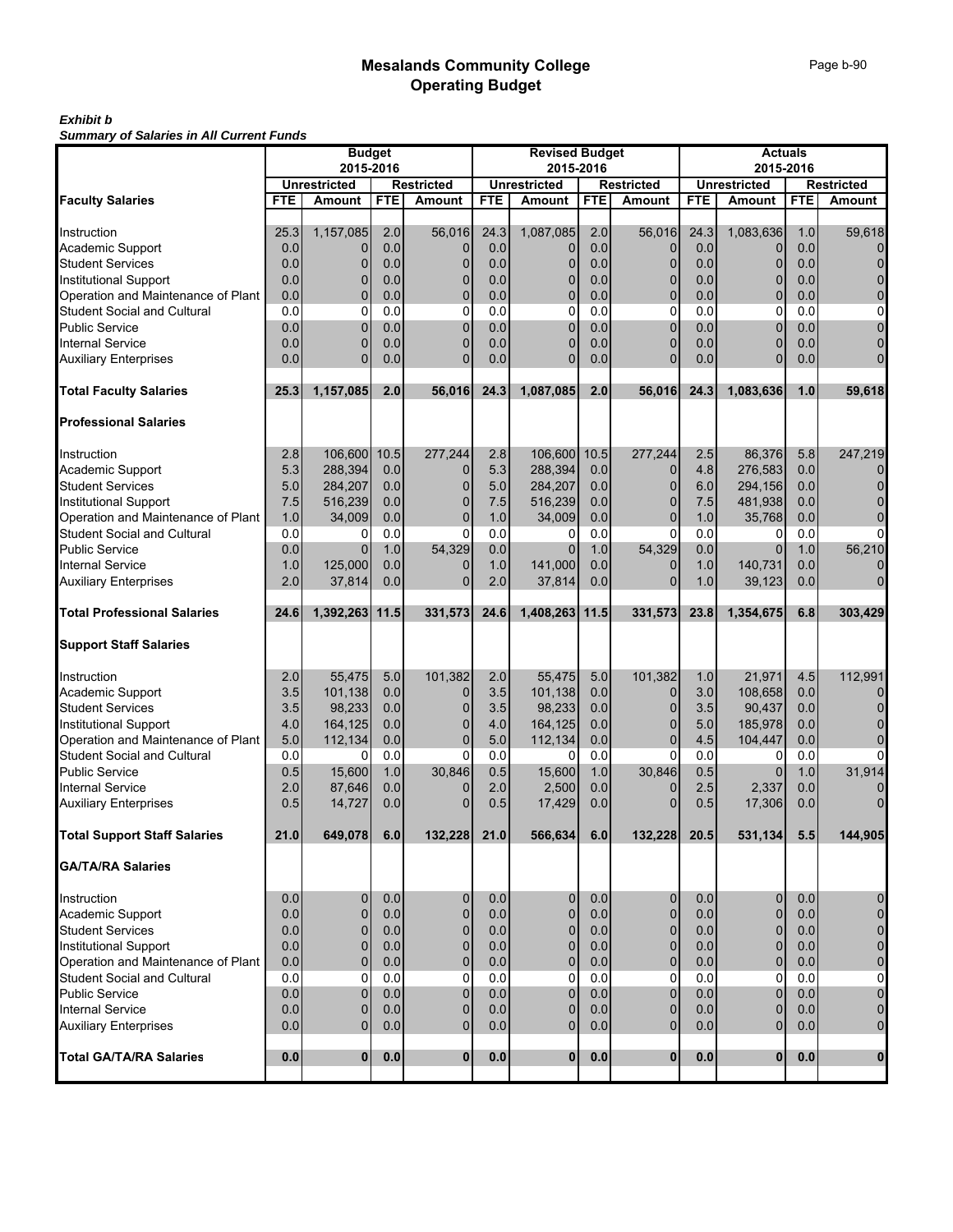#### *Exhibit b Summary of Salaries in All Current Funds*

|                                                                   | <b>Budget</b> |                     |            | <b>Revised Budget</b> |            |                     |            | <b>Actuals</b>    |            |                     |            |                     |
|-------------------------------------------------------------------|---------------|---------------------|------------|-----------------------|------------|---------------------|------------|-------------------|------------|---------------------|------------|---------------------|
|                                                                   |               | 2015-2016           |            |                       |            | 2015-2016           |            |                   |            | 2015-2016           |            |                     |
|                                                                   |               | <b>Unrestricted</b> |            | <b>Restricted</b>     | <b>FTE</b> | <b>Unrestricted</b> |            | <b>Restricted</b> |            | <b>Unrestricted</b> |            | Restricted          |
| <b>Student Salaries</b>                                           | <b>FTE</b>    | <b>Amount</b>       | <b>FTE</b> | <b>Amount</b>         |            | Amount              | <b>FTE</b> | Amount            | <b>FTE</b> | <b>Amount</b>       | <b>FTE</b> | Amount              |
| Instruction                                                       | 0.0           | $\mathbf 0$         | 0.0        | $\mathbf 0$           | 0.0        | 0                   | 0.0        | $\overline{0}$    | 0.0        | $\mathbf 0$         | 0.0        | $\mathbf 0$         |
| Academic Support                                                  | 0.0           | $\mathbf 0$         | 0.0        | 0                     | 0.0        | 0                   | 0.0        | 0                 | 0.0        | $\overline{0}$      | 0.0        | 0                   |
| <b>Student Services</b>                                           | 0.0           | $\mathbf 0$         | 0.0        | 0                     | 0.0        | 0                   | 0.0        | 0                 | 0.0        | 0                   | 0.0        | 0                   |
| <b>Institutional Support</b>                                      | 0.0           | $\Omega$            | 0.0        | 0                     | 0.0        | 0                   | 0.0        | 0                 | 0.0        | $\overline{0}$      | 0.0        | 0                   |
| Operation and Maintenance of Plant                                | 0.0           | $\Omega$            | 0.0        | 0                     | 0.0        | 0                   | 0.0        | $\overline{0}$    | 0.0        | $\overline{0}$      | 0.0        | 0                   |
|                                                                   | 0.0           | 0                   | 0.0        | 0                     | 0.0        | 0                   | 0.0        | $\mathbf 0$       | 0.0        | $\mathbf 0$         | 0.0        | $\mathsf{O}\xspace$ |
| <b>Student Social and Cultural</b><br><b>Public Service</b>       |               |                     |            |                       |            |                     |            |                   |            |                     |            |                     |
|                                                                   | 0.0           | $\mathbf 0$         | 0.0        | 0                     | 0.0        | 0                   | 0.0        | 0                 | 0.0        | 0                   | 0.0        | $\pmb{0}$           |
| <b>Internal Service</b>                                           | 0.0           | $\mathbf 0$         | 0.0        | 0                     | 0.0        | 0                   | 0.0        | 0                 | 0.0        | $\overline{0}$      | 0.0        | 0                   |
| <b>Auxiliary Enterprises</b>                                      | 0.0           | $\Omega$            | 0.0        | $\Omega$              | 0.0        | $\overline{0}$      | 0.0        | $\overline{0}$    | 0.0        | $\overline{0}$      | 0.0        | $\overline{0}$      |
| <b>Total Student Salaries</b>                                     | 0.0           | $\bf{0}$            | 0.0        | $\bf{0}$              | 0.0        | 0                   | 0.0        | $\bf{0}$          | 0.0        | $\mathbf{0}$        | 0.0        | $\mathbf{0}$        |
| <b>Federal Work Study Salaries</b>                                |               |                     |            |                       |            |                     |            |                   |            |                     |            |                     |
| Instruction                                                       | 0.0           | $\mathbf 0$         | 0.0        | $\mathbf 0$           | 0.0        | 0                   | 0.0        | 0                 | 0.0        | 0                   | 0.0        | 0                   |
| Academic Support                                                  | 0.0           | $\Omega$            | 0.0        | $\mathbf{0}$          | 0.0        | $\mathbf 0$         | 0.0        | $\mathbf 0$       | 0.0        | $\overline{0}$      | 0.0        | $\pmb{0}$           |
| <b>Student Services</b>                                           | 0.0           | 10,000              | 0.0        | 0                     | 0.0        | 10,000              | 0.0        | 0                 | 0.0        | 6,015               | 0.0        | $\pmb{0}$           |
| Institutional Support                                             | 0.0           |                     | 0.0        | 0                     | 0.0        | 0                   | 0.0        | $\overline{0}$    | 0.0        | $\mathbf 0$         | 0.0        | 0                   |
| Operation and Maintenance of Plant                                | 0.0           | $\overline{0}$      | 0.0        | $\mathbf{0}$          | 0.0        | $\mathbf{0}$        | 0.0        | $\overline{0}$    | 0.0        | $\overline{0}$      | 0.0        | $\mathbf 0$         |
| <b>Student Social and Cultural</b>                                | 0.0           | $\overline{0}$      | 0.0        | 0                     | 0.0        | 0                   | 0.0        | 0                 | 0.0        | 0                   | 0.0        | $\mathsf 0$         |
| <b>Public Service</b>                                             | 0.0           | $\Omega$            | 0.0        | $\overline{0}$        | 0.0        | 0                   | 0.0        | $\overline{0}$    | 0.0        | $\overline{0}$      | 0.0        | $\pmb{0}$           |
| <b>Internal Service</b>                                           | 0.0           | $\mathbf 0$         | 0.0        | 0                     | 0.0        | 0                   | 0.0        | 0                 | 0.0        | $\overline{0}$      | 0.0        | 0                   |
| <b>Auxiliary Enterprises</b>                                      | 0.0           | $\Omega$            | 0.0        | $\Omega$              | 0.0        | $\mathbf{0}$        | 0.0        | 0                 | 0.0        | $\overline{0}$      | 0.0        | $\overline{0}$      |
|                                                                   |               |                     |            |                       |            |                     |            |                   |            |                     |            |                     |
| <b>Total Federal Work Study</b>                                   | 0.0           | 10,000              | 0.0        | $\bf{0}$              | 0.0        | 10,000              | 0.0        | $\bf{0}$          | 0.0        | 6,015               | 0.0        | $\mathbf{0}$        |
| <b>State Work Study Salaries</b>                                  |               |                     |            |                       |            |                     |            |                   |            |                     |            |                     |
|                                                                   |               |                     |            |                       |            |                     |            |                   |            |                     |            |                     |
| Instruction                                                       | 0.0           | $\mathbf 0$         | 0.0        | $\mathbf 0$           | 0.0        | 0                   | 0.0        | 0                 | 0.0        | 0                   | 0.0        | 0                   |
| Academic Support                                                  | 0.0           | $\mathbf 0$         | 0.0        | 0                     | 0.0        | $\Omega$            | 0.0        | 0                 | 0.0        | $\Omega$            | 0.0        | 0                   |
| <b>Student Services</b>                                           | 0.0           | 7,600               | 0.0        | 0                     | 0.0        | 7,600               | 0.0        | $\overline{0}$    | 0.0        | 5,345               | 0.0        | $\pmb{0}$           |
| <b>Institutional Support</b>                                      | 0.0           | $\mathbf 0$         | 0.0        | $\overline{0}$        | 0.0        | 0                   | 0.0        | $\overline{0}$    | 0.0        | 0                   | 0.0        | $\mathbf 0$         |
| Operation and Maintenance of Plant<br>Student Social and Cultural | 0.0           | $\overline{0}$      | 0.0        | 0                     | 0.0        | 0                   | 0.0        | 0                 | 0.0        | 0                   | 0.0        | $\overline{0}$      |
|                                                                   | 0.0           | 0                   | 0.0        | $\Omega$              | 0.0        | 0                   | 0.0        | 0                 | 0.0        | 0                   | 0.0        | 0                   |
| <b>Public Service</b>                                             | 0.0           | $\Omega$            | 0.0        | 0                     | 0.0        | $\mathbf{0}$        | 0.0        | $\overline{0}$    | 0.0        | $\overline{0}$      | 0.0        | 0                   |
| <b>Internal Service</b>                                           | 0.0           | $\mathbf 0$         | 0.0        | $\mathbf{0}$          | 0.0        | 0                   | 0.0        | 0                 | 0.0        | $\overline{0}$      | 0.0        | $\mathbf 0$         |
| <b>Auxiliary Enterprises</b>                                      | 0.0           | $\Omega$            | 0.0        | 0                     | 0.0        | 0                   | 0.0        | 0                 | 0.0        | $\overline{0}$      | 0.0        | $\overline{0}$      |
| <b>Total State Work Study Salaries</b>                            | 0.0           | 7,600               | 0.0        | $\mathbf{0}$          | 0.0        | 7,600               | 0.0        | $\mathbf{0}$      | 0.0        | 5,345               | 0.0        | $\mathbf{0}$        |
| <b>Other Salaries</b>                                             |               |                     |            |                       |            |                     |            |                   |            |                     |            |                     |
| Instruction                                                       | 0.0           | 6,750               | 2.5        | 168,393               | 0.0        | 6,750               | 2.5        | 168,393           | 0.0        | 8,290               | 0.0        | 22,501              |
| Academic Support                                                  | 0.0           |                     | 0.0        | 0                     | 0.0        | 9,170               | 0.0        | $\overline{0}$    | 0.0        | 2,619               | 0.0        | $\overline{0}$      |
| <b>Student Services</b>                                           | 0.0           | 15,140              | 0.0        | 0                     | 0.0        | 15,140              | 0.0        | $\mathbf 0$       | 0.0        | 11,868              | 0.0        | $\overline{0}$      |
| <b>Institutional Support</b>                                      | 0.0           | 4,200               | 0.0        | $\mathbf{0}$          | 0.0        | 4,200               | 0.0        | $\overline{0}$    | 0.0        | 13,390              | 0.0        | $\mathbf 0$         |
| Operation and Maintenance of Plant                                | 0.0           | 7,800               | 0.0        | 0                     | 0.0        | 7,800               | 0.0        | 0                 | 0.0        | 600                 | 0.0        | $\mathbf 0$         |
| Student Social and Cultural                                       | 0.0           | $\Omega$            | 0.0        | $\Omega$              | 0.0        | 0                   | 0.0        | 0                 | 0.0        | 0                   | 0.0        | 0                   |
| <b>Public Service</b>                                             | 0.0           | 15,000              | 0.0        | 10,715                | 0.0        | 15,000              | 0.0        | 10,715            | 0.0        | $\overline{0}$      | 0.0        | $\pmb{0}$           |
| <b>Internal Service</b>                                           | 0.0           | 900                 | 0.0        | 0                     | 0.0        | 900                 | 0.0        | 0                 | 0.0        | 863                 | 0.0        | $\mathbf 0$         |
| <b>Auxiliary Enterprises</b>                                      | 0.0           | $\Omega$            | 0.0        | $\Omega$              | 0.0        | $\overline{0}$      | 0.0        | $\Omega$          | 0.0        | $\Omega$            | 0.0        | $\overline{0}$      |
|                                                                   |               |                     |            |                       |            |                     |            |                   |            |                     |            |                     |
| <b>Total Other Salaries</b>                                       | 0.0           | 49,790              | 2.5        | 179,108               | 0.0        | 58,960              | 2.5        | 179,108           | 0.0        | 37,630              | 0.0        | 22,501              |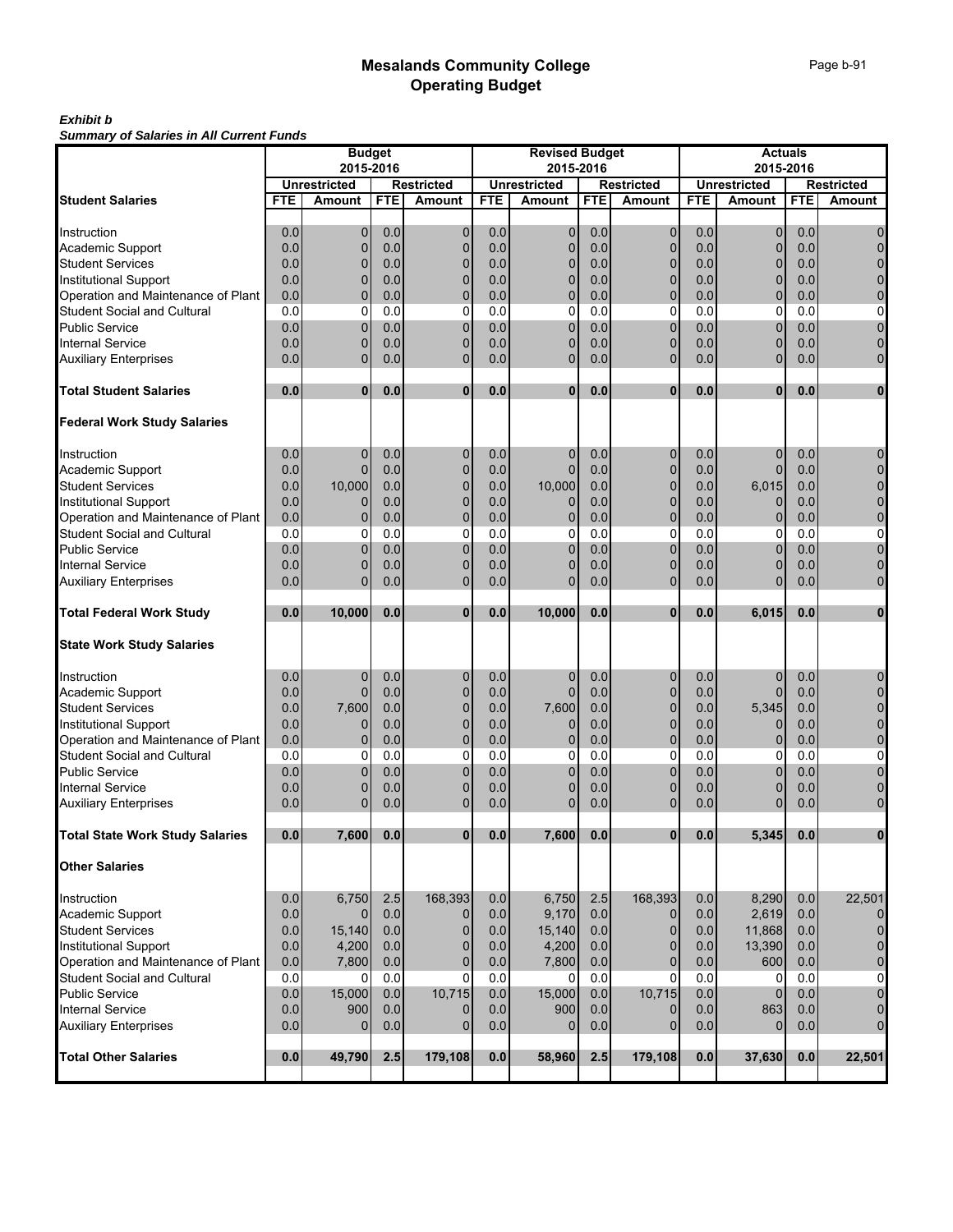# *Exhibit b*

*Summary of Salary in All Current Funds*

|                                     | <b>Budget</b> |                     |                   |         | <b>Revised Budget</b> |                |                   | <b>Actuals</b> |                     |                  |                   |              |  |
|-------------------------------------|---------------|---------------------|-------------------|---------|-----------------------|----------------|-------------------|----------------|---------------------|------------------|-------------------|--------------|--|
|                                     | 2015-2016     |                     |                   |         |                       | 2015-2016      |                   |                |                     | 2015-2016        |                   |              |  |
|                                     |               | <b>Unrestricted</b> | <b>Restricted</b> |         | <b>Unrestricted</b>   |                | <b>Restricted</b> |                | <b>Unrestricted</b> |                  | <b>Restricted</b> |              |  |
|                                     | <b>FTE</b>    | Amount              | <b>FTE</b>        | Amount  | <b>FTE</b>            | Amount         | FTE.              | Amount         | <b>FTE</b>          | Amount           | <b>FTE</b>        | Amount       |  |
| <b>Total Current Funds Salaries</b> |               |                     |                   |         |                       |                |                   |                |                     |                  |                   |              |  |
| Instruction                         | 30.1          | 1,325,910           | 20.0              | 603,035 | 29.1                  | 1,255,910 20.0 |                   | 603.035        | 27.8                | 1,200,273        | 11.3              | 442,329      |  |
| Academic Support                    | 8.8           | 389,532             | 0.0               |         | 8.8 <sub>1</sub>      | 398,702        | 0.0 <sub>l</sub>  |                | 7.8I                | 387,860          | 0.0               |              |  |
| <b>Student Services</b>             | 8.5           | 415,180             | 0.0               |         | 8.5                   | 415,180        | 0.0 <sub>l</sub>  |                | 9.5                 | 407,821          | 0.0               | 0            |  |
| <b>Institutional Support</b>        | 11.5          | 684,564             | 0.0               |         | 11.5                  | 684,564        | 0.0               | $\Omega$       | 12.5                | 681,306          | 0.0 <sub>l</sub>  | $\mathbf 0$  |  |
| Operation and Maintenance of Plant  | 6.0           | 153.943             | 0.0               |         | 6.0                   | 153,943        | 0.0 <sub>l</sub>  |                | 5.5                 | 140,815          | 0.0 <sub>l</sub>  | $\Omega$     |  |
| <b>Student Social and Cultural</b>  | 0.0           |                     | 0.0               |         | 0.0                   |                | 0.0 <sub>l</sub>  |                | 0.0                 |                  | 0.0               | $\Omega$     |  |
| <b>Public Service</b>               | 0.5           | 30.600              | 2.0               | 95.890  | 0.5                   | 30,600         | 2.0               | 95.890         | 0.5                 |                  | 2.0               | 88,124       |  |
| <b>Internal Service</b>             | 3.0           | 213,546             | 0.0               |         | 3.0                   | 144,400        | 0.0 <sub>l</sub>  |                | 3.5                 | 143,931          | 0.0               | 0            |  |
| <b>Auxiliary Enterprises</b>        | 2.5           | 52,541              | 0.0               | 01      | 2.5                   | 55,243         | 0.01              |                | 1.5                 | 56,429           | 0.0               | $\mathbf{0}$ |  |
|                                     |               |                     |                   |         |                       |                |                   |                |                     |                  |                   |              |  |
| <b>Grand Total</b>                  | 70.9          | 3,265,816 22.0      |                   | 698,925 | 69.9                  | 3,138,542 22.0 |                   | 698,925        | 68.5                | $3,018,435$ 13.3 |                   | 530,453      |  |
|                                     |               |                     |                   |         |                       |                |                   |                |                     |                  |                   |              |  |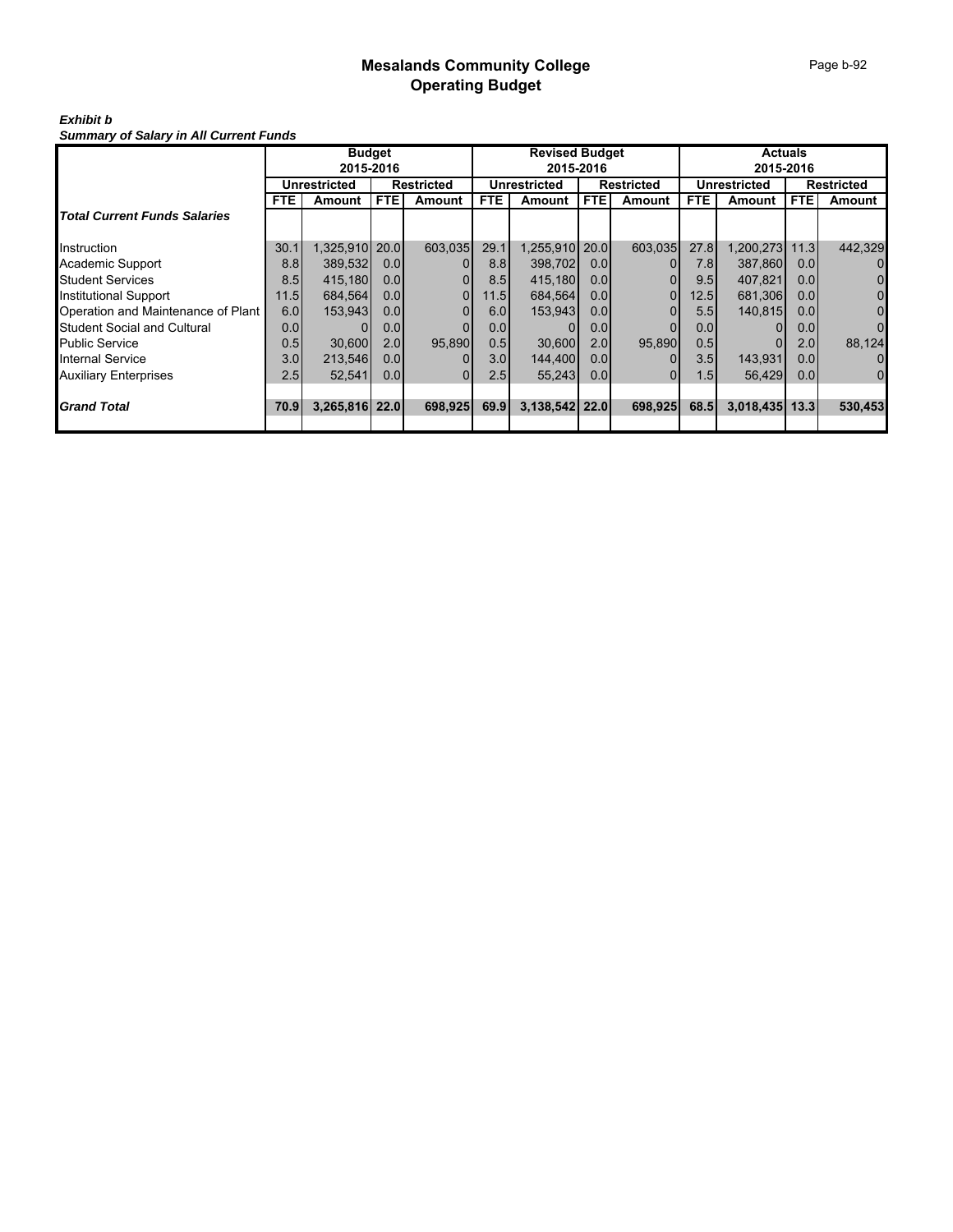*Exhibit c Proposed Salary Increases*

|                                     | Proposed Percentage Salary Increase |
|-------------------------------------|-------------------------------------|
| <b>Returning Faculty</b>            | $0.0\%$                             |
| <b>Adjunct Faculty</b>              | $0.0\%$                             |
| <b>Returning Professional Staff</b> | 0.0%                                |
| <b>Returning Support Staff</b>      | 0.0%                                |
| <b>Adjunct Instructors</b>          | 0.0%                                |
| <b>Students</b>                     |                                     |
| <b>Benefit Increases</b>            | 3.0%                                |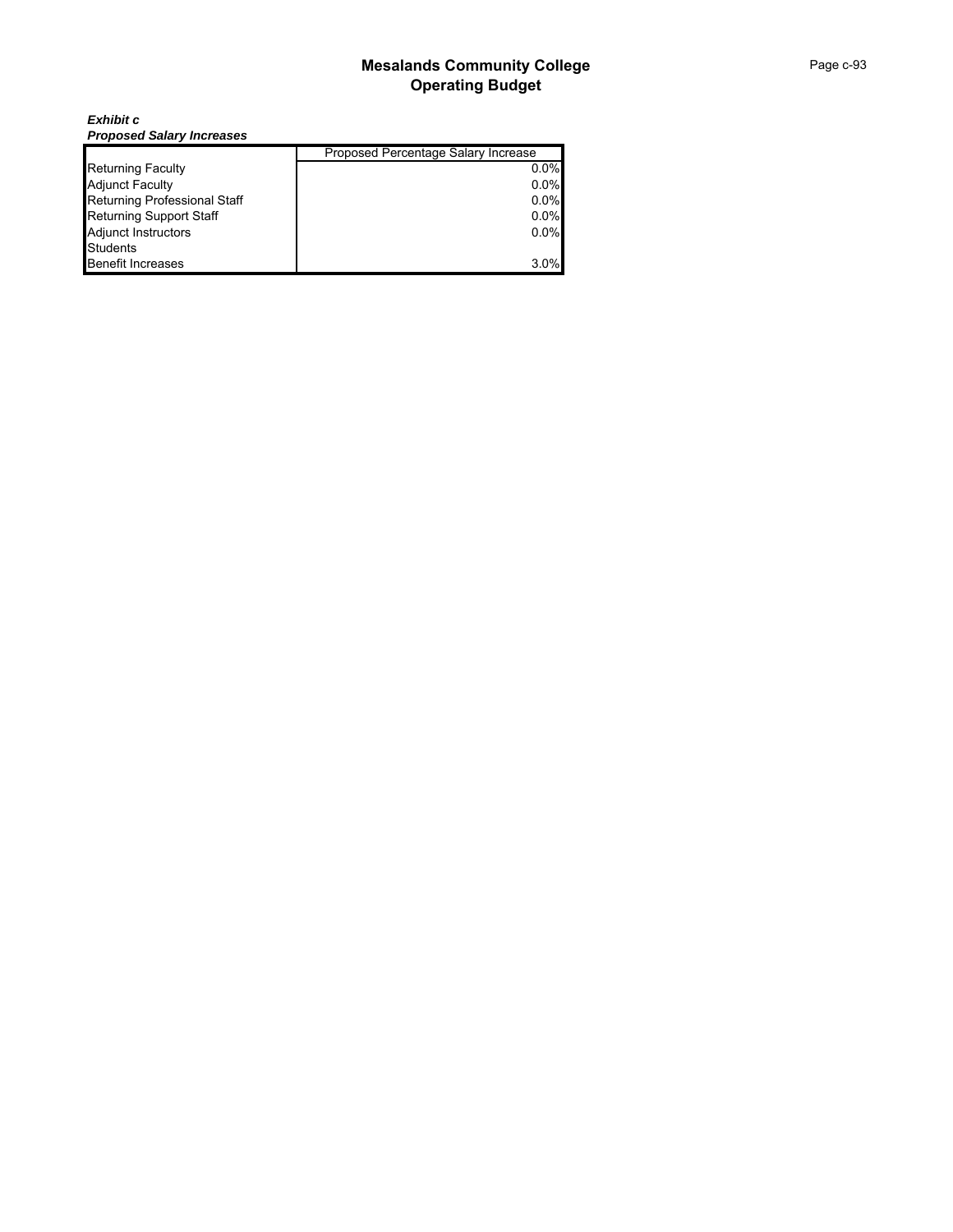## *Exhibit d*

*Tuition, Summer Session, Required Fees, Revenue from Fees and Board Rates*

|                                                                                                                     | <b>Budget</b>                      | <b>Revised Budget</b>              | <b>Actuals</b>                     |
|---------------------------------------------------------------------------------------------------------------------|------------------------------------|------------------------------------|------------------------------------|
|                                                                                                                     | 2015-2016                          | 2015-2016                          | 2015-2016                          |
|                                                                                                                     |                                    |                                    |                                    |
| <b>Undergraduate Tuition</b><br>Part-time Students (Hourly Rate)<br>Resident In-District                            | \$50.00                            | \$50.00                            | \$50.00                            |
| <b>Resident Out-of-District</b><br>Non-Resident                                                                     | \$50.00<br>\$91.00                 | \$50.00<br>\$91.00                 | \$50.00<br>\$91.00                 |
| Full-time Students (Per Semester)<br><b>Resident In-District</b><br><b>Resident Out-of-District</b><br>Non-Resident | \$600.00<br>\$600.00<br>\$1,092.00 | \$600.00<br>\$600.00<br>\$1,092.00 | \$600.00<br>\$600.00<br>\$1,092.00 |
| Summer Session (Hourly Rate)                                                                                        |                                    |                                    |                                    |
| Resident In-District<br><b>Resident Out-of-District</b>                                                             | \$50.00<br>\$50.00                 | \$50.00<br>\$50.00                 | \$50.00<br>\$91.00                 |
| <b>Required Student Fees</b>                                                                                        |                                    |                                    |                                    |
| Full-time Students<br>Part-time Students                                                                            | \$154.00<br>\$58.50                | \$154.00<br>\$58.50                | \$154.00<br>\$58.50                |
| Non-Resident                                                                                                        | \$154.00                           | \$154.00                           | \$154.00                           |
| <b>Total Tuition and Required Fees</b><br>Full-time Undergraduate                                                   |                                    |                                    |                                    |
| Resident In-District                                                                                                | \$754.00                           | \$754.00                           | \$754.00                           |
| <b>Resident Out-of-District</b><br>Non-Resident                                                                     | \$754.00<br>\$1,246.00             | \$754.00<br>\$1,246.00             | \$754.00<br>\$1,246.00             |
|                                                                                                                     |                                    |                                    |                                    |
|                                                                                                                     |                                    |                                    |                                    |
|                                                                                                                     |                                    |                                    |                                    |
|                                                                                                                     |                                    |                                    |                                    |
|                                                                                                                     |                                    |                                    |                                    |
|                                                                                                                     |                                    |                                    |                                    |
|                                                                                                                     |                                    |                                    |                                    |
|                                                                                                                     |                                    |                                    |                                    |
|                                                                                                                     |                                    |                                    |                                    |
|                                                                                                                     |                                    |                                    |                                    |
|                                                                                                                     |                                    |                                    |                                    |
|                                                                                                                     |                                    |                                    |                                    |
|                                                                                                                     |                                    |                                    |                                    |
|                                                                                                                     |                                    |                                    |                                    |
|                                                                                                                     |                                    |                                    |                                    |
|                                                                                                                     |                                    |                                    |                                    |
|                                                                                                                     |                                    |                                    |                                    |
|                                                                                                                     |                                    |                                    |                                    |